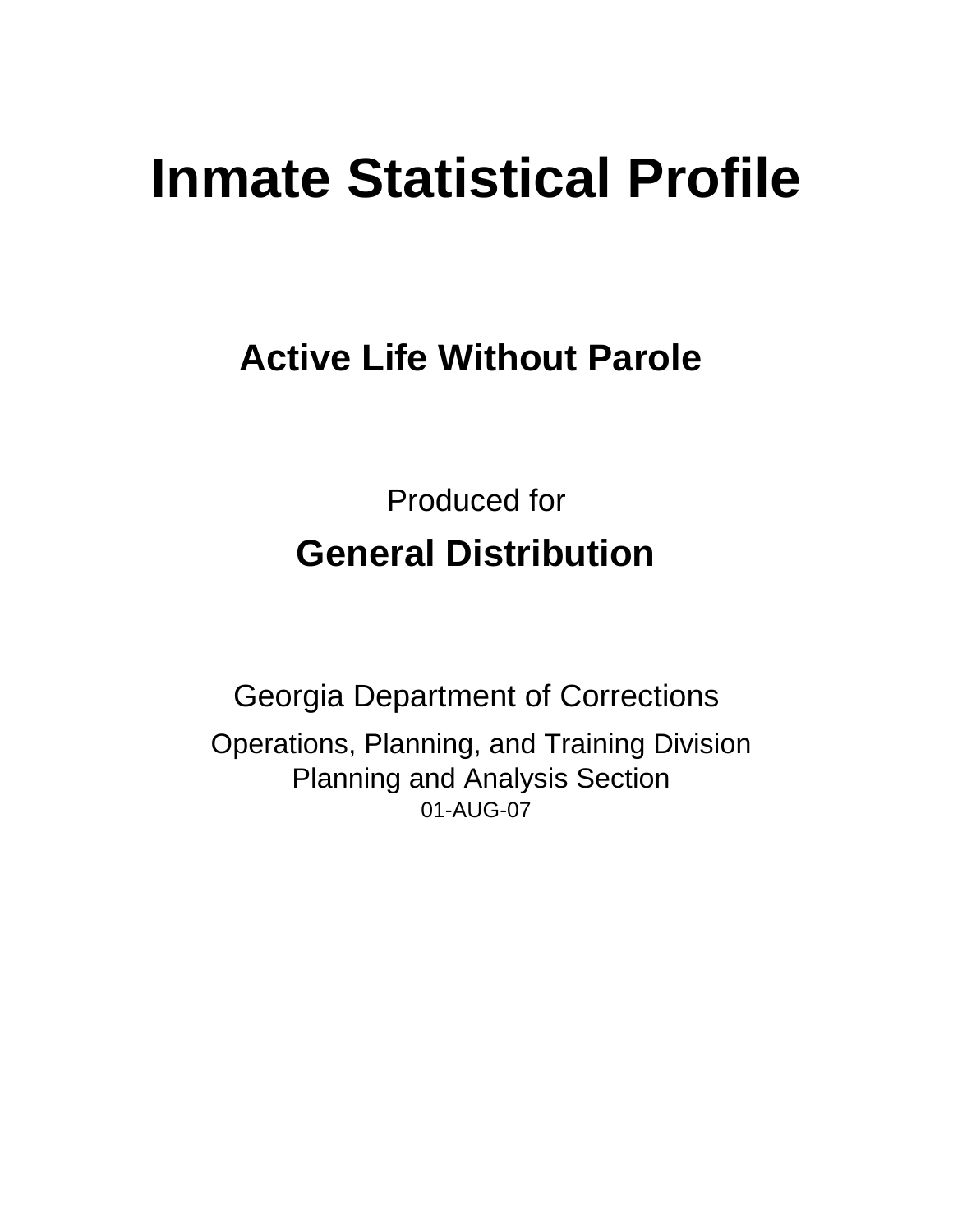**Contents** 

**Active Life Without Parole** 

Produced for **General Distribution**

# Table of Contents

| <b>Demographic information</b>                                       |
|----------------------------------------------------------------------|
| 5 Current age, broken out in ten year age groups                     |
| 6 Race group                                                         |
| 7 Hispanic Origin                                                    |
| 8 Marital status, self-reported at entry to prison                   |
| 9 Number of children, self-reported at entry to prison               |
| 10 Religious affiliation, self-reported at entry to prison           |
| 11 Home county - self-reported at entry to prison                    |
| 14 Socioeconomic class, self-reported at entry to prison             |
| 15 Environment to age 16, self-reported at entry to prison           |
| 16 Guardian status to age 16, self-reported at entry to prison       |
| 17 Employment status before prison, self-reported at entry to prison |
| 18 Age at admission                                                  |
| 20 Age at release                                                    |
| 21 Height, measured at entry to prison                               |
| 22 Weight, measured at entry to prison                               |
| 23 Military service                                                  |
| <b>Correctional information</b>                                      |
| 24 Type of admission to prison                                       |
| 25 Current / last security status                                    |
| 26 Current / last institution type                                   |
| 27 Institution type - transitional centers                           |
| 28 Institution type - mental hospitals                               |
| 29 Institution type - county prisons                                 |
| 30 Institution type - state prisons                                  |
| 31 Institution type - private prisons                                |
| 32 Institution type - prison annexes                                 |
| 33 Institution type - pre-release centers                            |
| 34 Institution type - inmate boot camp                               |
| 35 Number of disciplinary reports                                    |
| 36 Number of transfers                                               |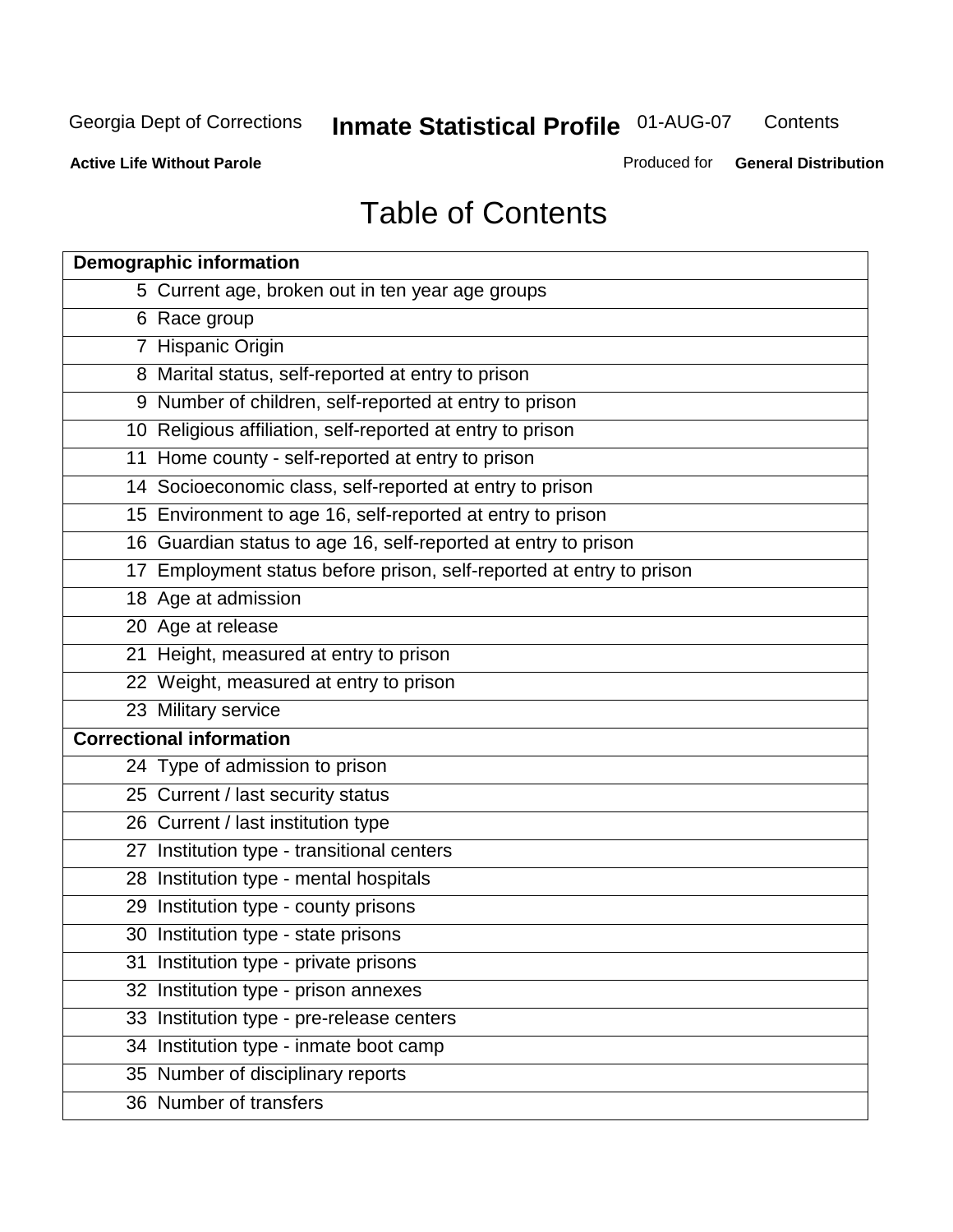**Contents** 

**Active Life Without Parole** 

Produced for **General Distribution**

# Table of Contents

| <b>Correctional information</b>                                  |
|------------------------------------------------------------------|
| 37 Number of escapes                                             |
| 38 Probable future release type                                  |
| 39 Actual release type                                           |
| 40 Time served in current (or last) institution                  |
| Educational, psychological and physical information              |
| 41 Highest grade level attained                                  |
| 42 Culture fair IQ scores                                        |
| 43 Wide Range Achievement Test (WRAT) reading score              |
| 44 Wide Range Achievement Test (WRAT) math score                 |
| 45 Wide Range Achievement Test (WRAT) spelling score             |
| 46 Scope of substance abuse - summary                            |
| 47 Scope of substance abuse - detail                             |
| 48 Current / last mental health treatment level                  |
| 49 PULHESDWIT medical scale - 'P' overall condition ('P'hysical) |
| 50 PULHESDWIT medical scale - 'U' upper body                     |
| 51 PULHESDWIT medical scale - 'L' lower body                     |
| 52 PULHESDWIT medical scale - 'H' hearing                        |
| 53 PULHESDWIT medical scale - 'E' vision                         |
| 54 PULHESDWIT medical scale -'S' psychiatric                     |
| 55 PULHESDWIT medical scale - 'D' dental                         |
| 56 PULHESDWIT medical scale - 'W' work ability                   |
| 57 PULHESDWIT medical scale - 'I' impairment                     |
| 58 PULHESDWIT medical scale - 'T' transportability               |
| 59 Criminality in family, self-reported                          |
| 60 Alcoholism in family, self-reported                           |
| Drug abuse in family, self-reported<br>61                        |
| 62 Subjected to frequent beatings, self-reported                 |
| 63 Father absent during inmate's childhood                       |
| 64 Mother absent during inmate's childhood                       |
| <b>Crimes and criminal history information</b>                   |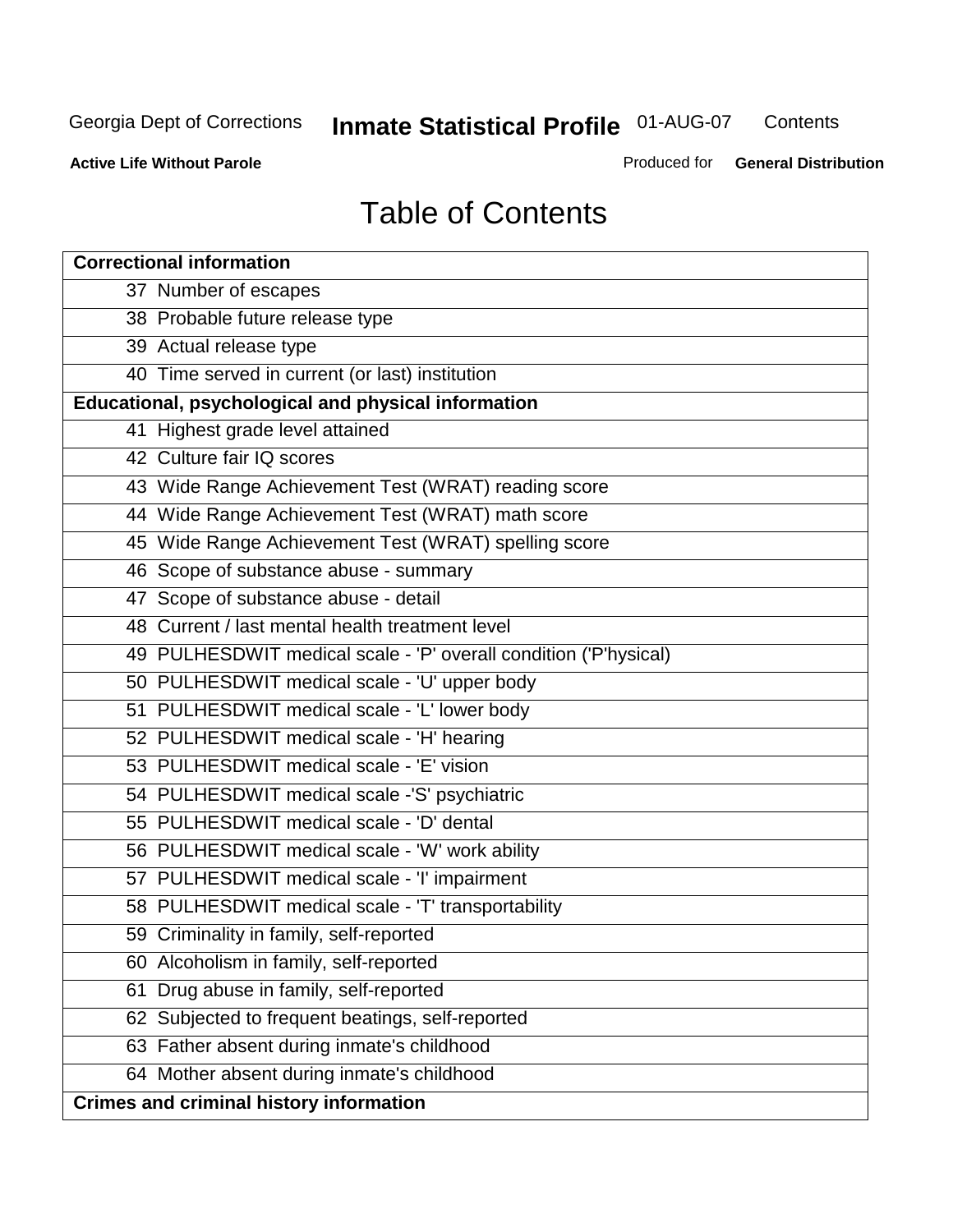**Contents** 

**Active Life Without Parole** 

Produced for **General Distribution**

# Table of Contents

| <b>Crimes and criminal history information</b>                 |
|----------------------------------------------------------------|
| 65 Number of prior Georgia incarcerations                      |
| 66 Prison sentence in years                                    |
| 67 Primary offense, broken out into felonies vs misdemeanors   |
| 68 Primary offense, broken out into six broad crime categories |
| 69 Primary offense, detailed offense code                      |
| 70 County of conviction of primary offense                     |
| 73 Circuit of conviction of primary offense                    |
| 75 Years served (jail + prison) in this incarceration          |
|                                                                |
| <b>Medical information</b>                                     |
| 76 Results of most recent HIV test                             |
| 77 Results of most recent tuberculosis test                    |
| 78 Results of most recent syphilis test                        |
| 79 Results of most recent Hepatitis-C test                     |
| 80 Results of most recent pregnancy test                       |
| 81 Results of most recent diabetes test                        |
| 82 Results of most recent hypertension test                    |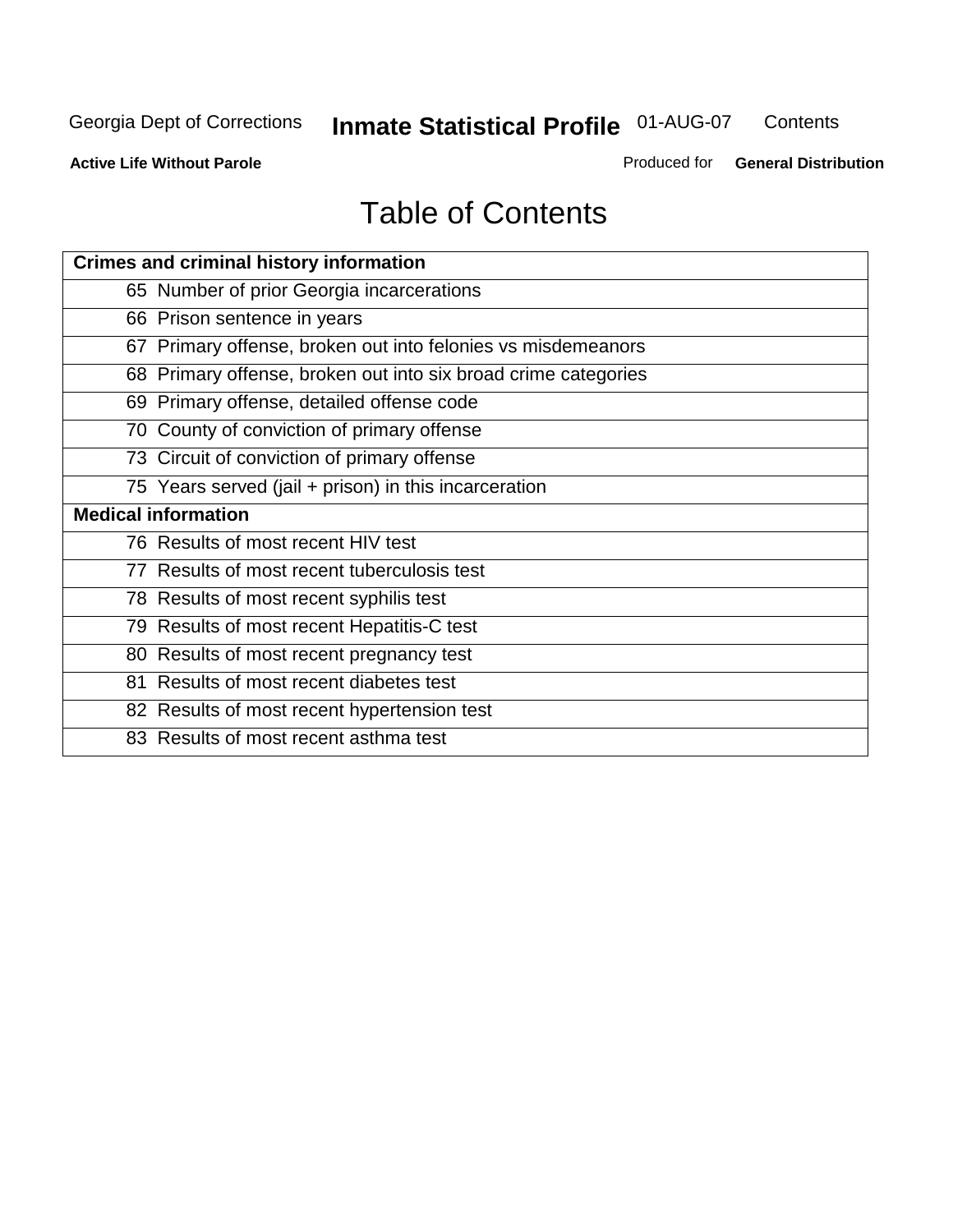#### **Active Life Without Parole**

#### Produced for **General Distribution**

#### Current age, broken out in ten-year age groups

|                       |              | <b>Male</b> |         |              | <b>Female</b> |       |              | <b>Total</b> |
|-----------------------|--------------|-------------|---------|--------------|---------------|-------|--------------|--------------|
| <b>Current Age</b>    | <b>Count</b> | Col %       | Row %   | <b>Count</b> | Col %         | Row % | <b>Total</b> | Col %        |
| <b>Twenties</b>       | 70           | 15.25%      | 98.59%  |              | 16.67%        | 1.41% | 71 I         | 15.27%       |
| <b>Thirties</b>       | 167          | 36.38%      | 99.40%  |              | 16.67%        | 0.60% |              | 168 36.13%   |
| <b>Forties</b>        | 141          | 30.72%      | 97.92%  | 3            | 50.00%        | 2.08% |              | 144 30.97%   |
| <b>Fifties</b>        | 59           | 12.85%      | 98.33%  |              | 16.67%        | 1.67% | 60 I         | 12.90%       |
| <b>Sixties</b>        | 16           | 3.49%       | 100.00% |              |               |       | 16           | 3.44%        |
| Seventy +             | 6            | 1.31%       | 100.00% |              |               |       | 6            | 1.29%        |
| <b>Total Reported</b> | 459          | 100%        | 98.71%  | 6            | 100%          | 1.29% | 465          | 100%         |

| <b>Not Reported</b> |       |     |
|---------------------|-------|-----|
| <b>Total</b>        | 1 P A | 165 |
| $\mathbf{v}$ and    | າວະ   | 40J |

| Mean (average)       | 41.30 | 40.67 | 41.29 |
|----------------------|-------|-------|-------|
| Median (middle)      | 40    | 43.5  | 40    |
| Mode (most frequent) | 38    | 46    | 38    |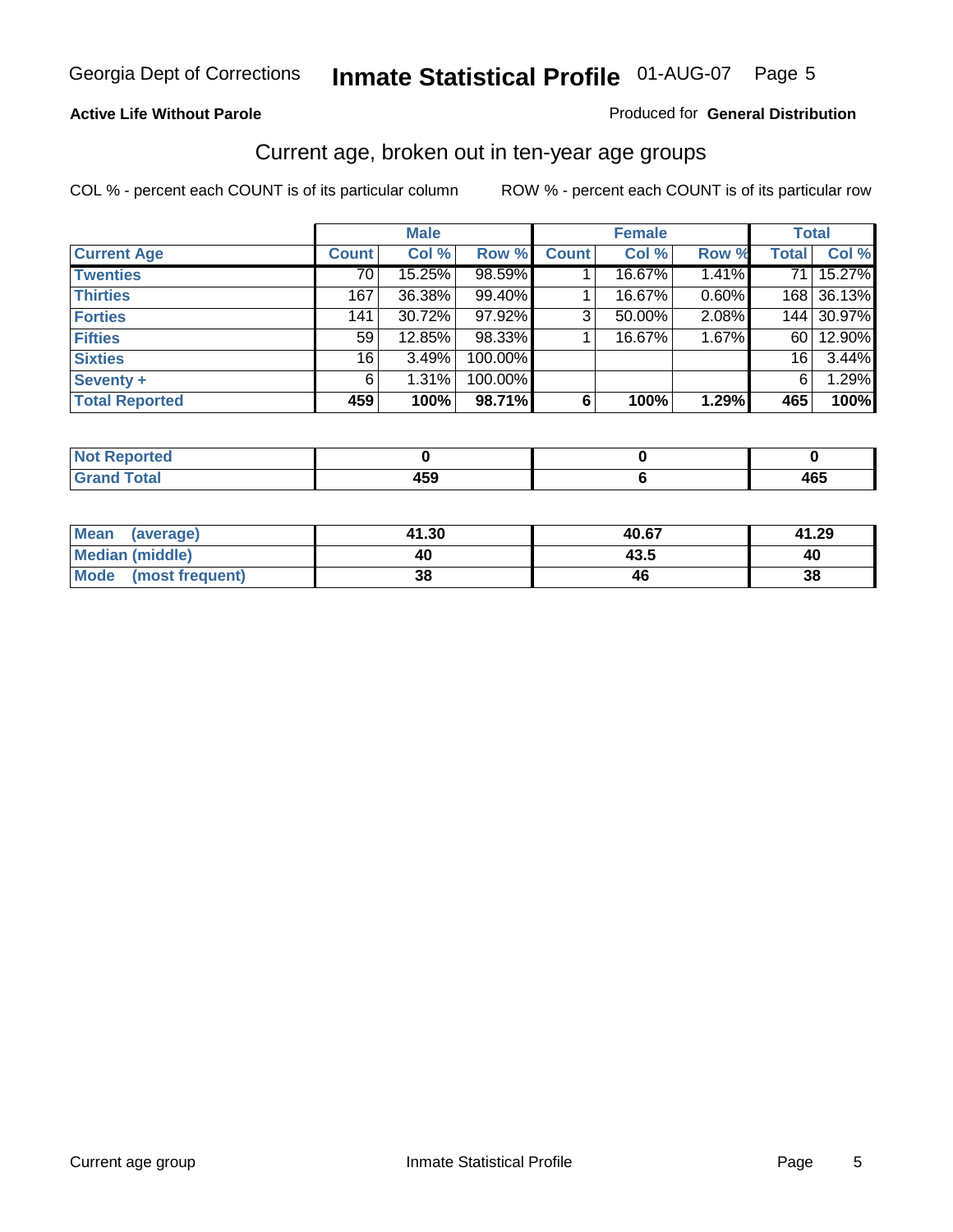**Active Life Without Parole** 

Produced for **General Distribution**

#### Race group

|                       |              | <b>Male</b> |                    |   | <b>Female</b> |          |       | <b>Total</b> |
|-----------------------|--------------|-------------|--------------------|---|---------------|----------|-------|--------------|
| <b>Race Group</b>     | <b>Count</b> | Col %       | <b>Row % Count</b> |   | Col %         | Row %    | Total | Col %        |
| <b>White</b>          | 121          | 26.36%      | 96.80%             | 4 | 66.67%        | $3.20\%$ | 125   | 26.88%       |
| <b>Black</b>          | 338          | 73.64%      | 99.41%             |   | $33.33\%$     | .59%     | 340   | 73.12%       |
| <b>Total Reported</b> | 459          | 100%        | 98.71%             |   | 100%          | 1.29%    | 465   | 100%         |

| eported<br>$\mathbf{r}$ . The set of $\mathbf{r}$ |     |     |
|---------------------------------------------------|-----|-----|
| fota'<br>_____                                    | 459 | 465 |

| $^1$ Mo. | Rlack | White | 3lack |
|----------|-------|-------|-------|
| .        |       |       |       |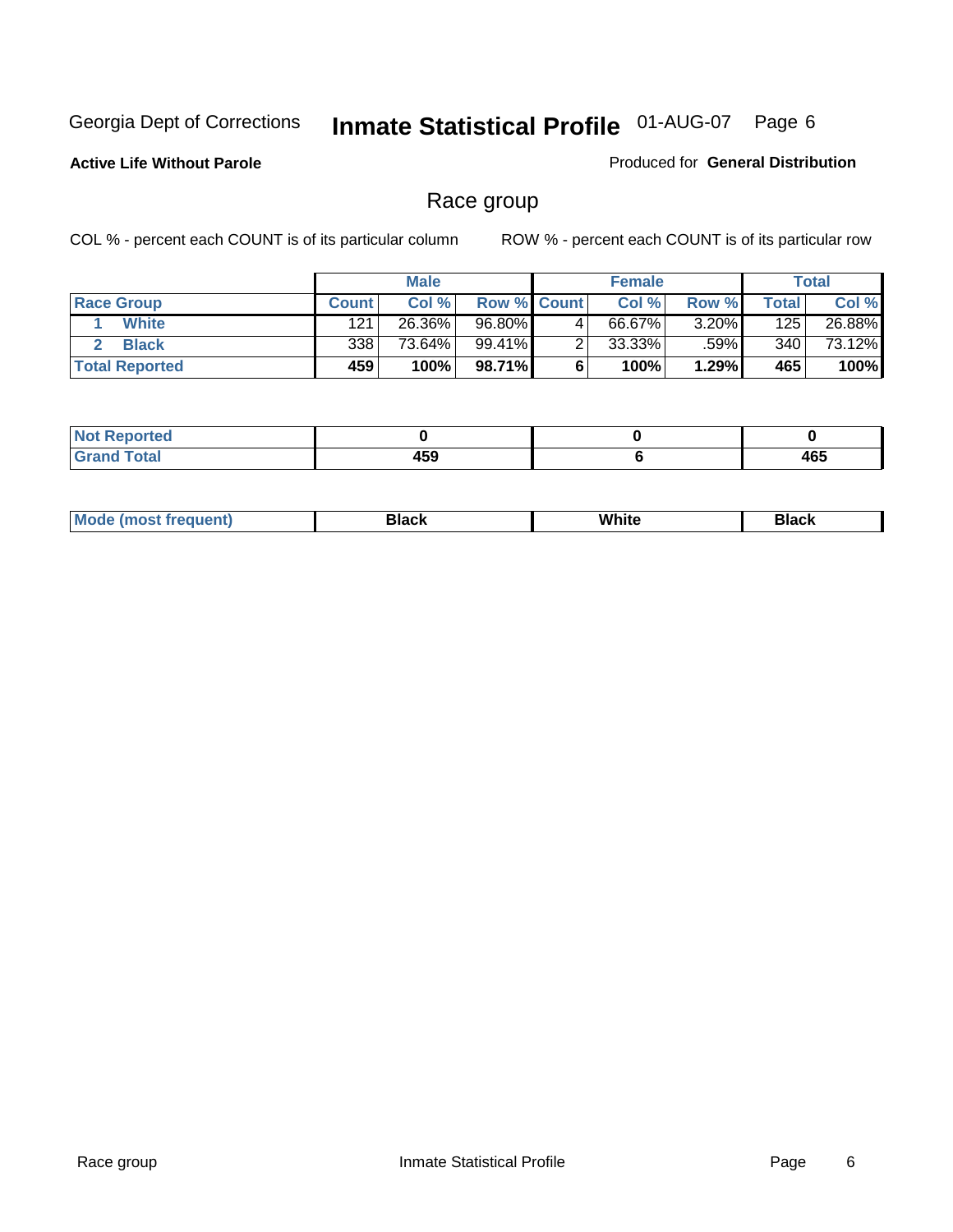**Active Life Without Parole** 

Produced for **General Distribution**

#### Hispanic Origin

COL % - percent each COUNT is of its particular column ROW % - percent each COUNT is of its particular row

|                        |              | <b>Male</b> |             |    | <b>Female</b> |       |       | <b>Total</b> |
|------------------------|--------------|-------------|-------------|----|---------------|-------|-------|--------------|
| <b>Hispanic Origin</b> | <b>Count</b> | Col%        | Row % Count |    | Col %         | Row % | Total | Col %        |
| <b>Non Hispanic</b>    | 451          | 98.26%      | 98.69%      | 61 | 100.00%       | 1.31% | 457   | 98.28%       |
| <b>Hispanic</b>        |              | 1.74%       | 100.00%     |    |               |       |       | 1.72%        |
| <b>Total Reported</b>  | 459          | 100%        | 98.71%      |    | 100%          | 1.29% | 465   | 100%         |

**An inmate is counted as Hispanic if** 

**(a) he self-reported as Hispanic during the diagnostic process, or** 

**(b) his primary language is Spanish, or** 

**(c) he claimed birth or citizenship in Spain or a Latin American country, or** 

**(d) he had a common Spanish surname such as Lopez or Garcia**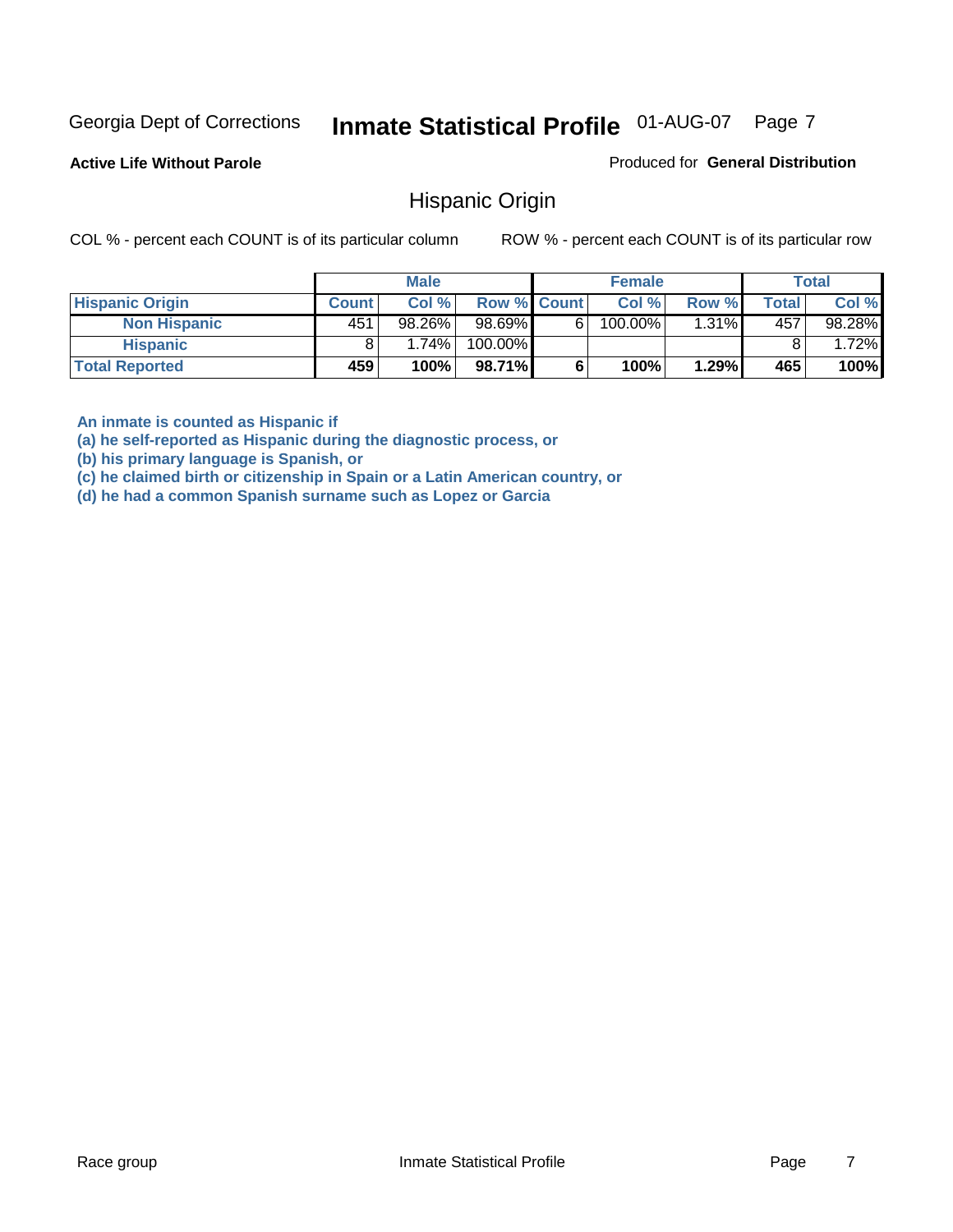#### **Active Life Without Parole**

#### Produced for **General Distribution**

#### Marital status, self-reported at entry to prison

|                        | <b>Male</b>  |          |         | <b>Female</b> |        |       | <b>Total</b> |        |
|------------------------|--------------|----------|---------|---------------|--------|-------|--------------|--------|
| <b>Marital Status</b>  | <b>Count</b> | Col %    | Row %   | <b>Count</b>  | Col %  | Row % | <b>Total</b> | Col %  |
| <b>Single</b>          | 259          | 57.56%   | 98.48%  | 4             | 66.67% | 1.52% | 263          | 57.68% |
| <b>Married</b><br>2    | 59           | 13.11%   | 100.00% |               |        |       | 59           | 12.94% |
| <b>Separated</b><br>3  | 18           | 4.00%    | 100.00% |               |        |       | 18           | 3.95%  |
| <b>Divorced</b><br>4   | 57           | 12.67%   | 98.28%  |               | 16.67% | 1.72% | 58           | 12.72% |
| <b>Widowed</b><br>5    | 16           | $3.56\%$ | 94.12%  |               | 16.67% | 5.88% | 17           | 3.73%  |
| <b>Common Law</b><br>6 | 41           | 9.11%    | 100.00% |               |        |       | 41           | 8.99%  |
| <b>Total Reported</b>  | 450          | 100%     | 98.68%  | 6             | 100%   | 1.32% | 456          | 100%   |

| _____ | .<br>TV.<br>__ | 1 C C<br>᠇ᢦᢦ<br>__ |
|-------|----------------|--------------------|

| <b>Mode (most frequent)</b><br>sınale | Sinale | Single |
|---------------------------------------|--------|--------|
|---------------------------------------|--------|--------|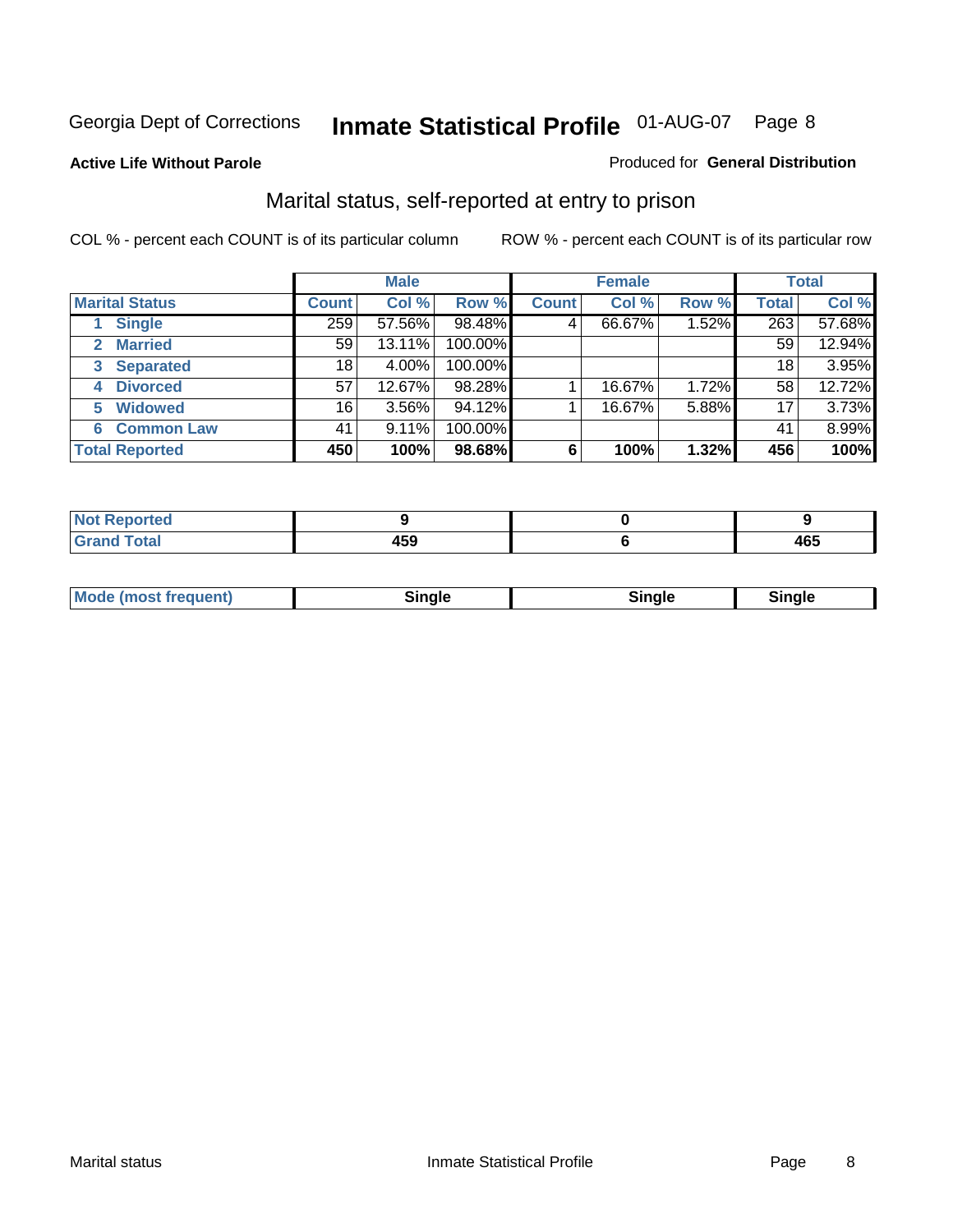#### **Active Life Without Parole**

#### Produced for **General Distribution**

### Number of children, self reported at entry to prison

|                           |              | <b>Male</b> |         |              | <b>Female</b> |       | <b>Total</b> |        |
|---------------------------|--------------|-------------|---------|--------------|---------------|-------|--------------|--------|
| <b>Number of Children</b> | <b>Count</b> | Col %       | Row %   | <b>Count</b> | Col %         | Row % | <b>Total</b> | Col %  |
| $\bf{0}$                  | 164          | 35.89%      | 99.39%  |              | 16.67%        | 0.61% | 165          | 35.64% |
|                           | 122          | 26.70%      | 96.83%  | 4            | 66.67%        | 3.17% | 126          | 27.21% |
| $\overline{2}$            | 79           | 17.29%      | 98.75%  |              | 16.67%        | 1.25% | 80           | 17.28% |
| 3                         | 48           | 10.50%      | 100.00% |              |               |       | 48           | 10.37% |
| 4                         | 21           | 4.60%       | 100.00% |              |               |       | 21           | 4.54%  |
| 5                         | 12           | 2.63%       | 100.00% |              |               |       | 12           | 2.59%  |
| $6\phantom{a}$            | 2            | 0.44%       | 100.00% |              |               |       | 2            | 0.43%  |
|                           |              | 0.22%       | 100.00% |              |               |       |              | 0.22%  |
| 8                         |              | 0.22%       | 100.00% |              |               |       |              | 0.22%  |
| 9                         | 2            | 0.44%       | 100.00% |              |               |       | 2            | 0.43%  |
| 10                        |              | 0.22%       | 100.00% |              |               |       |              | 0.22%  |
| Over 10                   | 4            | 0.88%       | 100.00% |              |               |       | 4            | 0.86%  |
| <b>Total Reported</b>     | 457          | 100%        | 98.70%  | 6            | 100%          | 1.30% | 463          | 100.0% |

| ™rteu<br>$\sim$  |     |                 |
|------------------|-----|-----------------|
| <b>otal</b>      | .   | $\overline{10}$ |
| $\mathbf{v}$ and | rJJ | 403             |

| <b>Mean</b><br>(average) | 1.46 | 1.46 |
|--------------------------|------|------|
| Median (middle)          |      |      |
| Mode (most frequent)     |      |      |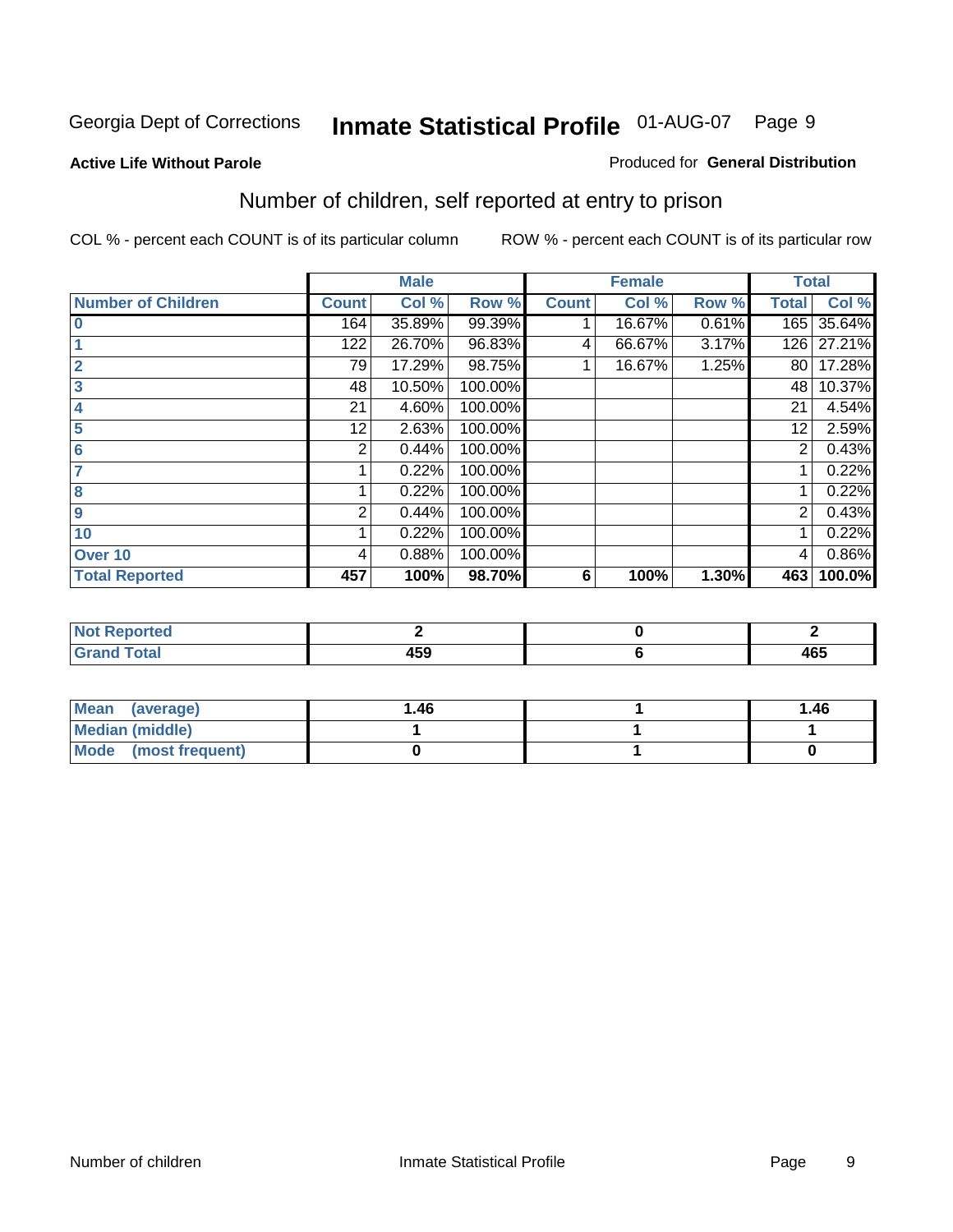#### **Active Life Without Parole**

#### Produced for **General Distribution**

### Religious affiliation, self-reported at entry to prison

|              |                              |              | <b>Male</b> |         |              | <b>Female</b> |        |              | <b>Total</b> |
|--------------|------------------------------|--------------|-------------|---------|--------------|---------------|--------|--------------|--------------|
|              | <b>Religious Affiliation</b> | <b>Count</b> | Col %       | Row %   | <b>Count</b> | Col %         | Row %  | <b>Total</b> | Col %        |
|              | <b>Islam</b>                 | 29           | 7.29%       | 100.00% |              |               |        | 29           | 7.18%        |
| $\mathbf{2}$ | <b>Catholic</b>              | 12           | 3.02%       | 100.00% |              |               |        | 12           | 2.97%        |
| 3            | <b>Baptist</b>               | 179          | 44.97%      | 98.35%  | 3            | 50.00%        | 1.65%  | 182          | 45.05%       |
| 4            | <b>Methodist</b>             | 5            | 1.26%       | 100.00% |              |               |        | 5            | 1.24%        |
| 7            | <b>Chc Of God</b>            |              | .25%        | 100.00% |              |               |        |              | .25%         |
| 8            | <b>Holiness</b>              | 9            | 2.26%       | 90.00%  |              | 16.67%        | 10.00% | 10           | 2.48%        |
| 9            | <b>Jewish</b>                |              | .25%        | 100.00% |              |               |        |              | .25%         |
| 16           | <b>Seven D Ad</b>            | 4            | 1.01%       | 100.00% |              |               |        | 4            | .99%         |
| 17           | <b>Jehovah Wt</b>            | 6            | 1.51%       | 100.00% |              |               |        | 6            | 1.49%        |
| 18           | <b>Latr Day S</b>            |              | .25%        | 100.00% |              |               |        |              | .25%         |
| 20           | <b>Other Prot</b>            | 58           | 14.57%      | 96.67%  | 2            | 33.33%        | 3.33%  | 60           | 14.85%       |
| 96           | <b>None</b>                  | 93           | 23.37%      | 100.00% |              |               |        | 93           | 23.02%       |
|              | <b>Total Reported</b>        | 398          | 100%        | 98.51%  | 6            | 100%          | 1.49%  | 404          | 100%         |

| <b>ported</b> |            | u   |
|---------------|------------|-----|
| <b>otal</b>   | ""^<br>れつこ | 465 |

| ' Mo<br>went | <b>}aptist</b> | Baptist<br>$ -$ | <b>Baptist</b> |
|--------------|----------------|-----------------|----------------|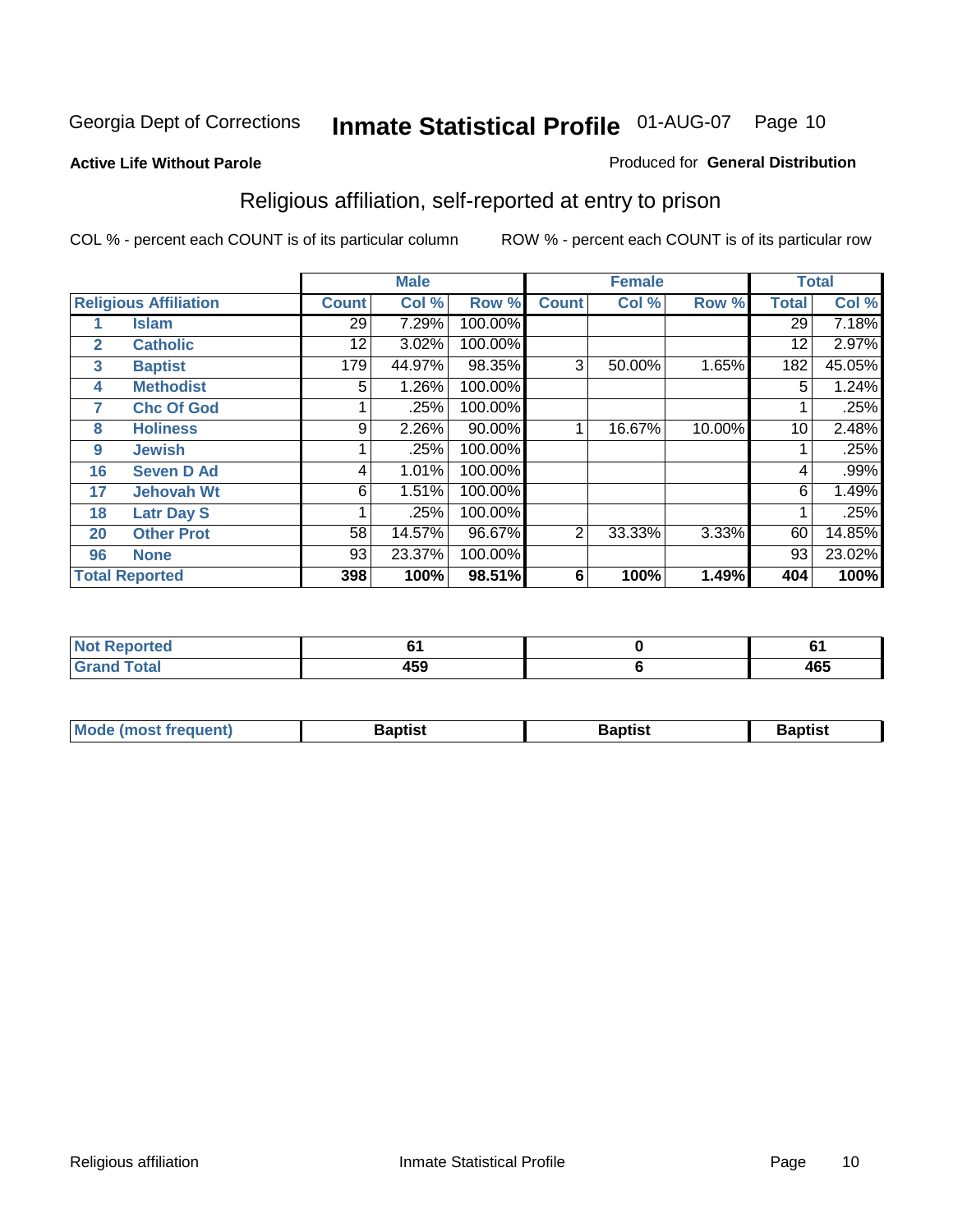Produced for **General Distribution**

#### **Active Life Without Parole**

#### Home county, self-reported at entry to prison

|                |                      |                 | <b>Male</b> |         |              | <b>Female</b> |        | <b>Total</b>    |        |
|----------------|----------------------|-----------------|-------------|---------|--------------|---------------|--------|-----------------|--------|
|                | <b>Home County</b>   | <b>Count</b>    | Col %       | Row %   | <b>Count</b> | Col %         | Row %  | <b>Total</b>    | Col %  |
| $\overline{1}$ | <b>Appling</b>       | $\overline{2}$  | .46%        | 100.00% |              |               |        | $\overline{2}$  | .45%   |
| $\overline{2}$ | <b>Atkinson</b>      | 1               | .23%        | 100.00% |              |               |        | 1               | .23%   |
| 5              | <b>Baldwin</b>       | 4               | .92%        | 100.00% |              |               |        | 4               | .91%   |
| 7              | <b>Barrow</b>        | $\overline{3}$  | .69%        | 100.00% |              |               |        | 3               | .68%   |
| 8              | <b>Bartow</b>        | 4               | .92%        | 100.00% |              |               |        | 4               | .91%   |
| 9              | <b>Ben Hill</b>      | 3               | .69%        | 100.00% |              |               |        | $\overline{3}$  | .68%   |
| 11             | <b>Bibb</b>          | $\overline{9}$  | 2.07%       | 100.00% |              |               |        | 9               | 2.04%  |
| 12             | <b>Bleckley</b>      | 3               | .69%        | 100.00% |              |               |        | 3               | .68%   |
| 14             | <b>Brooks</b>        | 1               | .23%        | 100.00% |              |               |        | 1               | .23%   |
| 16             | <b>Bulloch</b>       | $\overline{2}$  | .46%        | 100.00% |              |               |        | $\overline{2}$  | .45%   |
| 17             | <b>Burke</b>         | 4               | .92%        | 100.00% |              |               |        | 4               | .91%   |
| 18             | <b>Butts</b>         | 1               | .23%        | 100.00% |              |               |        | 1               | .23%   |
| 20             | <b>Camden</b>        | 4               | .92%        | 100.00% |              |               |        | 4               | .91%   |
| 22             | <b>Carroll</b>       | $\overline{2}$  | .46%        | 100.00% |              |               |        | $\overline{2}$  | .45%   |
| 25             | <b>Chatham</b>       | $\overline{20}$ | 4.60%       | 100.00% |              |               |        | $\overline{20}$ | 4.54%  |
| 26             | <b>Chattahoochee</b> | 1               | .23%        | 100.00% |              |               |        | 1               | .23%   |
| 28             | <b>Cherokee</b>      | $\overline{2}$  | .46%        | 100.00% |              |               |        | $\overline{2}$  | .45%   |
| 29             | <b>Clarke</b>        | $\overline{10}$ | 2.30%       | 100.00% |              |               |        | 10              | 2.27%  |
| 31             | <b>Clayton</b>       | $\overline{11}$ | 2.53%       | 91.67%  | 1            | 16.67%        | 8.33%  | $\overline{12}$ | 2.72%  |
| 33             | <b>Cobb</b>          | $\overline{16}$ | 3.68%       | 100.00% |              |               |        | 16              | 3.63%  |
| 34             | <b>Coffee</b>        | $\overline{3}$  | .69%        | 100.00% |              |               |        | $\overline{3}$  | .68%   |
| 35             | <b>Colquitt</b>      | $\overline{2}$  | .46%        | 100.00% |              |               |        | $\overline{2}$  | .45%   |
| 36             | <b>Columbia</b>      | $\overline{3}$  | .69%        | 100.00% |              |               |        | $\overline{3}$  | .68%   |
| 37             | <b>Cook</b>          | 2               | .46%        | 100.00% |              |               |        | $\overline{2}$  | .45%   |
| 38             | <b>Coweta</b>        | 1               | .23%        | 100.00% |              |               |        | 1               | .23%   |
| 40             | <b>Crisp</b>         | $\overline{2}$  | .46%        | 100.00% |              |               |        | $\overline{2}$  | .45%   |
| 43             | <b>Decatur</b>       | 1               | .23%        | 100.00% |              |               |        | 1               | .23%   |
| 44             | <b>Dekalb</b>        | $\overline{31}$ | 7.13%       | 100.00% |              |               |        | $\overline{31}$ | 7.03%  |
| 46             | <b>Dooly</b>         | 1               | .23%        | 100.00% |              |               |        | 1               | .23%   |
| 47             | <b>Dougherty</b>     | 14              | 3.22%       | 100.00% |              |               |        | $\overline{14}$ | 3.17%  |
| 48             | <b>Douglas</b>       | 6               | 1.38%       | 85.71%  | 1            | 16.67%        | 14.29% | $\overline{7}$  | 1.59%  |
| 51             | <b>Effingham</b>     | 1               | .23%        | 100.00% |              |               |        | 1               | .23%   |
| 52             | <b>Elbert</b>        | $\overline{2}$  | .46%        | 100.00% |              |               |        | $\overline{2}$  | .45%   |
| 56             | <b>Fayette</b>       | $\overline{3}$  | .69%        | 100.00% |              |               |        | $\overline{3}$  | .68%   |
| 57             | <b>Floyd</b>         | $\overline{4}$  | .92%        | 100.00% |              |               |        | 4               | .91%   |
| 59             | <b>Franklin</b>      | $\overline{2}$  | .46%        | 100.00% |              |               |        | $\overline{2}$  | .45%   |
| 60             | <b>Fulton</b>        | $\overline{54}$ | 12.41%      | 100.00% |              |               |        | $\overline{54}$ | 12.24% |
| 61             | <b>Gilmer</b>        | 1               | .23%        | 100.00% |              |               |        | 1               | .23%   |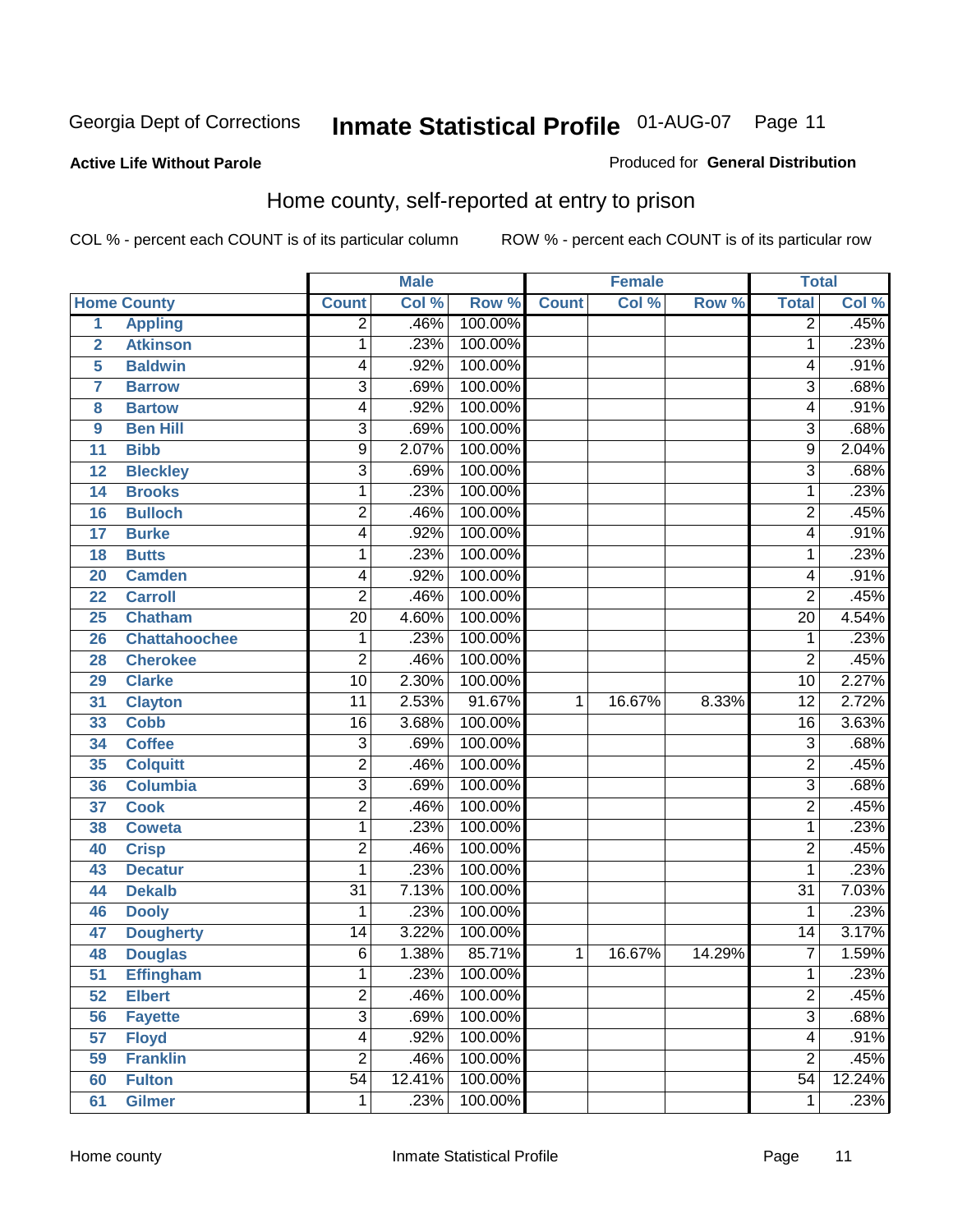#### **Active Life Without Parole**

#### Produced for **General Distribution**

#### Home county, self-reported at entry to prison

|     |                    |                 | <b>Male</b> |         |              | <b>Female</b> |        | <b>Total</b>    |       |
|-----|--------------------|-----------------|-------------|---------|--------------|---------------|--------|-----------------|-------|
|     | <b>Home County</b> | <b>Count</b>    | Col %       | Row %   | <b>Count</b> | Col %         | Row %  | <b>Total</b>    | Col % |
| 63  | <b>Glynn</b>       | $\overline{8}$  | 1.84%       | 100.00% |              |               |        | $\overline{8}$  | 1.81% |
| 65  | Grady              | 1               | .23%        | 100.00% |              |               |        | 1               | .23%  |
| 66  | <b>Greene</b>      | 1               | .23%        | 100.00% |              |               |        | 1               | .23%  |
| 67  | <b>Gwinnett</b>    | 9               | 2.07%       | 100.00% |              |               |        | 9               | 2.04% |
| 68  | <b>Habersham</b>   | $\mathbf{1}$    | .23%        | 100.00% |              |               |        | 1               | .23%  |
| 69  | <b>Hall</b>        | $\overline{7}$  | 1.61%       | 100.00% |              |               |        | $\overline{7}$  | 1.59% |
| 70  | <b>Hancock</b>     | $\overline{2}$  | .46%        | 100.00% |              |               |        | $\overline{2}$  | .45%  |
| 72  | <b>Harris</b>      | 1               | .23%        | 100.00% |              |               |        | 1               | .23%  |
| 73  | <b>Hart</b>        | $\overline{c}$  | .46%        | 100.00% |              |               |        | $\overline{2}$  | .45%  |
| 75  | <b>Henry</b>       | 3               | .69%        | 100.00% |              |               |        | $\overline{3}$  | .68%  |
| 76  | <b>Houston</b>     | $\overline{6}$  | 1.38%       | 100.00% |              |               |        | $\overline{6}$  | 1.36% |
| 78  | <b>Jackson</b>     | 4               | .92%        | 100.00% |              |               |        | 4               | .91%  |
| 80  | <b>Jeff Davis</b>  | 1               | .23%        | 100.00% |              |               |        | 1               | .23%  |
| 82  | <b>Jenkins</b>     | 2               | .46%        | 100.00% |              |               |        | $\overline{2}$  | .45%  |
| 87  | <b>Laurens</b>     | $\overline{2}$  | .46%        | 100.00% |              |               |        | $\overline{2}$  | .45%  |
| 89  | <b>Liberty</b>     | 4               | .92%        | 100.00% |              |               |        | 4               | .91%  |
| 90  | Lincoln            | 1               | .23%        | 100.00% |              |               |        | 1               | .23%  |
| 91  | Long               | 1               | .23%        | 100.00% |              |               |        | 1               | .23%  |
| 92  | <b>Lowndes</b>     | 4               | .92%        | 100.00% |              |               |        | 4               | .91%  |
| 96  | <b>Marion</b>      | 1               | .23%        | 100.00% |              |               |        | 1               | .23%  |
| 97  | <b>Mcduffie</b>    | 1               | .23%        | 100.00% |              |               |        | 1               | .23%  |
| 98  | <b>Mcintosh</b>    | $\overline{2}$  | .46%        | 100.00% |              |               |        | $\overline{2}$  | .45%  |
| 100 | <b>Miller</b>      | $\mathbf{1}$    | .23%        | 100.00% |              |               |        | 1               | .23%  |
| 101 | <b>Mitchell</b>    | 1               | .23%        | 100.00% |              |               |        | 1               | .23%  |
| 102 | <b>Monroe</b>      | 1               | .23%        | 100.00% |              |               |        | 1               | .23%  |
| 104 | <b>Morgan</b>      | 1               | .23%        | 100.00% |              |               |        | 1               | .23%  |
| 106 | <b>Muscogee</b>    | $\overline{11}$ | 2.53%       | 100.00% |              |               |        | $\overline{11}$ | 2.49% |
| 107 | <b>Newton</b>      | 2               | .46%        | 66.67%  | 1            | 16.67%        | 33.33% | 3               | .68%  |
| 109 | <b>Oglethorpe</b>  | $\overline{2}$  | .46%        | 100.00% |              |               |        | $\overline{2}$  | .45%  |
| 110 | <b>Paulding</b>    | 1               | .23%        | 100.00% |              |               |        | 1               | .23%  |
| 113 | <b>Pierce</b>      | 1               | .23%        | 100.00% |              |               |        | 1               | .23%  |
| 114 | <b>Pike</b>        | 2               | .46%        | 66.67%  | 1            | 16.67%        | 33.33% | 3               | .68%  |
| 115 | <b>Polk</b>        | 1               | .23%        | 100.00% |              |               |        | 1               | .23%  |
| 117 | <b>Putnam</b>      | $\overline{2}$  | .46%        | 100.00% |              |               |        | $\overline{2}$  | .45%  |
| 119 | <b>Rabun</b>       | $\mathbf 1$     | .23%        | 100.00% |              |               |        | 1               | .23%  |
| 120 | <b>Randolph</b>    | $\overline{2}$  | .46%        | 100.00% |              |               |        | $\overline{2}$  | .45%  |
| 121 | <b>Richmond</b>    | $\overline{16}$ | 3.68%       | 94.12%  | 1            | 16.67%        | 5.88%  | $\overline{17}$ | 3.85% |
| 122 | <b>Rockdale</b>    | 1               | .23%        | 100.00% |              |               |        | 1               | .23%  |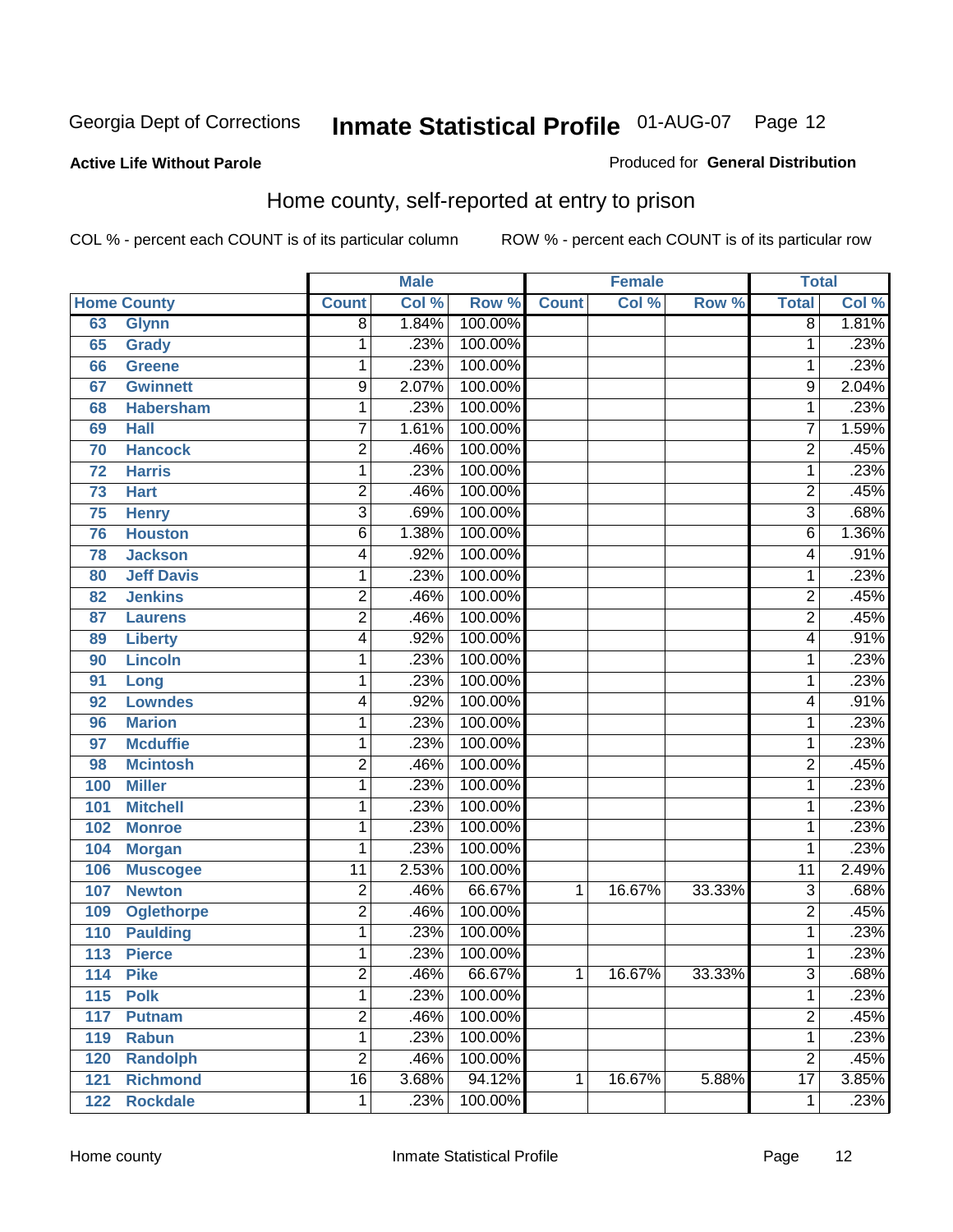#### **Active Life Without Parole**

#### Produced for **General Distribution**

#### Home county, self-reported at entry to prison

|     |                      |                | <b>Male</b> |         |              | <b>Female</b> |        | <b>Total</b> |        |
|-----|----------------------|----------------|-------------|---------|--------------|---------------|--------|--------------|--------|
|     | <b>Home County</b>   | <b>Count</b>   | Col %       | Row %   | <b>Count</b> | Col %         | Row %  | <b>Total</b> | Col %  |
| 125 | <b>Seminole</b>      |                | .23%        | 100.00% |              |               |        |              | .23%   |
| 126 | <b>Spalding</b>      | $\overline{5}$ | 1.15%       | 100.00% |              |               |        | 5            | 1.13%  |
| 127 | <b>Stephens</b>      | $\overline{2}$ | .46%        | 100.00% |              |               |        | 2            | .45%   |
| 129 | <b>Sumter</b>        | 1              | .23%        | 100.00% |              |               |        |              | .23%   |
| 132 | <b>Tattnall</b>      | 1              | .23%        | 100.00% |              |               |        | 1            | .23%   |
| 136 | <b>Thomas</b>        | $\overline{3}$ | .69%        | 100.00% |              |               |        | 3            | .68%   |
| 137 | <b>Tift</b>          | 3              | .69%        | 100.00% |              |               |        | 3            | .68%   |
| 138 | <b>Toombs</b>        | 3              | .69%        | 100.00% |              |               |        | 3            | .68%   |
| 141 | <b>Troup</b>         | 1              | .23%        | 100.00% |              |               |        |              | .23%   |
| 144 | <b>Union</b>         | 1              | .23%        | 100.00% |              |               |        |              | .23%   |
| 145 | <b>Upson</b>         | 1              | .23%        | 100.00% |              |               |        |              | .23%   |
| 146 | <b>Walker</b>        | 3              | .69%        | 75.00%  | 1            | 16.67%        | 25.00% | 4            | .91%   |
| 147 | <b>Walton</b>        | 3              | .69%        | 100.00% |              |               |        | 3            | .68%   |
| 148 | <b>Ware</b>          | 6              | 1.38%       | 100.00% |              |               |        | 6            | 1.36%  |
| 150 | <b>Washington</b>    | 3              | .69%        | 100.00% |              |               |        | 3            | .68%   |
| 151 | <b>Wayne</b>         | $\overline{3}$ | .69%        | 100.00% |              |               |        | 3            | .68%   |
| 155 | <b>Whitfield</b>     | 2              | .46%        | 100.00% |              |               |        | 2            | .45%   |
| 158 | <b>Wilkinson</b>     | 1              | .23%        | 100.00% |              |               |        |              | .23%   |
| 160 | <b>Unknown</b>       | 46             | 10.57%      | 100.00% |              |               |        | 46           | 10.43% |
|     | <b>Total Rported</b> | 435            | 100%        | 98.64%  | 6            | 100%          | 1.36%  | 441          | 100%   |

| .<br><b>Reported</b> | . .                  | 44                      |
|----------------------|----------------------|-------------------------|
| <b>c</b> otal        | $\sim$ $\sim$ $\sim$ | 465                     |
| --                   | ເວນ                  | $\cdot$ $\cdot$ $\cdot$ |

| $^{\circ}$ M <sub>c</sub><br>w | __________ |
|--------------------------------|------------|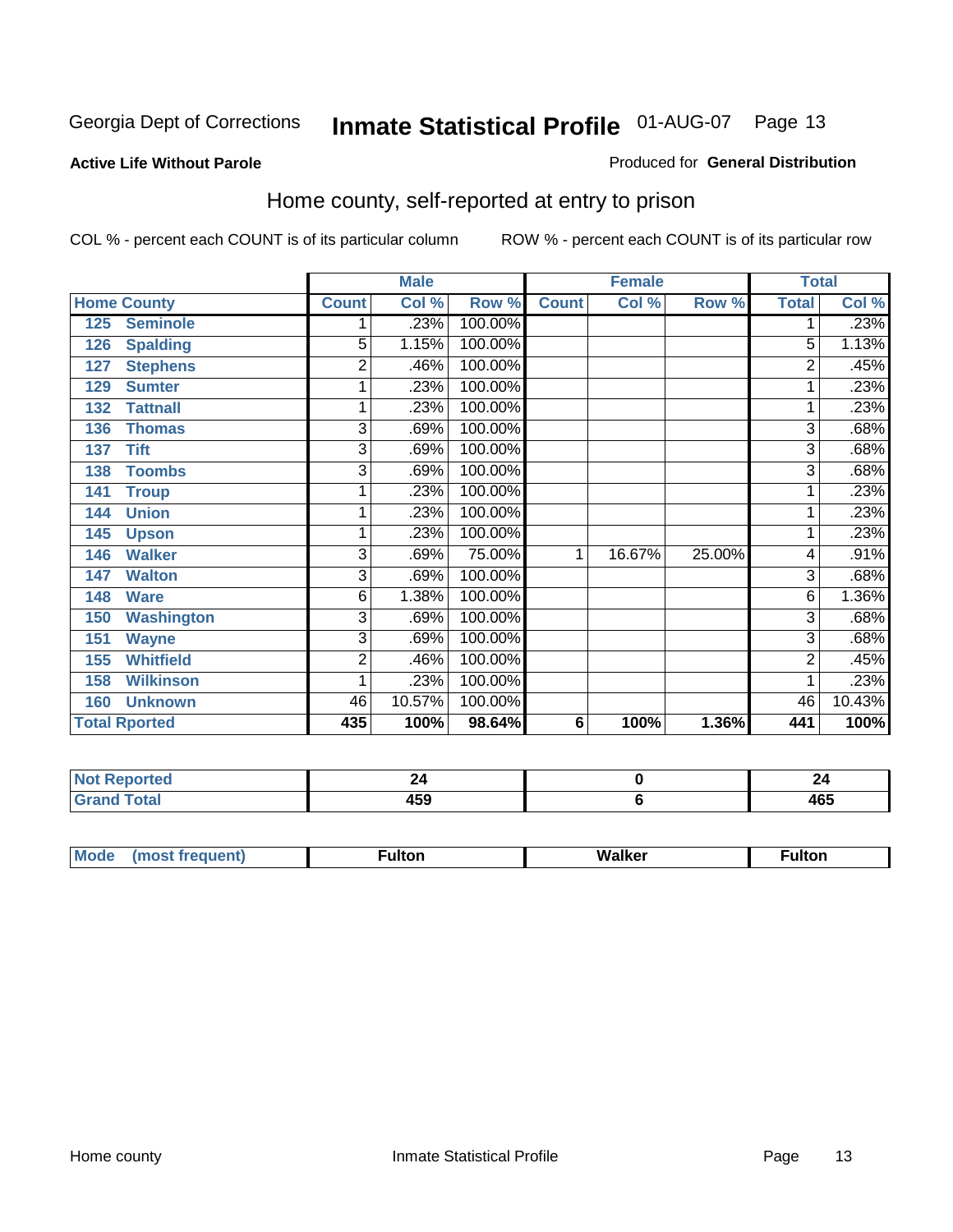#### **Active Life Without Parole**

#### Produced for **General Distribution**

#### Socioeconomic class, self-reported at entry to prison

|                            | <b>Male</b>  |          | <b>Female</b> |              |           | <b>Total</b> |              |        |
|----------------------------|--------------|----------|---------------|--------------|-----------|--------------|--------------|--------|
| <b>Socioeconomic Class</b> | <b>Count</b> | Col %    | Row %         | <b>Count</b> | Col %     | Row %        | <b>Total</b> | Col %  |
| <b>Welfare</b>             | 26           | 5.99%    | 100.00%       |              |           |              | 26           | 5.92%  |
| <b>Occ Employ</b>          | 20           | $4.61\%$ | 100.00%       |              |           |              | 20           | 4.56%  |
| <b>Minimum Std</b>         | 233          | 53.69%   | 99.57%        |              | $20.00\%$ | .43%         | 234          | 53.30% |
| <b>Middle</b>              | 155          | 35.71%   | 97.48%I       |              | 80.00%    | 2.52%        | 159          | 36.22% |
| <b>Total Reported</b>      | 434          | 100%     | 98.86%        |              | 100%      | 1.14%        | 439          | 100%   |

| тео      | --<br>ΔJ | $\sim$<br>$\epsilon$ |
|----------|----------|----------------------|
| Contact: | - ר      | $\overline{10}$      |
| $\sim$   | - 53     | 40J                  |

| M<br>Mir<br>Mi<br><b>Middle</b><br><b>C</b> ta<br>Sta<br>oτu<br>.<br>the contract of the contract of the contract of the contract of the contract of the contract of the contract of<br>___ |
|---------------------------------------------------------------------------------------------------------------------------------------------------------------------------------------------|
|---------------------------------------------------------------------------------------------------------------------------------------------------------------------------------------------|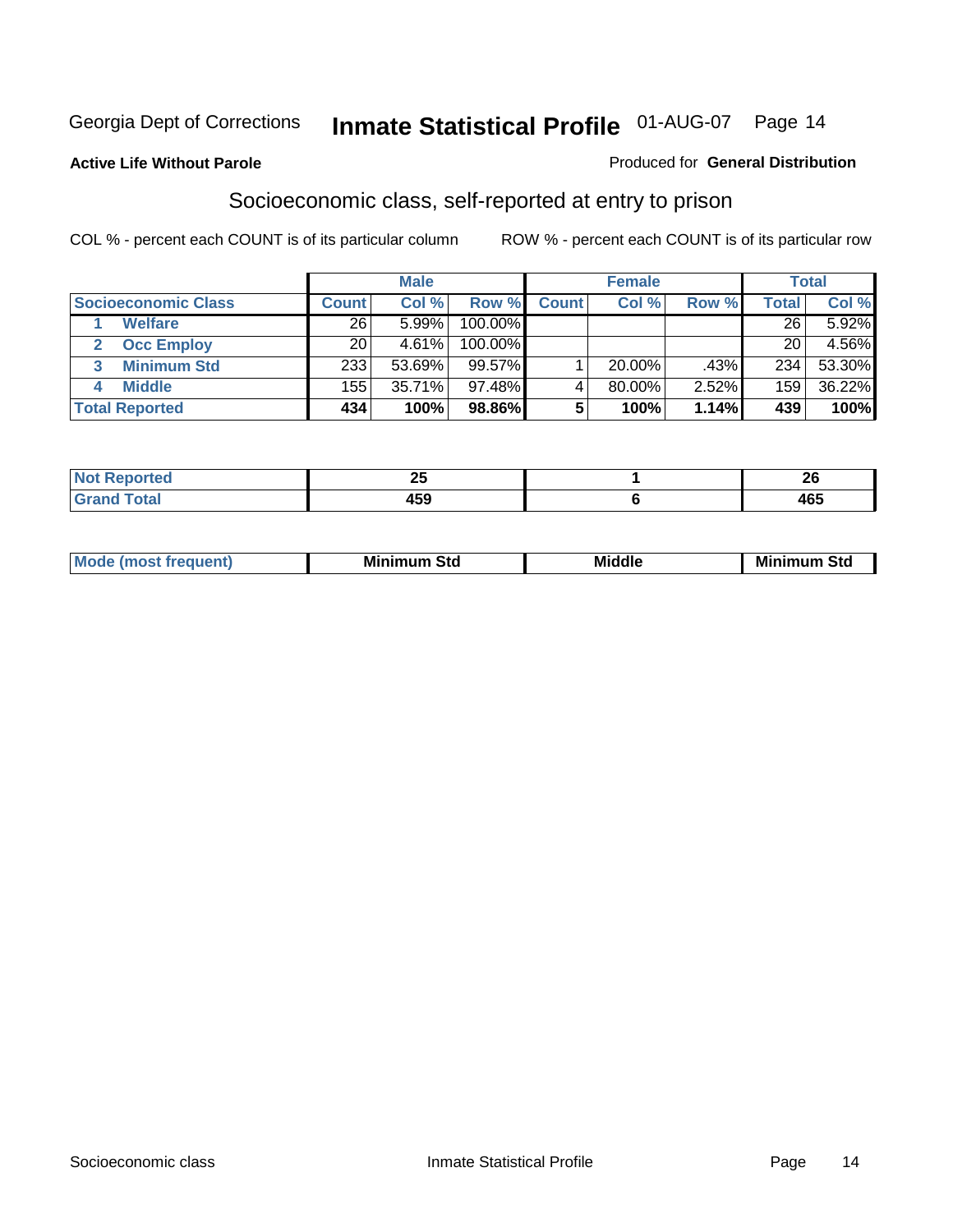**Active Life Without Parole** 

#### Produced for **General Distribution**

#### Environment to age 16, self-reported at entry to prison

|                              |              | <b>Male</b> |           |              | <b>Female</b> |        |              | <b>Total</b> |
|------------------------------|--------------|-------------|-----------|--------------|---------------|--------|--------------|--------------|
| <b>Environment to age 16</b> | <b>Count</b> | Col %       | Row %     | <b>Count</b> | Col %         | Row %  | <b>Total</b> | Col %        |
| <b>Rural/Farm</b>            | 9            | 2.03%       | 100.00%   |              |               |        |              | 2.00%        |
| <b>Rural/Nfarm</b><br>2      | 20           | 4.50%       | 86.96%    | 3            | 50.00%        | 13.04% | 23           | 5.11%        |
| <b>S.M.S.A</b><br>3          | 183          | 41.22%      | 100.00%   |              |               |        | 183          | 40.67%       |
| <b>Urban</b><br>4            | 94           | 21.17%      | $97.92\%$ |              | 33.33%        | 2.08%  | 96           | 21.33%       |
| <b>Small Town</b>            | 138          | 31.08%      | 99.28%    |              | 16.67%        | .72%   | 139          | 30.89%       |
| <b>Total Reported</b>        | 444          | 100%        | 98.67%    | 6            | 100%          | 1.33%  | 450          | 100%         |

| Reported<br>Not       |     |     |
|-----------------------|-----|-----|
| <b>Total</b><br>Grand | 459 | 465 |

| <b>Mo</b> | ---<br>м | .<br>'tarn | м |
|-----------|----------|------------|---|
|           |          |            |   |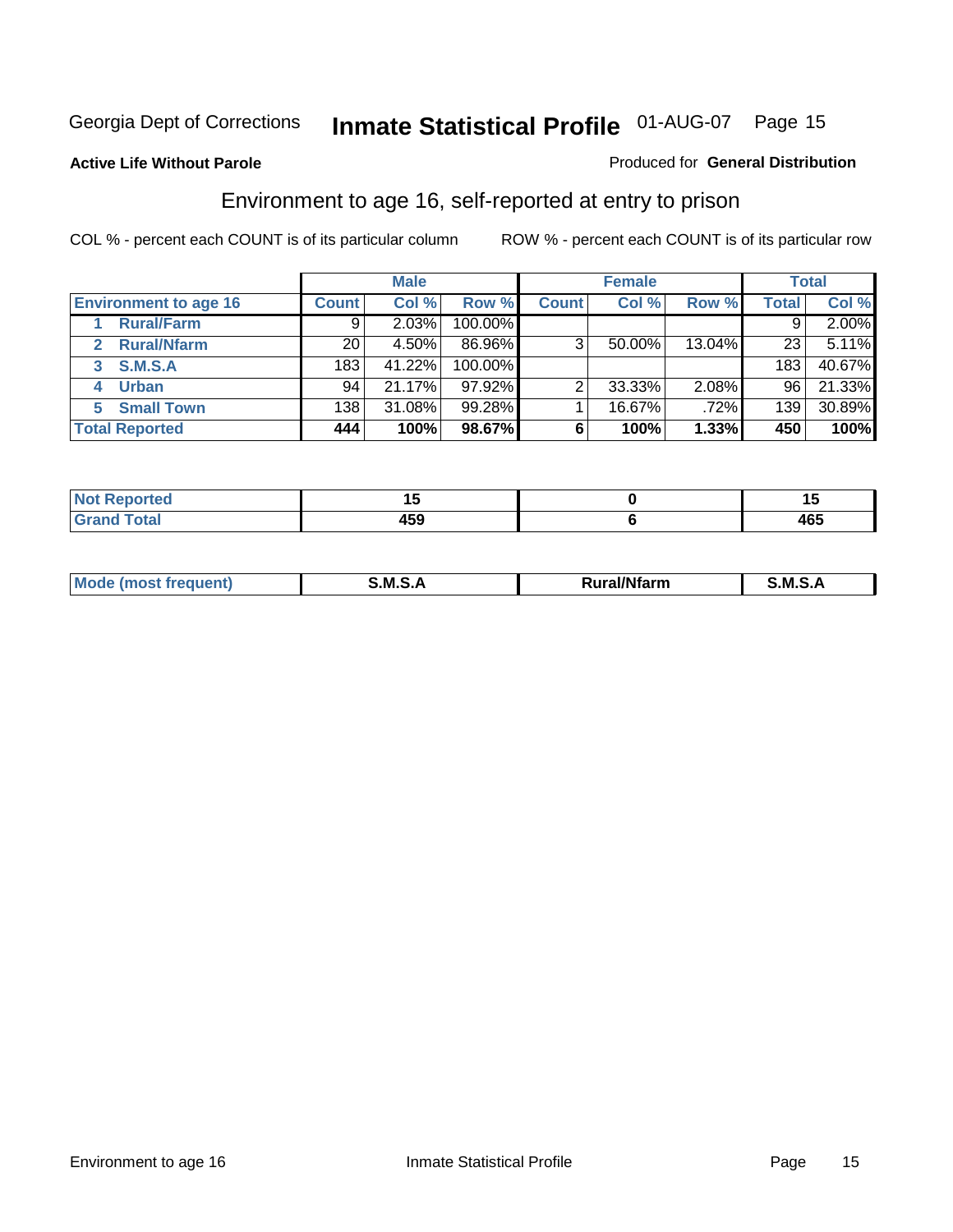#### **Active Life Without Parole**

#### Produced for **General Distribution**

#### Guardian status to age 16, self-reported at entry to prison

|                                  |                 | <b>Male</b> |         |              | <b>Female</b> |       |              | <b>Total</b> |
|----------------------------------|-----------------|-------------|---------|--------------|---------------|-------|--------------|--------------|
| <b>Guardian Status To Age 16</b> | <b>Count</b>    | Col %       | Row %   | <b>Count</b> | Col %         | Row % | <b>Total</b> | Col %        |
| 2 Father Only                    | 9               | 2.25%       | 100.00% |              |               |       | 9            | 2.22%        |
| <b>3 Both Parents</b>            | 168             | 42.00%      | 97.67%  | 4            | 66.67%        | 2.33% | 172          | 42.36%       |
| <b>4 Mother Only</b>             | 159             | 39.75%      | 99.38%  |              | 16.67%        | .63%  | 160          | 39.41%       |
| <b>6 Oth Female</b>              | 14              | 3.50%       | 100.00% |              |               |       | 14           | 3.45%        |
| <b>7 Oth Male</b>                | 3               | .75%        | 100.00% |              |               |       | 3            | .74%         |
| 8 Step-Parents                   | 11              | 2.75%       | 100.00% |              |               |       | 11           | 2.71%        |
| 9 Foster Home                    | 9               | 2.25%       | 100.00% |              |               |       | 9            | 2.22%        |
| <b>10 Grand Parents</b>          | 27 <sup>1</sup> | 6.75%       | 96.43%  |              | 16.67%        | 3.57% | 28           | 6.90%        |
| <b>Total Reported</b>            | 400             | 100%        | 98.52%  | 6            | 100%          | 1.48% | 406          | 100%         |

|                             | --<br>u. | - -<br>ວນ |
|-----------------------------|----------|-----------|
| $\sim$ $\sim$ $\sim$ $\sim$ | ᠇୰୰      | 465       |

| <b>Mode (most frequent)</b> | <b>Both Parents</b> | <b>Both Parents</b> | <b>IBoth Parents</b> |
|-----------------------------|---------------------|---------------------|----------------------|
|                             |                     |                     |                      |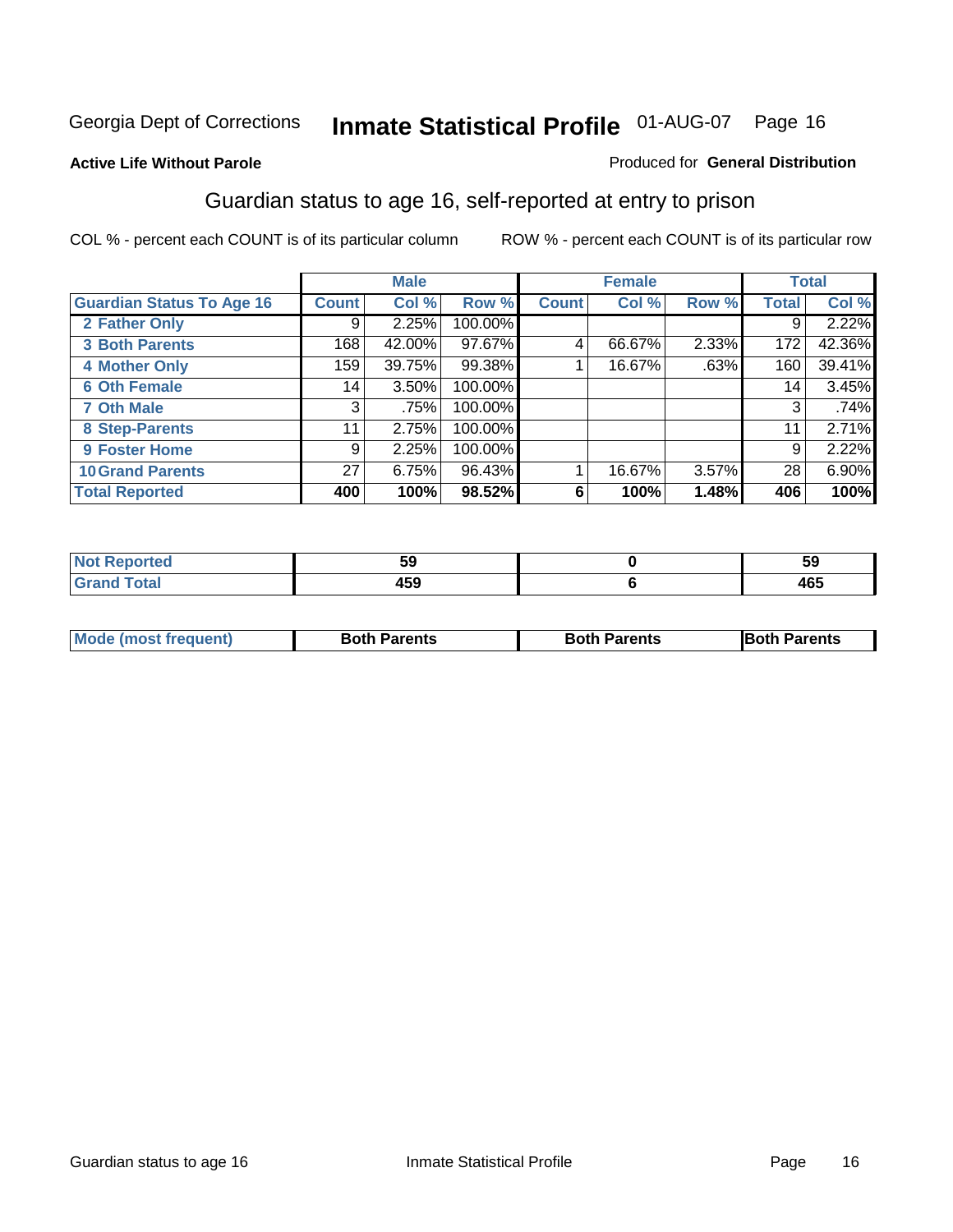#### **Active Life Without Parole**

#### Produced for **General Distribution**

#### Employment status before prison, self-reported at entry to prison

|              |                          |              | <b>Male</b> |         |              | <b>Female</b> |       |       | <b>Total</b> |
|--------------|--------------------------|--------------|-------------|---------|--------------|---------------|-------|-------|--------------|
|              | <b>Employment Status</b> | <b>Count</b> | Col %       | Row %   | <b>Count</b> | Col %         | Row % | Total | Col %        |
|              | <b>Full Time</b>         | 228          | 56.58%      | 98.28%  |              | 80.00%        | 1.72% | 232   | 56.86%       |
| $\mathbf{2}$ | <b>Part Time</b>         | 20           | 4.96%       | 100.00% |              |               |       | 20    | 4.90%        |
| 3            | Unempl $<$ 6m            | 41           | 10.17%      | 97.62%  |              | 20.00%        | 2.38% | 42    | 10.29%       |
| 4            | Unempl $> 6m$            | 65           | 16.13%      | 100.00% |              |               |       | 65    | 15.93%       |
| 5            | <b>Never Workd</b>       | 29           | 7.20%       | 100.00% |              |               |       | 29    | 7.11%        |
| 6            | <b>Student</b>           |              | .25%        | 100.00% |              |               |       |       | .25%         |
|              | <b>Incapable</b>         | 19           | 4.71%       | 100.00% |              |               |       | 19    | 4.66%        |
|              | <b>Total Reported</b>    | 403          | 100%        | 98.77%  | 5            | 100%          | 1.23% | 408   | 100%         |

| ver. | უი    | v                 |
|------|-------|-------------------|
| $ -$ | 1 E N | $\sqrt{2}$<br>465 |

| Mo | 'me<br>uн<br>the contract of the contract of the contract of the contract of the contract of the contract of the contract of | ïme<br>uı.<br>the contract of the contract of the contract of the contract of the contract of the contract of the contract of the contract of the contract of the contract of the contract of the contract of the contract of the contract o |
|----|------------------------------------------------------------------------------------------------------------------------------|----------------------------------------------------------------------------------------------------------------------------------------------------------------------------------------------------------------------------------------------|
|    |                                                                                                                              |                                                                                                                                                                                                                                              |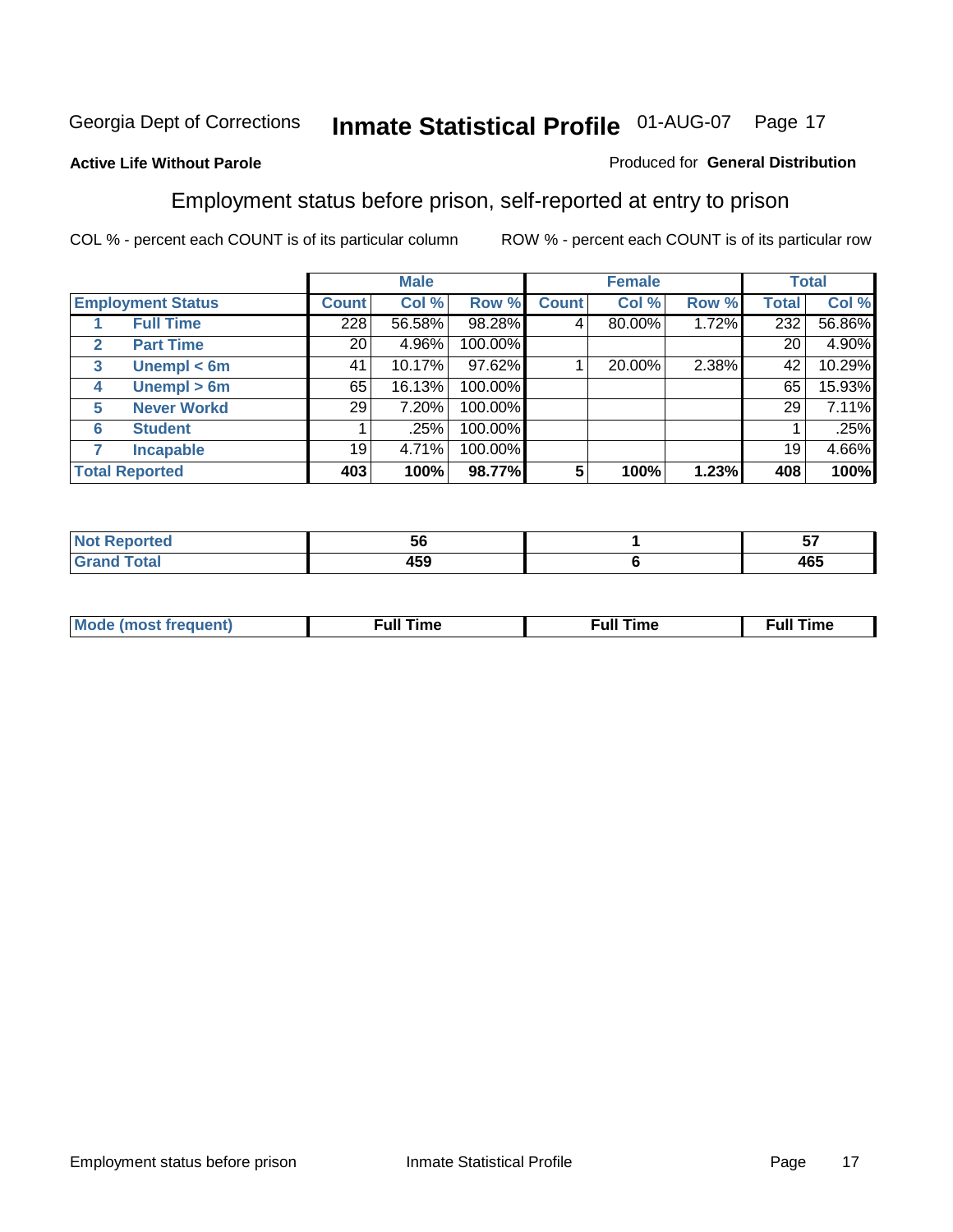#### **Active Life Without Parole**

Produced for **General Distribution**

#### Age at admission

|                         |                 | <b>Male</b> |         |              | <b>Female</b> |        | <b>Total</b>    |       |
|-------------------------|-----------------|-------------|---------|--------------|---------------|--------|-----------------|-------|
| <b>Age At Admission</b> | <b>Count</b>    | Col %       | Row %   | <b>Count</b> | Col %         | Row %  | <b>Total</b>    | Col % |
| 17                      | $\overline{2}$  | 0.44%       | 100.00% |              |               |        | 2               | 0.43% |
| 18                      | $\overline{3}$  | 0.65%       | 100.00% |              |               |        | $\overline{3}$  | 0.65% |
| 19                      | $\overline{11}$ | 2.40%       | 100.00% |              |               |        | $\overline{11}$ | 2.37% |
| 20                      | 6               | 1.31%       | 85.71%  | 1            | 16.67%        | 14.29% | 7               | 1.51% |
| 21                      | $\overline{16}$ | 3.49%       | 100.00% |              |               |        | 16              | 3.44% |
| 22                      | $\overline{24}$ | 5.23%       | 100.00% |              |               |        | $\overline{24}$ | 5.16% |
| 23                      | $\overline{15}$ | 3.27%       | 100.00% |              |               |        | $\overline{15}$ | 3.23% |
| 24                      | $\overline{15}$ | 3.27%       | 100.00% |              |               |        | 15              | 3.23% |
| 25                      | $\overline{17}$ | 3.70%       | 94.44%  | 1            | 16.67%        | 5.56%  | $\overline{18}$ | 3.87% |
| 26                      | 19              | 4.14%       | 100.00% |              |               |        | 19              | 4.09% |
| 27                      | $\overline{15}$ | 3.27%       | 100.00% |              |               |        | $\overline{15}$ | 3.23% |
| 28                      | $\overline{18}$ | 3.92%       | 100.00% |              |               |        | 18              | 3.87% |
| 29                      | $\overline{17}$ | 3.70%       | 100.00% |              |               |        | $\overline{17}$ | 3.66% |
| 30                      | $\overline{12}$ | 2.61%       | 100.00% |              |               |        | $\overline{12}$ | 2.58% |
| 31                      | $\overline{14}$ | 3.05%       | 100.00% |              |               |        | $\overline{14}$ | 3.01% |
| 32                      | 16              | 3.49%       | 94.12%  | 1            | 16.67%        | 5.88%  | 17              | 3.66% |
| 33                      | 15              | 3.27%       | 100.00% |              |               |        | 15              | 3.23% |
| 34                      | 9               | 1.96%       | 100.00% |              |               |        | 9               | 1.94% |
| 35                      | 15              | 3.27%       | 100.00% |              |               |        | $\overline{15}$ | 3.23% |
| 36                      | $\overline{21}$ | 4.58%       | 100.00% |              |               |        | $\overline{21}$ | 4.52% |
| 37                      | $\overline{17}$ | 3.70%       | 100.00% |              |               |        | $\overline{17}$ | 3.66% |
| 38                      | $\overline{14}$ | 3.05%       | 100.00% |              |               |        | 14              | 3.01% |
| 39                      | $\overline{13}$ | 2.83%       | 100.00% |              |               |        | $\overline{13}$ | 2.80% |
| 40                      | 9               | 1.96%       | 100.00% |              |               |        | 9               | 1.94% |
| 41                      | $\overline{17}$ | 3.70%       | 100.00% |              |               |        | $\overline{17}$ | 3.66% |
| 42                      | $\overline{12}$ | 2.61%       | 100.00% |              |               |        | 12              | 2.58% |
| 43                      | $\overline{13}$ | 2.83%       | 100.00% |              |               |        | $\overline{13}$ | 2.80% |
| 44                      | 9               | 1.96%       | 90.00%  | 1            | 16.67%        | 10.00% | 10              | 2.15% |
| 45                      | 15              | 3.27%       | 100.00% |              |               |        | $\overline{15}$ | 3.23% |
| 46                      | 8               | 1.74%       | 88.89%  | 1            | 16.67%        | 11.11% | 9               | 1.94% |
| 47                      | 4               | 0.87%       | 100.00% |              |               |        | $\overline{4}$  | 0.86% |
| 48                      | 8               | 1.74%       | 88.89%  | 1            | 16.67%        | 11.11% | 9               | 1.94% |
| 49                      | 9               | 1.96%       | 100.00% |              |               |        | 9               | 1.94% |
| 50                      | 4               | 0.87%       | 100.00% |              |               |        | 4               | 0.86% |
| 51                      | 3               | 0.65%       | 100.00% |              |               |        | $\overline{3}$  | 0.65% |
| 52                      | 6               | 1.31%       | 100.00% |              |               |        | 6               | 1.29% |
| 54                      | 1               | 0.22%       | 100.00% |              |               |        | 1               | 0.22% |
| 56                      | 3               | 0.65%       | 100.00% |              |               |        | $\overline{3}$  | 0.65% |
| 57                      | $\overline{3}$  | 0.65%       | 100.00% |              |               |        | $\overline{3}$  | 0.65% |
| 58                      | $\overline{2}$  | 0.44%       | 100.00% |              |               |        | $\overline{2}$  | 0.43% |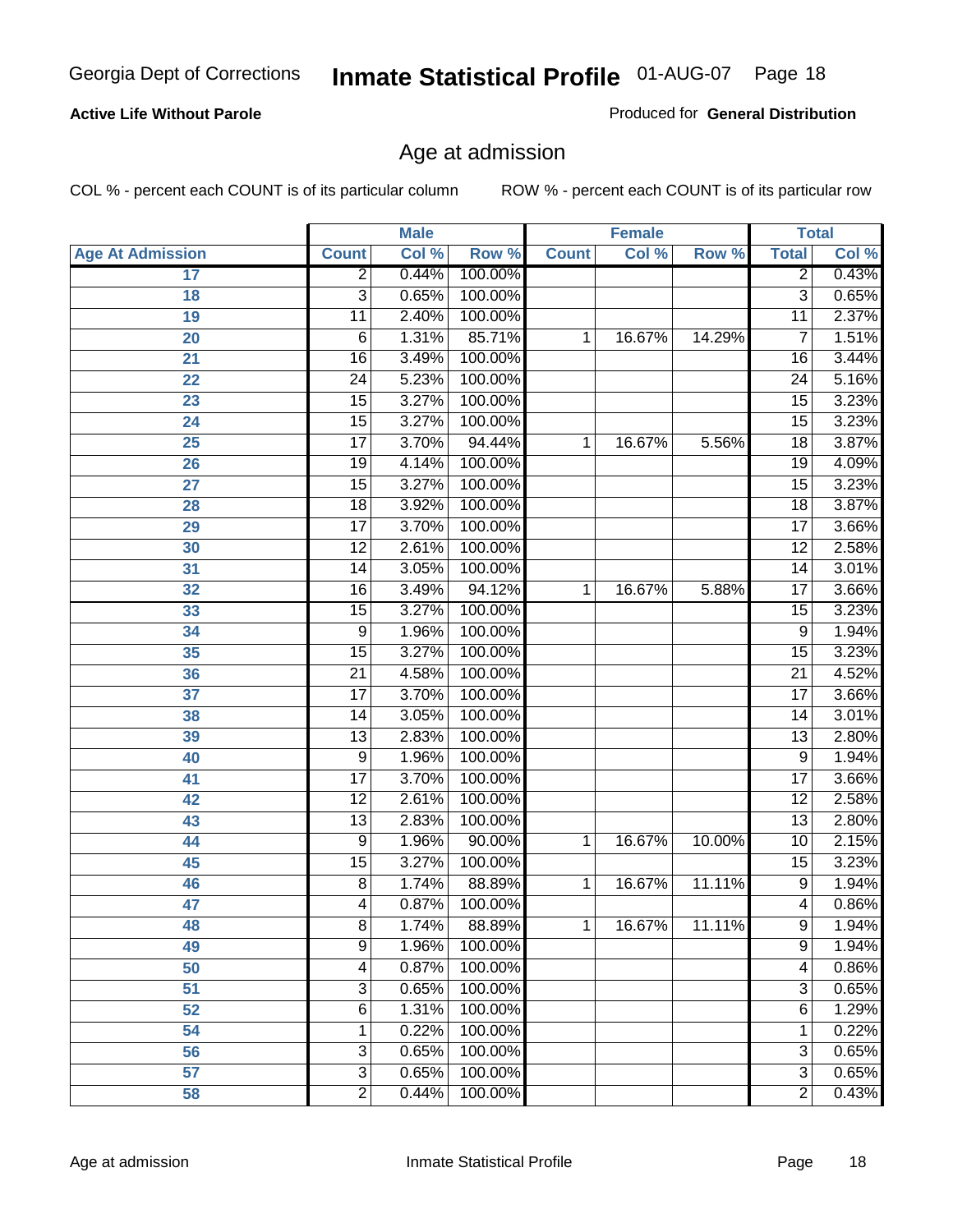#### **Active Life Without Parole**

Produced for **General Distribution**

#### Age at admission

|                         |              | <b>Male</b> |         |              | <b>Female</b> |       |              | <b>Total</b> |
|-------------------------|--------------|-------------|---------|--------------|---------------|-------|--------------|--------------|
| <b>Age At Admission</b> | <b>Count</b> | Col %       | Row %   | <b>Count</b> | Col %         | Row % | <b>Total</b> | Col %        |
| 62                      |              | 0.22%       | 100.00% |              |               |       |              | 0.22%        |
| 63                      |              | 0.22%       | 100.00% |              |               |       |              | 0.22%        |
| 64                      | 3            | 0.65%       | 100.00% |              |               |       | 3            | 0.65%        |
| 65                      |              | 0.22%       | 100.00% |              |               |       |              | 0.22%        |
| 66                      |              | 0.22%       | 100.00% |              |               |       |              | 0.22%        |
| 67                      |              | 0.22%       | 100.00% |              |               |       |              | 0.22%        |
| 71                      |              | 0.22%       | 100.00% |              |               |       |              | 0.22%        |
| <b>Total Reported</b>   | 459          | 100%        | 98.71%  | 6            | 100%          | 1.29% | 465          | 100%         |

| 1 F A<br>- - -<br>__ | $\sqrt{2}$<br>יטי |
|----------------------|-------------------|

| Mean<br>(average)       | 34.19 | 35.83 | 34.22   |
|-------------------------|-------|-------|---------|
| Median (middle)         | აა    | 38    | 33      |
| Mode<br>(most frequent) | ∸∸    | 25    | …<br>LL |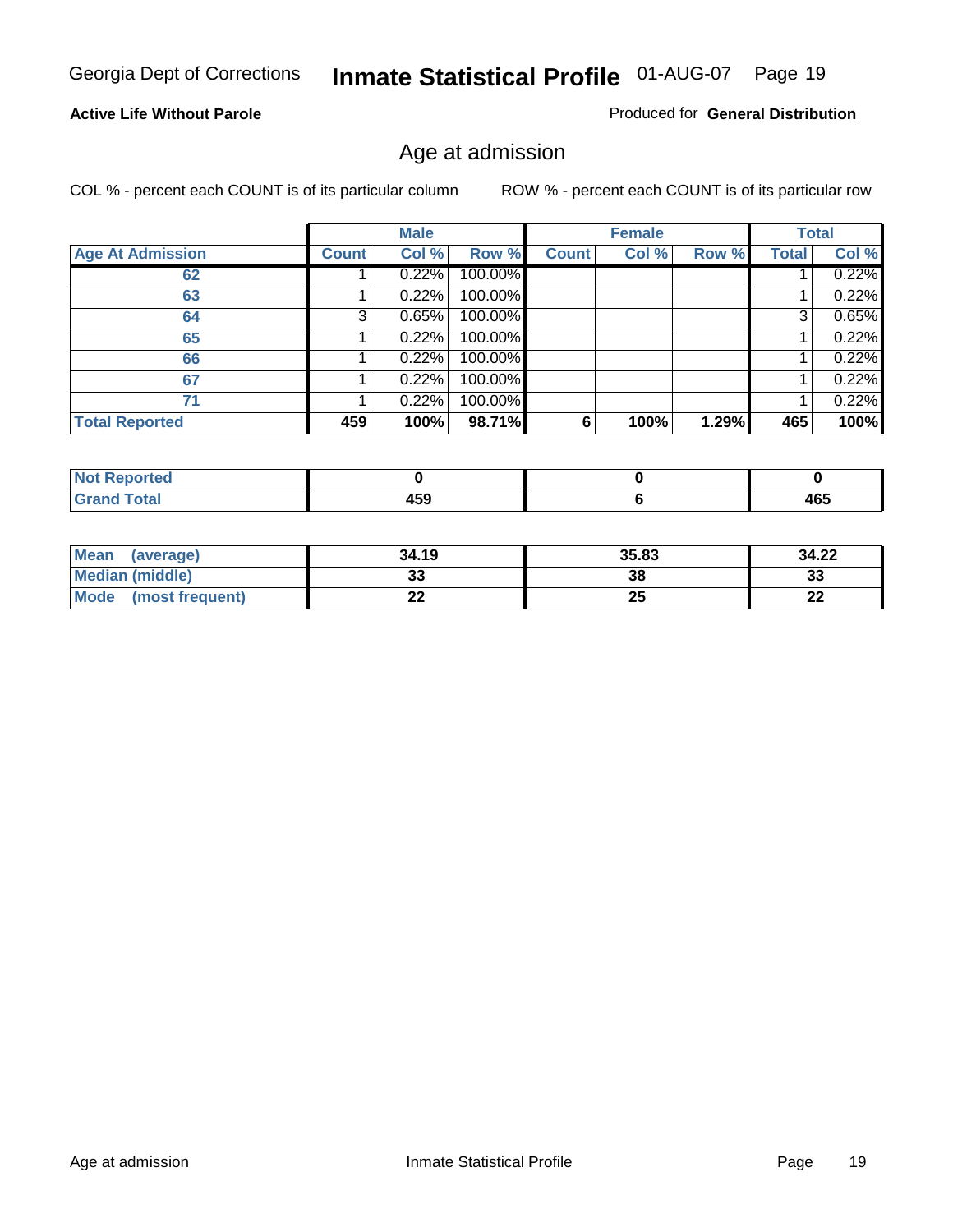#### **Active Life Without Parole**

Produced for **General Distribution**

#### Age at release

|                       |              | <b>Male</b> |       |              | <b>Female</b> |       | <b>Total</b> |          |
|-----------------------|--------------|-------------|-------|--------------|---------------|-------|--------------|----------|
| <b>Age At Release</b> | <b>Count</b> | Col%        | Row % | <b>Count</b> | Col %         | Row % | <b>Total</b> | $CoI \%$ |
| <b>Total Reported</b> |              |             |       |              |               |       |              |          |

| <b>Still Active</b> | 459 | 465 |
|---------------------|-----|-----|
| <b>Not Reported</b> |     |     |
| <b>Grand Total</b>  | 459 | 465 |

| <b>Mean</b><br>(average) | N/A | N/A | N/A |
|--------------------------|-----|-----|-----|
| Median (middle)          | N/A | N/A | N/A |
| Mode (most frequent)     | N/A | N/A | N/A |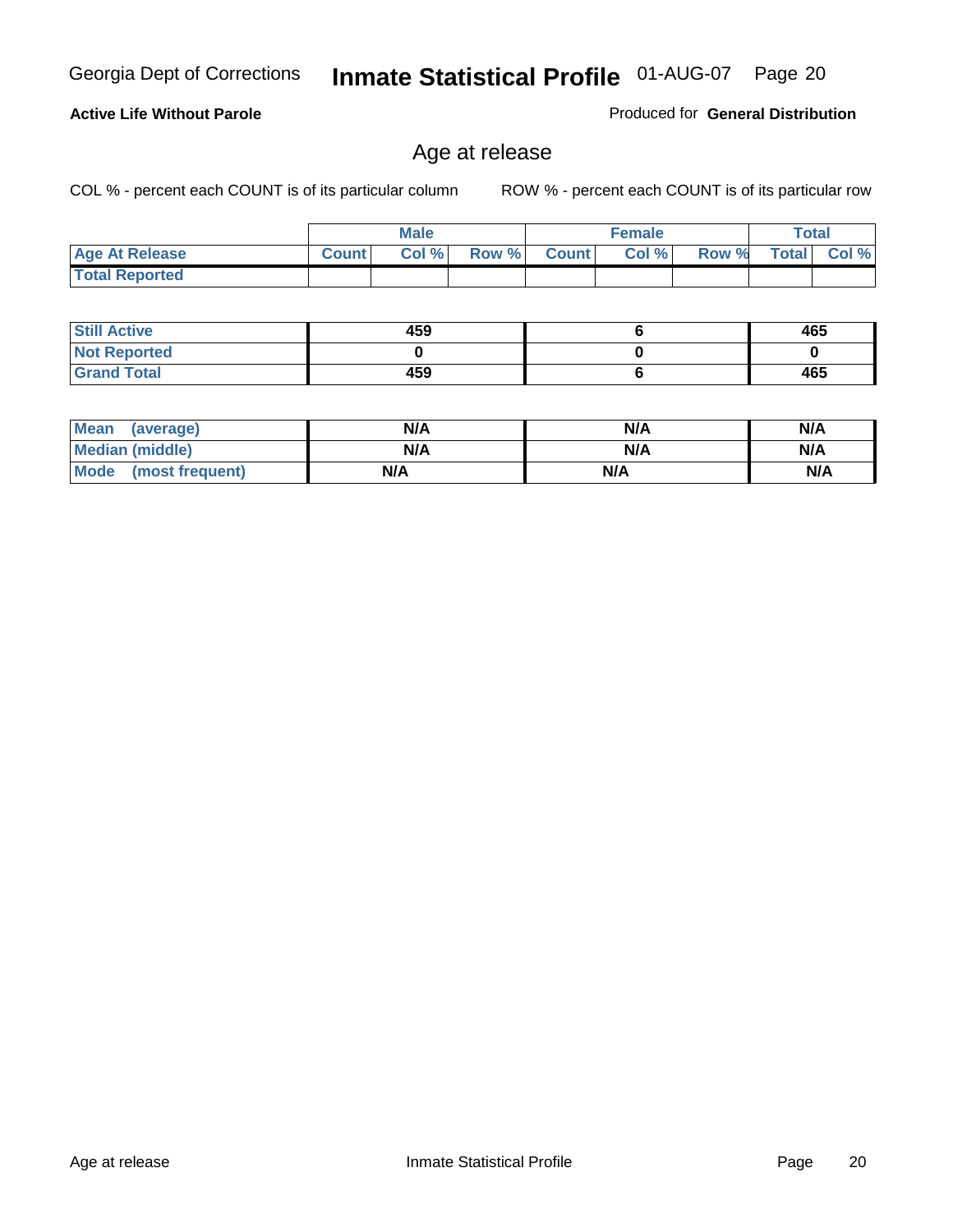#### **Active Life Without Parole**

#### Produced for **General Distribution**

#### Height, measured at entry to prison

|                       |                | <b>Male</b> |         |                | <b>Female</b> |        | <b>Total</b>    |        |
|-----------------------|----------------|-------------|---------|----------------|---------------|--------|-----------------|--------|
| <b>Height</b>         | <b>Count</b>   | Col %       | Row %   | <b>Count</b>   | Col %         | Row %  | <b>Total</b>    | Col %  |
| 5'01''                | 2              | 0.44%       | 100.00% |                |               |        | $\overline{2}$  | 0.43%  |
| 5'02"                 | $\overline{2}$ | 0.44%       | 100.00% |                |               |        | 2               | 0.43%  |
| 5'03"                 | 2              | 0.44%       | 50.00%  | $\overline{2}$ | 33.33%        | 50.00% | 4               | 0.86%  |
| 5'04"                 | 4              | 0.87%       | 80.00%  | 1              | 16.67%        | 20.00% | 5               | 1.08%  |
| 5'05"                 | 15             | 3.27%       | 93.75%  | 1              | 16.67%        | 6.25%  | 16              | 3.44%  |
| 5'06"                 | 31             | 6.75%       | 100.00% |                |               |        | $\overline{31}$ | 6.67%  |
| 5'07''                | 31             | 6.75%       | 96.88%  | 1              | 16.67%        | 3.13%  | 32              | 6.88%  |
| 5'08"                 | 48             | 10.46%      | 97.96%  | $\mathbf{1}$   | 16.67%        | 2.04%  | 49              | 10.54% |
| 5'09"                 | 54             | 11.76%      | 100.00% |                |               |        | 54              | 11.61% |
| 5'10''                | 66             | 14.38%      | 100.00% |                |               |        | 66              | 14.19% |
| 5'11''                | 59             | 12.85%      | 100.00% |                |               |        | 59              | 12.69% |
| 6'00"                 | 54             | 11.76%      | 100.00% |                |               |        | 54              | 11.61% |
| 6'01''                | 34             | 7.41%       | 100.00% |                |               |        | 34              | 7.31%  |
| 6'02"                 | 22             | 4.79%       | 100.00% |                |               |        | 22              | 4.73%  |
| 6'03"                 | 18             | 3.92%       | 100.00% |                |               |        | 18              | 3.87%  |
| 6'04"                 | 11             | 2.40%       | 100.00% |                |               |        | 11              | 2.37%  |
| 6'05"                 | 4              | 0.87%       | 100.00% |                |               |        | 4               | 0.86%  |
| 6'06"                 | $\overline{2}$ | 0.44%       | 100.00% |                |               |        | 2               | 0.43%  |
| <b>Total Reported</b> | 459            | 100%        | 98.71%  | 6              | 100%          | 1.29%  | 465             | 100%   |

| τeα<br>. |             |            |
|----------|-------------|------------|
| _____    | 459<br>$ -$ | ACF<br>40J |

| Mean<br>(average)              | 5'10" | 5'05" | 5'10" |
|--------------------------------|-------|-------|-------|
| Median (middle)                | 5'10" |       | 5'10" |
| <b>Mode</b><br>(most frequent) | 5'10" | 5'03" | 5'10" |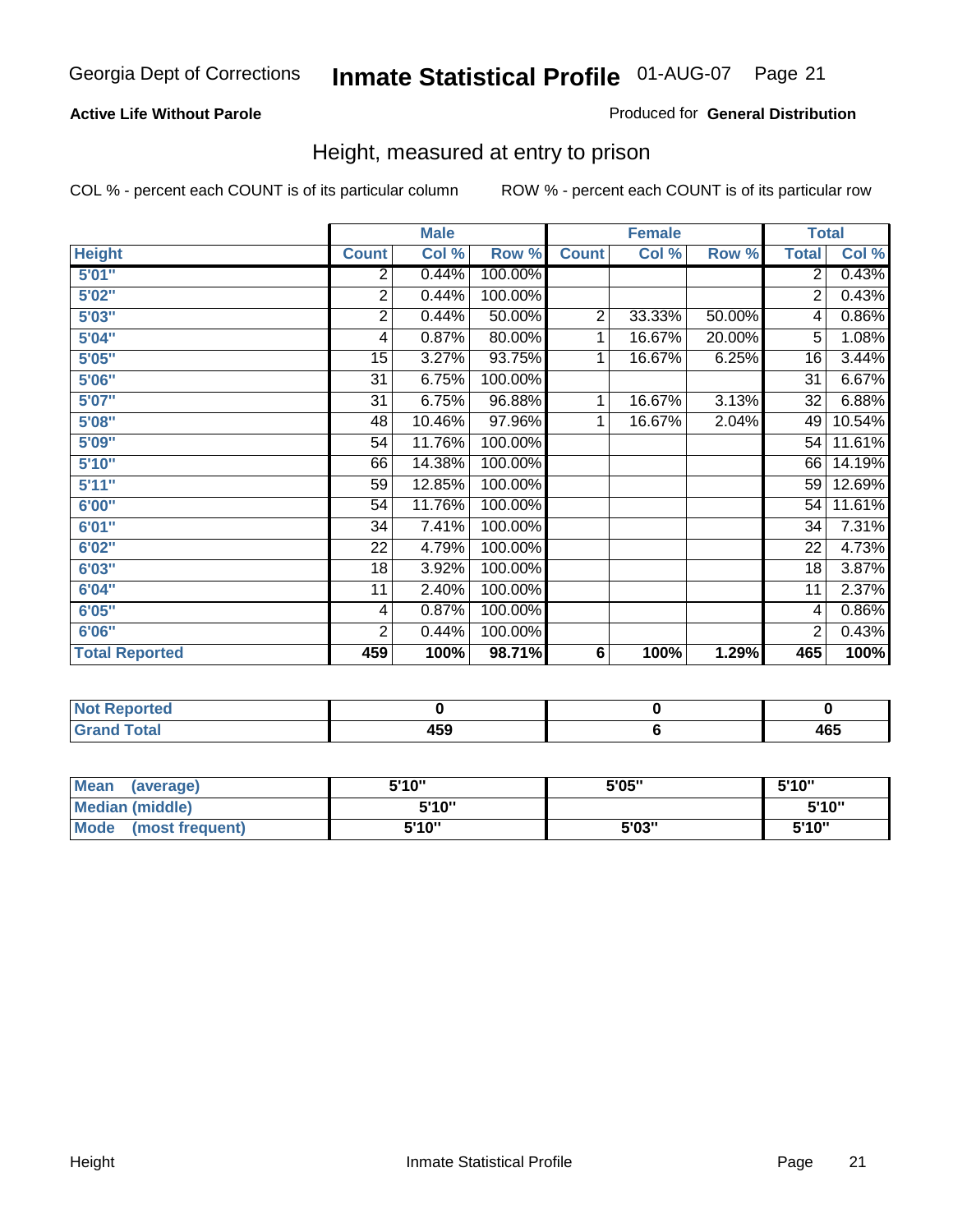#### **Active Life Without Parole**

#### Produced for **General Distribution**

#### Weight, measured at entry to prison

|                       |                 | <b>Male</b> |         |                | <b>Female</b> |        |                 | <b>Total</b>         |
|-----------------------|-----------------|-------------|---------|----------------|---------------|--------|-----------------|----------------------|
| Weight                | <b>Count</b>    | Col %       | Row %   | <b>Count</b>   | Col %         | Row %  | <b>Total</b>    | Col %                |
| 120 - 129 pounds      | 5               | 1.09%       | 83.33%  | 1              | 16.67%        | 16.67% | 6               | 1.29%                |
| 130 - 139 pounds      | 12              | 2.61%       | 100.00% |                |               |        | 12              | 2.58%                |
| 140 - 149 pounds      | 27              | 5.88%       | 96.43%  | 1              | 16.67%        | 3.57%  | $\overline{28}$ | 6.02%                |
| 150 - 159 pounds      | 34              | 7.41%       | 97.14%  | 1              | 16.67%        | 2.86%  | $\overline{35}$ | 7.53%                |
| 160 - 169 pounds      | 70              | 15.25%      | 98.59%  | 1              | 16.67%        | 1.41%  | 71              | 15.27%               |
| 170 - 179 pounds      | 59              | 12.85%      | 96.72%  | $\overline{2}$ | 33.33%        | 3.28%  | 61              | 13.12%               |
| 180 - 189 pounds      | 63              | 13.73%      | 100.00% |                |               |        | 63              | 13.55%               |
| 190 - 199 pounds      | 48              | 10.46%      | 100.00% |                |               |        | 48              | 10.32%               |
| 200 - 209 pounds      | 31              | 6.75%       | 100.00% |                |               |        | 31              | 6.67%                |
| 210 - 219 pounds      | 30              | 6.54%       | 100.00% |                |               |        | 30              | 6.45%                |
| 220 - 229 pounds      | $\overline{27}$ | 5.88%       | 100.00% |                |               |        | 27              | 5.81%                |
| 230 - 239 pounds      | 24              | 5.23%       | 100.00% |                |               |        | $\overline{24}$ | 5.16%                |
| 240 - 249 pounds      | 7               | 1.53%       | 100.00% |                |               |        | $\overline{7}$  | 1.51%                |
| 250 - 259 pounds      | 6               | 1.31%       | 100.00% |                |               |        | 6               | 1.29%                |
| 260 - 269 pounds      | 6               | 1.31%       | 100.00% |                |               |        | 6               | 1.29%                |
| 270 - 279 pounds      | 1               | 0.22%       | 100.00% |                |               |        | 1               | 0.22%                |
| 280 - 289 pounds      | 3               | 0.65%       | 100.00% |                |               |        | 3               | 0.65%                |
| 290 - 299 pounds      | $\overline{2}$  | 0.44%       | 100.00% |                |               |        | $\overline{2}$  | 0.43%                |
| 310 - 319 pounds      | $\overline{2}$  | 0.44%       | 100.00% |                |               |        | $\overline{2}$  | 0.43%                |
| 330 - 339 pounds      | 1               | 0.22%       | 100.00% |                |               |        | 1               | 0.22%                |
| 400 pounds and over   | 1               | 0.22%       | 100.00% |                |               |        | $\mathbf{1}$    | 0.22%                |
| <b>Total Reported</b> | 459             | 100%        | 98.71%  | $6\phantom{a}$ | 100%          | 1.29%  | 465             | $\overline{100.0\%}$ |

| N0<br>oorted        |                               |              |
|---------------------|-------------------------------|--------------|
| `otal<br>_<br>_____ | $\overline{ }$<br>יטו<br>$ -$ | 1 C C<br>40J |

| Mean<br>(average)    | 188 | 156   | 188 |
|----------------------|-----|-------|-----|
| Median (middle)      | 184 | 161.5 | 183 |
| Mode (most frequent) | 170 | 167   | 170 |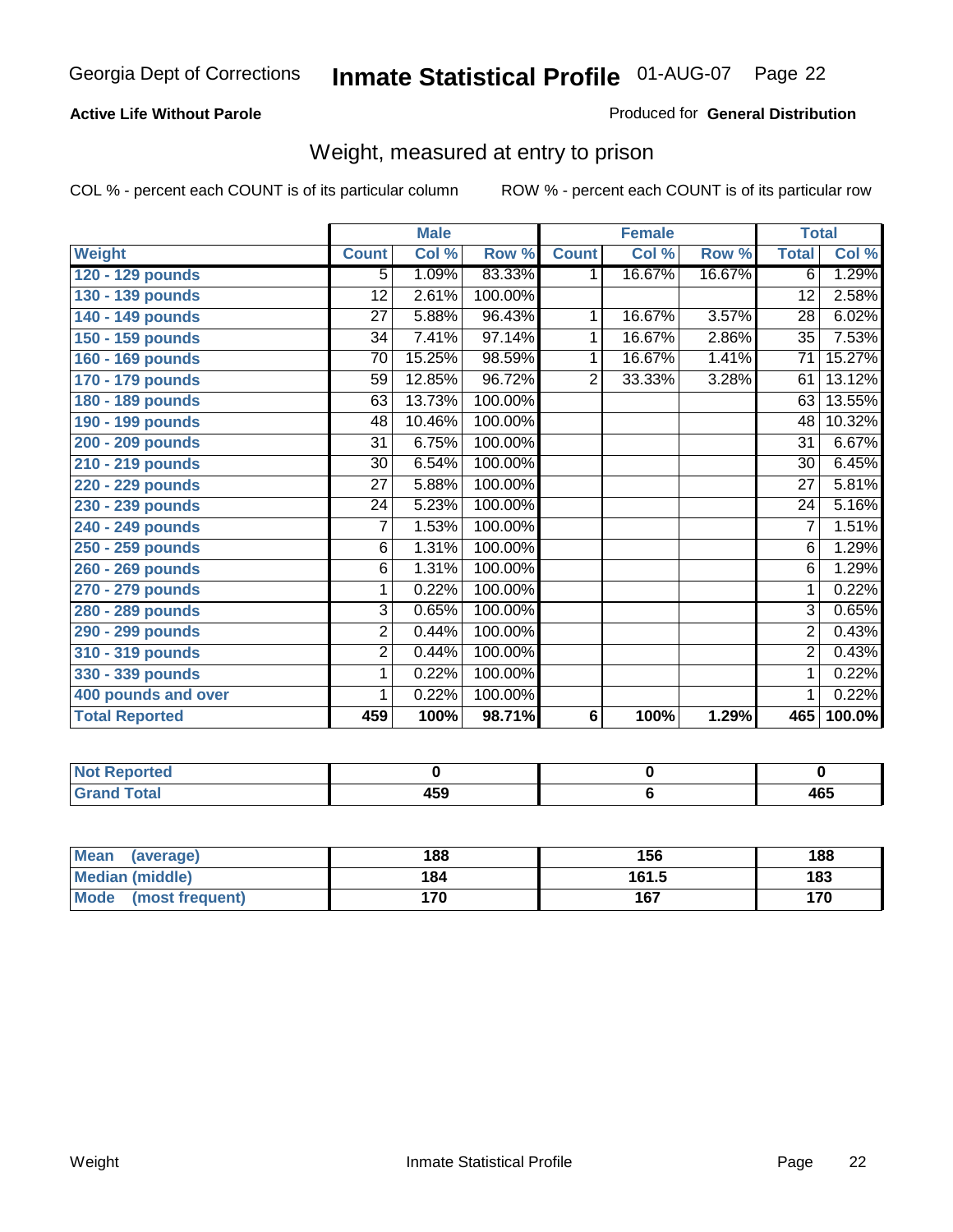**Active Life Without Parole** 

Produced for **General Distribution**

### Military service

|                         |              | <b>Male</b> |                    |   | <b>Female</b> |          |       | <b>Total</b> |
|-------------------------|--------------|-------------|--------------------|---|---------------|----------|-------|--------------|
| <b>Military service</b> | <b>Count</b> | Col %       | <b>Row % Count</b> |   | Col %         | Row %    | Total | Col %        |
| <b>Air Force</b>        | $5^{\circ}$  | 1.65%       | 100.00%            |   |               |          |       | 1.62%        |
| <b>Army</b>             | 31           | 10.23%      | 100.00%            |   |               |          | 31    | 10.03%       |
| <b>Navy</b><br>3        |              | $.99\%$     | 100.00%            |   |               |          |       | .97%         |
| <b>Marines</b><br>4     | 3            | $.99\%$     | 100.00%            |   |               |          | 3     | .97%         |
| 96 None                 | 261          | 86.14%      | 97.75%             | 6 | 100.00%       | $2.25\%$ | 267   | 86.41%       |
| <b>Total Reported</b>   | 303          | 100%        | 98.06%             | 6 | 100%          | 1.94%    | 309   | 100%         |

| the mode and control<br>тео | 1 E C<br>סכו<br>__ | 156<br>$ -$ |
|-----------------------------|--------------------|-------------|
| Cotot                       | 1 E O<br>າວວ       | 465         |

| M<br><b>IVUII</b><br>.<br>. |
|-----------------------------|
|-----------------------------|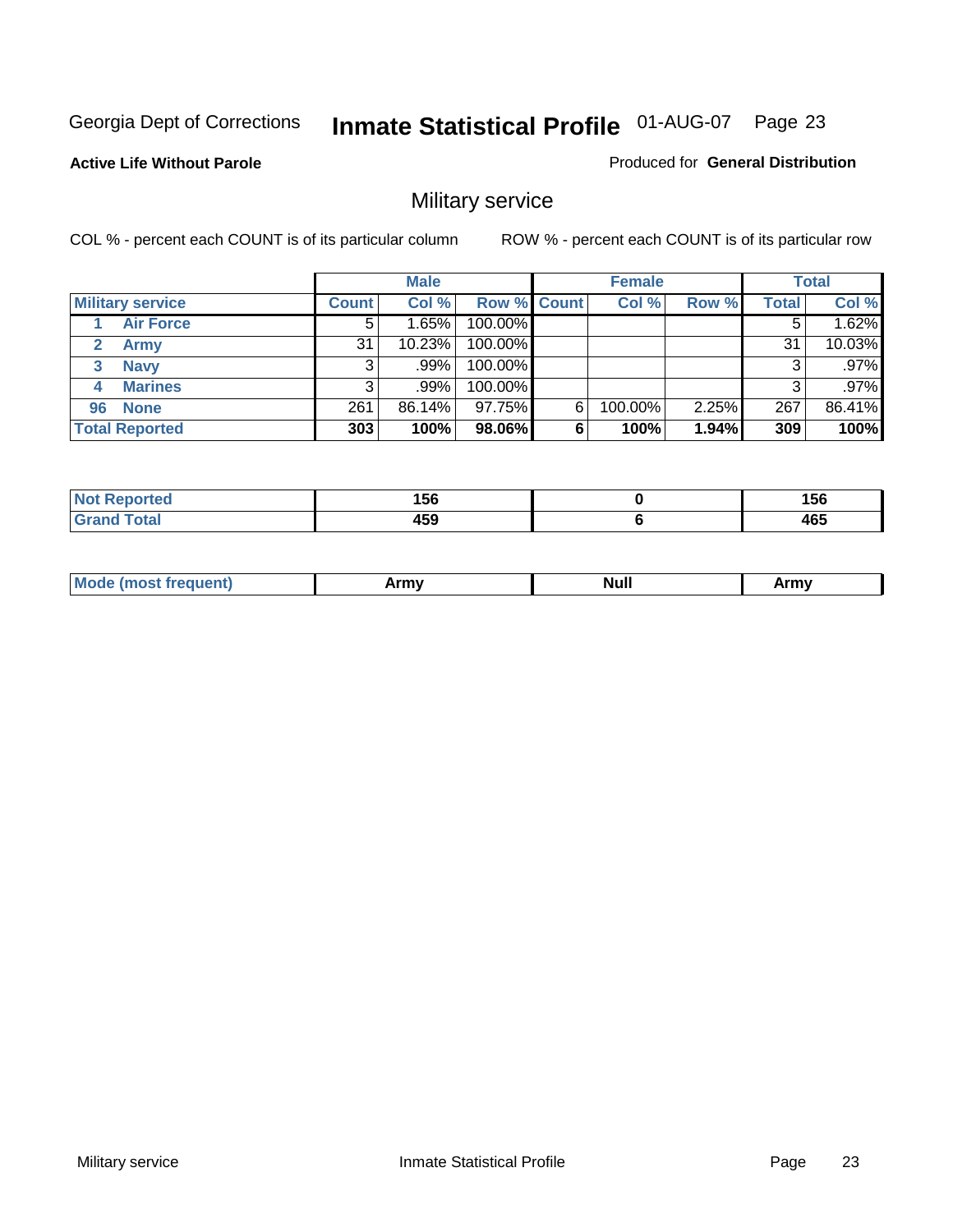#### **Active Life Without Parole**

#### Produced for **General Distribution**

#### Type of admission to prison

|    |                             |              | <b>Male</b> |                    |   | <b>Female</b> |       |              | <b>Total</b> |
|----|-----------------------------|--------------|-------------|--------------------|---|---------------|-------|--------------|--------------|
|    | <b>Type of Admission</b>    | <b>Count</b> | Col %       | <b>Row % Count</b> |   | Col %         | Row % | <b>Total</b> | Col %        |
|    | <b>Committed From Court</b> | 123          | 26.80%      | 97.62%             | 3 | 50.00%        | 2.38% | 126          | 27.10%       |
| 3  | <b>Parole Rev/New Sent</b>  | 34           | 7.41%       | 100.00%            |   |               |       | 34           | 7.31%        |
| 4  | <b>Par Rev/No New Sent</b>  | 8            | 1.74%       | 100.00%            |   |               |       | 8            | 1.72%        |
| 6  | <b>Prob Viol/Partial</b>    | 3            | .65%        | 100.00%            |   |               |       | 3            | .65%         |
| 9  | <b>Prob Rev/Remainder</b>   | 11           | 2.40%       | 100.00%            |   |               |       | 11           | 2.37%        |
| 10 | <b>New Sent/Par Rev Pnd</b> |              | .22%        | 100.00%            |   |               |       |              | .22%         |
| 11 | <b>Life W/O Parole</b>      | 278          | 60.57%      | 98.93%             | 3 | 50.00%        | 1.07% | 281          | 60.43%       |
| 30 | <b>Par Rev/Rsn Unknown</b>  |              | .22%        | 100.00%            |   |               |       |              | .22%         |
|    | <b>Total Reported</b>       | 459          | 100%        | 98.71%             | 6 | 100%          | 1.29% | 465          | 100%         |

| Reported<br><b>NOT</b>        |   |            |
|-------------------------------|---|------------|
| <b>Total</b><br>Gra<br>$\sim$ | . | ACE<br>40J |

| <b>Mode (most frequent)</b> | <b>W/O Par</b> | <b>Court Cmmt</b> | M/O Par |
|-----------------------------|----------------|-------------------|---------|
|                             |                |                   |         |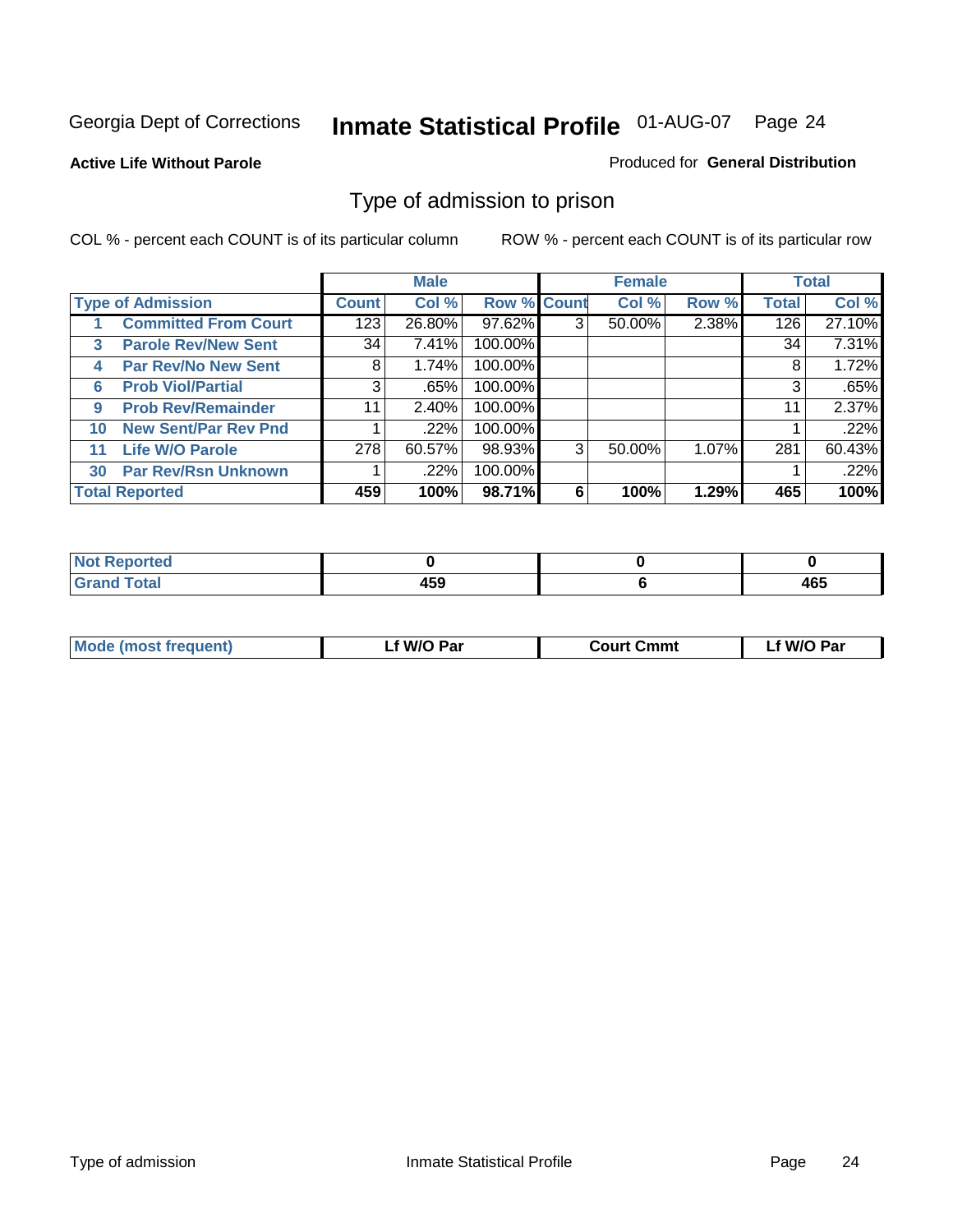**Active Life Without Parole** 

Produced for **General Distribution**

#### Current / last security status

|                        |              | <b>Male</b> |                    |   | <b>Female</b> |       |       | <b>Total</b> |
|------------------------|--------------|-------------|--------------------|---|---------------|-------|-------|--------------|
| <b>Security Status</b> | <b>Count</b> | Col %       | <b>Row % Count</b> |   | Col %         | Row % | Total | Col %        |
| 3 Minimum              |              | 1.09%       | $100.00\%$         |   | .00%          |       |       | 1.08%        |
| 4 Medium               | 50           | 10.92%      | $100.00\%$         |   | $.00\%$       |       | 50    | 10.78%       |
| 5 Close                | 384          | 83.84%      | $98.46\%$          | 6 | 100.00%       | 1.54% | 390   | 84.05%       |
| 6 Maximum              | 19           | 4.15%       | 100.00%            |   | .00%          |       | 19    | 4.09%        |
| <b>Total Reported</b>  | 458          | 100%        | 98.71%             | 6 | 100%          | 1.29% | 464   | 100%         |

| <b>Still being diagnosed</b> |     |     |
|------------------------------|-----|-----|
| <b>Not Reported</b>          |     |     |
| <b>Grand Total</b>           | 459 | 465 |

|  | Mo<br>frequent)<br>יצניות ו | Close<br>. | ાose<br>. | <b>OSE</b><br>. |
|--|-----------------------------|------------|-----------|-----------------|
|--|-----------------------------|------------|-----------|-----------------|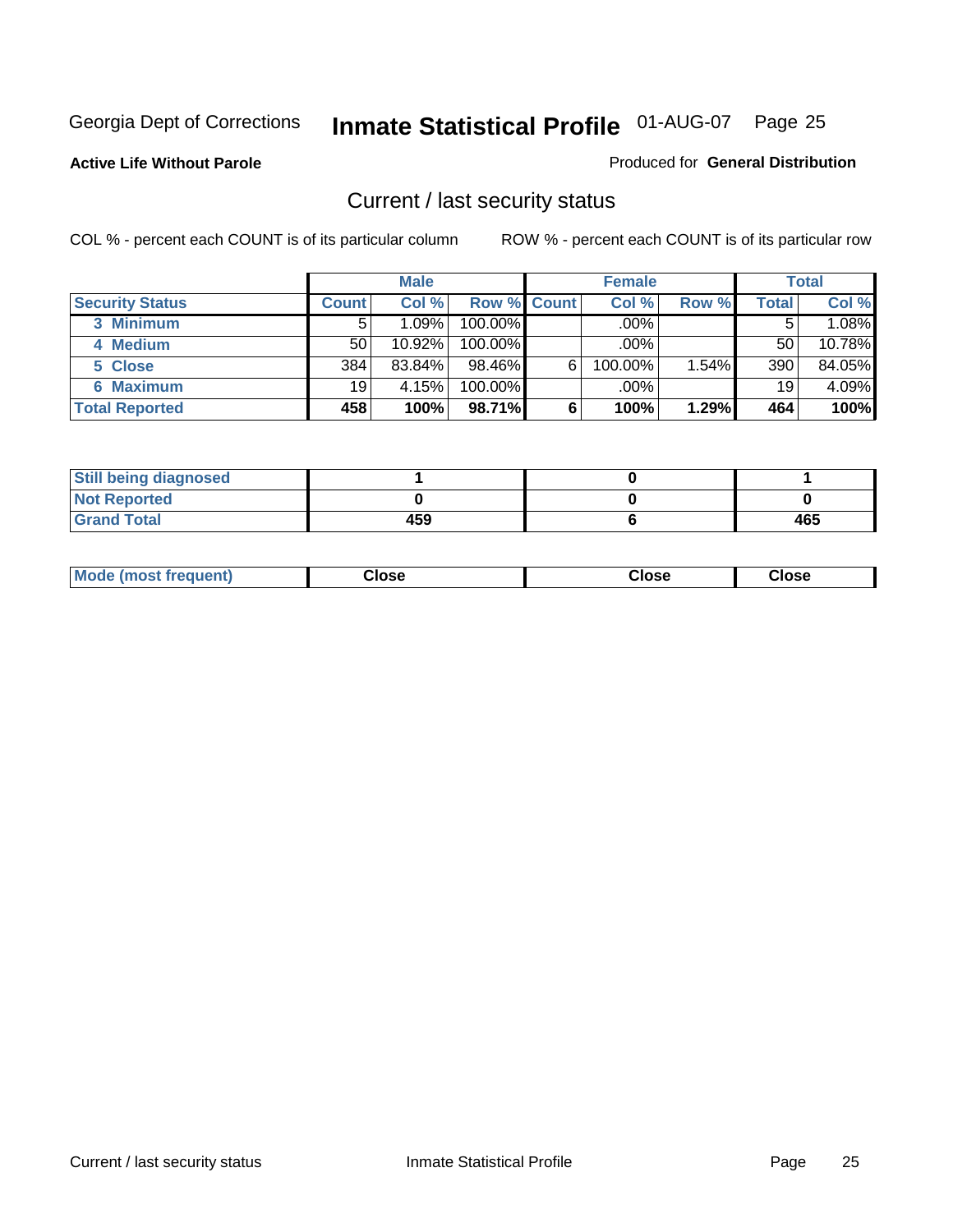**Active Life Without Parole** 

Produced for **General Distribution**

### Current / last type of institution

|                            |              | <b>Male</b> |                    |    | <b>Female</b> |         |              | Total   |
|----------------------------|--------------|-------------|--------------------|----|---------------|---------|--------------|---------|
| <b>Type of Institution</b> | <b>Count</b> | Col%        | <b>Row % Count</b> |    | Col %         | Row %   | <b>Total</b> | Col %   |
| <b>State Prison</b>        | 459          | 100.00%     | 98.71%             | 61 | 100.00%       | $.29\%$ | 465          | 100.00% |
| <b>Total Reported</b>      | 459          | 100%        | 98.71%             |    | $100\%$       | 1.29%   | 465          | 100%    |

| <b>rted</b><br>. |             |     |
|------------------|-------------|-----|
| $ -$             | 1 F A<br>__ | 465 |

| <b>Mode (most frequent)</b> | <b>State Prison</b> | <b>State Prison</b> | <b>State Prison I</b> |
|-----------------------------|---------------------|---------------------|-----------------------|
|                             |                     |                     |                       |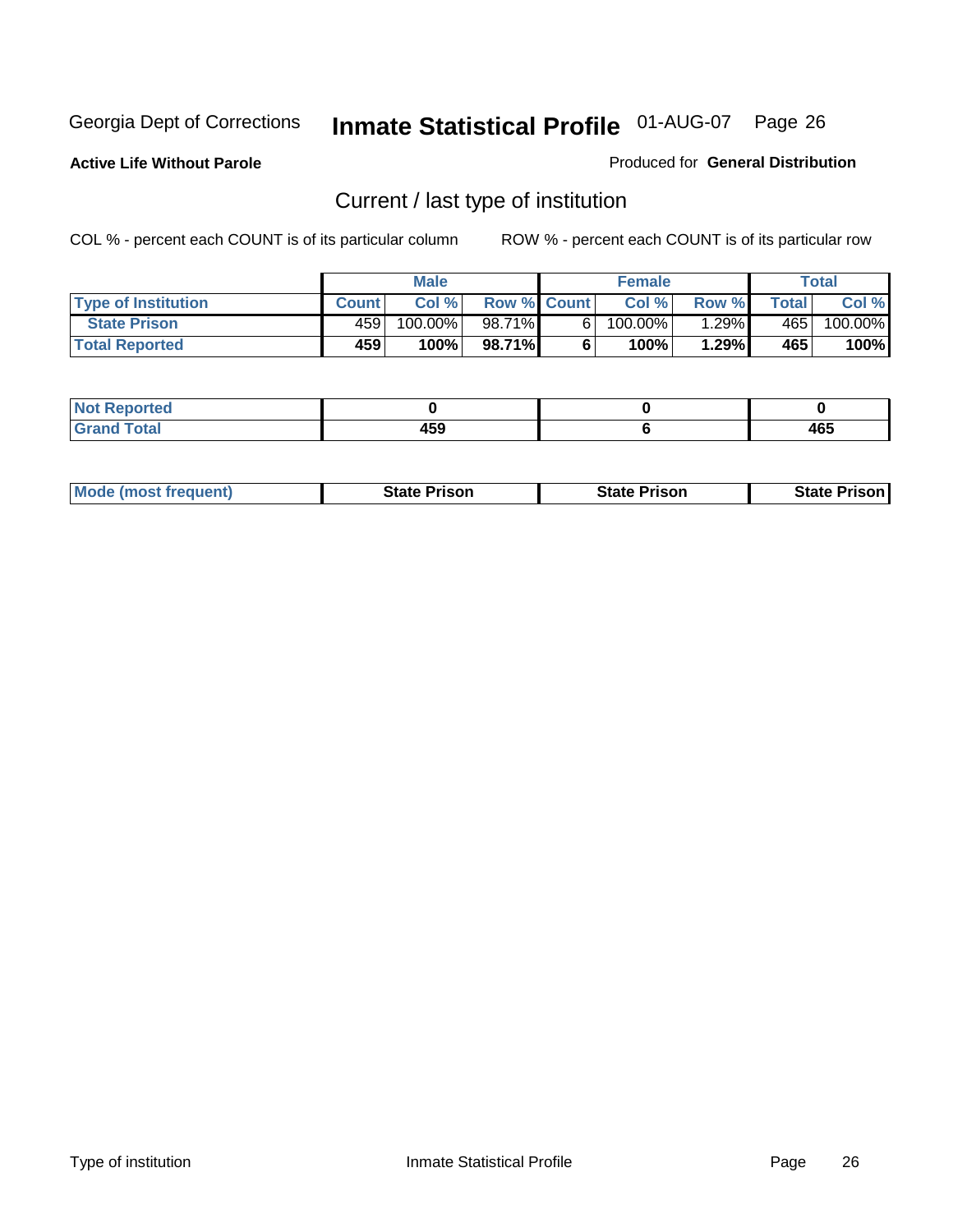**Active Life Without Parole** 

Produced for **General Distribution**

#### Institution type - transitional centers

|                                          |              | <b>Male</b> |                    | <b>Female</b> |             | Total |
|------------------------------------------|--------------|-------------|--------------------|---------------|-------------|-------|
| <b>Institution Type - Trans. Centers</b> | <b>Count</b> | Col%        | <b>Row % Count</b> | Col %         | Row % Total | Col % |
| <b>Total Reported</b>                    |              |             |                    |               |             |       |

| rtea<br>20 NGL 2<br>  |  |  |
|-----------------------|--|--|
| into!<br>---<br>_____ |  |  |

| Mode (most frequent) | <b>Null</b> | <b>Null</b> | <b>Null</b> |
|----------------------|-------------|-------------|-------------|
|                      |             |             |             |
|                      |             |             |             |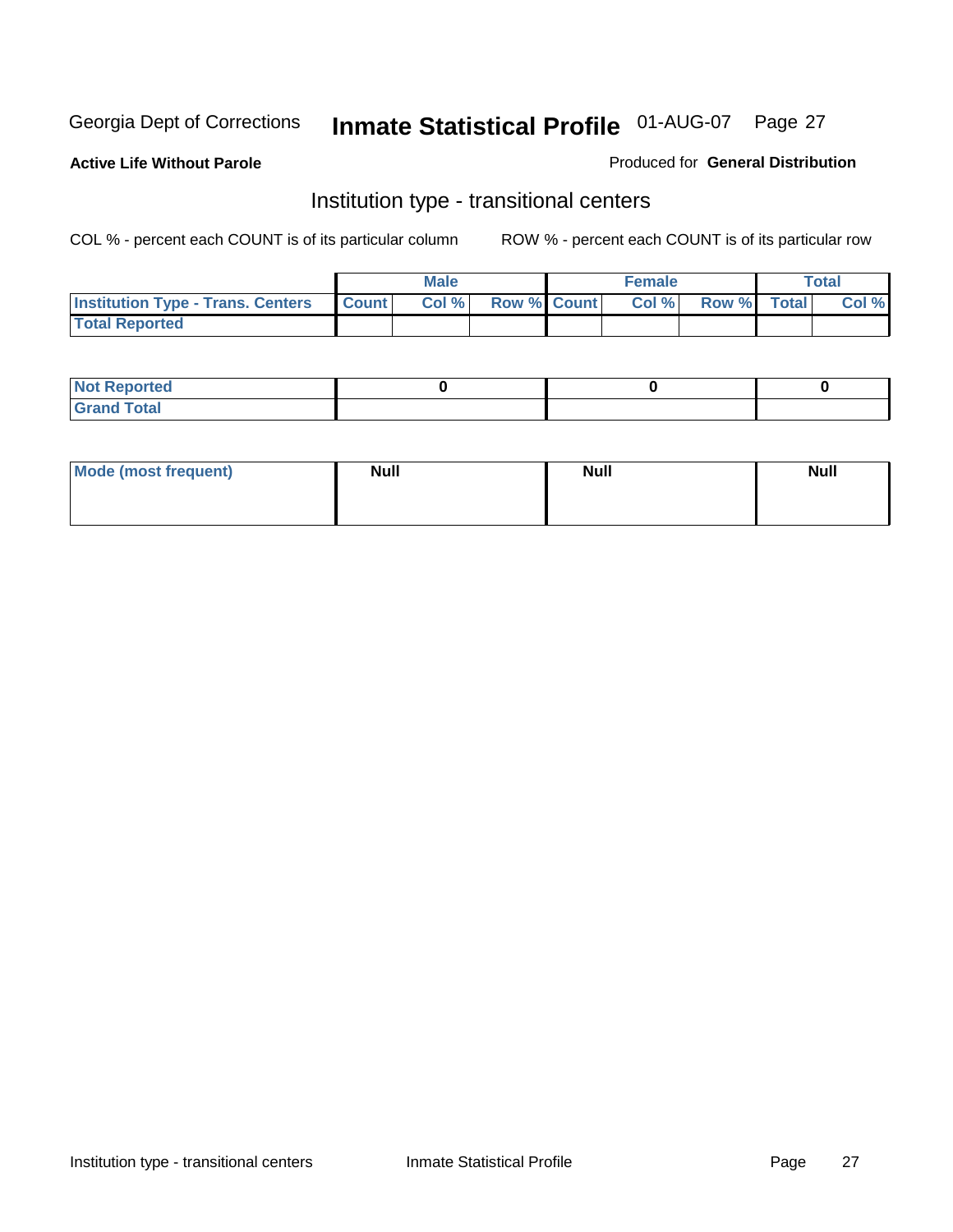**Active Life Without Parole** 

Produced for **General Distribution**

#### Institution type - mental hospitals

|                                                  | <b>Male</b> |                    | <b>Female</b> |                   | <b>Total</b> |
|--------------------------------------------------|-------------|--------------------|---------------|-------------------|--------------|
| <b>Institution Type - Mental Hospitals Count</b> | Col%        | <b>Row % Count</b> |               | Col % Row % Total | Col %        |
| <b>Total Reported</b>                            |             |                    |               |                   |              |

| <b>Not Reported</b> |  |  |
|---------------------|--|--|
| <b>Fotal</b><br>Cro |  |  |

| Mode (most frequent) | <b>Null</b> | <b>Null</b> | <b>Null</b> |
|----------------------|-------------|-------------|-------------|
|                      |             |             |             |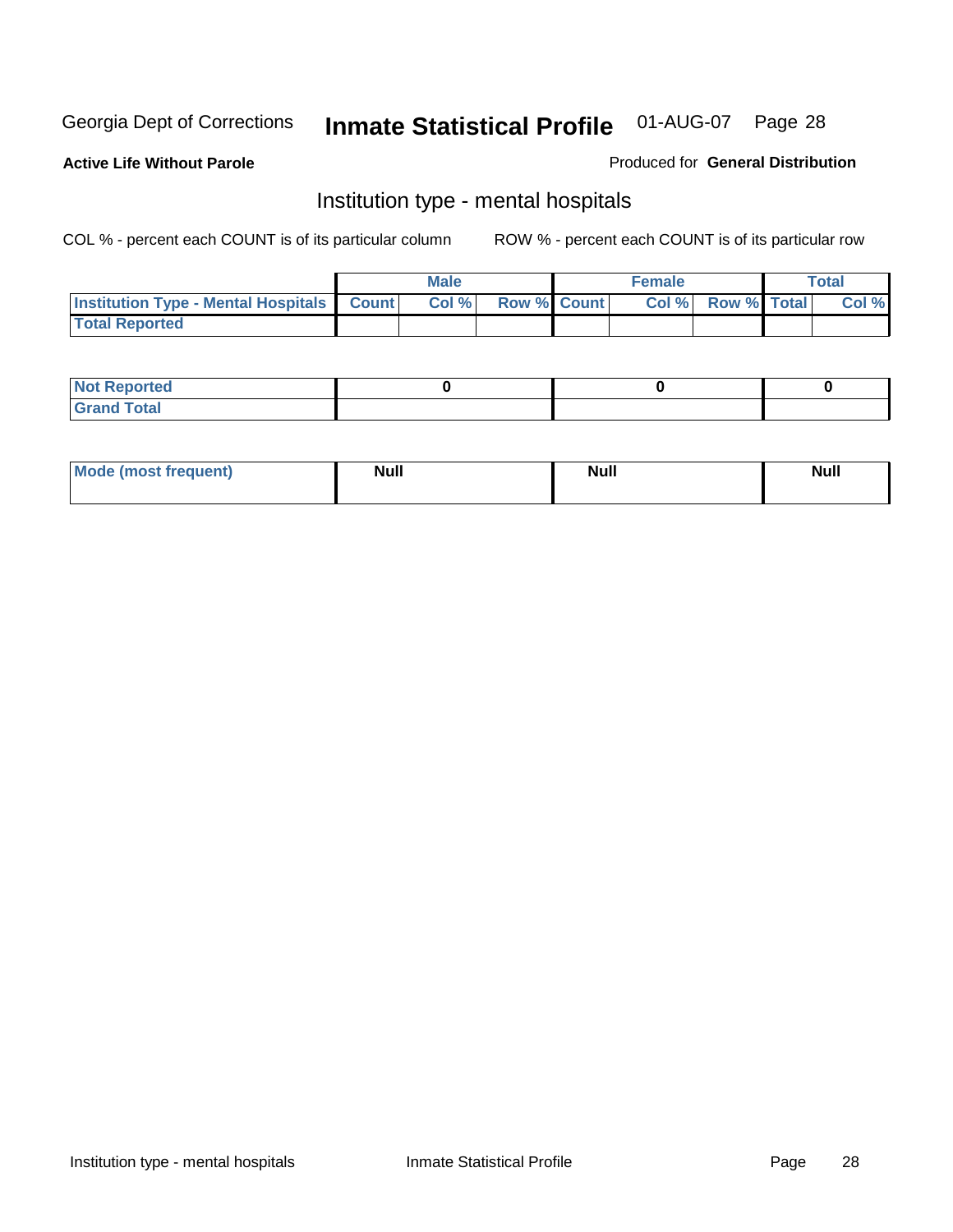**Active Life Without Parole** 

Produced for **General Distribution**

#### Institution type - county prisons

|                                                    | <b>Male</b> |                          | <b>Female</b> |       |              | Total |
|----------------------------------------------------|-------------|--------------------------|---------------|-------|--------------|-------|
| <b>Institution Type - County Prisons   Count  </b> | Col %       | <b>Row % Count Col %</b> |               | Row % | <b>Total</b> | Col % |
| <b>Total Reported</b>                              |             |                          |               |       |              |       |

| <b>Not</b><br><b>Reported</b> |  |  |
|-------------------------------|--|--|
| <b>Grand Total</b>            |  |  |

| <b>Mo</b><br>frequent) | NI. . II<br>1u 11 | <b>Moll</b> | <b>Null</b> |
|------------------------|-------------------|-------------|-------------|
|                        |                   |             |             |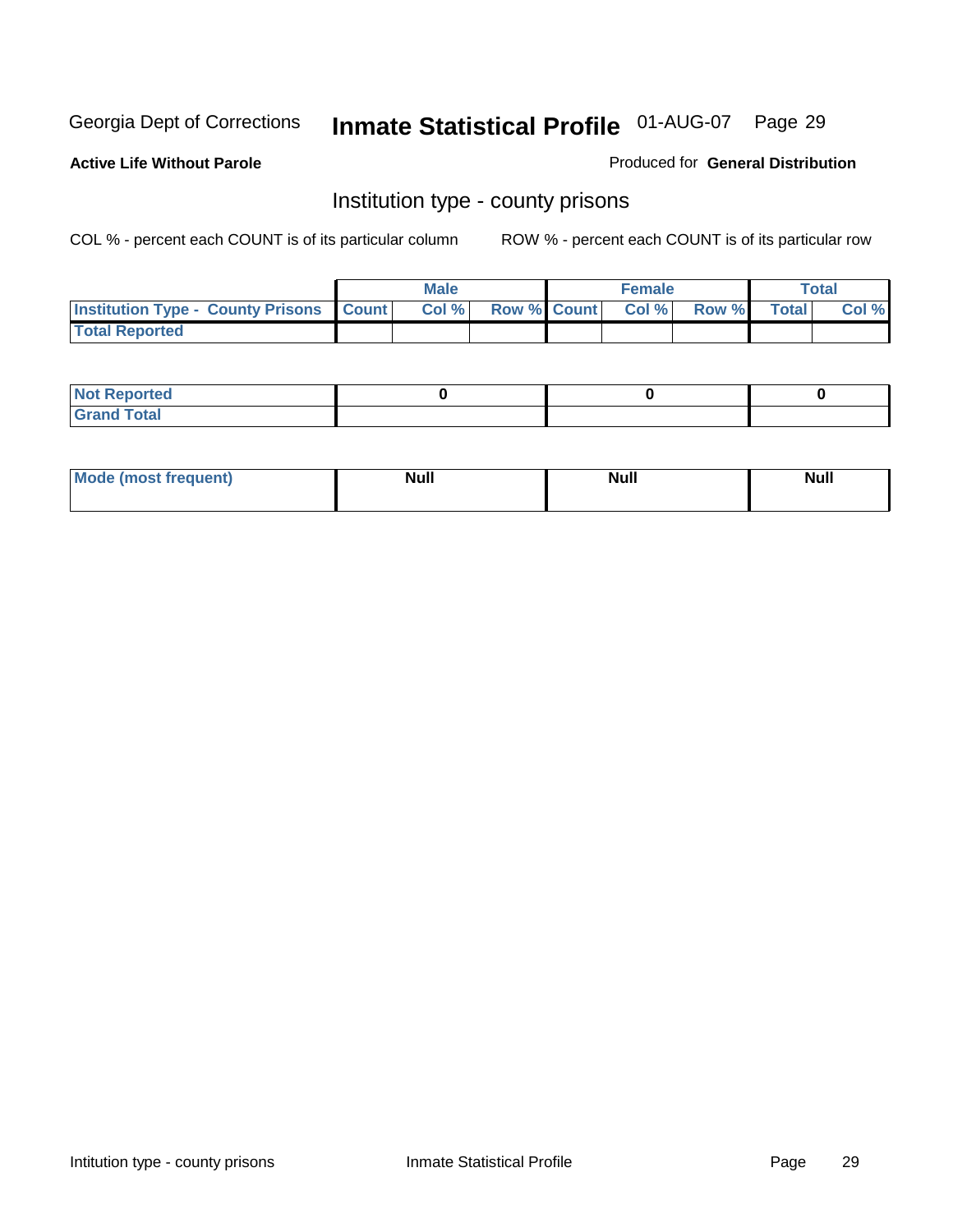**Active Life Without Parole** 

Produced for **General Distribution**

#### Institution type - state prisons

|                       |                                         |                 | <b>Male</b> |         |              | <b>Female</b> |         | <b>Total</b> |        |
|-----------------------|-----------------------------------------|-----------------|-------------|---------|--------------|---------------|---------|--------------|--------|
|                       | <b>Institution Type - State Prisons</b> | <b>Count</b>    | Col %       | Row %   | <b>Count</b> | Col %         | Row %   | <b>Total</b> | Col %  |
| 508                   | <b>Arrendale State Prison</b>           |                 |             |         | 3            | 50.00%        | 100.00% | 3            | .65%   |
| 532                   | <b>Augusta State Med.</b>               | 21              | 4.58%       | 100.00% |              |               |         | 21           | 4.52%  |
|                       | <b>Prison</b>                           |                 |             |         |              |               |         |              |        |
| 547                   | <b>Calhoun State Prison</b>             | 4               | .87%        | 100.00% |              |               |         | 4            | .86%   |
| 523                   | <b>Coastal State Prison</b>             | 3               | .65%        | 100.00% |              |               |         | 3            | .65%   |
| 521                   | <b>Ga Diag &amp; Class Pris</b>         | 3               | .65%        | 100.00% |              |               |         | 3            | .65%   |
| 522                   | <b>Ga Diag &amp; Class Pris-</b>        | 6               | 1.31%       | 100.00% |              |               |         | 6            | 1.29%  |
|                       | Perm                                    |                 |             |         |              |               |         |              |        |
| 517                   | <b>Ga State Prison</b>                  | 53              | 11.55%      | 100.00% |              |               |         | 53           | 11.40% |
| 541                   | <b>Hancock State Prison</b>             | 39              | 8.50%       | 100.00% |              |               |         | 39           | 8.39%  |
| 540                   | <b>Hays State Prison</b>                | 34              | 7.41%       | 100.00% |              |               |         | 34           | 7.31%  |
| 545                   | <b>Johnson State Prison</b>             | 1               | .22%        | 100.00% |              |               |         |              | .22%   |
| 549                   | <b>Macon State Prison</b>               | 78              | 16.99%      | 100.00% |              |               |         | 78           | 16.77% |
| 519                   | <b>Men'S State Prison</b>               |                 | .22%        | 100.00% |              |               |         |              | .22%   |
| 505                   | <b>Phillips State Prison</b>            | 26              | 5.66%       | 100.00% |              |               |         | 26           | 5.59%  |
| 557                   | <b>Pulaski State Prison (W)</b>         |                 |             |         | 3            | 50.00%        | 100.00% | 3            | .65%   |
| 550                   | <b>Smith State Prison</b>               | $\overline{33}$ | 7.19%       | 100.00% |              |               |         | 33           | 7.10%  |
| 542                   | <b>Telfair State Prison</b>             | 63              | 13.73%      | 100.00% |              |               |         | 63           | 13.55% |
| 537                   | <b>Valdosta State Prison</b>            | 48              | 10.46%      | 100.00% |              |               |         | 48           | 10.32% |
| 501                   | <b>Ware State Prison</b>                | 40              | 8.71%       | 100.00% |              |               |         | 40           | 8.60%  |
| 552                   | <b>Washington Sp</b>                    | 6               | 1.31%       | 100.00% |              |               |         | 6            | 1.29%  |
| <b>Total Reported</b> |                                         | 459             | 100%        | 98.71%  | 6            | 100%          | 1.29%   | 465          | 100%   |

| <b>rteg</b>     |           |     |
|-----------------|-----------|-----|
| √Tota<br>______ | 459<br>__ | 465 |

| Mode (most frequent) | 1549 Macon State Prison | <b>508 Arrendale State Prison</b> | 1549 Macon State<br>Prison |
|----------------------|-------------------------|-----------------------------------|----------------------------|
|----------------------|-------------------------|-----------------------------------|----------------------------|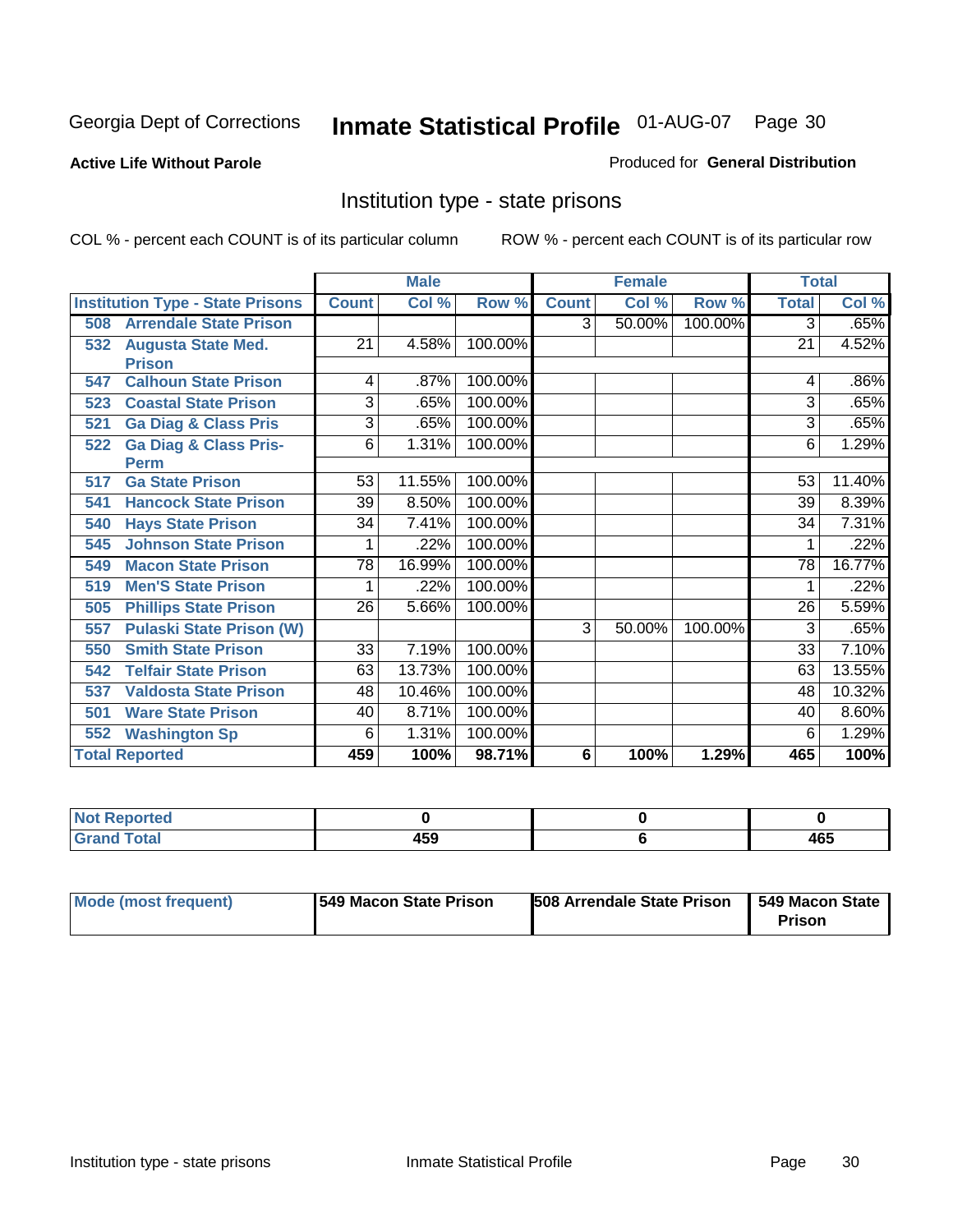**Active Life Without Parole** 

Produced for **General Distribution**

#### Institution type - private prisons

|                                                     | <b>Male</b> |                    | <b>Female</b> |             | <b>Total</b> |
|-----------------------------------------------------|-------------|--------------------|---------------|-------------|--------------|
| <b>Institution Type - Private Prisons   Count  </b> | Col %       | <b>Row % Count</b> | Col%          | Row % Total | Col %        |
| <b>Total Reported</b>                               |             |                    |               |             |              |

| <b>Not Reported</b>             |  |  |
|---------------------------------|--|--|
| Cotal<br>Cror<br>. <del>.</del> |  |  |

| Mode (most frequent) | <b>Null</b> | <b>Null</b> | <b>Null</b> |
|----------------------|-------------|-------------|-------------|
|                      |             |             |             |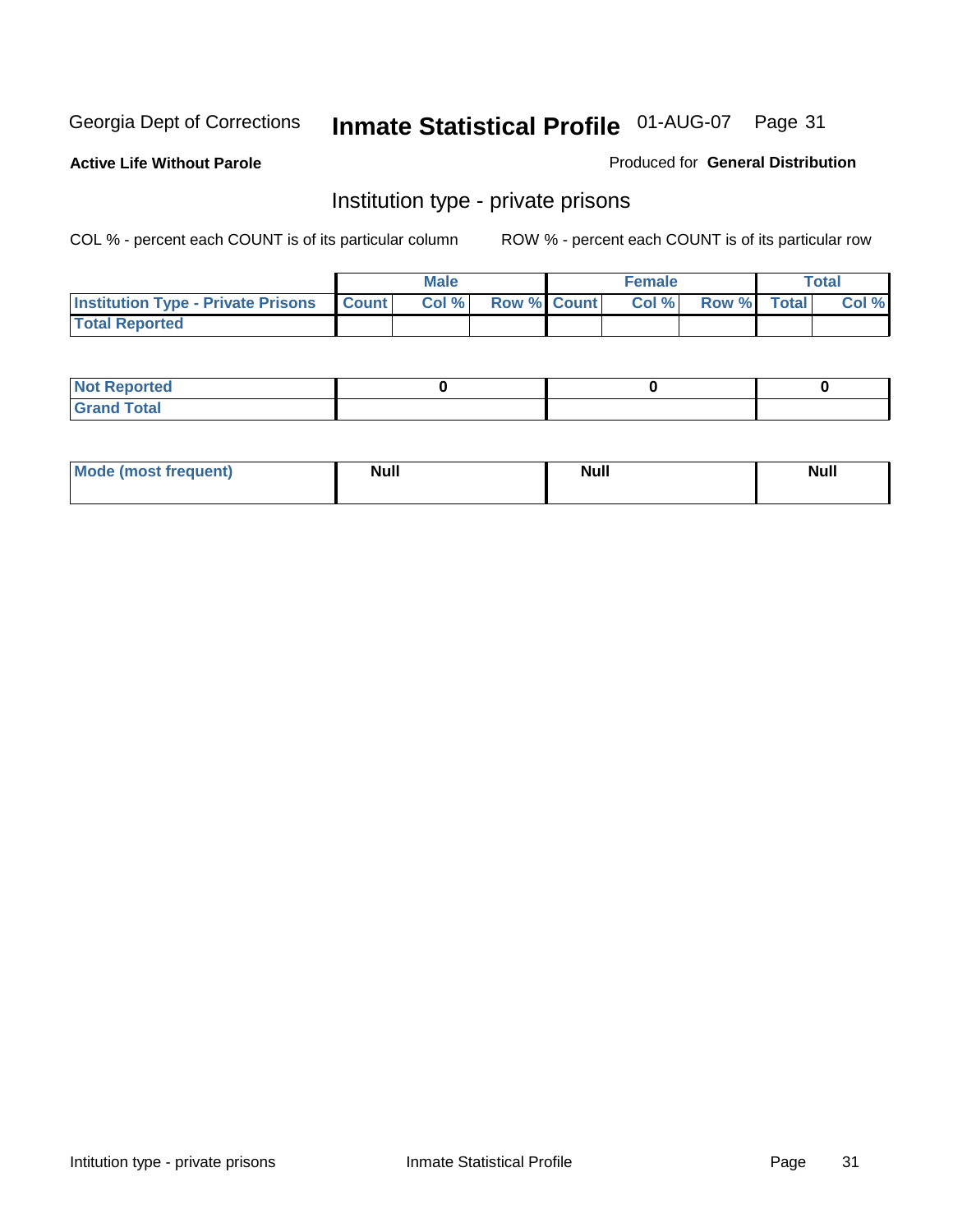**Active Life Without Parole** 

Produced for **General Distribution**

#### Institution type - prison annexes

|                                                | <b>Male</b> |             | <b>Female</b> |             | <b>Total</b> |
|------------------------------------------------|-------------|-------------|---------------|-------------|--------------|
| <b>Institution Type - Prison Annexes Count</b> | Col %       | Row % Count | Col%          | Row % Total | Col %        |
| <b>Total Reported</b>                          |             |             |               |             |              |

| <b>Not Reported</b>            |  |  |
|--------------------------------|--|--|
| <b>Total</b><br>Croi<br>$\sim$ |  |  |

| Mode (most frequent) | <b>Null</b> | <b>Null</b> | <b>Null</b> |
|----------------------|-------------|-------------|-------------|
|                      |             |             |             |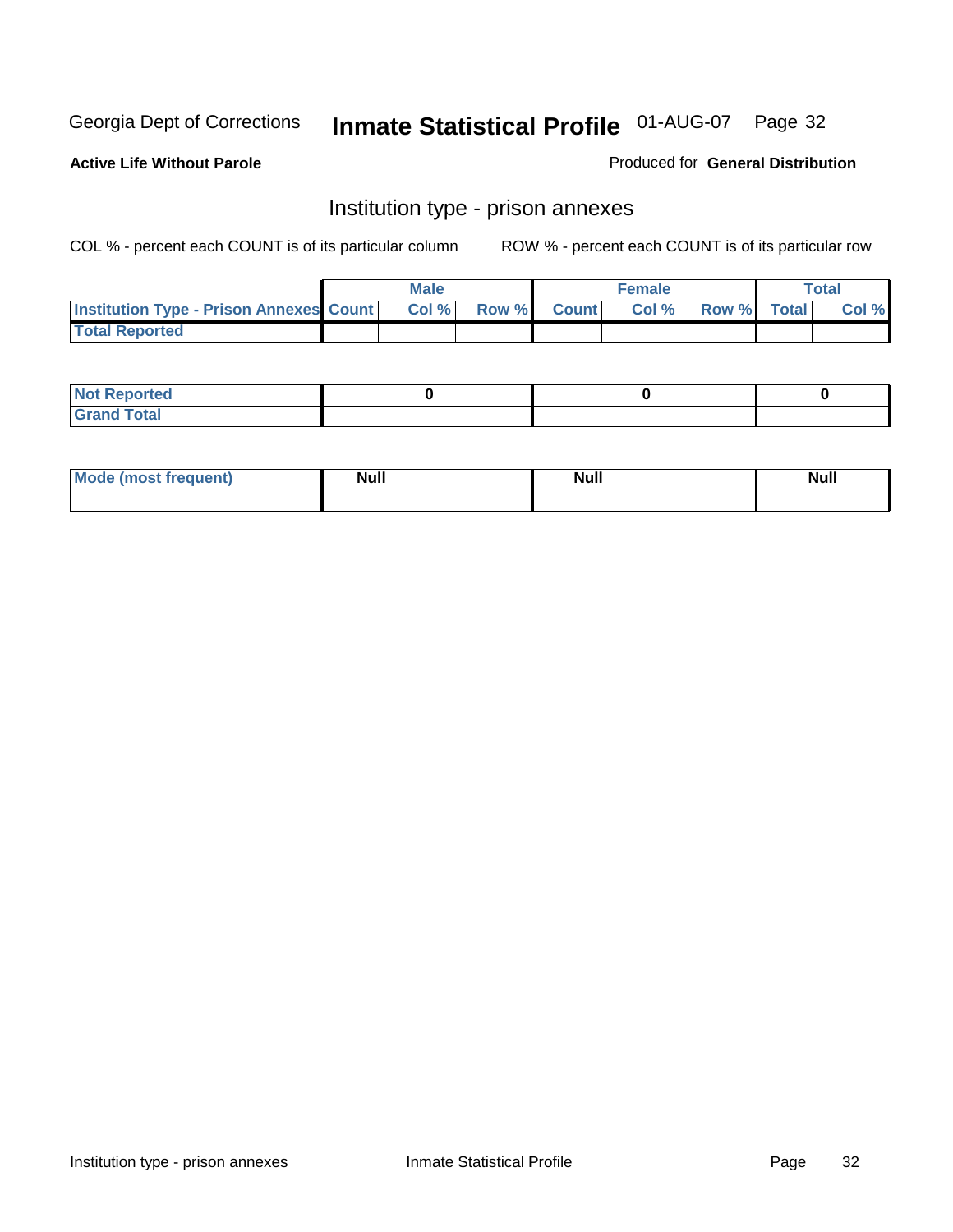**Active Life Without Parole** 

Produced for **General Distribution**

#### Institution type - pre-release centers

|                                                | <b>Male</b> |                    | <b>Female</b> |             | <b>Total</b> |
|------------------------------------------------|-------------|--------------------|---------------|-------------|--------------|
| <b>Institution Type - Prison Annexes Count</b> | Col %       | <b>Row % Count</b> | Col %         | Row % Total | Col %        |
| <b>Total Reported</b>                          |             |                    |               |             |              |

| <b>Not</b><br><b>Reported</b>    |  |  |
|----------------------------------|--|--|
| <b>Total</b><br>Gran<br>$\sim$ . |  |  |

| Mode (most frequent) | <b>Null</b> | <b>Null</b><br>_____ | <b>Null</b> |
|----------------------|-------------|----------------------|-------------|
|                      |             |                      |             |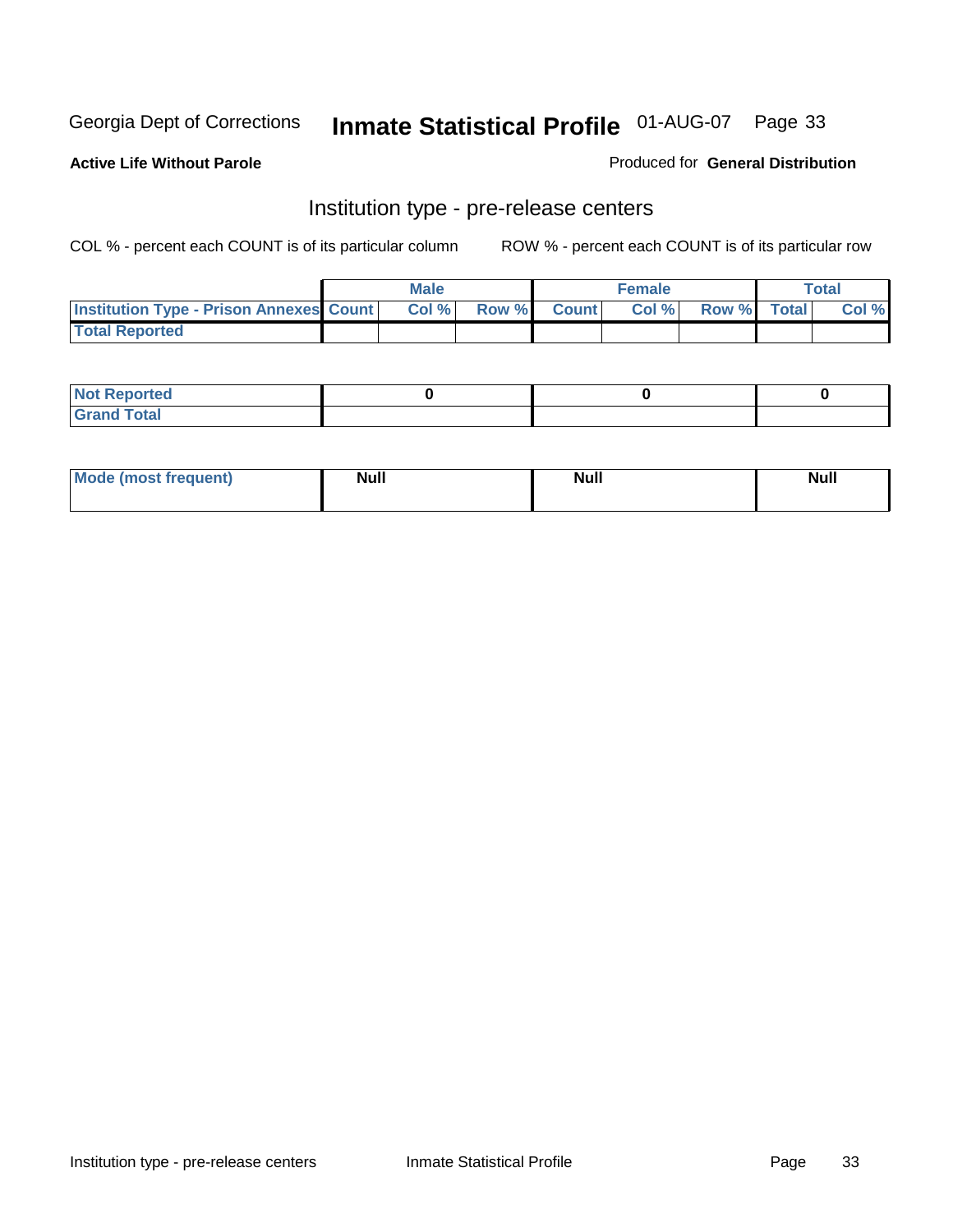**Active Life Without Parole** 

Produced for **General Distribution**

#### Institution type - inmate boot camp

|                                      |              | Male  |             | <b>Female</b> |             | <b>Total</b> |
|--------------------------------------|--------------|-------|-------------|---------------|-------------|--------------|
| <b>Institution Type - Boot Camps</b> | <b>Count</b> | Col % | Row % Count | Col%          | Row % Total | Col %        |
| <b>Total Rported</b>                 |              |       |             |               |             |              |

| <b>Not Reported</b>           |  |  |
|-------------------------------|--|--|
| <b>Total</b><br>Gra<br>$\sim$ |  |  |

| <b>Mode (most frequent)</b> | <b>Null</b> | <b>Null</b> | <b>Null</b> |
|-----------------------------|-------------|-------------|-------------|
|                             |             |             |             |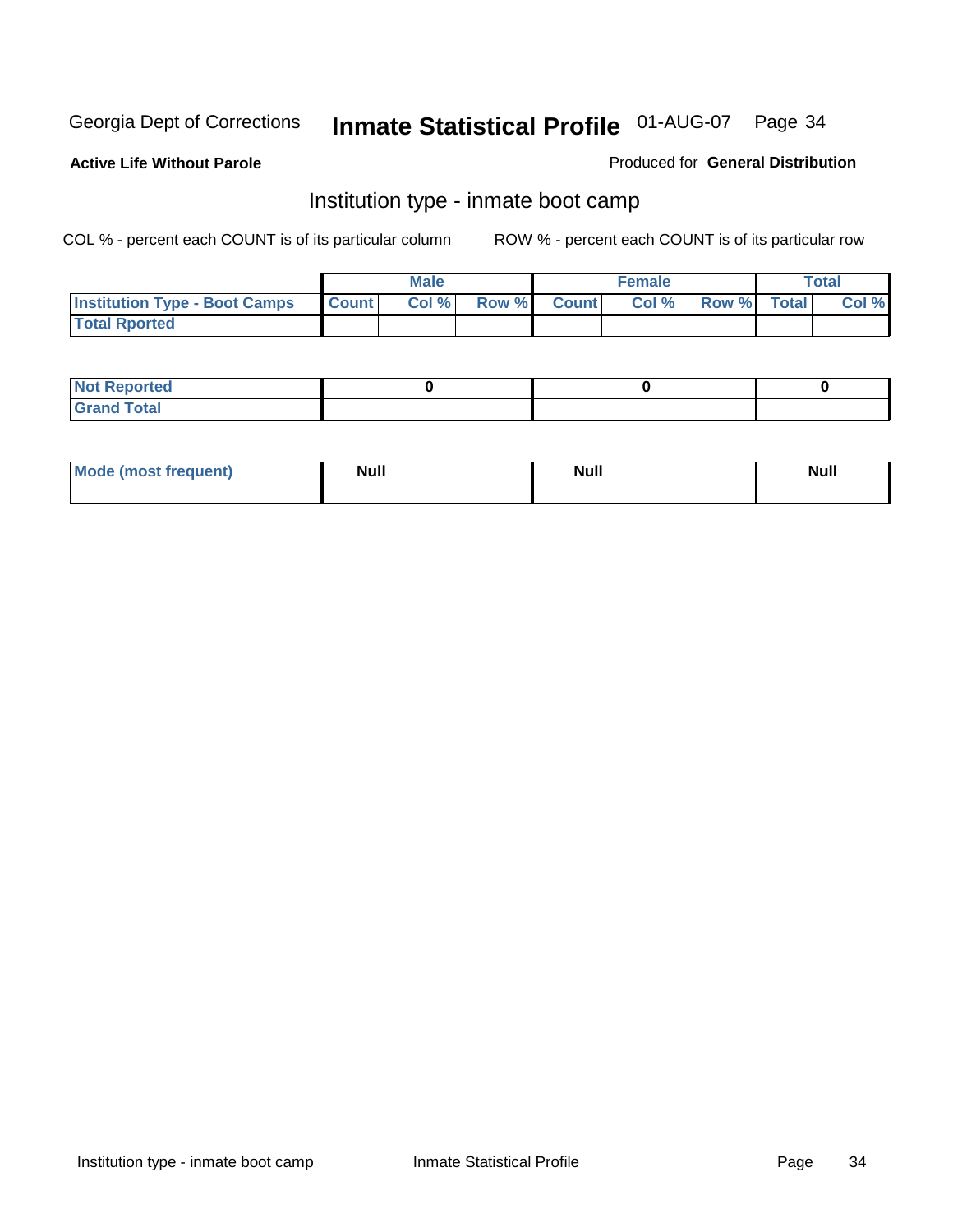#### **Active Life Without Parole**

#### Produced for **General Distribution**

### Number of disciplinary reports

|                                       |              | <b>Male</b> |             |   | <b>Female</b> |       |              | <b>Total</b> |
|---------------------------------------|--------------|-------------|-------------|---|---------------|-------|--------------|--------------|
| <b>Number of Disciplinary Reports</b> | <b>Count</b> | Col %       | Row % Count |   | Col %         | Row % | <b>Total</b> | Col %        |
|                                       | 104          | 22.66%      | 98.11%      | 2 | 33.33%        | 1.89% | 106          | 22.80%       |
|                                       | 59           | 12.85%      | 100.00%     |   |               |       | 59           | 12.69%       |
|                                       | 40           | 8.71%       | 97.56%      |   | 16.67%        | 2.44% | 41           | 8.82%        |
|                                       | 34           | 7.41%       | 97.14%      |   | 16.67%        | 2.86% | 35           | 7.53%        |
|                                       | 29           | 6.32%       | 100.00%     |   |               |       | 29           | 6.24%        |
|                                       | 27           | 5.88%       | 100.00%     |   |               |       | 27           | 5.81%        |
| <b>More Than 5</b>                    | 166          | 36.17%      | 98.81%      | 2 | 33.33%        | 1.19% | 168          | 36.13%       |
| <b>Total Reported</b>                 | 459          | 100%        | 98.71%      | 6 | 100%          | 1.29% | 465          | 100.0%       |

| .<br>N<br>Tet. |                                     |          |
|----------------|-------------------------------------|----------|
| Г∩tal          | .<br>TJJ<br>$\cdot$ $\cdot$ $\cdot$ | .<br>−∪∪ |

| Mean (average)       | 7.47 | 8.67 | 7.48 |
|----------------------|------|------|------|
| Median (middle)      |      | 2.J  |      |
| Mode (most frequent) |      |      |      |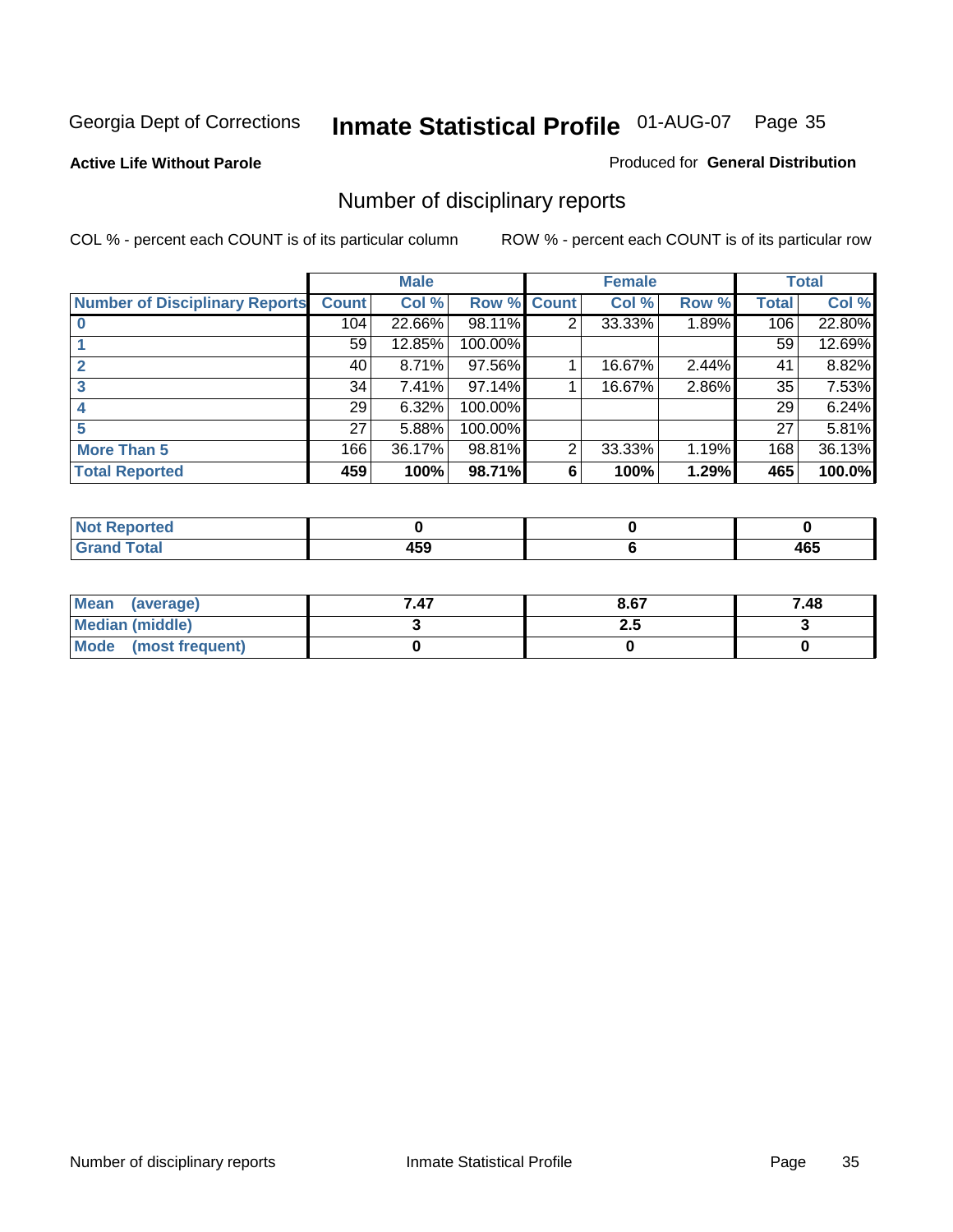#### **Active Life Without Parole**

#### Produced for **General Distribution**

#### Number of transfers

|                            |         | <b>Male</b> |             |   | <b>Female</b> |       |              | <b>Total</b> |
|----------------------------|---------|-------------|-------------|---|---------------|-------|--------------|--------------|
| <b>Number of Transfers</b> | Count l | Col %       | Row % Count |   | Col %         | Row % | <b>Total</b> | Col %        |
|                            | 2       | 0.44%       | 100.00%     |   |               |       | 2            | 0.43%        |
|                            | 129     | 28.10%      | 97.73%      | 3 | 50.00%        | 2.27% | 132          | 28.39%       |
|                            | 112     | 24.40%      | 97.39%      | 3 | 50.00%        | 2.61% | 115          | 24.73%       |
| 3                          | 90      | 19.61%      | 100.00%     |   |               |       | 90           | 19.35%       |
|                            | 50      | 10.89%      | 100.00%     |   |               |       | 50           | 10.75%       |
| 5                          | 22      | 4.79%       | 100.00%     |   |               |       | 22           | 4.73%        |
| <b>More Than 5</b>         | 54      | 11.76%      | 100.00%     |   |               |       | 54           | 11.61%       |
| <b>Total Reported</b>      | 459     | 100%        | 98.71%      | 6 | 100%          | 1.29% | 465          | 100%         |

| N<br>TER.                                |                    |          |
|------------------------------------------|--------------------|----------|
| $T$ ntori<br>$\sim$ $\sim$ $\sim$ $\sim$ | $- - -$<br>.<br>__ | .<br>40J |

| Mean (average)       | 2.92 |   | 2.91 |
|----------------------|------|---|------|
| Median (middle)      |      | . |      |
| Mode (most frequent) |      |   |      |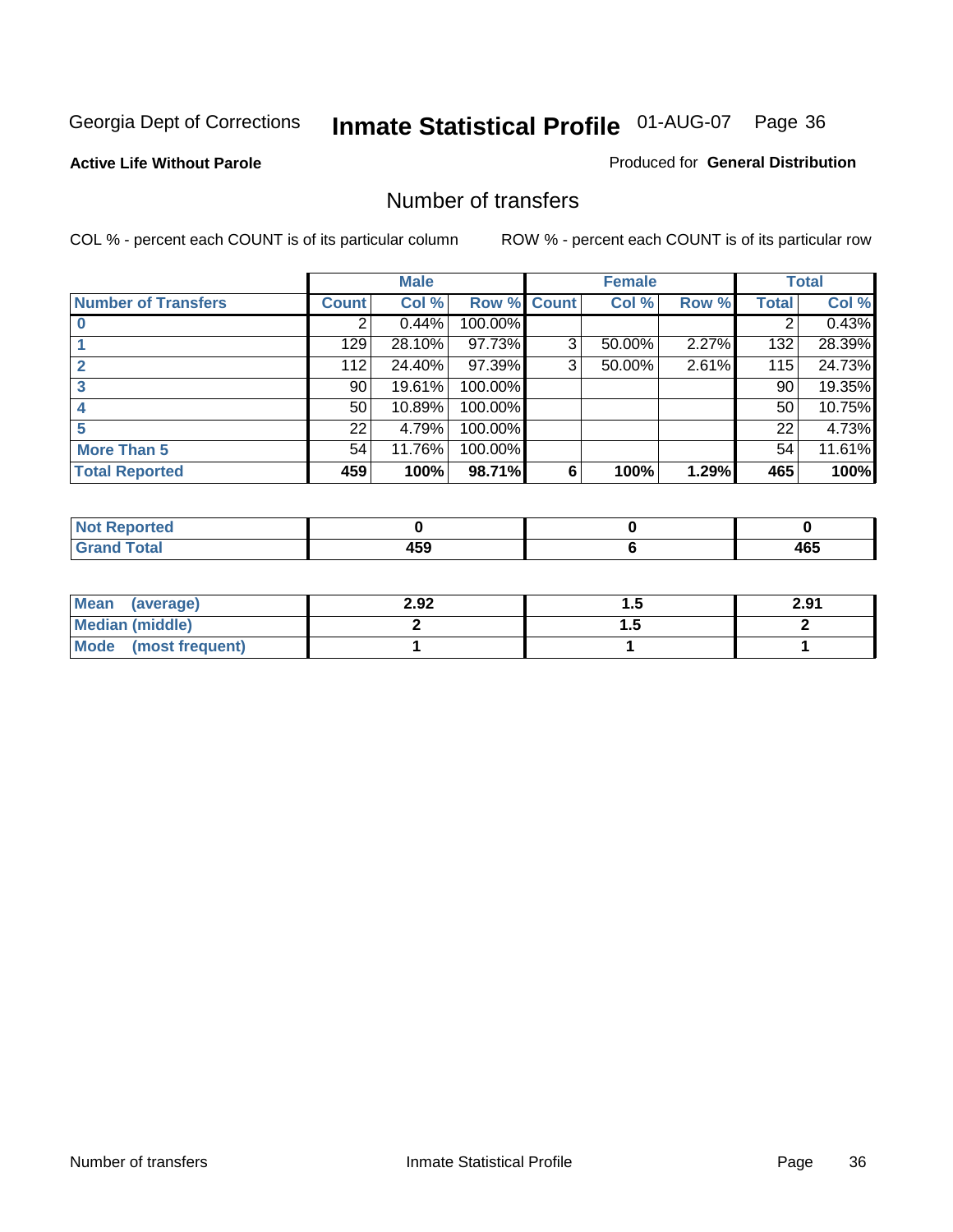**Active Life Without Parole** 

Produced for **General Distribution**

# Number of escapes

|                       |         | <b>Male</b> |                    |    | <b>Female</b> |        |       | <b>Total</b> |
|-----------------------|---------|-------------|--------------------|----|---------------|--------|-------|--------------|
| Number of Escapes     | Count l | Col %       | <b>Row % Count</b> |    | Col %         | Row %  | Total | Col %        |
|                       | 458'    | 99.78%      | $98.71\%$          | 6' | $100.00\%$    | .29%   | 464   | 99.78%       |
|                       |         | 0.22%       | 100.00%            |    |               |        |       | 0.22%        |
| <b>Total Reported</b> | 459     | 100%        | 98.71%             |    | 100%          | ا%1.29 | 465   | 100%         |

| n eo                            |              |     |
|---------------------------------|--------------|-----|
| <b>otal</b><br>$\mathbf{v}$ and | 1 E C<br>10a | 465 |

| Mean (average)       |  |  |
|----------------------|--|--|
| Median (middle)      |  |  |
| Mode (most frequent) |  |  |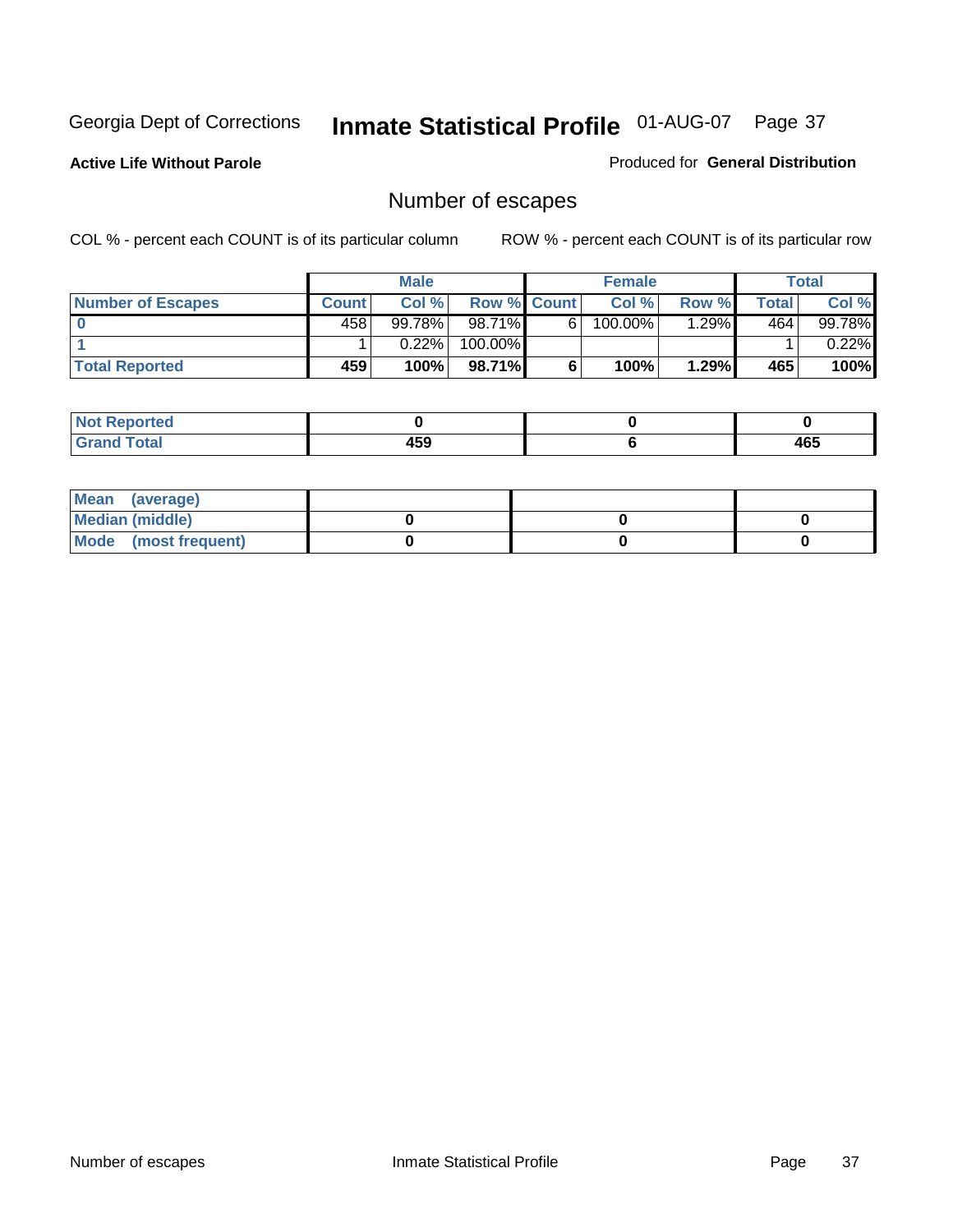**Active Life Without Parole** 

Produced for **General Distribution**

# Probable future release type

|                                     |              | <b>Male</b> |                    |   | <b>Female</b> |          |       | Total   |
|-------------------------------------|--------------|-------------|--------------------|---|---------------|----------|-------|---------|
| <b>Probable Future Release Type</b> | <b>Count</b> | Col%        | <b>Row % Count</b> |   | Col%          | Row %    | Total | Col %   |
| Life, LWOP or death sentence        | 459          | $100.00\%$  | 98.71%             | 6 | 100.00%       | $1.29\%$ | 465   | 100.00% |
| <b>Total Reported</b>               | 459          | 100%        | 98.71%             | 6 | 100%          | $1.29\%$ | 465   | 100%    |

| <b>Reported</b><br>NOI |     |     |     |
|------------------------|-----|-----|-----|
| <b>Total</b>           | 459 | 459 | 465 |

| <b>Mode (most frequent)</b> | Life, LWOP or death | Life, LWOP or death | Life, LWOP or death |
|-----------------------------|---------------------|---------------------|---------------------|
|-----------------------------|---------------------|---------------------|---------------------|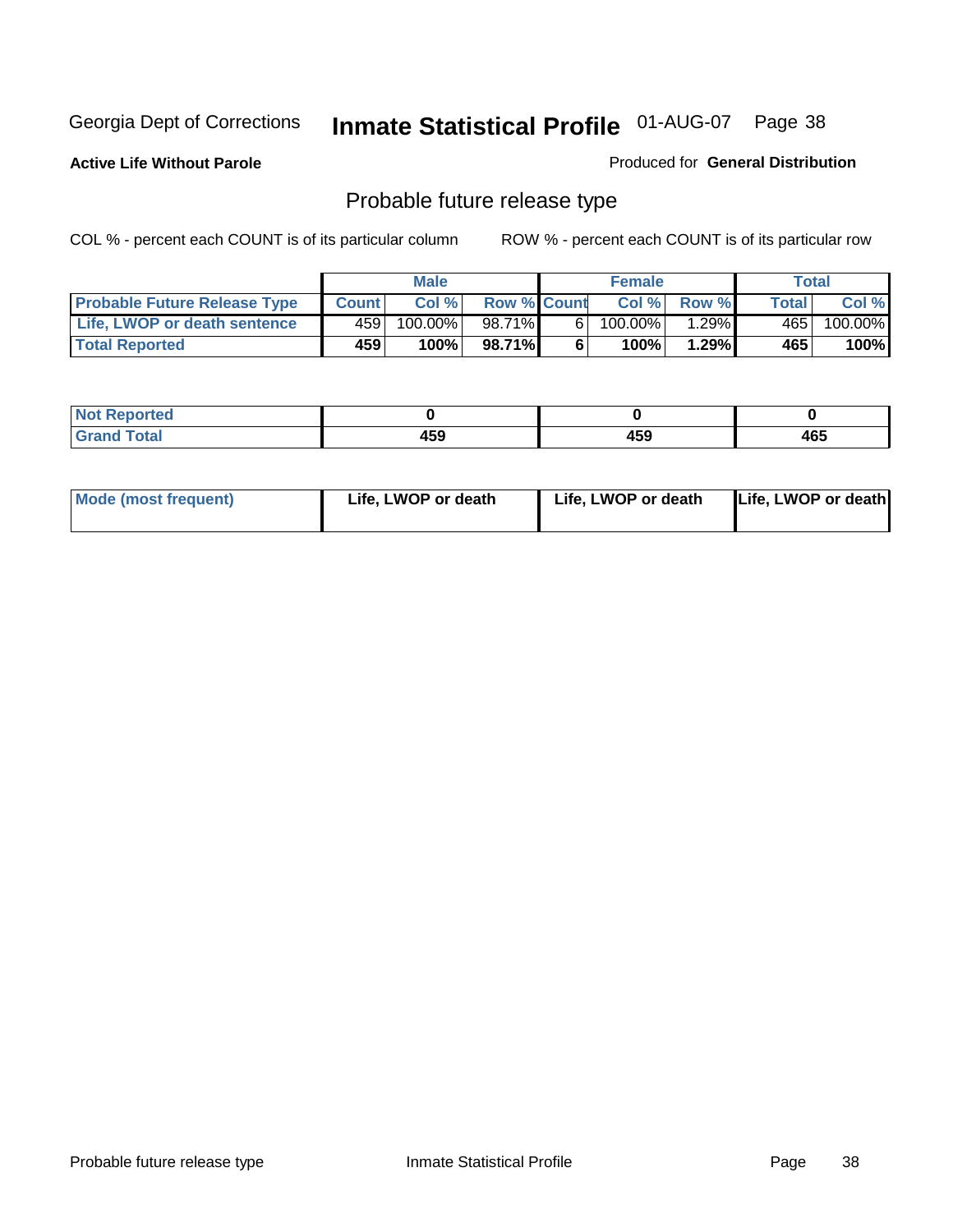**Active Life Without Parole** 

Produced for **General Distribution**

### Actual release type

|                            |              | <b>Male</b> |                    | <b>Female</b> |       |              | Total |
|----------------------------|--------------|-------------|--------------------|---------------|-------|--------------|-------|
| <b>Actual Release Type</b> | <b>Count</b> | Col %       | <b>Row % Count</b> | Col %         | Row % | <b>Total</b> | Col % |
| <b>Total Reported</b>      |              | $\%$        | %                  | %             | %     |              | %     |

| <b>Still Active</b> | 459 | 465 |
|---------------------|-----|-----|
| <b>Not Reported</b> |     |     |
| <b>Grand Total</b>  | 459 | 465 |

| M<br>____<br>_____ | NI | Null | $\cdots$ |
|--------------------|----|------|----------|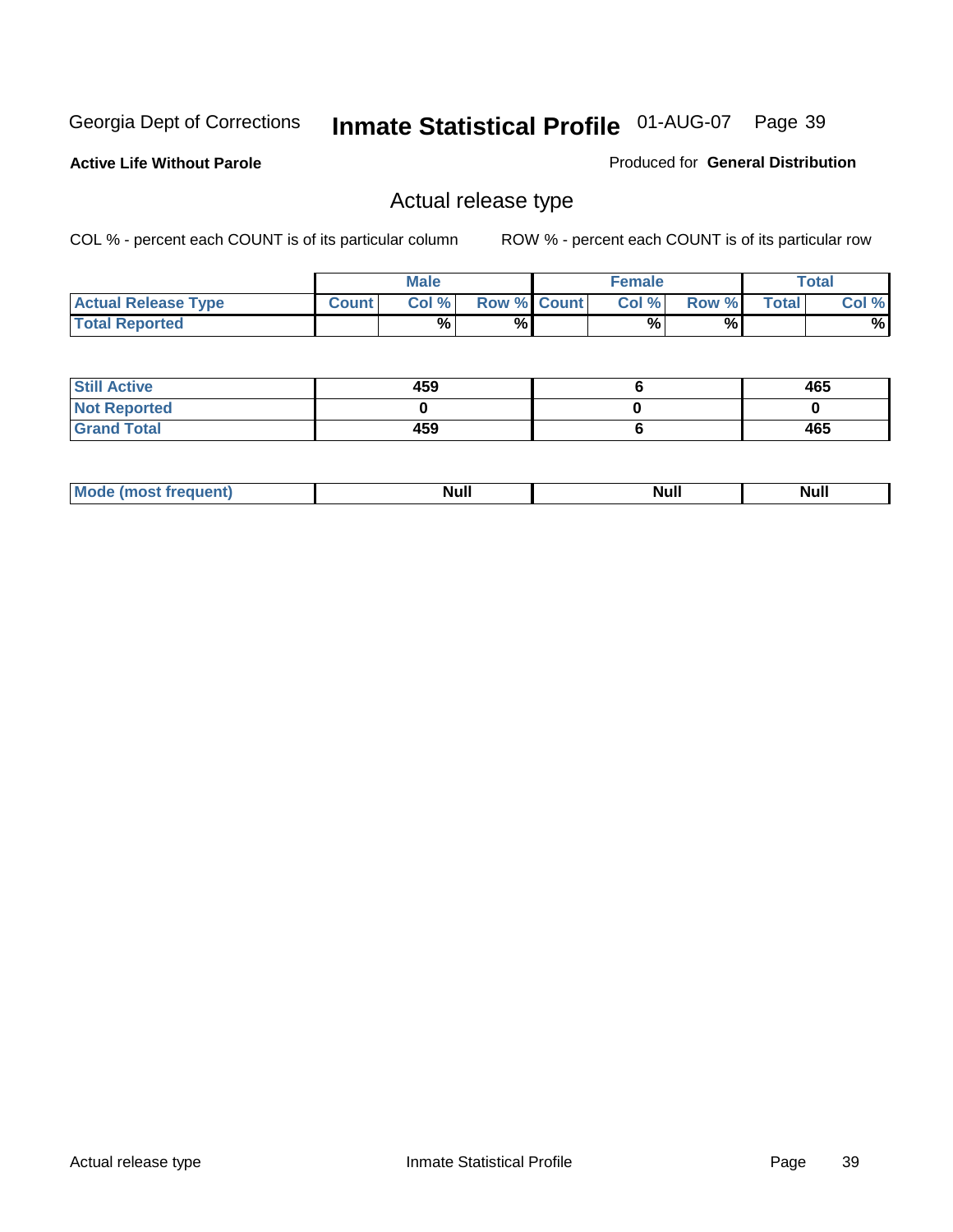#### **Active Life Without Parole**

#### Produced for **General Distribution**

### Time served in current (or last) institution

|                            |              | <b>Male</b> |         |              | <b>Female</b> |        |                 | <b>Total</b> |
|----------------------------|--------------|-------------|---------|--------------|---------------|--------|-----------------|--------------|
| <b>Time In Institution</b> | <b>Count</b> | Col %       | Row %   | <b>Count</b> | Col %         | Row %  | <b>Total</b>    | Col %        |
| 0 to 3 months              | 35           | 7.63%       | 100.00% |              |               |        | $\overline{35}$ | 7.53%        |
| 3.01 to 6 months           | 37           | 8.06%       | 100.00% |              |               |        | 37              | 7.96%        |
| 6.01 to 9 months           | 27           | 5.88%       | 100.00% |              |               |        | 27              | 5.81%        |
| 9.01 to 12 months          | 28           | 6.10%       | 100.00% |              |               |        | 28              | 6.02%        |
| 12.01 to 18 months         | 59           | 12.85%      | 98.33%  | 1            | 16.67%        | 1.67%  | 60              | 12.90%       |
| 18.01 to 24 months         | 41           | 8.93%       | 100.00% |              |               |        | 41              | 8.82%        |
| 2.01 to 3 years            | 70           | 15.25%      | 94.59%  | 4            | 66.67%        | 5.41%  | 74              | 15.91%       |
| 3.01 to 4 years            | 26           | 5.66%       | 100.00% |              |               |        | 26              | 5.59%        |
| 4.01 to 5 years            | 38           | 8.28%       | 100.00% |              |               |        | 38              | 8.17%        |
| 5.01 to 6 years            | 36           | 7.84%       | 100.00% |              |               |        | 36              | 7.74%        |
| 6.01 to 7 years            | 21           | 4.58%       | 100.00% |              |               |        | 21              | 4.52%        |
| $7.01$ to 8 years          | 14           | 3.05%       | 100.00% |              |               |        | 14              | 3.01%        |
| 8.01 to 9 years            | 8            | 1.74%       | 100.00% |              |               |        | 8               | 1.72%        |
| 9.01 to 10 years           | 8            | 1.74%       | 88.89%  | 1            | 16.67%        | 11.11% | 9               | 1.94%        |
| Over 10 years              | 11           | 2.40%       | 100.00% |              |               |        | 11              | 2.37%        |
| <b>Total Reported</b>      | 459          | 100%        | 98.71%  | 6            | 100%          | 1.29%  | 465             | 100.0%       |

| <b>Reported</b><br><b>NOT</b> |            |     |
|-------------------------------|------------|-----|
| <b>Total</b>                  | 150<br>433 | 465 |

| <b>Mean</b><br>(average) | 35 months | 41 months | 35 months |  |
|--------------------------|-----------|-----------|-----------|--|
| Median (middle)          | 25 months | 29 months | 25 months |  |
| Mode<br>(most frequent)  | 26 months | ∣ months  | months    |  |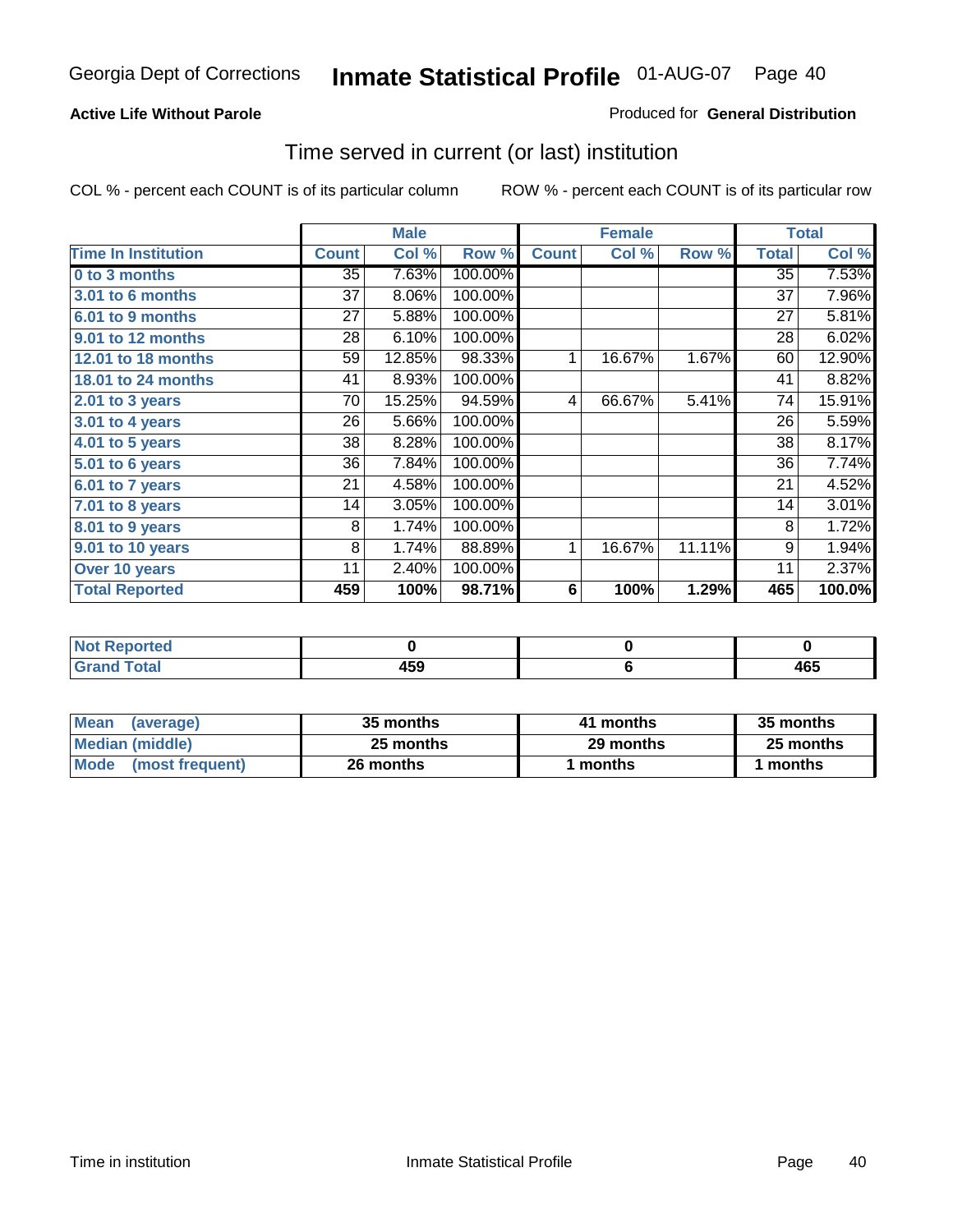#### **Active Life Without Parole**

#### Produced for **General Distribution**

### Highest grade level attained

|                              |                 | <b>Male</b> |         |                | <b>Female</b> |       |                 | <b>Total</b> |
|------------------------------|-----------------|-------------|---------|----------------|---------------|-------|-----------------|--------------|
| <b>Grade Level</b>           | <b>Count</b>    | Col %       | Row %   | <b>Count</b>   | Col %         | Row % | <b>Total</b>    | Col %        |
| <b>Grade 1</b>               | 1               | 0.22%       | 100.00% |                |               |       | 1               | 0.22%        |
| <b>Grade 4</b>               | 3               | 0.67%       | 100.00% |                |               |       | $\overline{3}$  | 0.66%        |
| Grade 5                      | 4               | 0.89%       | 100.00% |                |               |       | 4               | 0.88%        |
| Grade 6                      | 8               | 1.78%       | 100.00% |                |               |       | 8               | 1.76%        |
| <b>Grade 7</b>               | 19              | 4.23%       | 100.00% |                |               |       | $\overline{19}$ | 4.18%        |
| Grade 8                      | 45              | 10.02%      | 100.00% |                |               |       | 45              | 9.89%        |
| <b>Grade 9</b>               | 61              | 13.59%      | 98.39%  | 1              | 16.67%        | 1.61% | 62              | 13.63%       |
| Grade 10                     | $\overline{90}$ | 20.04%      | 98.90%  | 1              | 16.67%        | 1.10% | $\overline{91}$ | 20.00%       |
| Grade 11                     | 66              | 14.70%      | 97.06%  | $\overline{2}$ | 33.33%        | 2.94% | 68              | 14.95%       |
| <b>Grade 12 or GED</b>       | 72              | 16.04%      | 98.63%  | 1              | 16.67%        | 1.37% | 73              | 16.04%       |
| <b>Some tech school</b>      | 12              | 2.67%       | 100.00% |                |               |       | 12              | 2.64%        |
| <b>Completed tech school</b> | 12              | 2.67%       | 100.00% |                |               |       | 12              | 2.64%        |
| College, 1 year              | 15              | 3.34%       | 100.00% |                |               |       | 15              | 3.30%        |
| College, 2 year              | 17              | 3.79%       | 94.44%  | 1              | 16.67%        | 5.56% | 18              | 3.96%        |
| College, 3 year              | 7               | 1.56%       | 100.00% |                |               |       | 7               | 1.54%        |
| <b>Bachelor's degree</b>     | 9               | 2.00%       | 100.00% |                |               |       | 9               | 1.98%        |
| <b>Master's degree</b>       | 5               | 1.11%       | 100.00% |                |               |       | $\overline{5}$  | 1.10%        |
| Ph.D. degree                 | 1               | 0.22%       | 100.00% |                |               |       | 1               | 0.22%        |
| Law degree                   | $\overline{2}$  | 0.45%       | 100.00% |                |               |       | $\overline{2}$  | 0.44%        |
| <b>Total Reported</b>        | 449             | 100%        | 98.68%  | 6              | 100.0%        | 1.32% | 455             | 100.0%       |

| المناسب<br>rtea<br>N0<br>. | . w         | יי  |
|----------------------------|-------------|-----|
| $T = 4 - T$                | . רמ<br>᠇ᢦᢦ | 465 |

| <b>Mean</b><br>(average)       | 10.62    | 11.17    | 10.63    |
|--------------------------------|----------|----------|----------|
| Median (middle)                | Grade 10 | Grade 11 | Grade 10 |
| <b>Mode</b><br>(most frequent) | Grade 10 | Grade 11 | Grade 10 |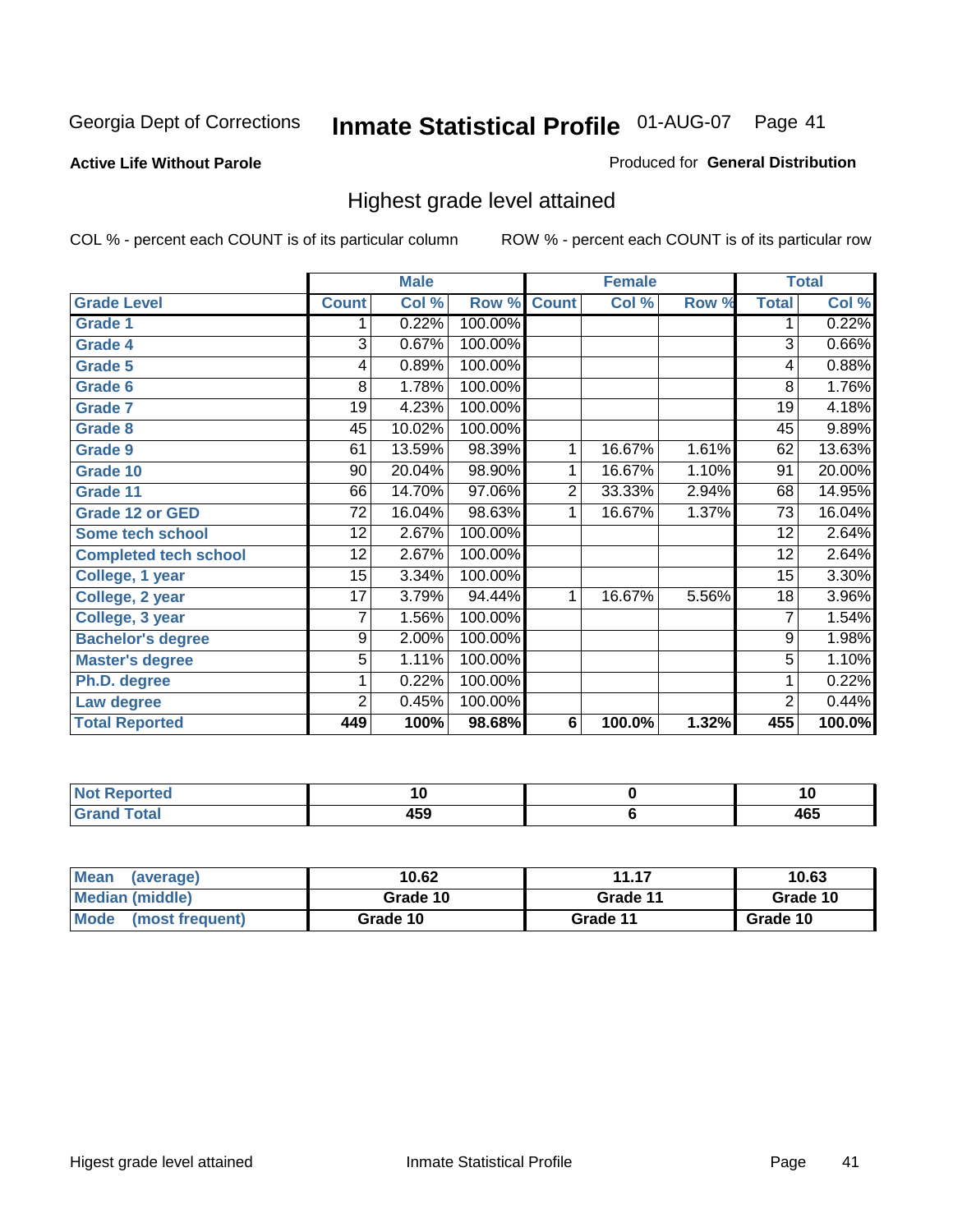### **Active Life Without Parole**

#### Produced for **General Distribution**

### Culture fair IQ scores

|                       |                 | <b>Male</b> |         |              | <b>Female</b> |       |              | <b>Total</b> |
|-----------------------|-----------------|-------------|---------|--------------|---------------|-------|--------------|--------------|
| <b>IQ Scores</b>      | <b>Count</b>    | Col %       | Row %   | <b>Count</b> | Col %         | Row % | <b>Total</b> | Col %        |
| $60 - 69$             | 18              | 4.44%       | 100.00% |              |               |       | 18           | 4.38%        |
| $70 - 79$             | 30 <sup>1</sup> | 7.41%       | 100.00% |              |               |       | 30           | 7.30%        |
| $80 - 89$             | 60              | 14.81%      | 98.36%  |              | 16.67%        | 1.64% | 61           | 14.84%       |
| $90 - 99$             | 68              | 16.79%      | 97.14%  | 2            | 33.33%        | 2.86% | 70           | 17.03%       |
| $100 - 109$           | 113             | 27.90%      | 99.12%  |              | 16.67%        | 0.88% | 114          | 27.74%       |
| $110 - 119$           | 96              | 23.70%      | 98.97%  |              | 16.67%        | 1.03% | 97           | 23.60%       |
| $120 - 129$           | 20 <sub>1</sub> | 4.94%       | 95.24%  |              | 16.67%        | 4.76% | 21           | 5.11%        |
| <b>Total Reported</b> | 405             | 100%        | 98.54%  | 6            | 100.0%        | 1.46% | 411          | 100%         |

| <b>Not Reported</b>         |     | ◡   |
|-----------------------------|-----|-----|
| <b>Not Valid (under 60)</b> |     |     |
| <b>Grand Total</b>          | 459 | 465 |

| <b>Mean</b><br>(average) | 99  | 104 | 99  |
|--------------------------|-----|-----|-----|
| Median (middle)          | 102 | 99  | 102 |
| Mode (most frequent)     | 105 | 96  | 105 |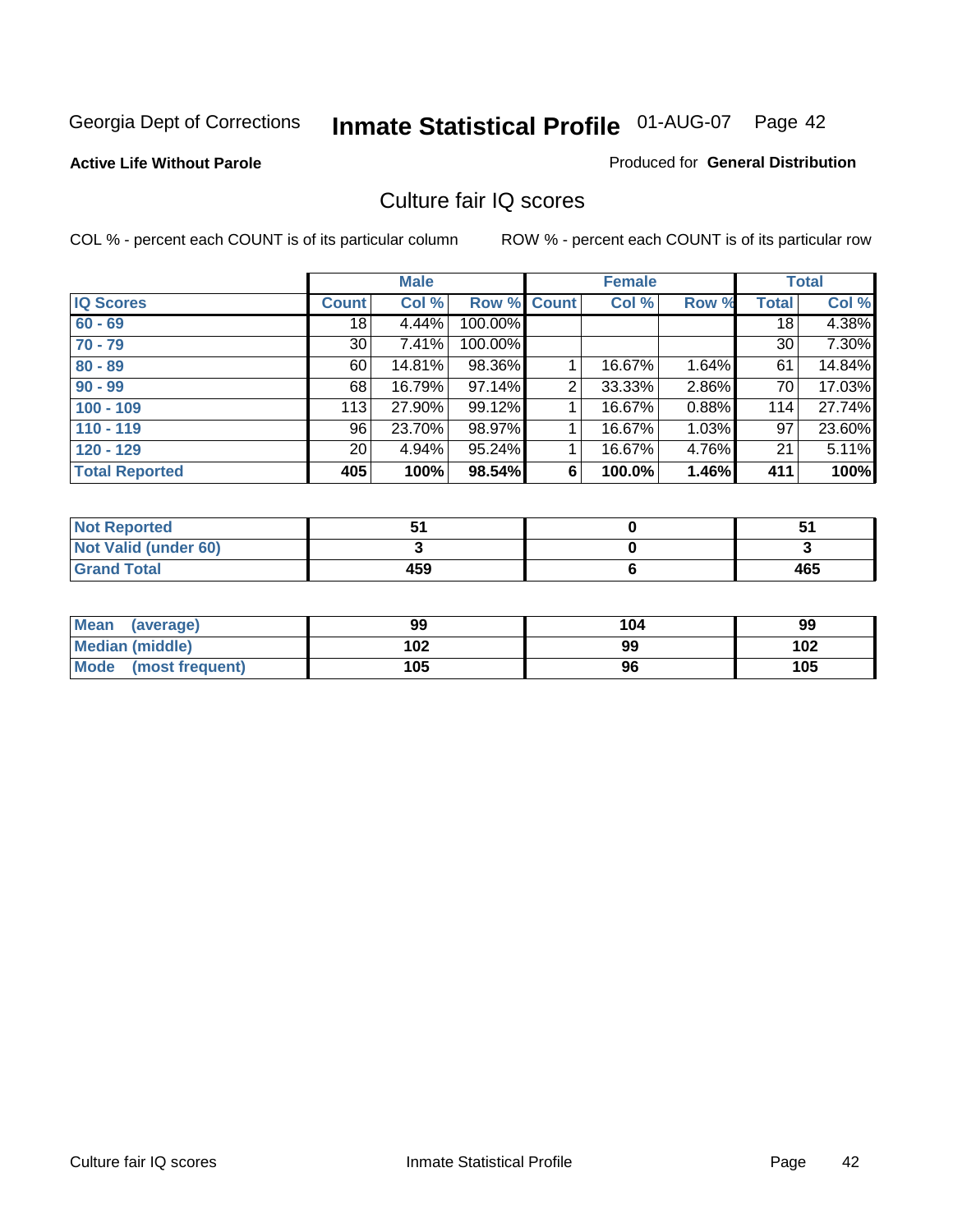#### **Active Life Without Parole**

### Produced for **General Distribution**

### Wide Range Achievement Test (WRAT) reading score

|                           | <b>Male</b><br><b>Female</b> |        |         | <b>Total</b> |           |       |              |        |  |
|---------------------------|------------------------------|--------|---------|--------------|-----------|-------|--------------|--------|--|
| <b>WRAT Reading Score</b> | <b>Count</b>                 | Col %  | Row %   | <b>Count</b> | Col %     | Row % | <b>Total</b> | Col %  |  |
| $0.1$ to $0.9$            | 8                            | 1.94%  | 100.00% |              |           |       | 8            | 1.91%  |  |
| 1.0 to 1.9                | 12                           | 2.91%  | 100.00% |              |           |       | 12           | 2.86%  |  |
| 2.0 to 2.9                | 24                           | 5.81%  | 96.00%  | 1            | 16.67%    | 4.00% | 25           | 5.97%  |  |
| 3.0 to 3.9                | 21                           | 5.08%  | 100.00% |              |           |       | 21           | 5.01%  |  |
| 4.0 to 4.9                | 35                           | 8.47%  | 100.00% |              |           |       | 35           | 8.35%  |  |
| 5.0 to 5.9                | 42                           | 10.17% | 97.67%  | 1            | 16.67%    | 2.33% | 43           | 10.26% |  |
| 6.0 to 6.9                | 35                           | 8.47%  | 100.00% |              |           |       | 35           | 8.35%  |  |
| 7.0 to 7.9                | 16                           | 3.87%  | 100.00% |              |           |       | 16           | 3.82%  |  |
| 8.0 to 8.9                | 30                           | 7.26%  | 100.00% |              |           |       | 30           | 7.16%  |  |
| 9.0 to 9.9                | 35                           | 8.47%  | 97.22%  | 1            | 16.67%    | 2.78% | 36           | 8.59%  |  |
| 10.0 to 10.9              | 11                           | 2.66%  | 100.00% |              |           |       | 11           | 2.63%  |  |
| 11.0 to 11.9              | 23                           | 5.57%  | 100.00% |              |           |       | 23           | 5.49%  |  |
| 12.0 to 12.9              | 71                           | 17.19% | 100.00% |              |           |       | 71           | 16.95% |  |
| 13                        | 50                           | 12.11% | 94.34%  | 3            | 50.00%    | 5.66% | 53           | 12.65% |  |
| <b>Total Reported</b>     | 413                          | 100%   | 98.57%  | 6            | 100.0%    | 1.43% | 419          | 100%   |  |
|                           |                              |        |         |              |           |       |              |        |  |
| <b>Not Reported</b>       |                              | 46     |         |              | $\pmb{0}$ |       |              | 46     |  |
| <b>Grand Total</b>        |                              | 459    |         |              | 6         |       |              | 465    |  |

| <b>Mean</b><br>(average) | 8.23       | 9.35    | 8.25 |
|--------------------------|------------|---------|------|
| <b>Median (middle)</b>   | י ה<br>0.Z | 144     | O.A  |
| Mode<br>(most frequent)  | 12.8       | $\cdot$ | IJ   |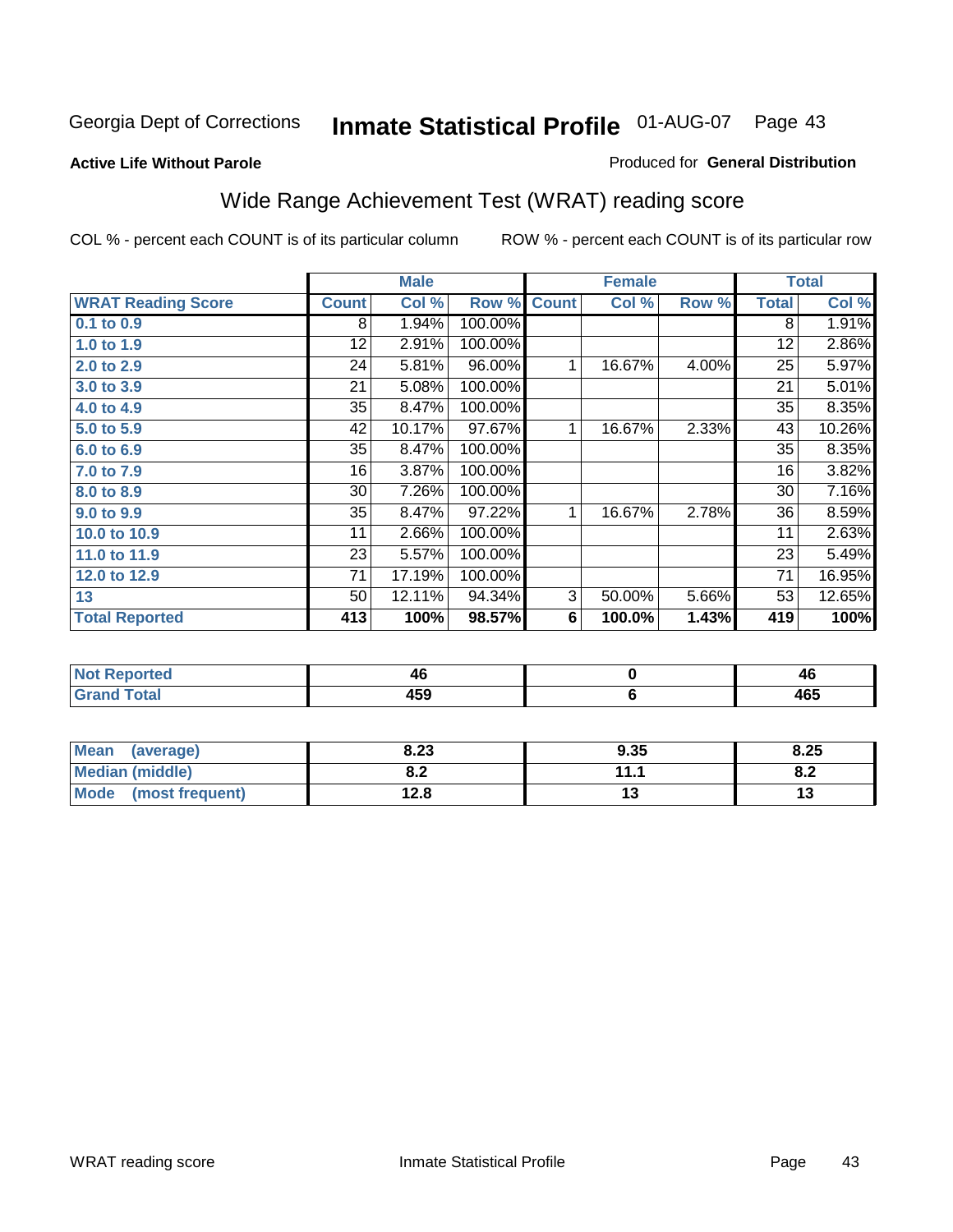#### **Active Life Without Parole**

#### Produced for **General Distribution**

# Wide Range Achievement Test (WRAT) math score

|                              |              | <b>Male</b> |         | <b>Female</b>  |        |        | <b>Total</b> |        |
|------------------------------|--------------|-------------|---------|----------------|--------|--------|--------------|--------|
| <b>WRAT Mathematic Score</b> | <b>Count</b> | Col %       | Row %   | <b>Count</b>   | Col %  | Row %  | <b>Total</b> | Col %  |
| $0.1$ to $0.9$               | 2            | 0.48%       | 100.00% |                |        |        | 2            | 0.48%  |
| 1.0 to 1.9                   | 4            | 0.97%       | 100.00% |                |        |        | 4            | 0.95%  |
| 2.0 to 2.9                   | 15           | 3.63%       | 100.00% |                |        |        | 15           | 3.58%  |
| 3.0 to 3.9                   | 28           | 6.78%       | 100.00% |                |        |        | 28           | 6.68%  |
| 4.0 to 4.9                   | 42           | 10.17%      | 97.67%  | 1              | 16.67% | 2.33%  | 43           | 10.26% |
| 5.0 to 5.9                   | 50           | 12.11%      | 100.00% |                |        |        | 50           | 11.93% |
| 6.0 to 6.9                   | 92           | 22.28%      | 100.00% |                |        |        | 92           | 21.96% |
| 7.0 to 7.9                   | 57           | 13.80%      | 98.28%  | 1              | 16.67% | 1.72%  | 58           | 13.84% |
| 8.0 to 8.9                   | 27           | 6.54%       | 96.43%  | 1              | 16.67% | 3.57%  | 28           | 6.68%  |
| 9.0 to 9.9                   | 43           | 10.41%      | 95.56%  | 2 <sub>1</sub> | 33.33% | 4.44%  | 45           | 10.74% |
| 10.0 to 10.9                 | 24           | 5.81%       | 100.00% |                |        |        | 24           | 5.73%  |
| 11.0 to 11.9                 | 12           | 2.91%       | 100.00% |                |        |        | 12           | 2.86%  |
| 12.0 to 12.9                 | 9            | 2.18%       | 100.00% |                |        |        | 9            | 2.15%  |
| 13                           | 8            | 1.94%       | 88.89%  | 1              | 16.67% | 11.11% | 9            | 2.15%  |
| <b>Total Reported</b>        | 413          | 100%        | 98.57%  | 6              | 100.0% | 1.43%  | 419          | 100%   |

| <b>Not Reported</b> | 40  | 4c  |
|---------------------|-----|-----|
| <b>Grand Total</b>  | 459 | 465 |

| Mean<br>(average)    | 7.00 | 8.77 | 7.02 |
|----------------------|------|------|------|
| Median (middle)      | 6.9  |      | 6.9  |
| Mode (most frequent) | 6.9  | .o   | 6.9  |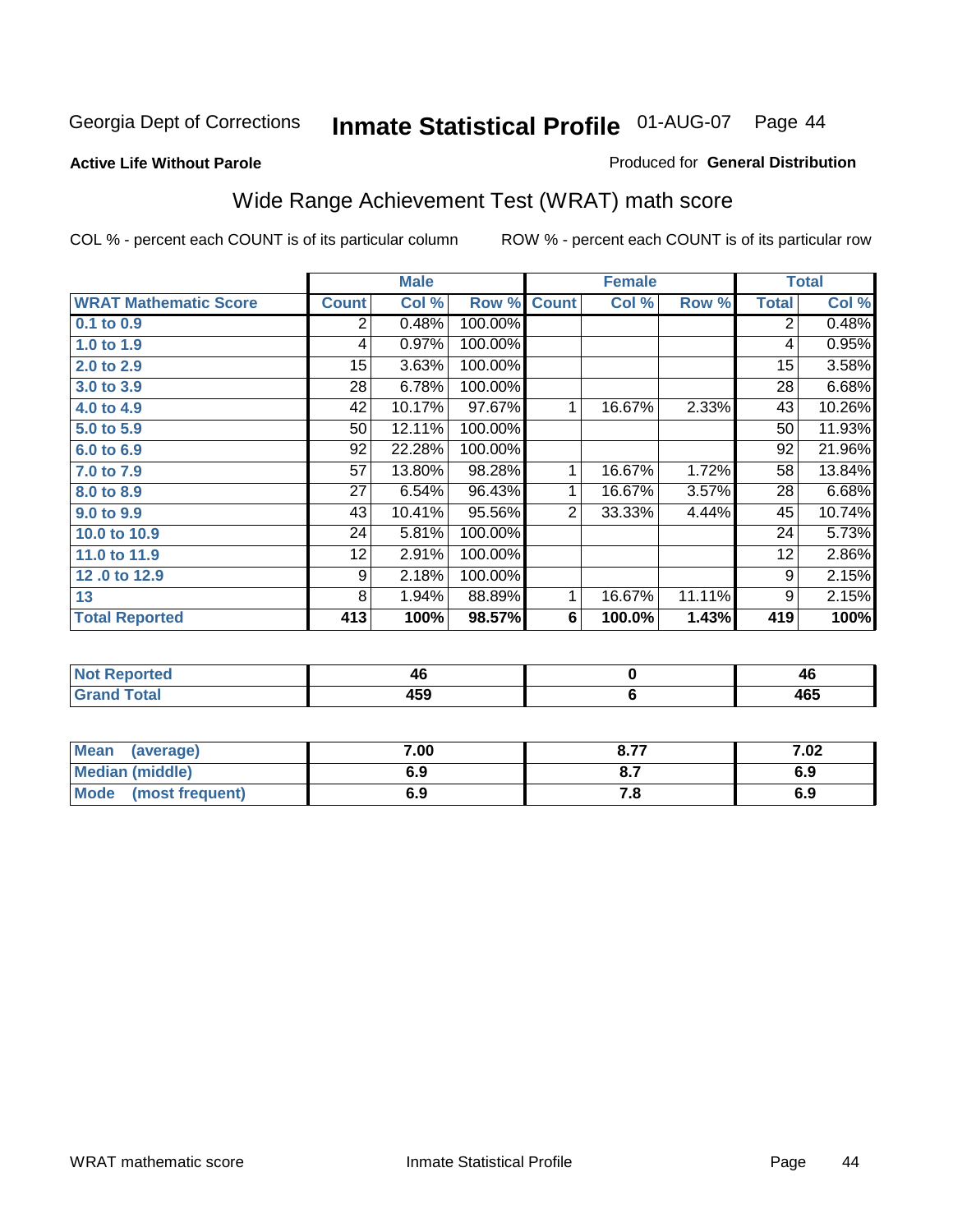#### **Active Life Without Parole**

### Produced for **General Distribution**

# Wide Range Achievement Test (WRAT) spelling score

| <b>WRAT Spelling Score</b><br>$0.1$ to $0.9$<br>1.0 to 1.9<br>2.0 to 2.9<br>3.0 to 3.9<br>4.0 to 4.9 | <b>Count</b><br>4<br>19<br>34<br>23 | Col %<br>0.97%<br>4.61%<br>8.25% | Row %<br>100.00%<br>100.00%<br>100.00% | <b>Count</b>   | Col %     | Row % | <b>Total</b><br>4<br>19 | Col %    |
|------------------------------------------------------------------------------------------------------|-------------------------------------|----------------------------------|----------------------------------------|----------------|-----------|-------|-------------------------|----------|
|                                                                                                      |                                     |                                  |                                        |                |           |       |                         | $0.96\%$ |
|                                                                                                      |                                     |                                  |                                        |                |           |       |                         |          |
|                                                                                                      |                                     |                                  |                                        |                |           |       |                         | 4.55%    |
|                                                                                                      |                                     |                                  |                                        |                |           |       | 34                      | 8.13%    |
|                                                                                                      |                                     | 5.58%                            | 100.00%                                |                |           |       | 23                      | 5.50%    |
|                                                                                                      | 39                                  | 9.47%                            | 97.50%                                 | 1              | 16.67%    | 2.50% | 40                      | 9.57%    |
| 5.0 to 5.9                                                                                           | 36                                  | 8.74%                            | 100.00%                                |                |           |       | 36                      | 8.61%    |
| 6.0 to 6.9                                                                                           | 47                                  | 11.41%                           | 97.92%                                 | 1              | 16.67%    | 2.08% | 48                      | 11.48%   |
| 7.0 to 7.9                                                                                           | 36                                  | 8.74%                            | 100.00%                                |                |           |       | 36                      | 8.61%    |
| 8.0 to 8.9                                                                                           | 32                                  | 7.77%                            | 100.00%                                |                |           |       | 32                      | 7.66%    |
| 9.0 to 9.9                                                                                           | 35                                  | 8.50%                            | 100.00%                                |                |           |       | 35                      | 8.37%    |
| 10.0 to 10.9                                                                                         | 26                                  | 6.31%                            | 100.00%                                |                |           |       | 26                      | 6.22%    |
| 11.0 to 11.9                                                                                         | 24                                  | 5.83%                            | 96.00%                                 | 1              | 16.67%    | 4.00% | 25                      | 5.98%    |
| 12.0 to 12.9                                                                                         | 32                                  | 7.77%                            | 94.12%                                 | $\overline{2}$ | 33.33%    | 5.88% | 34                      | 8.13%    |
| 13                                                                                                   | $\overline{25}$                     | 6.07%                            | 96.15%                                 | 1              | 16.67%    | 3.85% | $\overline{26}$         | 6.22%    |
| <b>Total Reported</b>                                                                                | 412                                 | 100%                             | 98.56%                                 | 6              | 100.0%    | 1.44% | 418                     | 100%     |
|                                                                                                      |                                     |                                  |                                        |                |           |       |                         |          |
| <b>Not Reported</b>                                                                                  |                                     | 47                               |                                        |                | $\pmb{0}$ |       |                         | 47       |
| <b>Grand Total</b>                                                                                   |                                     | 459                              |                                        |                | $\bf 6$   |       |                         | 465      |

| <b>Mean</b><br>(average) | 7.32 | 9.9  | 7.36 |
|--------------------------|------|------|------|
| <b>Median (middle)</b>   |      | 11.8 | ن. ا |
| Mode<br>(most frequent)  | 8.5  | 12.3 | 8.5  |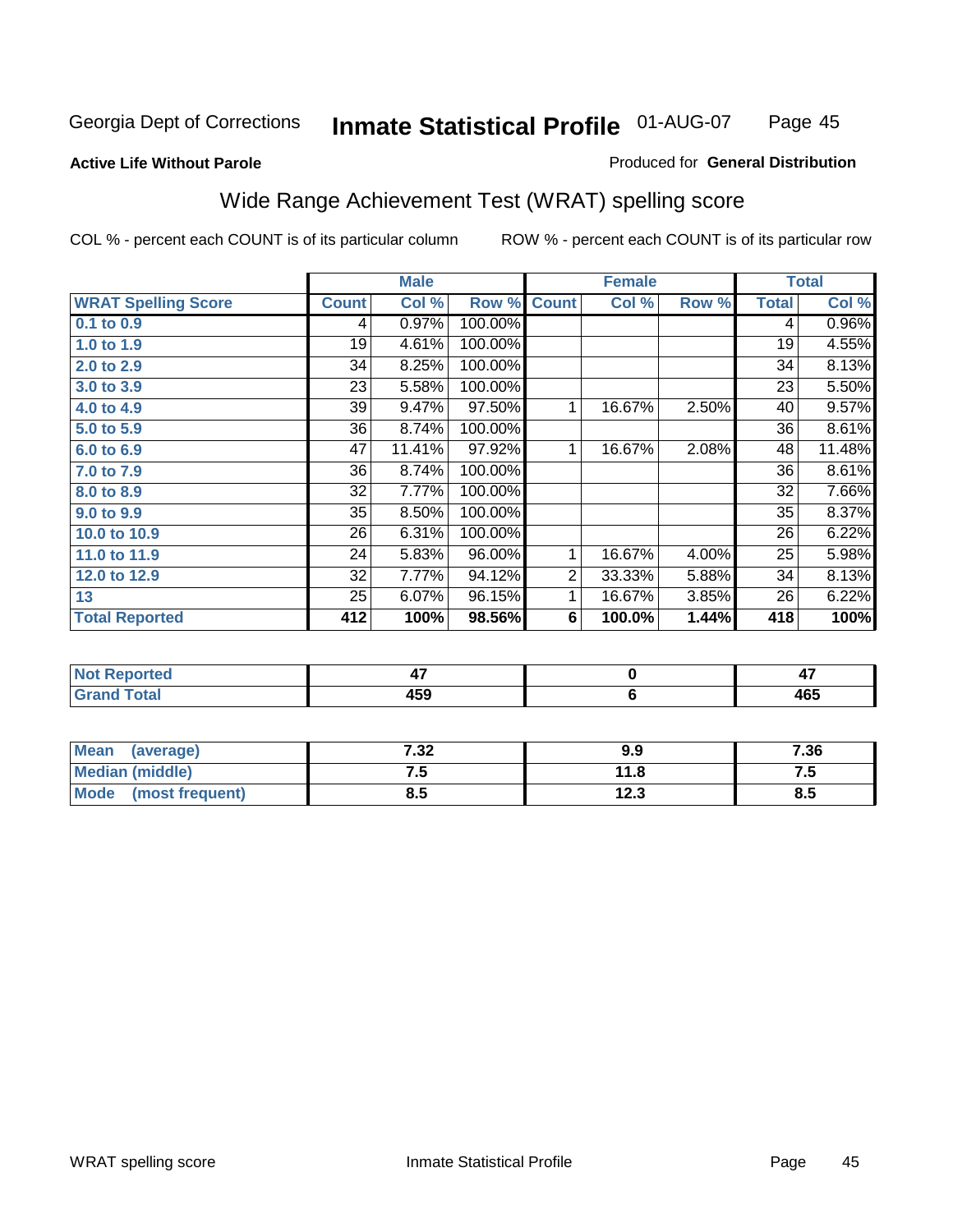### **Active Life Without Parole**

#### Produced for **General Distribution**

### Scope of substance abuse - summary

|                        |              | <b>Male</b> |            |              | <b>Female</b> |          |                  | <b>Total</b> |
|------------------------|--------------|-------------|------------|--------------|---------------|----------|------------------|--------------|
| <b>Substance Abuse</b> | <b>Count</b> | Col %       | Row %      | <b>Count</b> | Col %         | Row %    | <b>Total</b>     | Col %        |
| <b>None</b>            | 151          | 32.90%      | 98.05%     | ◠            | $50.00\%$     | $1.95\%$ | 154 <sub>1</sub> | $33.12\%$    |
| Drugs only             | 176          | $38.34\%$   | $99.44\%$  |              | 16.67%        | 0.56%    | 177              | 38.06%       |
| <b>Alcohol only</b>    | 33           | 7.19%       | $100.00\%$ |              |               |          | 33               | 7.10%        |
| Drugs and alcohol      | 99           | 21.57%      | $98.02\%$  | ◠            | 33.33%        | 1.98%    | 101              | 21.72%       |
| <b>Total Reported</b>  | 459          | 100%        | 98.71%     | 6            | 100%          | 1.29%    | 465              | 100%         |

| المتمتلين<br>Reportea  |     |                       |
|------------------------|-----|-----------------------|
| <b>Total</b><br>$\sim$ | --- | $\overline{ }$<br>70c |

|  | Mode<br>ונוצוווי | Druas onlv | None | only<br>Pruas . |
|--|------------------|------------|------|-----------------|
|--|------------------|------------|------|-----------------|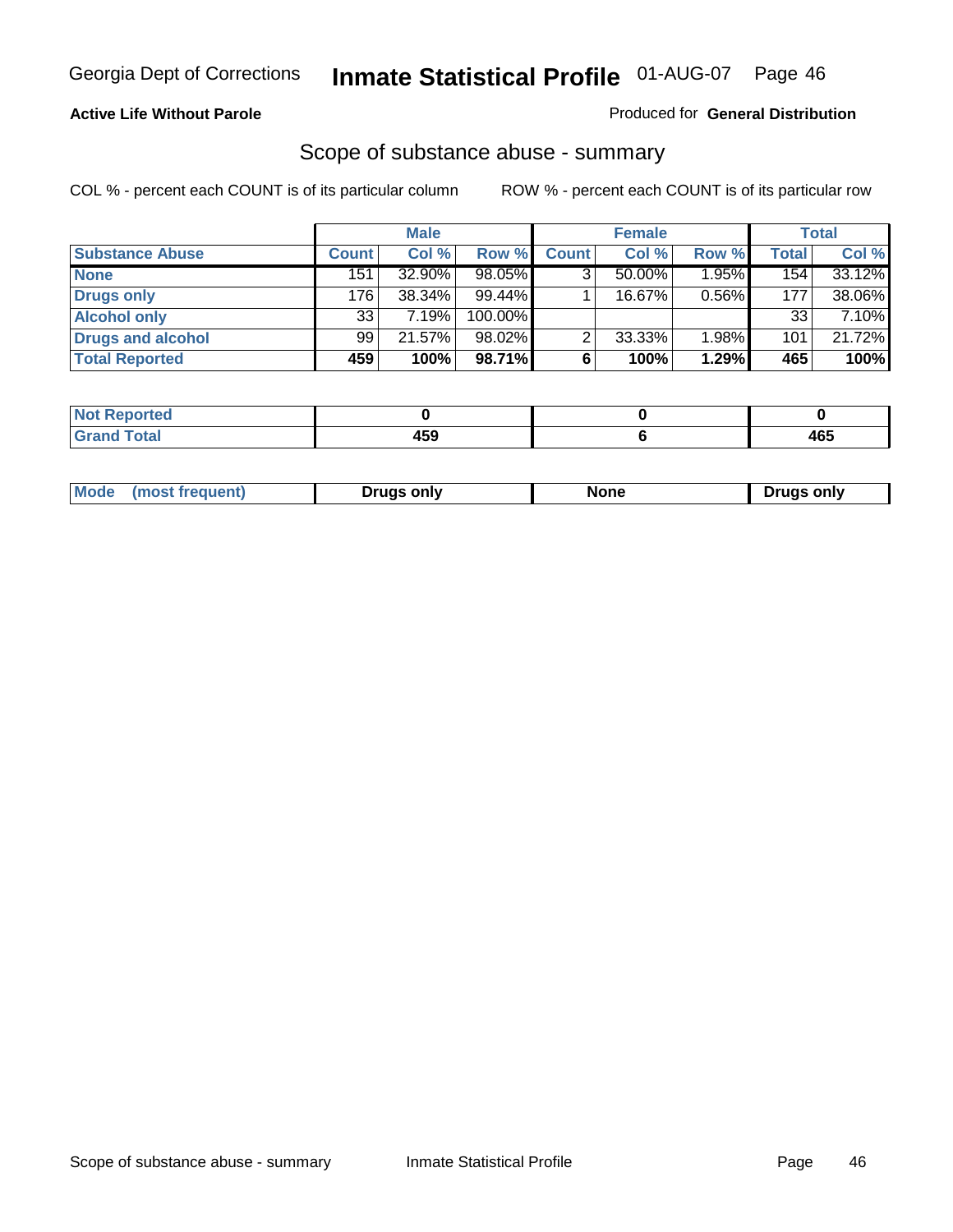### **Active Life Without Parole**

### Produced for **General Distribution**

### Scope of substance abuse - detail

|                                         |              | <b>Male</b> |         |              | <b>Female</b> |       |              | <b>Total</b> |
|-----------------------------------------|--------------|-------------|---------|--------------|---------------|-------|--------------|--------------|
| <b>Substance Abuse</b>                  | <b>Count</b> | Col %       | Row %   | <b>Count</b> | Col %         | Row % | <b>Total</b> | Col %        |
| No drug or alcohol problems             | 151          | 32.90%      | 98.05%  | 3            | 50.00%        | 1.95% | 154          | 33.12%       |
| Drug addiction but no alcohol           | 3            | 0.65%       | 100.00% |              |               |       | 3            | 0.65%        |
| <b>Drug addiction and alcohol</b>       | 3            | 0.65%       | 100.00% |              |               |       | 3            | 0.65%        |
| abuse                                   |              |             |         |              |               |       |              |              |
| <b>Drug addiction and alcoholism</b>    | 2            | 0.44%       | 100.00% |              |               |       | 2            | 0.43%        |
| No drug problem but alcohol             | 27           | 5.88%       | 100.00% |              |               |       | 27           | 5.81%        |
| abuse                                   |              |             |         |              |               |       |              |              |
| No drug problem but alcoholism          | 6            | 1.31%       | 100.00% |              |               |       | 6            | 1.29%        |
| Drug experiment but no alcohol          | 106          | 23.09%      | 99.07%  |              | 16.67%        | 0.93% | 107          | 23.01%       |
| <b>Drug experiment &amp; alcohol</b>    | 13           | 2.83%       | 100.00% |              |               |       | 13           | 2.80%        |
| abuse                                   |              |             |         |              |               |       |              |              |
| <b>Drug experiment &amp; alcoholism</b> | 8            | 1.74%       | 100.00% |              |               |       | 8            | 1.72%        |
| Drug abuse but no alcohol               | 67           | 14.60%      | 100.00% |              |               |       | 67           | 14.41%       |
| Drug abuse and alcohol abuse            | 61           | 13.29%      | 98.39%  |              | 16.67%        | 1.61% | 62           | 13.33%       |
| <b>Drug abuse and alcoholism</b>        | 12           | 2.61%       | 92.31%  |              | 16.67%        | 7.69% | 13           | 2.80%        |
| <b>Total Reported</b>                   | 459          | 100%        | 98.71%  | 6            | 100%          | 1.29% | 465          | 100.0%       |

| <b>Not Reported</b> |     |     |
|---------------------|-----|-----|
| <b>Total</b>        | 459 | 465 |

| Mode (most frequent) | No drug or alcohol problems No drug or alcohol problems No drug or alcohol |          |
|----------------------|----------------------------------------------------------------------------|----------|
|                      |                                                                            | problems |
|                      |                                                                            |          |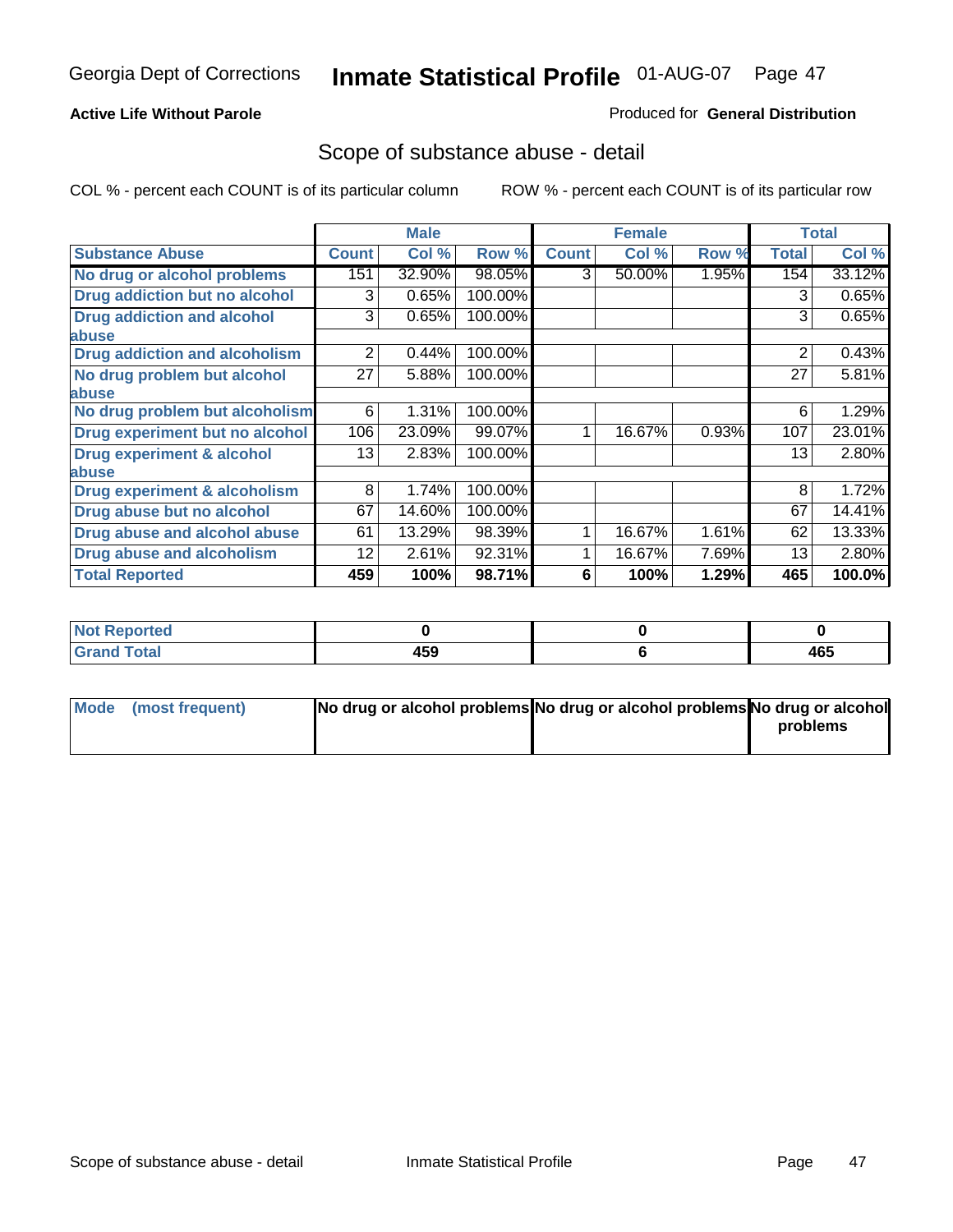#### **Active Life Without Parole**

#### Produced for **General Distribution**

### Current / last mental health treatment level

|                                    |              | <b>Male</b> |         |              | <b>Female</b> |          |              | <b>Total</b> |
|------------------------------------|--------------|-------------|---------|--------------|---------------|----------|--------------|--------------|
| <b>Mental Health Treatment Lev</b> | <b>Count</b> | Col %       | Row %   | <b>Count</b> | Col %         | Row %    | <b>Total</b> | Col %        |
| 1 No problem at current time       | 73           | 42.69%      | 98.65%  |              | 20.00%        | $1.35\%$ | 74           | 42.05%       |
| 2 Receiving outpatient             | 69           | 40.35%      | 94.52%  | 4            | 80.00%        | 5.48%    | 73           | 41.48%       |
| treatment                          |              |             |         |              |               |          |              |              |
| 3 Inpatient, moderate              | 24           | 14.04%      | 100.00% |              |               |          | 24           | 13.64%       |
| treatment                          |              |             |         |              |               |          |              |              |
| 4 Inpatient, intensive             | 5            | $2.92\%$    | 100.00% |              |               |          | 5            | 2.84%        |
| treatment                          |              |             |         |              |               |          |              |              |
| <b>Total Evaluated</b>             | 171          | 100%        | 97.16%  | 5            | 100%          | 2.84%    | 176          | 100.0%       |

| Never had MH evaluation | 288 | 289 |
|-------------------------|-----|-----|
| Total                   | 459 | 465 |

| <b>Median (middle)</b> | <b>Receiving outpatient</b><br>treatment |                             | <b>Receiving</b><br>outpatient<br>treatment |  |
|------------------------|------------------------------------------|-----------------------------|---------------------------------------------|--|
| <b>Mode</b>            | No problem at current time               | <b>Receiving outpatient</b> | No problem at                               |  |
| (most frequent)        |                                          | treatment                   | current time                                |  |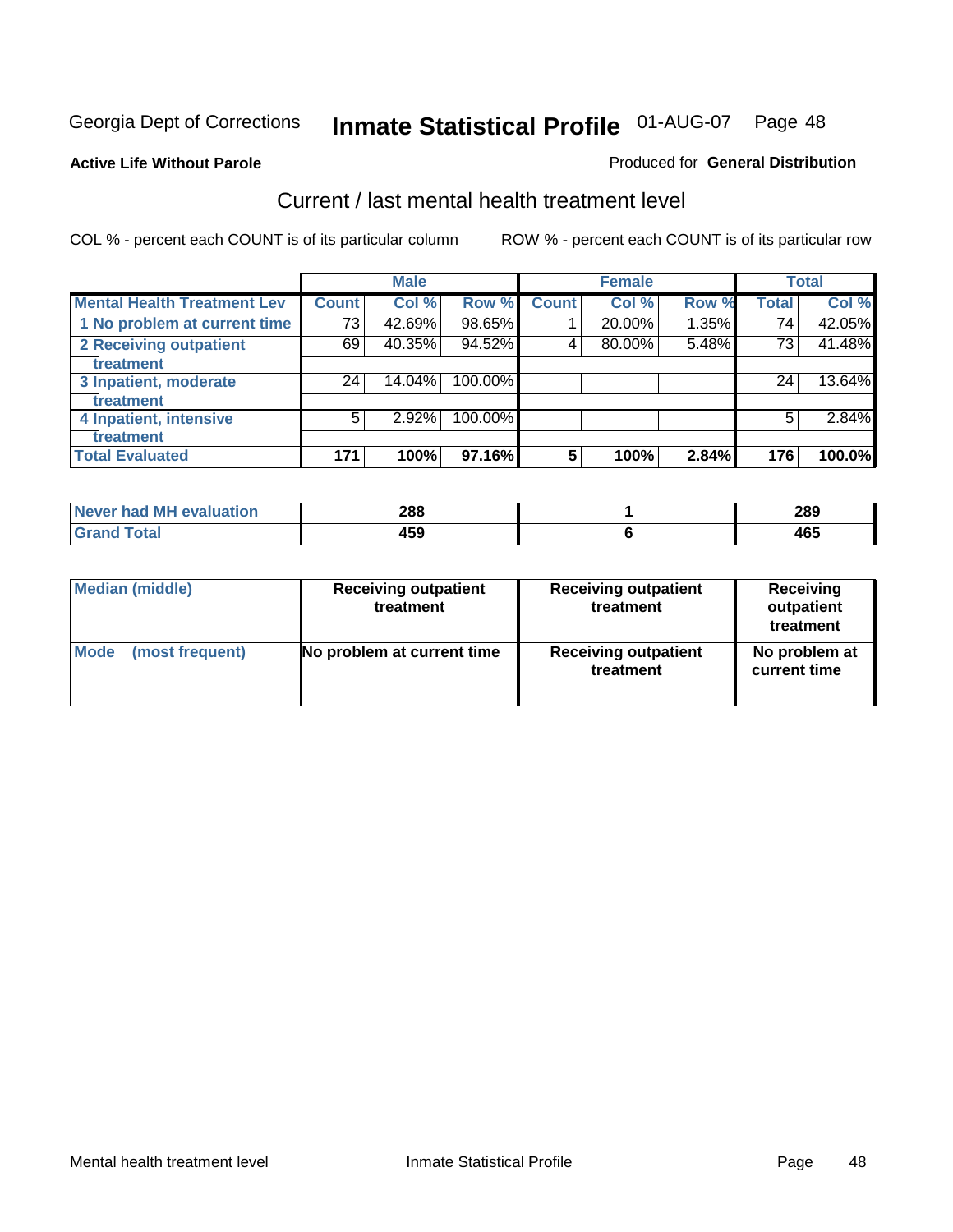### **Active Life Without Parole**

#### Produced for **General Distribution**

### PULHESDWIT medical scale - 'P' overall condition ('P'hysical)

|                                   |                 | <b>Male</b> |                    |   | <b>Female</b> |          |              | <b>Total</b> |
|-----------------------------------|-----------------|-------------|--------------------|---|---------------|----------|--------------|--------------|
| 'P' Overall Condition             | <b>Count</b>    | Col %       | <b>Row % Count</b> |   | Col %         | Row %    | <b>Total</b> | Col %        |
| 1 No medical illness              | 309             | $67.47\%$   | 99.04%             | ົ | $50.00\%$     | $0.96\%$ | 312          | 67.24%       |
| 2 Well-controlled chronic illness | 90 <sub>1</sub> | 19.65%      | 96.77%             | 3 | $50.00\%$     | 3.23%    | 93           | 20.04%       |
| 3 Poorly-controlled chronic       | 57              | 12.45%      | 100.00%            |   |               |          | 57           | 12.28%       |
| <b>illness</b>                    |                 |             |                    |   |               |          |              |              |
| 4 Significant problems requiring  | 2               | $0.44\%$    | 100.00%            |   |               |          | 2            | 0.43%        |
| special housing                   |                 |             |                    |   |               |          |              |              |
| <b>Total Reported</b>             | 458             | 100%        | 98.71%             | 6 | 100%          | 1.29%    | 464          | 100%         |

| <b>Not Reported</b> |              |     |
|---------------------|--------------|-----|
| <b>Grand Total</b>  | 1 F A<br>40Y | 465 |

| <b>Mode</b> | (most frequent) | <sup>1</sup> No medical illness | 2 Well-controlled chronic<br>illness | 1 No medical<br>illness |
|-------------|-----------------|---------------------------------|--------------------------------------|-------------------------|
|-------------|-----------------|---------------------------------|--------------------------------------|-------------------------|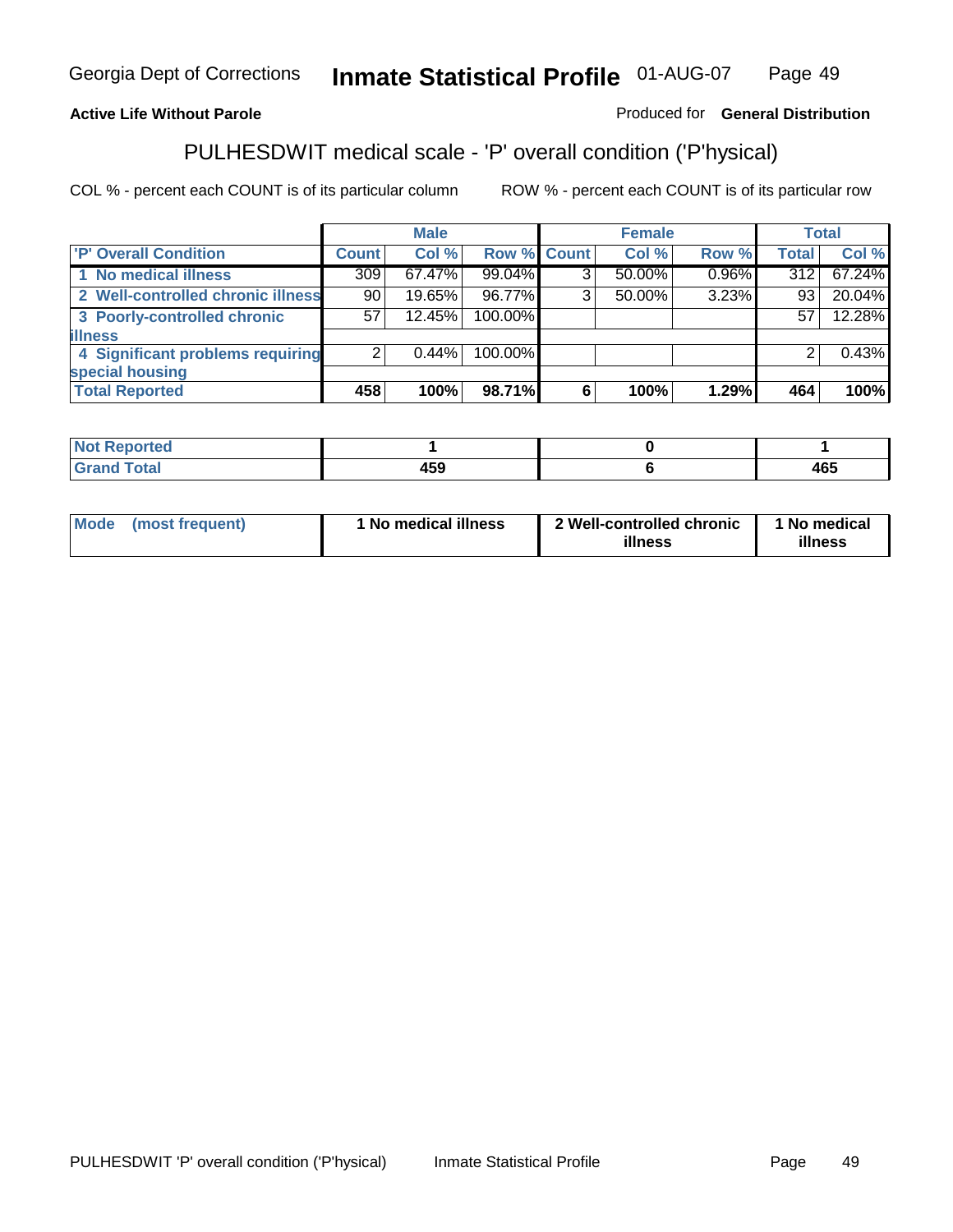### **Active Life Without Parole**

Produced for **General Distribution**

### PULHESDWIT medical scale - 'U' upper body

|                              |              | <b>Male</b> |         |              | <b>Female</b> |       |              | <b>Total</b> |
|------------------------------|--------------|-------------|---------|--------------|---------------|-------|--------------|--------------|
| <b>U' Upper Body</b>         | <b>Count</b> | Col %       | Row %   | <b>Count</b> | Col %         | Row % | <b>Total</b> | Col %        |
| 1 Upper bones, joints,       | 440          | 96.07%      | 98.65%  | 6            | 100.00%       | 1.35% | 446          | 96.12%       |
| muscles all OK               |              |             |         |              |               |       |              |              |
| 2 One or both arms minimally | 12           | 2.62%       | 100.00% |              |               |       | 12           | 2.59%        |
| limited                      |              |             |         |              |               |       |              |              |
| 3 One or both arms           | 6            | $1.31\%$    | 100.00% |              |               |       | 6            | 1.29%        |
| moderately limited           |              |             |         |              |               |       |              |              |
| <b>Total Reported</b>        | 458          | 100%        | 98.71%  | 6            | 100%          | 1.29% | 464          | 100%         |

| <b>Reported</b><br><b>NOT</b> |             |     |
|-------------------------------|-------------|-----|
| <b>Cotal</b><br>_____         | 459<br>$ -$ | 465 |

| Mode | (most frequent) | 1 Upper bones, joints,<br>muscles all OK | 1 Upper bones, joints,<br>muscles all OK | 1 Upper bones,<br>joints, muscles all |
|------|-----------------|------------------------------------------|------------------------------------------|---------------------------------------|
|------|-----------------|------------------------------------------|------------------------------------------|---------------------------------------|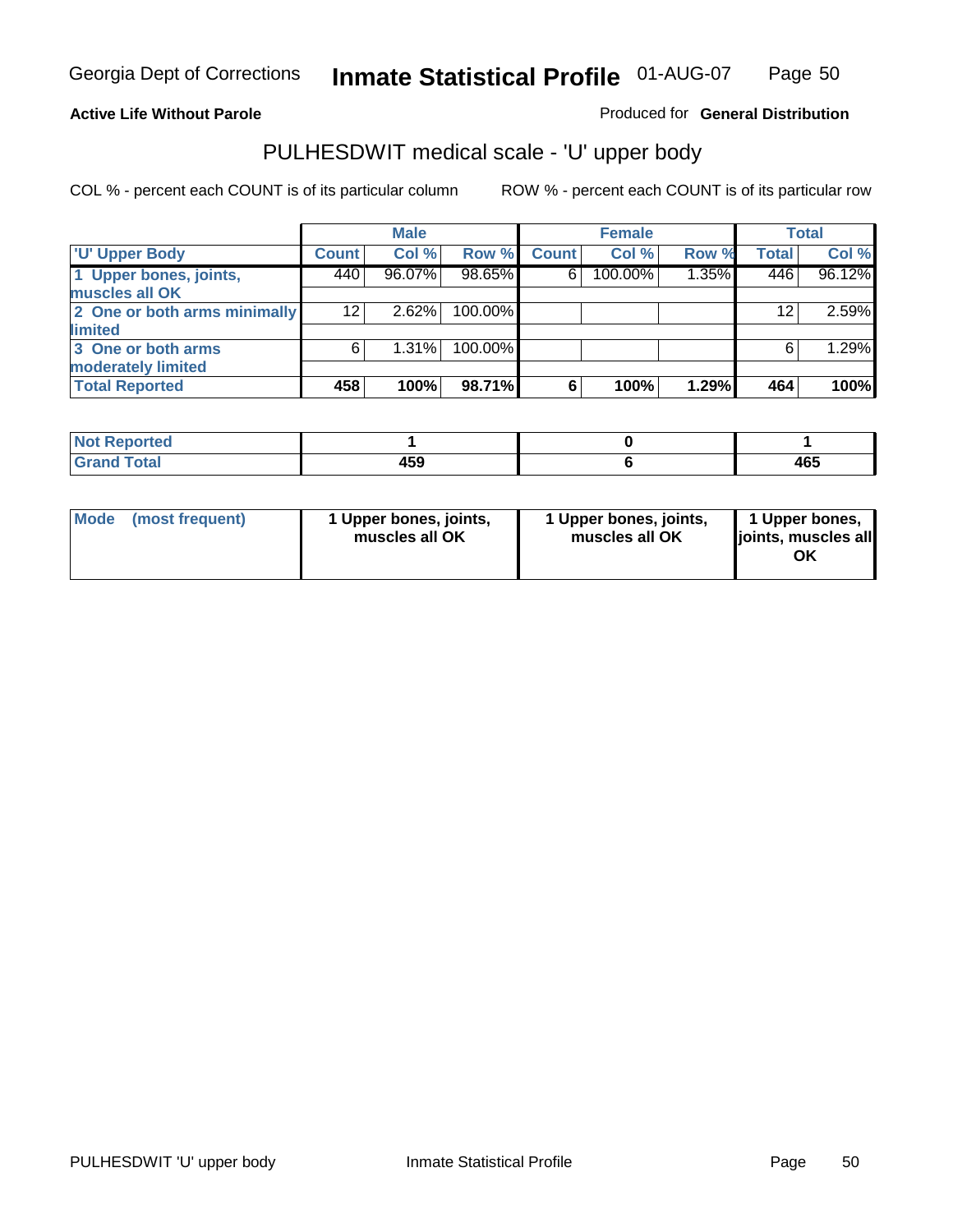#### **Active Life Without Parole**

#### Produced for **General Distribution**

### PULHESDWIT medical scale - 'L' lower body

|                                |                | <b>Male</b> |         |              | <b>Female</b> |       |              | <b>Total</b> |
|--------------------------------|----------------|-------------|---------|--------------|---------------|-------|--------------|--------------|
| 'L' Lower Body                 | <b>Count</b>   | Col %       | Row %   | <b>Count</b> | Col %         | Row % | <b>Total</b> | Col %        |
| 1 Lower bones, joints,         | 416            | 90.83%      | 98.81%  | 5            | 83.33%        | 1.19% | 421          | 90.73%       |
| muscles all OK                 |                |             |         |              |               |       |              |              |
| 2 One or both legs minimally   | 33             | 7.21%       | 97.06%  |              | 16.67%        | 2.94% | 34           | 7.33%        |
| limited                        |                |             |         |              |               |       |              |              |
| 3 One or both legs             | 7              | 1.53%       | 100.00% |              |               |       |              | 1.51%        |
| moderately limited             |                |             |         |              |               |       |              |              |
| 4 One leg disabled, paralyzed, | $\overline{2}$ | 0.44%       | 100.00% |              |               |       | 2            | 0.43%        |
| or amputated                   |                |             |         |              |               |       |              |              |
| <b>Total Reported</b>          | 458            | 100%        | 98.71%  | 6            | 100%          | 1.29% | 464          | 100%         |

| and an a<br>τeα<br>'N 6<br>. |     |     |
|------------------------------|-----|-----|
| $T0+0$<br>υιαι               | 459 | 465 |

|  | Mode (most frequent) | 1 Lower bones, joints,<br>muscles all OK | 1 Lower bones, joints,<br>muscles all OK | 1 Lower bones,<br>joints, muscles all<br>OK |
|--|----------------------|------------------------------------------|------------------------------------------|---------------------------------------------|
|--|----------------------|------------------------------------------|------------------------------------------|---------------------------------------------|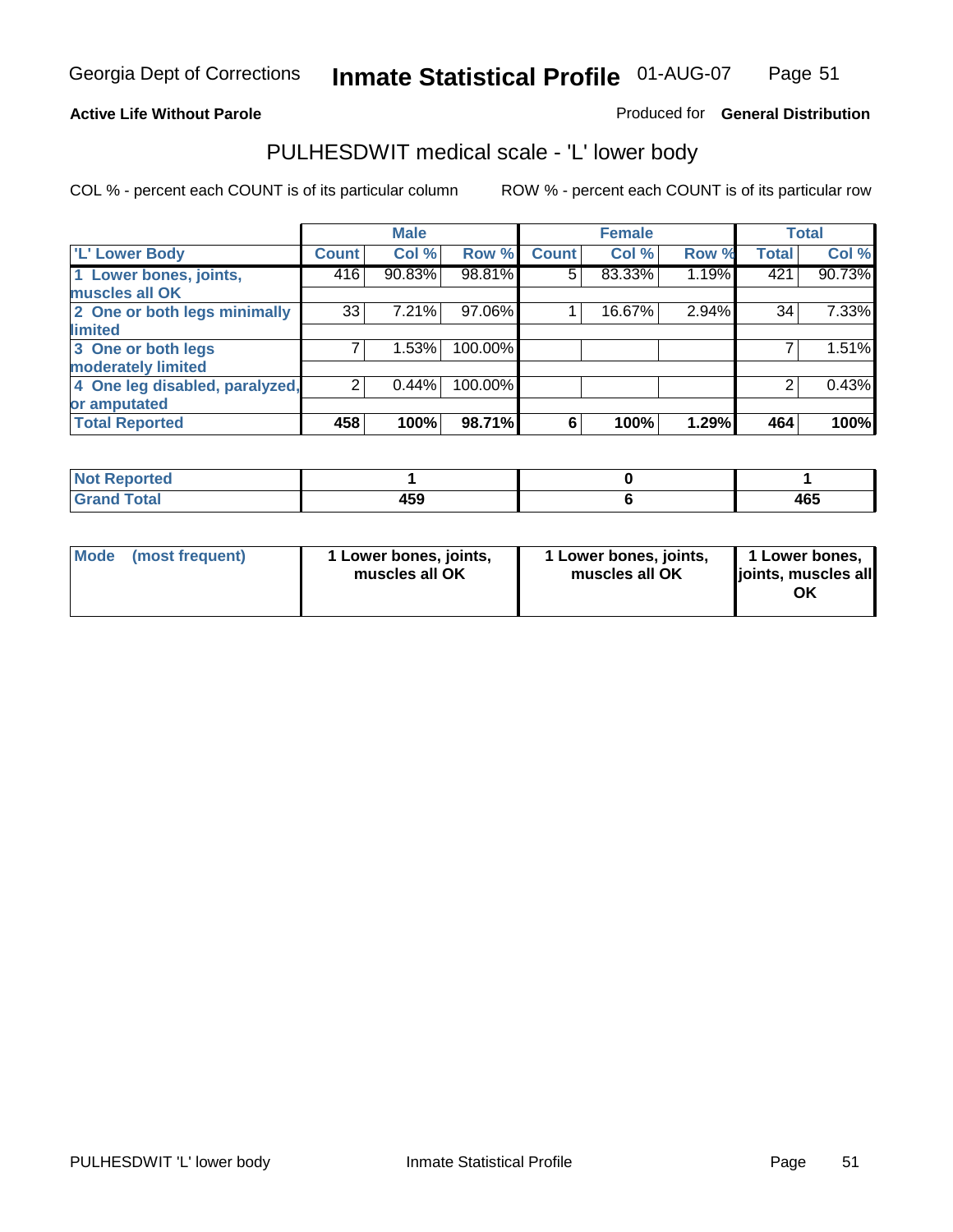#### **Active Life Without Parole**

Produced for **General Distribution**

### PULHESDWIT medical scale - 'H' hearing

|                                |              | <b>Male</b> |             |    | <b>Female</b> |          | Total        |         |
|--------------------------------|--------------|-------------|-------------|----|---------------|----------|--------------|---------|
| 'H' Hearing                    | <b>Count</b> | Col%        | Row % Count |    | Col%          | Row %    | <b>Total</b> | Col %   |
| 1 Normal hearing both ears     | 457'         | $99.78\%$   | 98.70%      | 61 | 100.00%       | $1.30\%$ | 463          | 99.78%  |
| 2 Some loss in one ear with    |              | $0.22\%$    | 100.00%     |    |               |          |              | 0.22%   |
| other OK, or mild loss in both |              |             |             |    |               |          |              |         |
| <b>Total Reported</b>          | 458          | 100%        | 98.71%I     | 6  | 100%          | 1.29%    | 464          | $100\%$ |

| prted<br>Nt          |            |     |
|----------------------|------------|-----|
| <b>otal</b><br>_____ | . רמ<br>__ | 465 |

| 1 Normal hearing both ears 1 Normal hearing both ears 1 Normal hearing<br>Mode (most frequent)<br>both ears |
|-------------------------------------------------------------------------------------------------------------|
|-------------------------------------------------------------------------------------------------------------|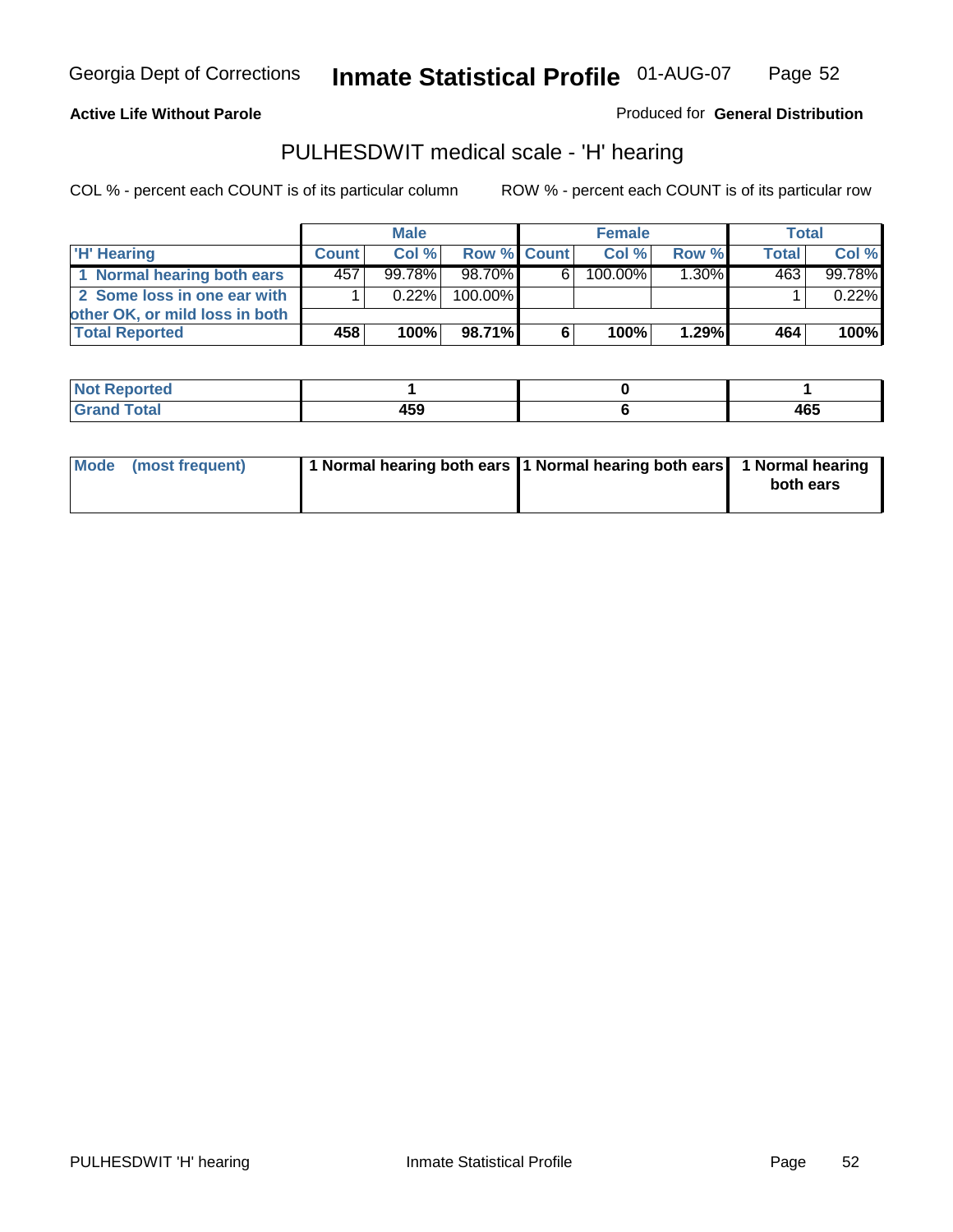#### **Active Life Without Parole**

#### Produced for **General Distribution**

### PULHESDWIT medical scale - 'E' vision

|                                 |              | <b>Male</b> |                    |   | <b>Female</b> |       |              | <b>Total</b> |
|---------------------------------|--------------|-------------|--------------------|---|---------------|-------|--------------|--------------|
| 'E' Vision                      | <b>Count</b> | Col %       | <b>Row % Count</b> |   | Col %         | Row % | <b>Total</b> | Col %        |
| 1 Correctable to 20/40 in both  | 385          | 84.06%      | 98.97%             | 4 | 66.67%        | 1.03% | 389          | 83.84%       |
| eyes                            |              |             |                    |   |               |       |              |              |
| 2 Correctable to 20/70 in one   | 66           | 14.41%      | 97.06%             | 2 | 33.33%        | 2.94% | 68           | 14.66%       |
| eye, may be blind in other      |              |             |                    |   |               |       |              |              |
| 3 Correctable to 20/200 in one  | 5            | 1.09%       | 100.00%            |   |               |       | 5            | 1.08%        |
| eye, may be blind in other      |              |             |                    |   |               |       |              |              |
| 4 One eye not correctable to    |              | 0.22%       | 100.00%            |   |               |       |              | 0.22%        |
| 20/200, other may be blind      |              |             |                    |   |               |       |              |              |
| 5 Blind in both eyes, requiring |              | 0.22%       | 100.00%            |   |               |       |              | 0.22%        |
| special housing                 |              |             |                    |   |               |       |              |              |
| <b>Total Reported</b>           | 458          | 100%        | 98.71%             | 6 | 100%          | 1.29% | 464          | 100.0%       |

| <b>Not Reported</b> |     |     |
|---------------------|-----|-----|
| <b>Total</b><br>Grs | 459 | 465 |

| <b>Mode</b>     | 1 Correctable to 20/40 in | 1 Correctable to 20/40 in   1 Correctable to | 20/40 in both eyes |
|-----------------|---------------------------|----------------------------------------------|--------------------|
| (most frequent) | both eyes                 | both eves                                    |                    |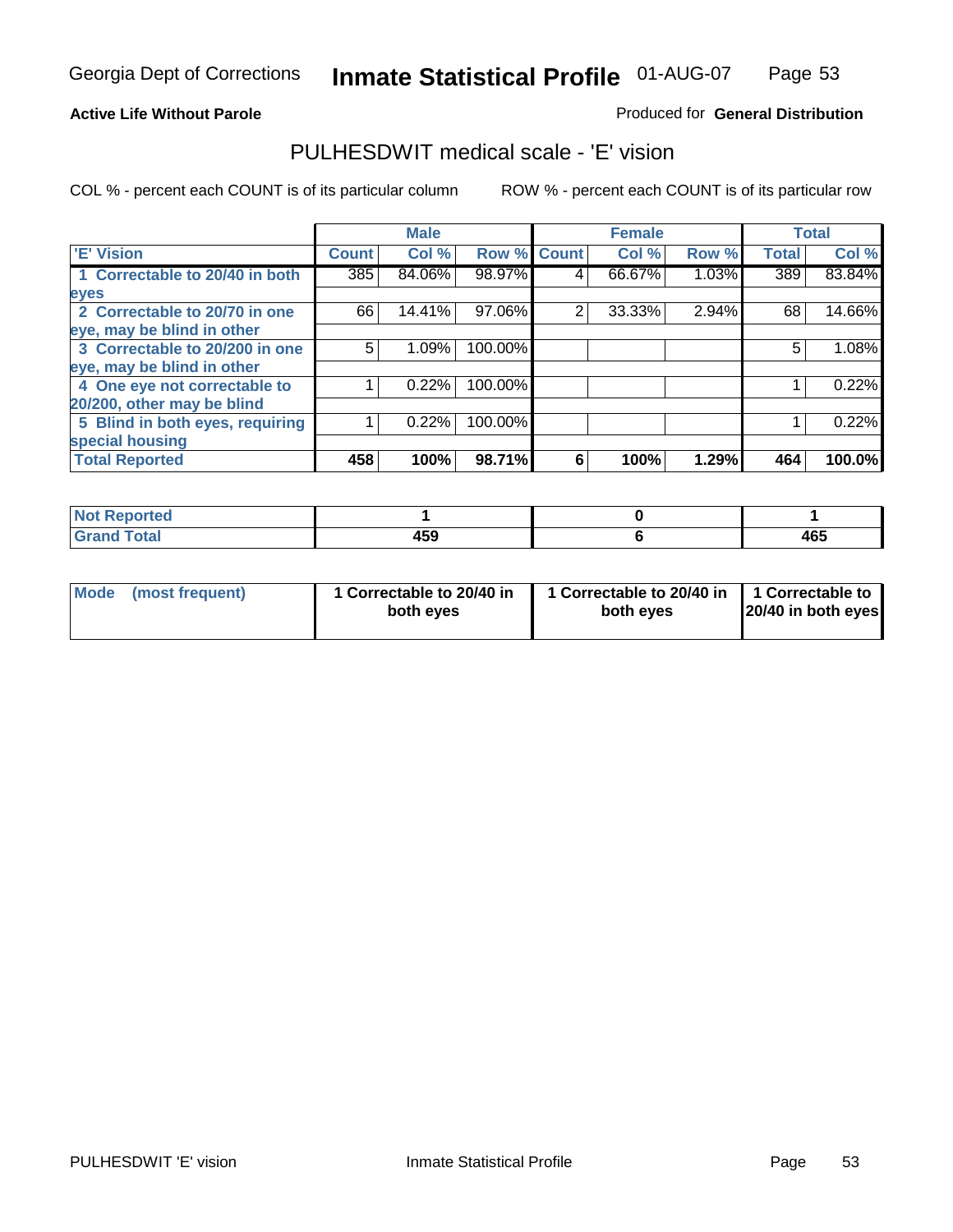### **Active Life Without Parole**

### Produced for **General Distribution**

### PULHESDWIT medical scale - 'S' pSychiatric

|                                |              | <b>Male</b> |             |   | <b>Female</b> |       |              | <b>Total</b> |
|--------------------------------|--------------|-------------|-------------|---|---------------|-------|--------------|--------------|
| 'S' pSychiatric                | <b>Count</b> | Col %       | Row % Count |   | Col %         | Row % | <b>Total</b> | Col %        |
| 1 No impairment or disorders   | 356          | 79.82%      | 99.44%      | 2 | 33.33%        | 0.56% | 358          | 79.20%       |
| 2 Stable, or in remission, or  | 74           | 16.59%      | 94.87%      | 4 | 66.67%        | 5.13% | 78           | 17.26%       |
| mild impairment or retardation |              |             |             |   |               |       |              |              |
| 3 Requires moderate inpatient  | 13           | $2.91\%$    | 100.00%     |   |               |       | 13           | 2.88%        |
| treatment                      |              |             |             |   |               |       |              |              |
| 4 Requires intensive inpatient | 3            | $0.67\%$    | 100.00%     |   |               |       | 3            | 0.66%        |
| treatment                      |              |             |             |   |               |       |              |              |
| <b>Total Reported</b>          | 446          | 100%        | 98.67%      | 6 | 100%          | 1.33% | 452          | 100%         |

| orted        | . .                             |     |
|--------------|---------------------------------|-----|
| <b>Total</b> | $\overline{\phantom{a}}$<br>433 | 465 |

| Mode (most frequent) | 1 No impairment or disorders 2 Stable, or in remission, 11 No impairment or |                       |           |
|----------------------|-----------------------------------------------------------------------------|-----------------------|-----------|
|                      |                                                                             | or mild impairment or | disorders |
|                      |                                                                             | retardation           |           |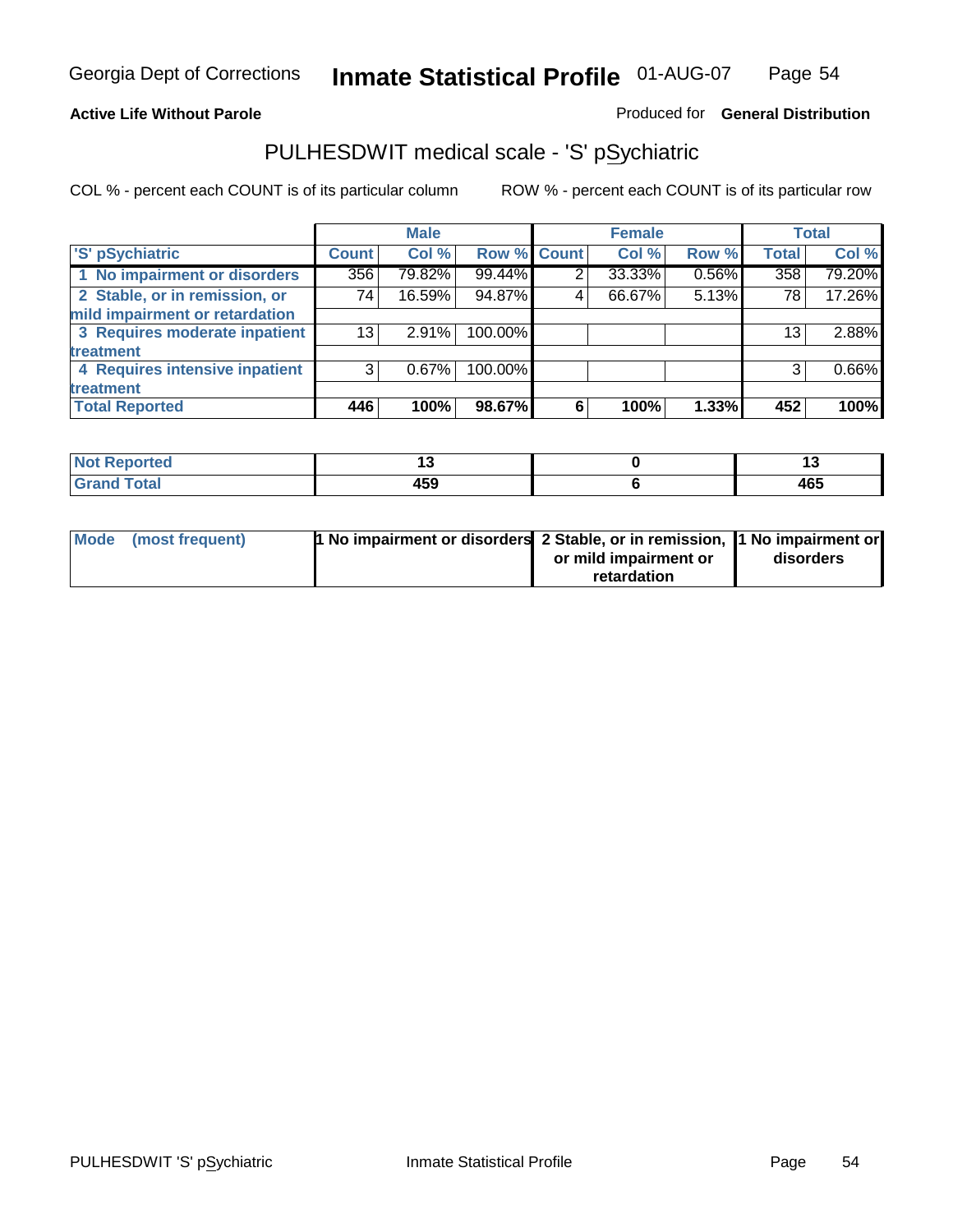#### **Active Life Without Parole**

#### Produced for **General Distribution**

### PULHESDWIT medical scale - 'D' dental

|                                 |                  | <b>Male</b> |                    |   | <b>Female</b> |       |              | <b>Total</b> |
|---------------------------------|------------------|-------------|--------------------|---|---------------|-------|--------------|--------------|
| 'D' Dental                      | <b>Count</b>     | Col %       | <b>Row % Count</b> |   | Col %         | Row % | <b>Total</b> | Col %        |
| 1 Minimal routine dental health | $\overline{210}$ | 47.30%      | 98.13%             | 4 | 66.67%        | 1.87% | 214          | 47.56%       |
| <b>needs</b>                    |                  |             |                    |   |               |       |              |              |
| 2 Moderate cavities and/or      | 199              | 44.82%      | 99.00%             | 2 | 33.33%        | 1.00% | 201          | 44.67%       |
| gum disease                     |                  |             |                    |   |               |       |              |              |
| 3 Extensive gum disease         | 34               | 7.66%       | 100.00%            |   |               |       | 34           | 7.56%        |
| and/or widespread decay         |                  |             |                    |   |               |       |              |              |
| 4 Urgent need for dental        |                  | 0.23%       | 100.00%            |   |               |       |              | 0.22%        |
| <b>services</b>                 |                  |             |                    |   |               |       |              |              |
| <b>Total Reported</b>           | 444              | 100%        | 98.67%             | 6 | 100%          | 1.33% | 450          | 100.0%       |

| <b>Not Reported</b><br>. | - -                   | . . |
|--------------------------|-----------------------|-----|
| <b>Total</b><br>Cron     | $\overline{a}$<br>103 | 465 |

| <b>Mode</b><br>(most frequent) | <b>Minimal routine dental</b><br>health needs | 1 Minimal routine dental<br>health needs | 11 Minimal routine<br>dental health<br>needs |
|--------------------------------|-----------------------------------------------|------------------------------------------|----------------------------------------------|
|--------------------------------|-----------------------------------------------|------------------------------------------|----------------------------------------------|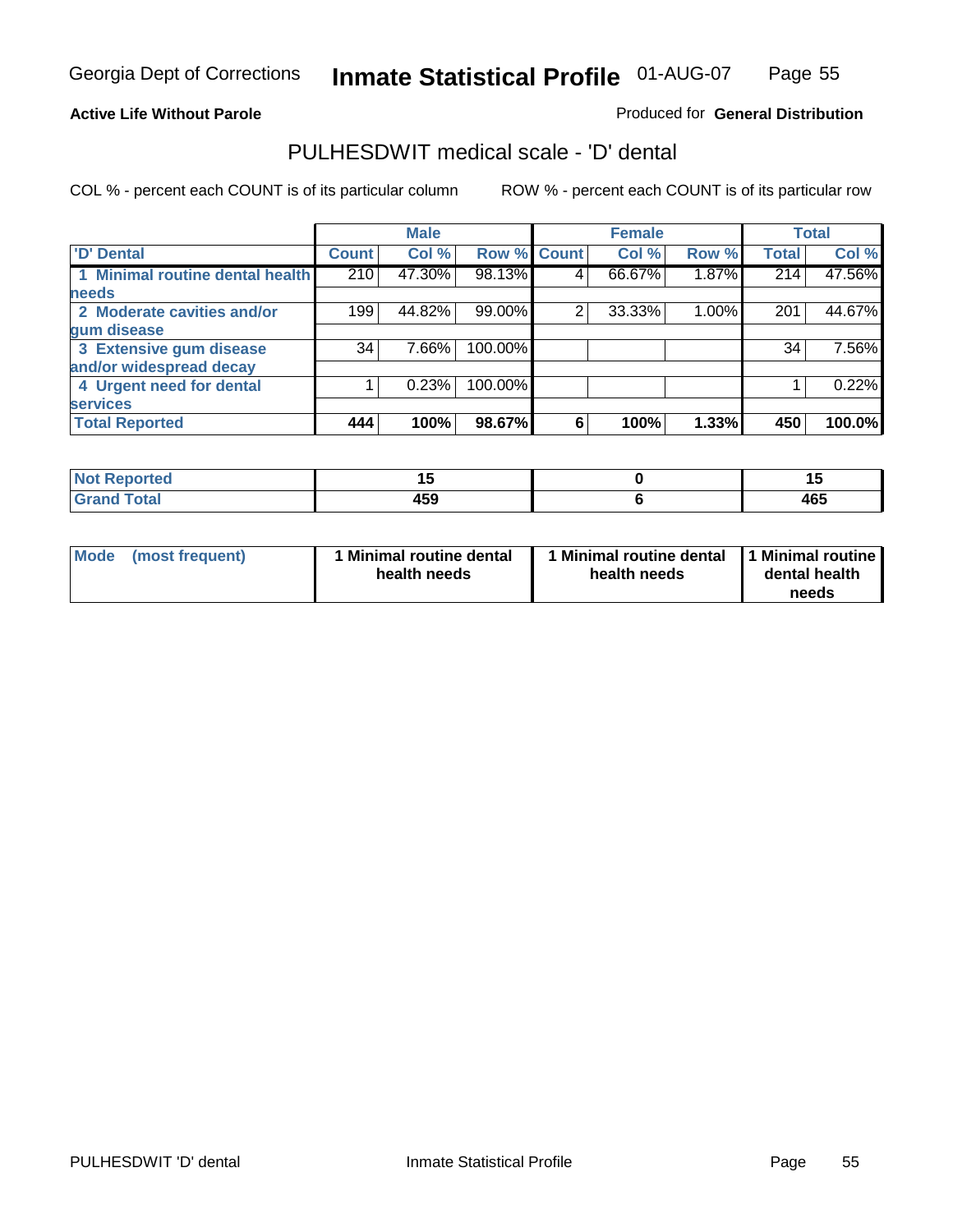### **Active Life Without Parole**

### Produced for **General Distribution**

### PULHESDWIT medical scale - 'W' work ability

|                                 |              | <b>Male</b> |             |   | <b>Female</b> |       |                 | <b>Total</b> |
|---------------------------------|--------------|-------------|-------------|---|---------------|-------|-----------------|--------------|
| <b>W' work ability</b>          | <b>Count</b> | Col %       | Row % Count |   | Col %         | Row % | <b>Total</b>    | Col %        |
| 1 Unrestricted work or activity | 362          | 79.04%      | 98.64%      | 5 | 83.33%        | 1.36% | 367             | 79.09%       |
| 2 Minor restrictions on type of | 73           | $15.94\%$   | 98.65%      |   | 16.67%        | 1.35% | 74              | 15.95%       |
| <b>work</b>                     |              |             |             |   |               |       |                 |              |
| 3 Moderate restrictions on type | 13           | 2.84%       | 100.00%     |   |               |       | 13 <sub>1</sub> | 2.80%        |
| of work                         |              |             |             |   |               |       |                 |              |
| 4 Major restrictions on type of | 10           | 2.18%       | 100.00%     |   |               |       | 10              | 2.16%        |
| <b>work</b>                     |              |             |             |   |               |       |                 |              |
| <b>Total Reported</b>           | 458          | 100%        | 98.71%      | 6 | 100%          | 1.29% | 464             | 100%         |

| اد د قس<br>ттео           |                                 |     |
|---------------------------|---------------------------------|-----|
| T <sub>ofol</sub><br>υιαι | $\overline{\phantom{a}}$<br>435 | 465 |

| Mode | (most frequent) | 1 Unrestricted work or<br>activity | 1 Unrestricted work or<br>activity | 1 Unrestricted<br>work or activity |  |
|------|-----------------|------------------------------------|------------------------------------|------------------------------------|--|
|      |                 |                                    |                                    |                                    |  |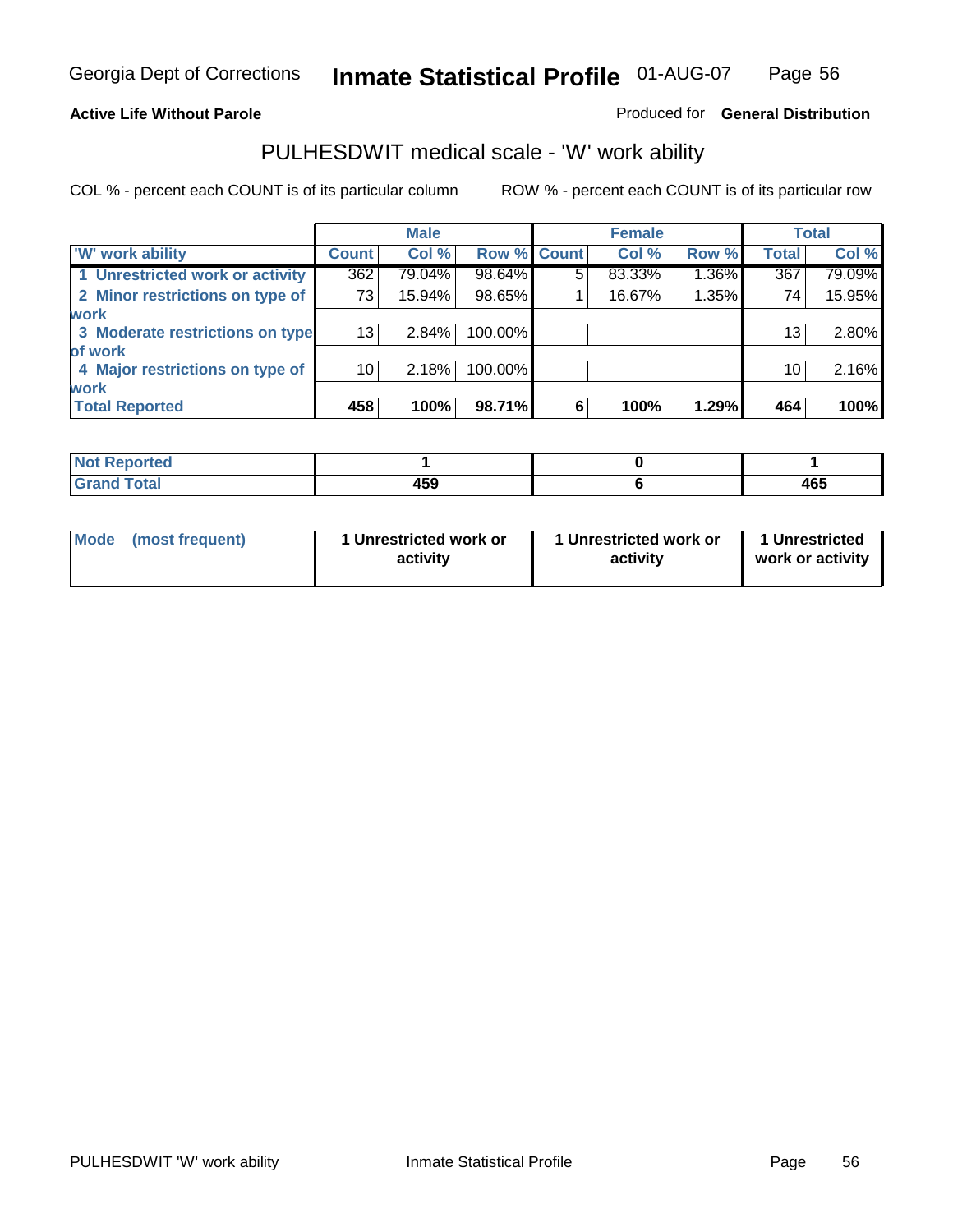#### **Active Life Without Parole**

### Produced for **General Distribution**

### PULHESDWIT medical scale - 'I' impairment

|                                 |              | <b>Male</b> |             |   | <b>Female</b> |       |              | <b>Total</b> |
|---------------------------------|--------------|-------------|-------------|---|---------------|-------|--------------|--------------|
| <b>T' Impairment</b>            | <b>Count</b> | Col %       | Row % Count |   | Col %         | Row % | <b>Total</b> | Col %        |
| 1 No impairments or             | 454          | 99.13%      | 98.70%      | 6 | 100.00%       | 1.30% | 460          | 99.14%       |
| disabilities                    |              |             |             |   |               |       |              |              |
| 2 Wheelchair-bound but          |              | 0.22%       | 100.00%     |   |               |       |              | 0.22%        |
| otherwise OK                    |              |             |             |   |               |       |              |              |
| 4 Needs moderate Assisted       |              | 0.22%       | 100.00%     |   |               |       |              | 0.22%        |
| Living (level II)               |              |             |             |   |               |       |              |              |
| <b>5 Needs maximal Assisted</b> |              | 0.44%       | 100.00%     |   |               |       |              | 0.43%        |
| <b>Living (level III)</b>       |              |             |             |   |               |       |              |              |
| <b>Total Reported</b>           | 458          | 100%        | 98.71%      | 6 | 100%          | 1.29% | 464          | 100.0%       |

| Reported                    |     |     |
|-----------------------------|-----|-----|
| <b>Total</b><br><b>Gran</b> | 459 | 465 |

| <b>Mode</b> | (most frequent) | 1 No impairments or<br>disabilities | 1 No impairments or<br>disabilities | 1 No impairments  <br>or disabilities |
|-------------|-----------------|-------------------------------------|-------------------------------------|---------------------------------------|
|-------------|-----------------|-------------------------------------|-------------------------------------|---------------------------------------|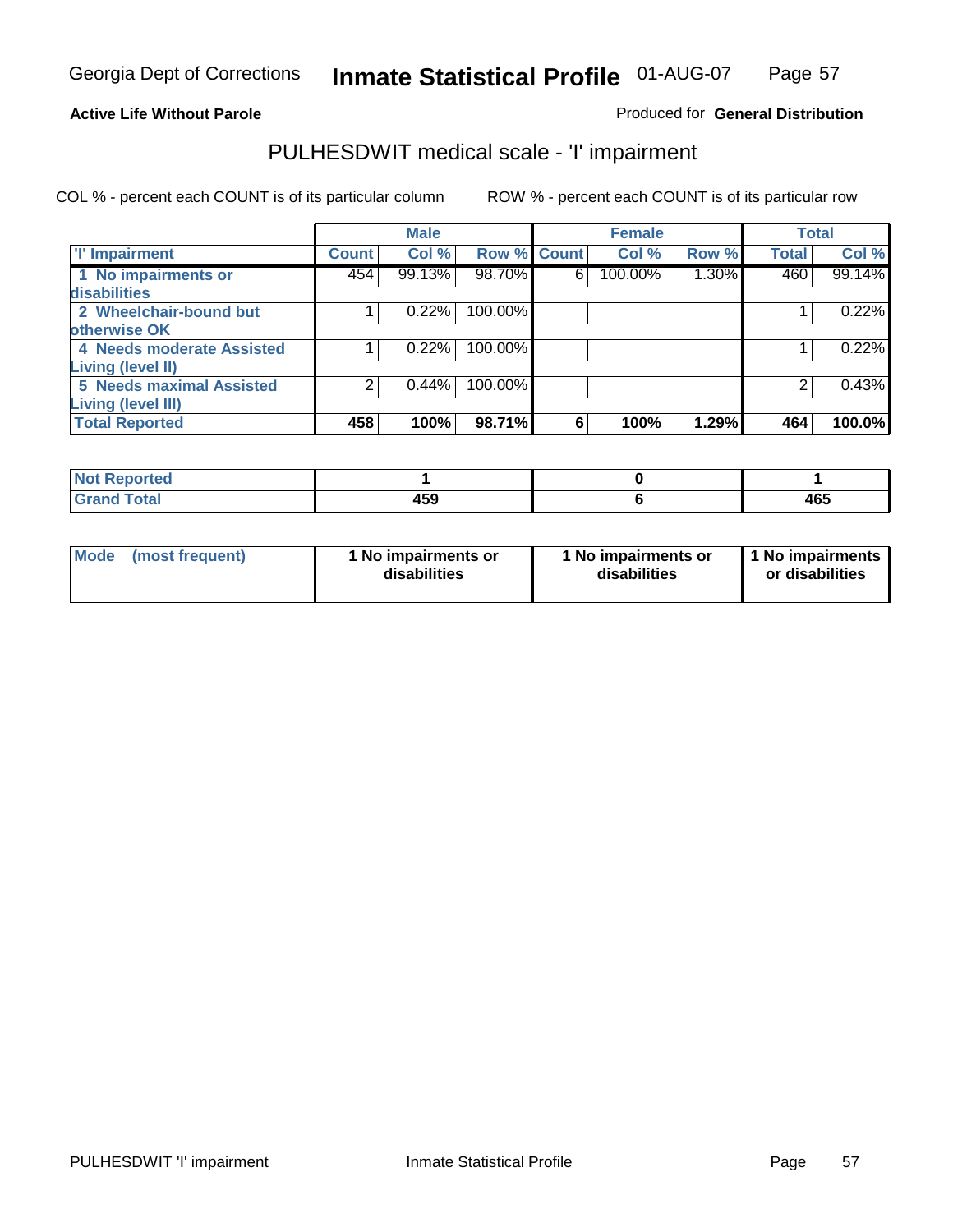#### **Inmate Statistical Profile** 01-AUG-07 Page Page 58

### **Active Life Without Parole Produced fo Seneral Distribution**

### PULHESDWIT medical scale - 'T' transportability

|                              |              | <b>Male</b> |             |   | <b>Female</b> |       |              | <b>Total</b> |
|------------------------------|--------------|-------------|-------------|---|---------------|-------|--------------|--------------|
| <b>T' Transportability</b>   | <b>Count</b> | Col %       | Row % Count |   | Col %         | Row % | <b>Total</b> | Col %        |
| 1 Can be transported in any  | 456          | 99.56%      | 98.70%      | 6 | 100.00%       | 1.30% | 462          | 99.57%       |
| ordinary approved vehicle    |              |             |             |   |               |       |              |              |
| 2 Wheelchair-bound, not      |              | 0.22%       | 100.00%     |   |               |       |              | 0.22%        |
| needing special vehicle      |              |             |             |   |               |       |              |              |
| 3 Wheelchair-bound, requires |              | 0.22%       | 100.00%     |   |               |       |              | 0.22%        |
| special vehicle              |              |             |             |   |               |       |              |              |
| <b>Total Reported</b>        | 458          | 100%        | 98.71%      | 6 | 100%          | 1.29% | 464          | 100.0%       |

| <b>Not</b><br><b>Reported</b> |       |               |
|-------------------------------|-------|---------------|
| <b>Total</b><br>$\sim$        | I E C | $AC^r$<br>TV. |

| Mode (most frequent) | 1 Can be transported in any 1 Can be transported in any<br>ordinary approved vehicle   ordinary approved vehicle   transported in any | 1 Can be<br>  ordinary approved  <br>vehicle |
|----------------------|---------------------------------------------------------------------------------------------------------------------------------------|----------------------------------------------|
|----------------------|---------------------------------------------------------------------------------------------------------------------------------------|----------------------------------------------|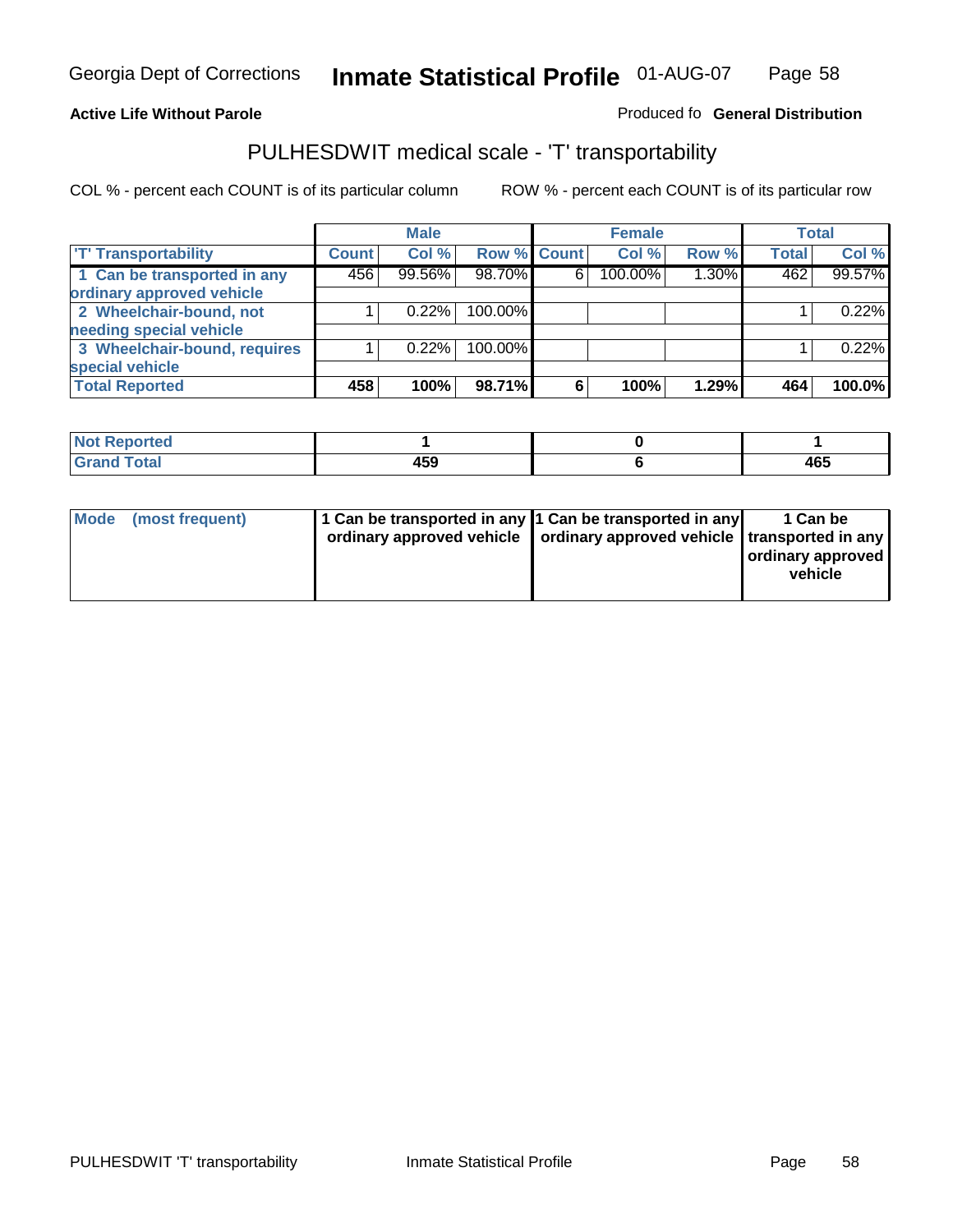#### **Active Life Without Parole**

#### Produced for **General Distribution**

### Criminality in family, self-reported

|                              |              | <b>Male</b> |        |                | <b>Female</b> |       |              | Total  |
|------------------------------|--------------|-------------|--------|----------------|---------------|-------|--------------|--------|
| <b>Criminality In Family</b> | <b>Count</b> | Col %       | Row %  | <b>Count</b>   | Col %         | Row % | <b>Total</b> | Col %  |
| Yes, criminality in family   | 1381         | 30.26%      | 97.87% | 3              | 50.00%        | 2.13% | 141          | 30.52% |
| No criminality in family     | 318          | 69.74%      | 99.07% | 3 <sub>1</sub> | 50.00%        | 0.93% | 321          | 69.48% |
| <b>Total Reported</b>        | 456          | 100%        | 98.70% | 6              | 100%          | 1.30% | 462          | 100%   |

| ported<br><b>NOT</b><br><b>IJCI</b> |     |     |
|-------------------------------------|-----|-----|
| $\sim$<br>Grar<br>--                | 459 | 465 |

|  | Mode (most frequent) | No criminality in family | Yes, criminality in family | No criminality in<br>family |
|--|----------------------|--------------------------|----------------------------|-----------------------------|
|--|----------------------|--------------------------|----------------------------|-----------------------------|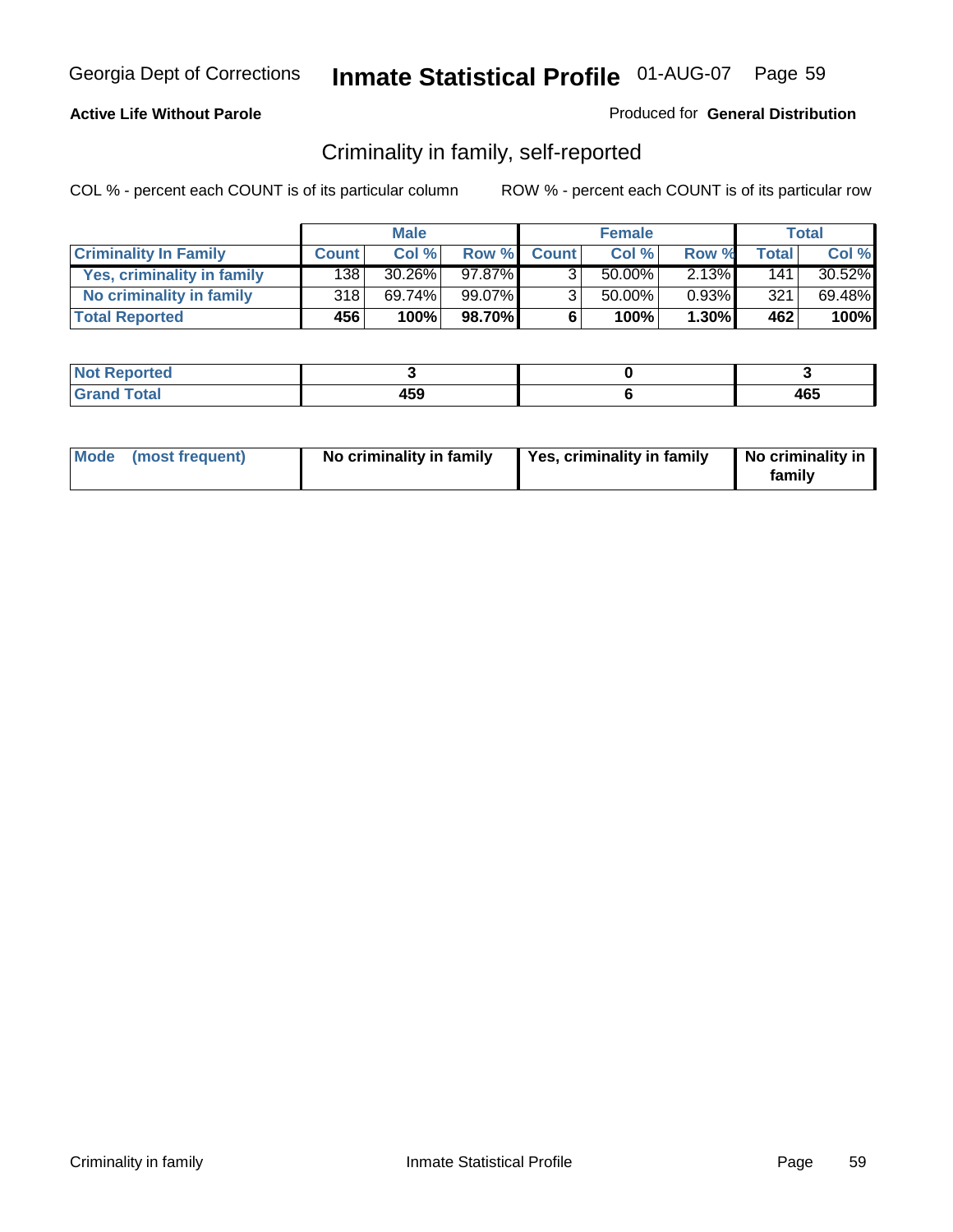### **Active Life Without Parole**

#### Produced for **General Distribution**

### Alcoholism in family, self-reported

|                             |              | <b>Male</b> |        |              | <b>Female</b> |          |       | Total  |
|-----------------------------|--------------|-------------|--------|--------------|---------------|----------|-------|--------|
| <b>Alcoholism In Family</b> | <b>Count</b> | Col %       | Row %  | <b>Count</b> | Col %         | Row %    | Total | Col %  |
| Yes, alcoholism in family   | 93           | 20.39%      | 98.94% |              | 16.67%        | $1.06\%$ | 94    | 20.35% |
| No alcoholism in family     | 363          | 79.61%      | 98.64% | 5            | 83.33%        | $1.36\%$ | 368   | 79.65% |
| <b>Total Reported</b>       | 456          | 100%        | 98.70% | 6            | 100%          | $1.30\%$ | 462   | 100%   |

| oorted<br><b>NOT</b><br><b>IJCI</b> |              |            |
|-------------------------------------|--------------|------------|
| <b>c</b> otal<br>Gran<br>$\sim$     | 4 E O<br>433 | ARF<br>40. |

|  | Mode (most frequent) | No alcoholism in family | No alcoholism in family | No alcoholism in<br>family |
|--|----------------------|-------------------------|-------------------------|----------------------------|
|--|----------------------|-------------------------|-------------------------|----------------------------|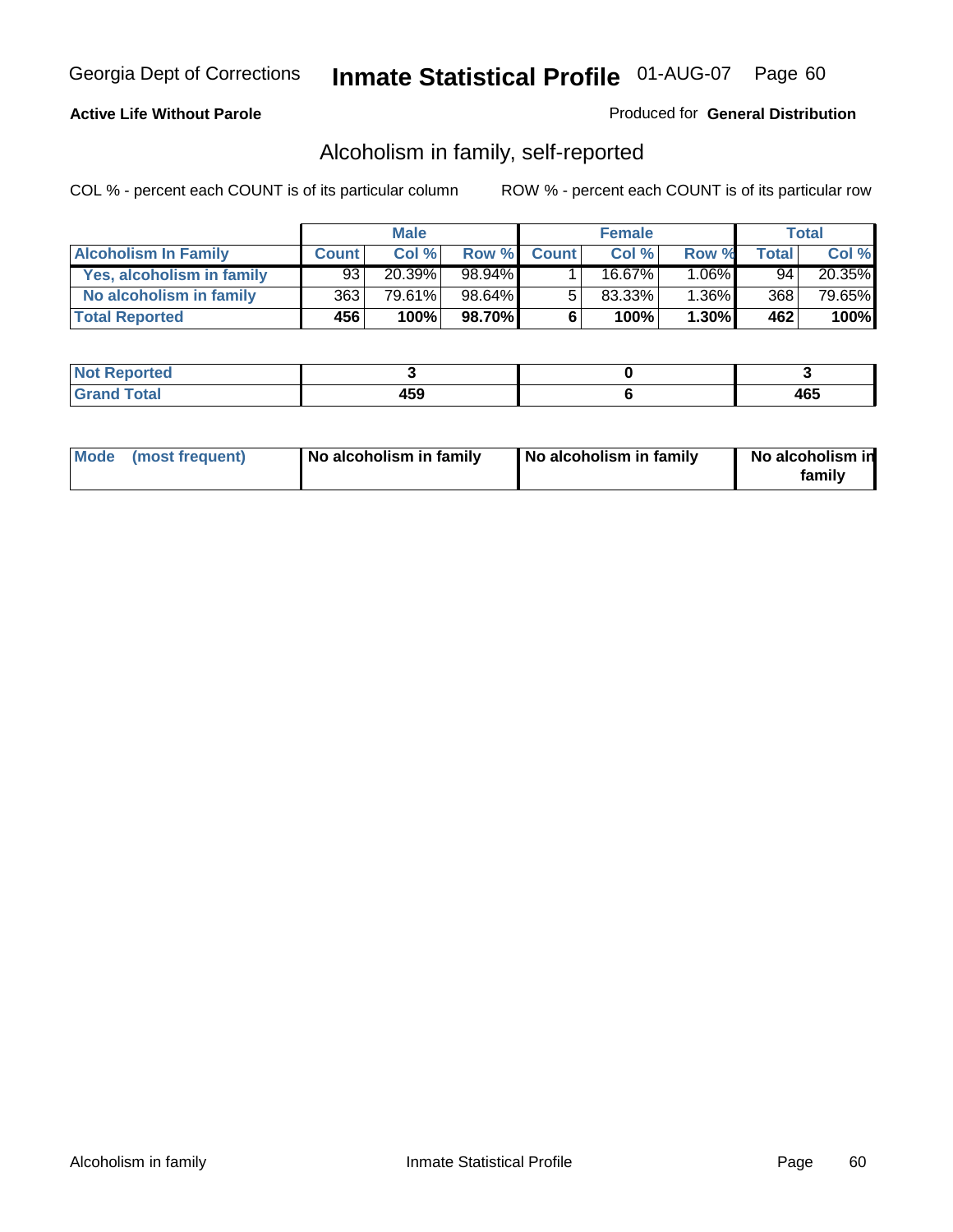### **Active Life Without Parole**

Produced for **General Distribution**

### Drug abuse in family, self-reported

|                           |              | <b>Male</b>          |           |              | <b>Female</b> |          |       | <b>Total</b> |
|---------------------------|--------------|----------------------|-----------|--------------|---------------|----------|-------|--------------|
| Drug Abuse In Family      | <b>Count</b> | Col %                | Row %     | <b>Count</b> | Col %         | Row %    | Total | Col %        |
| Yes, drug abuse in family | 55           | $12.\overline{06\%}$ | $96.49\%$ | າ            | 33.33%        | $3.51\%$ | 57    | 12.34%       |
| No drug abuse in family   | 401          | 87.94%               | 99.01%I   | 4            | 66.67%        | $0.99\%$ | 405   | 87.66%       |
| <b>Total Reported</b>     | 456          | 100%                 | 98.70%    | 6            | 100%          | $1.30\%$ | 462   | 100%         |

| oorted<br><b>NOT</b><br><b>IJCI</b> |              |            |
|-------------------------------------|--------------|------------|
| <b>c</b> otal<br>Gran<br>$\sim$     | 4 E O<br>433 | ARF<br>40. |

|  | Mode (most frequent) | No drug abuse in family | No drug abuse in family | No drug abuse in<br>family |
|--|----------------------|-------------------------|-------------------------|----------------------------|
|--|----------------------|-------------------------|-------------------------|----------------------------|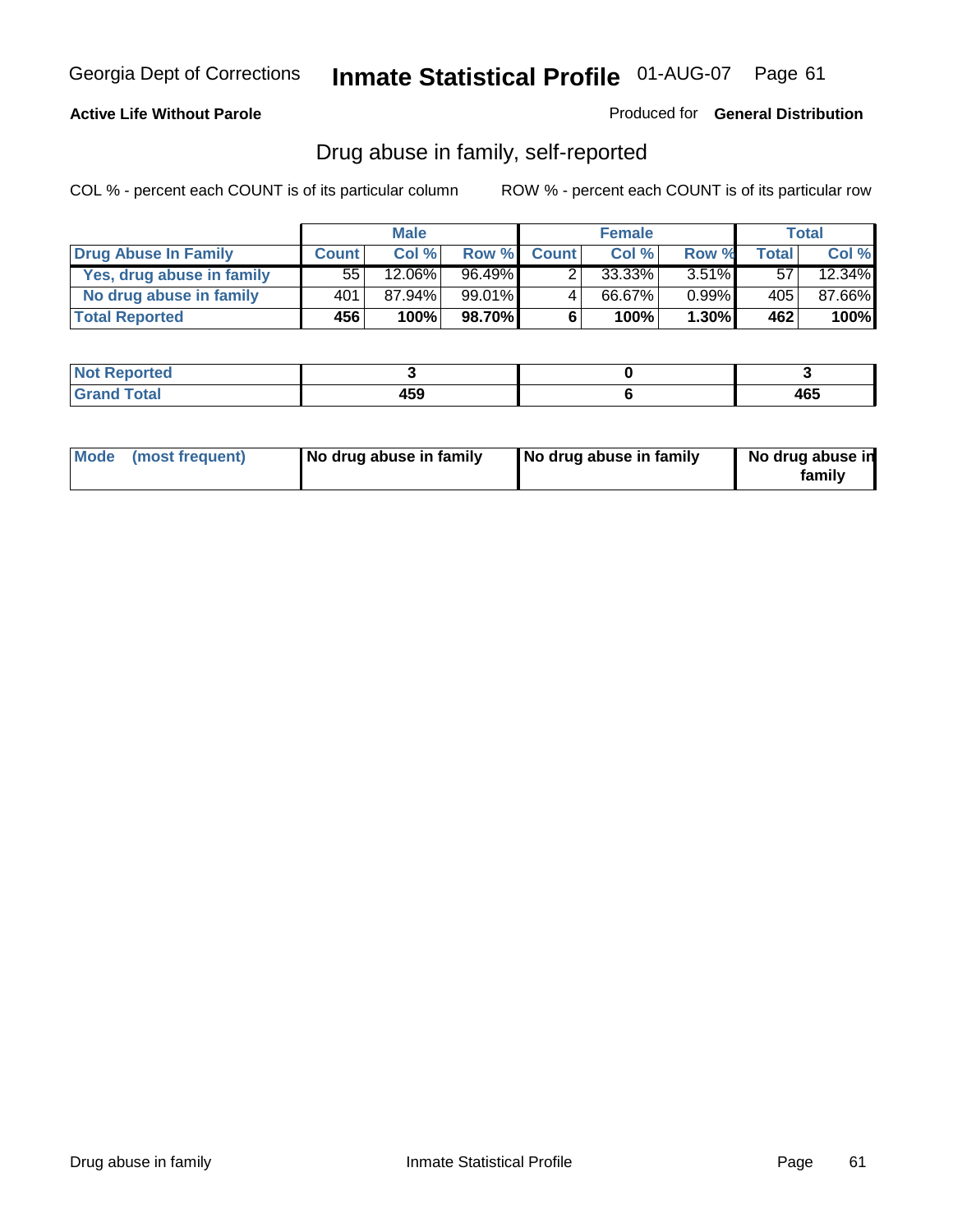#### **Active Life Without Parole**

#### Produced for **General Distribution**

### Subjected to frequent beatings, self-reported

|                            |              | <b>Male</b> |           |              | <b>Female</b> |       |       | <b>Total</b> |
|----------------------------|--------------|-------------|-----------|--------------|---------------|-------|-------|--------------|
| <b>Frequent beatings</b>   | <b>Count</b> | Col%        | Row %     | <b>Count</b> | Col%          | Row % | Total | Col %        |
| Yes, subjected to frequent | 28           | 6.14%       | $96.55\%$ |              | $16.67\%$     | 3.45% | 29    | 6.28%        |
| beatings                   |              |             |           |              |               |       |       |              |
| Not subjected to frequent  | 428          | 93.86%      | 98.85%    | 5            | 83.33%        | 1.15% | 433   | 93.72%       |
| beatings                   |              |             |           |              |               |       |       |              |
| <b>Total Reported</b>      | 456          | 100%        | 98.70%    | 6            | 100%          | 1.30% | 462   | 100%         |

| المستقلب والمستحدث<br>rtea<br>N<br><b>Report</b><br>$\sim$ |                     |     |
|------------------------------------------------------------|---------------------|-----|
| <b>Cotol</b>                                               | $\mathbf{A}$<br>ruu | 465 |

| Mode<br>(most frequent) | beatings | Not subjected to frequent | Not subjected to frequent<br>beatings | Not subjected to<br><b>frequent beatings</b> |
|-------------------------|----------|---------------------------|---------------------------------------|----------------------------------------------|
|                         |          |                           |                                       |                                              |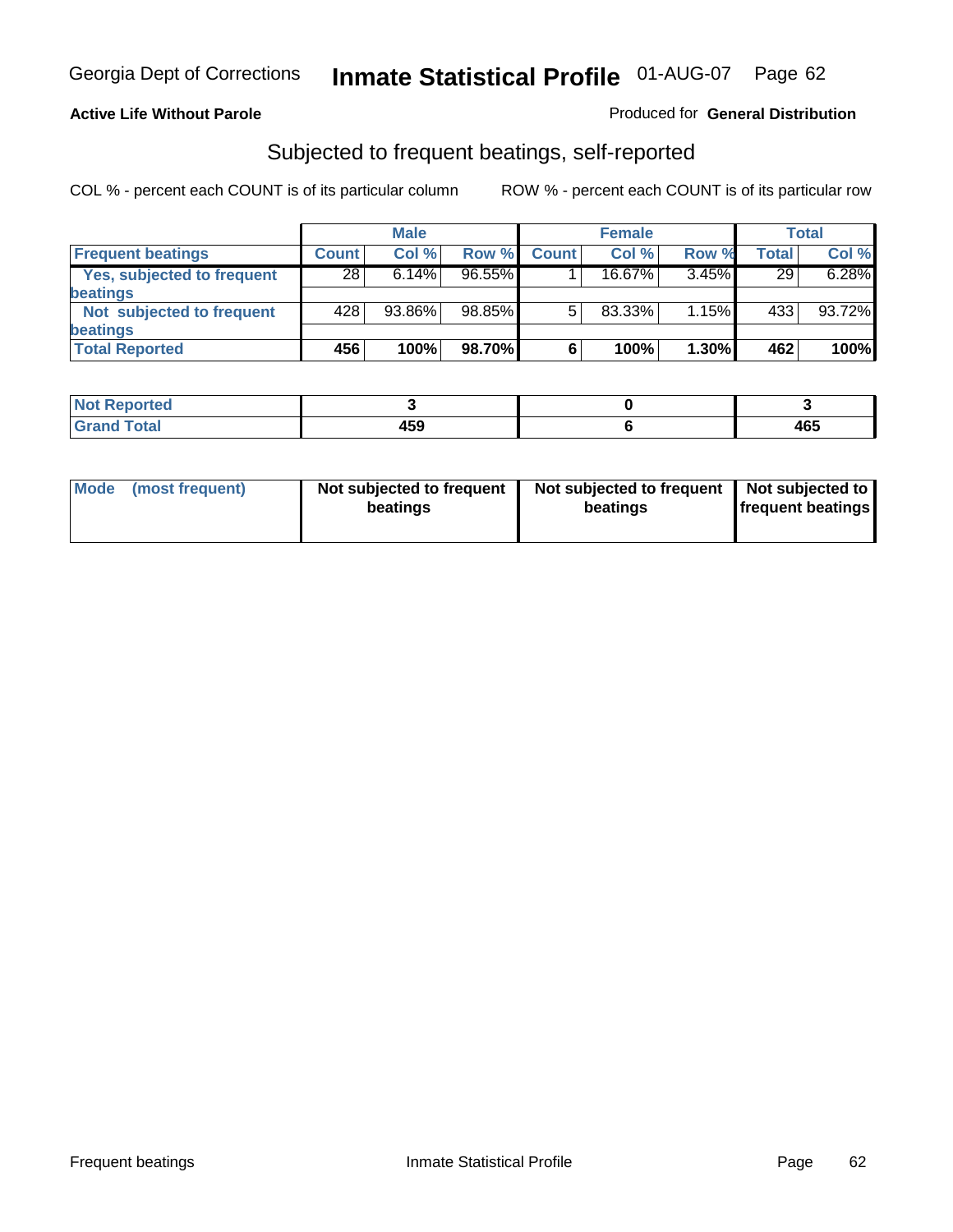#### **Active Life Without Parole**

#### Produced for **General Distribution**

### Father absent during inmate's childhood

|                           |              | <b>Male</b> |           |              | <b>Female</b> |          |       | Total  |
|---------------------------|--------------|-------------|-----------|--------------|---------------|----------|-------|--------|
| <b>Father Absent</b>      | <b>Count</b> | Col %       | Row %     | <b>Count</b> | Col %         | Row %    | Total | Col %  |
| Yes, father was absent    | 228          | $50.00\%$   | $99.13\%$ |              | 33.33%        | $0.87\%$ | 230   | 49.78% |
| No, father was not absent | 228          | 50.00%      | 98.28%    | 4            | 66.67%        | $1.72\%$ | 232   | 50.22% |
| <b>Total Reported</b>     | 456          | 100%        | 98.70%    | 6            | 100%          | $1.30\%$ | 462   | 100%   |

| <b>Not Reported</b>   |             |     |
|-----------------------|-------------|-----|
| <b>Total</b><br>Grano | 459<br>$ -$ | 465 |

| Mode (most frequent) |  | 「No, father was not absent ┃No, father was not absent ┃No, father was not | absent |
|----------------------|--|---------------------------------------------------------------------------|--------|
|----------------------|--|---------------------------------------------------------------------------|--------|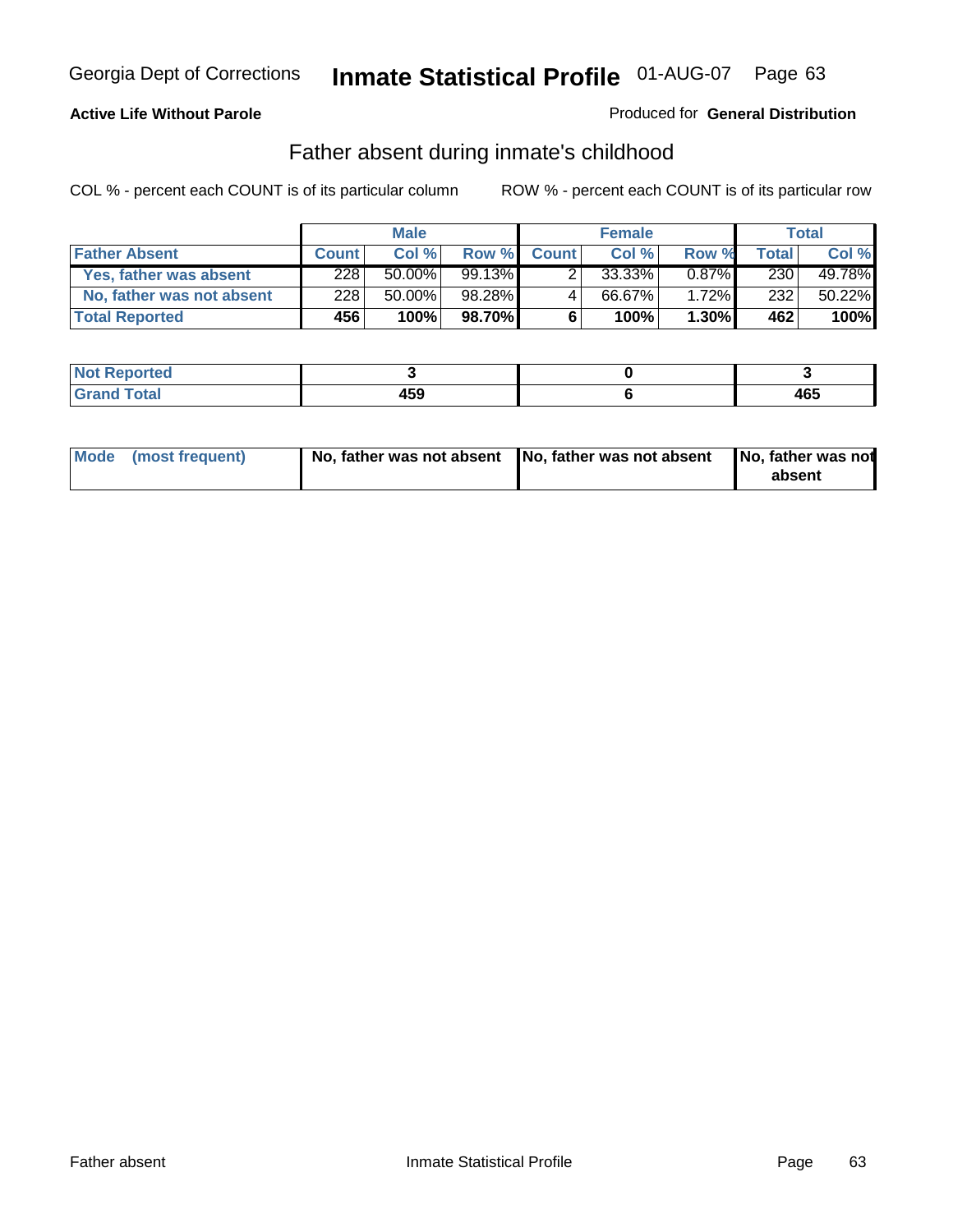#### **Active Life Without Parole**

#### Produced for **General Distribution**

# Mother absent during inmate's childhood

|                           |              | <b>Male</b> |         |              | <b>Female</b> |          |       | Total  |
|---------------------------|--------------|-------------|---------|--------------|---------------|----------|-------|--------|
| <b>Mother Absent</b>      | <b>Count</b> | Col%        | Row %I  | <b>Count</b> | Col %         | Row %    | Total | Col %  |
| Yes, mother was absent    | 64           | 14.04%      | 98.46%  |              | 16.67%        | $1.54\%$ | 65    | 14.07% |
| No, mother was not absent | 392          | 85.96%      | 98.74%  | 5            | 83.33%        | $1.26\%$ | 397   | 85.93% |
| <b>Total Reported</b>     | 456          | $100\%$     | 98.70%I | 6            | 100%          | $1.30\%$ | 462   | 100%   |

| <b>Reported</b><br><b>NOT</b> |     |     |
|-------------------------------|-----|-----|
| <b>Total</b>                  | 459 | 465 |

| Mode (most frequent) | No, mother was not absent   No, mother was not absent   No, mother was | not absent |
|----------------------|------------------------------------------------------------------------|------------|
|----------------------|------------------------------------------------------------------------|------------|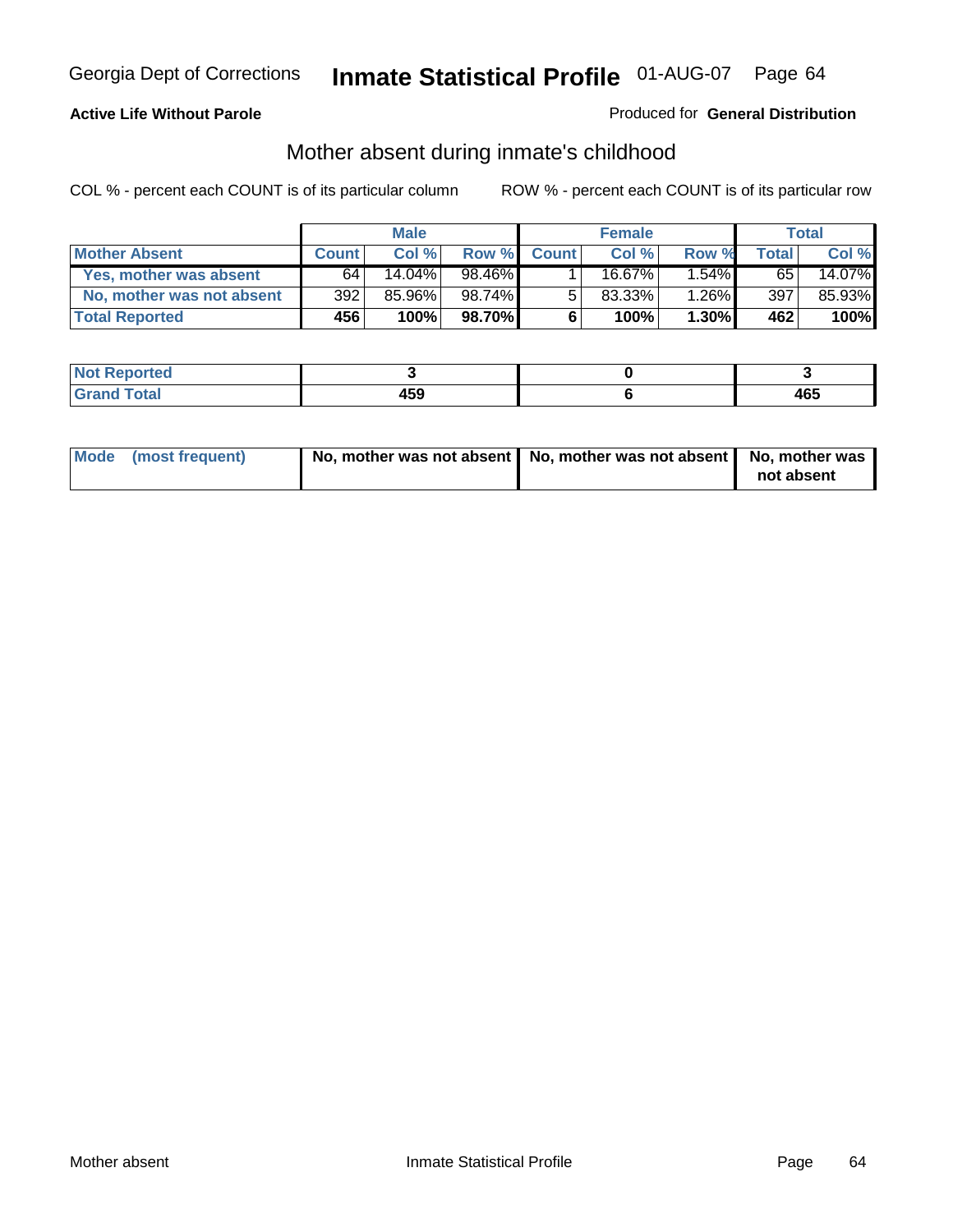#### **Active Life Without Parole**

#### Produced for **General Distribution**

### Number of prior Georgia incarcerations

|                                       |                 | <b>Male</b> |                    |   | <b>Female</b> |       |       | <b>Total</b> |
|---------------------------------------|-----------------|-------------|--------------------|---|---------------|-------|-------|--------------|
| <b>Num of Prior GA Incarcerations</b> | <b>Count</b>    | Col %       | <b>Row % Count</b> |   | Col %         | Row % | Total | Col %        |
|                                       | 219             | 47.71%      | 97.33%             | 6 | 100.00%       | 2.67% | 225   | 48.39%       |
|                                       | 92              | 20.04%      | 100.00%            |   |               |       | 92    | 19.78%       |
|                                       | 55              | 11.98%      | 100.00%            |   |               |       | 55    | 11.83%       |
|                                       | 46              | 10.02%      | 100.00%            |   |               |       | 46    | 9.89%        |
|                                       | 25 <sub>1</sub> | 5.45%       | 100.00%            |   |               |       | 25    | 5.38%        |
| 5                                     | 12 <sup>2</sup> | 2.61%       | 100.00%            |   |               |       | 12    | 2.58%        |
| <b>More Than 5</b>                    | 10 <sup>1</sup> | 2.18%       | 100.00%            |   |               |       | 10    | 2.15%        |
| <b>Total Reported</b>                 | 459             | 100%        | 98.71%             | 6 | 100%          | 1.29% | 465   | 100%         |

| .<br>тео<br>w |      |       |
|---------------|------|-------|
| $\sim$        | ---  | 1 A F |
|               | $ -$ | 465   |

| Mean (average)       | 24. ا | $\overline{.23}$ |
|----------------------|-------|------------------|
| Median (middle)      |       |                  |
| Mode (most frequent) |       |                  |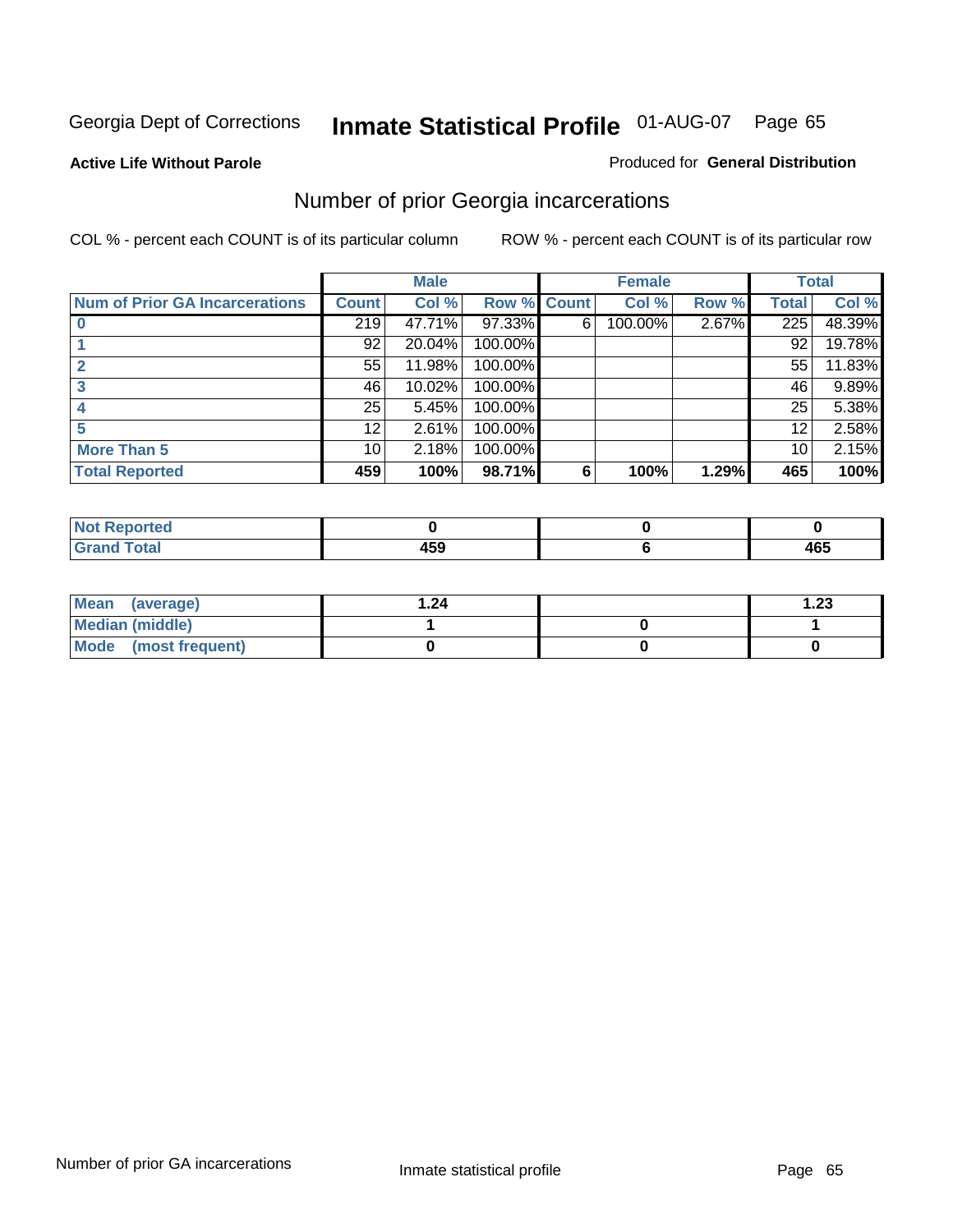**Active Life Without Parole** 

Produced for **General Distribution**

### Prison sentence in years

COL % - percent each COUNT is of its particular column ROW % - percent each COUNT is of its particular row

|                                 | <b>Male</b> |            |                    | <b>Female</b> | Total |                          |         |
|---------------------------------|-------------|------------|--------------------|---------------|-------|--------------------------|---------|
| <b>Prison Sentence In Years</b> | Count       | Col %1     | <b>Row % Count</b> | Col %         | Row % | $\mathsf{Total}_{\perp}$ | Col %   |
| <b>Life Without Parole</b>      | 459         | $100.00\%$ | 98.71%             | $100.00\%$    | .29%  | 465                      | 100.00% |
| <b>Total Reported</b>           | 459         | 100%       | 98.71%             | 100%          | 1.29% | 465                      | 100%    |

| porteg                           |          |     |
|----------------------------------|----------|-----|
| <b>Total</b><br>$\mathbf{v}$ and | .<br>າວວ | 465 |

#### **Determinate (numeric) sentences only**

| <b>Mean</b> | <i>(average)</i> |  |  |
|-------------|------------------|--|--|

**All sentences (including determinate), with life, life without parole, and death sentences figured at 45 years**

| Me:<br>anei<br>.<br>᠇<br>$\sim$ | -- | т.<br>$\sim$ |
|---------------------------------|----|--------------|
|---------------------------------|----|--------------|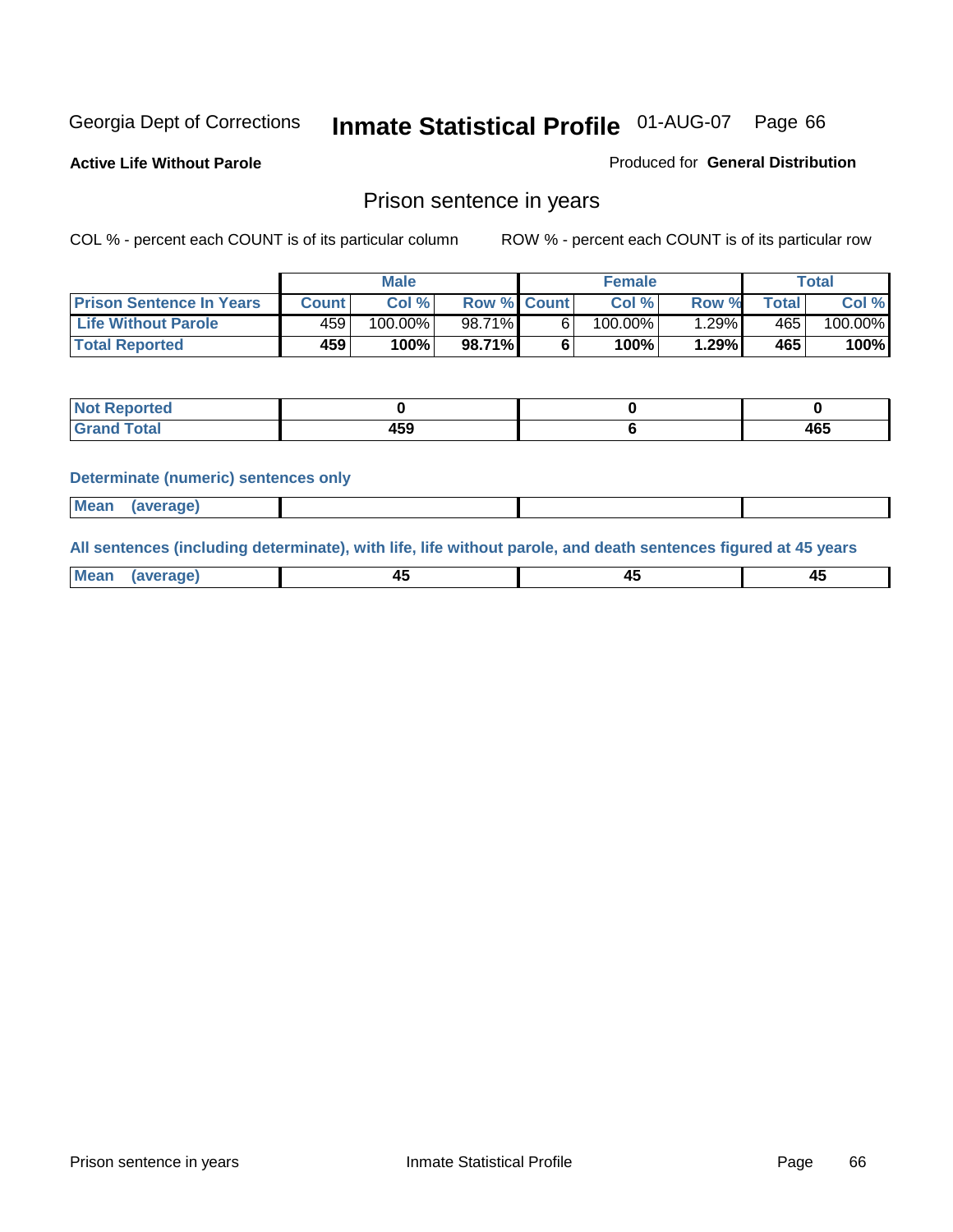#### **Active Life Without Parole**

#### Produced for **General Distribution**

# Primary offense, broken out into felonies vs misdemeanors

|                                  | <b>Male</b>  |         |                    | <b>Female</b> |            |       | Total  |            |
|----------------------------------|--------------|---------|--------------------|---------------|------------|-------|--------|------------|
| <b>Felonies and Misdemeanors</b> | <b>Count</b> | Col%    | <b>Row % Count</b> |               | Col%       | Row % | Total. | Col %      |
| <b>Felonies</b>                  | 459          | 100.00% | 98.71%             | 61            | $100.00\%$ | .29%  | 465'   | $100.00\%$ |
| <b>Total Reported</b>            | 459          | 100%    | 98.71%I            |               | 100%       | .29%  | 465    | 100%       |

| <b>Not</b><br>$\lceil \cdot \rceil$ nted<br>$\sim$          |                 |              |     |
|-------------------------------------------------------------|-----------------|--------------|-----|
| $\mathcal{L}$ at all<br>Grar<br>$\mathbf{v}$ . $\mathbf{u}$ | $\cdots$<br>7JJ | 1 F A<br>199 | 465 |

| M<br>$\cdots$<br>пю.<br>. | nies<br>. | . |
|---------------------------|-----------|---|
|---------------------------|-----------|---|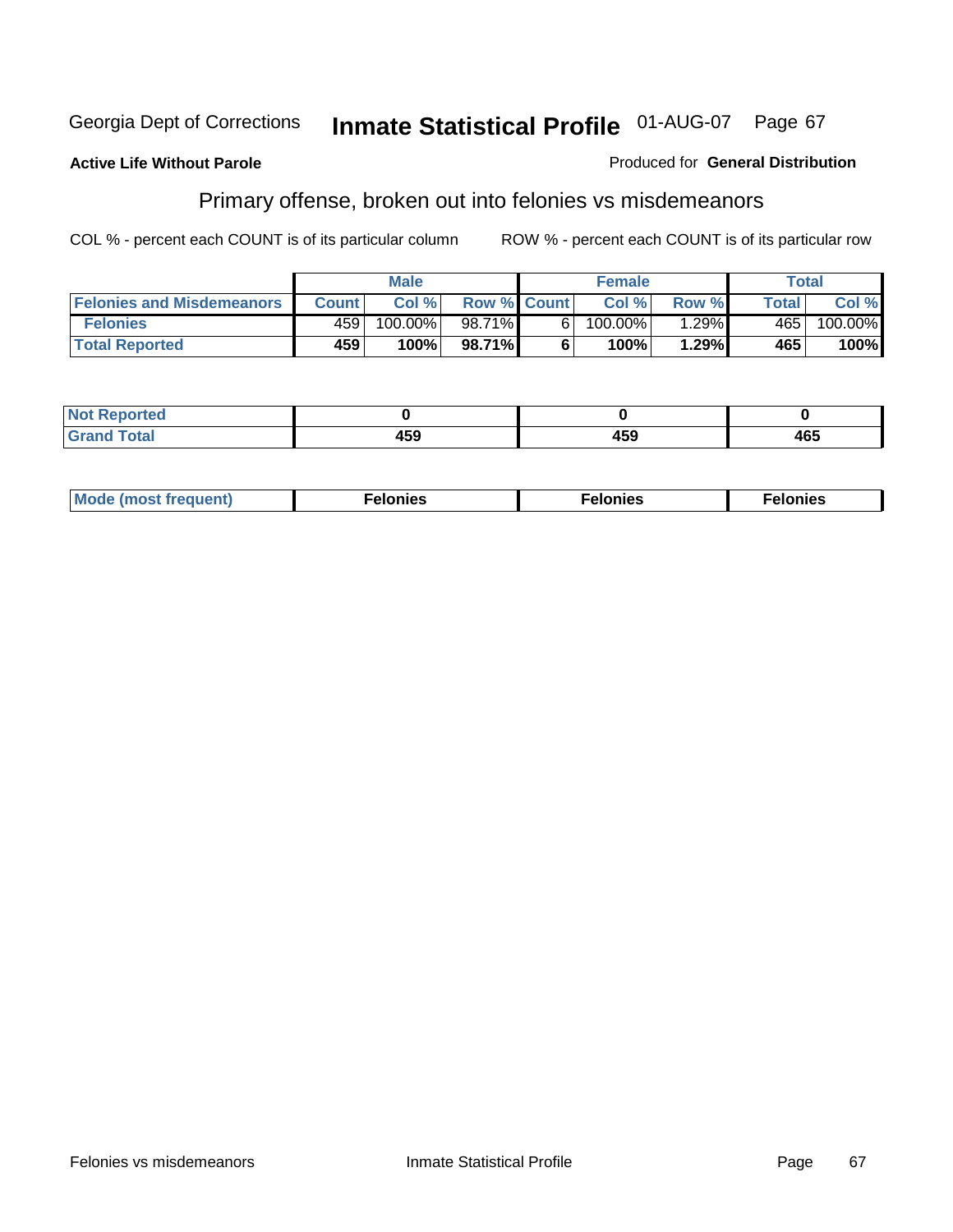#### **Active Life Without Parole**

#### Produced for **General Distribution**

### Primary offense, broken out into six broad crime categories

|                                 | <b>Male</b>  |        |                    | <b>Female</b> |         |          | <b>Total</b> |        |
|---------------------------------|--------------|--------|--------------------|---------------|---------|----------|--------------|--------|
| <b>Crime Categories</b>         | <b>Count</b> | Col %  | <b>Row % Count</b> |               | Col %   | Row %    | <b>Total</b> | Col %  |
| <b>Violent</b>                  | 382          | 83.22% | 98.45%             | 6             | 100.00% | $1.55\%$ | 388          | 83.44% |
| <b>Sex Crime</b>                | 64           | 13.94% | 100.00%            |               | .00%    |          | 64           | 13.76% |
| $\mathbf{3}$<br><b>Property</b> | 2            | .44%'  | 100.00%            |               | .00%    |          |              | .43%   |
| <b>Drug</b><br>4                | 10           | 2.18%  | 100.00%            |               | .00%    |          | 10           | 2.15%  |
| <b>Other</b><br>6               |              | .22%   | 100.00%            |               | .00%    |          |              | .22%   |
| <b>Total Reported</b>           | 459          | 100%   | 98.71%             | 6             | 100%    | 1.29%    | 465          | 100%   |

| <b>Reported</b><br>NOT<br>. |              |     |
|-----------------------------|--------------|-----|
| <b>Total</b><br>Cror        | 1 E O<br>439 | 465 |

| Mo | n n | winlor" | ılen' |
|----|-----|---------|-------|
|    |     |         |       |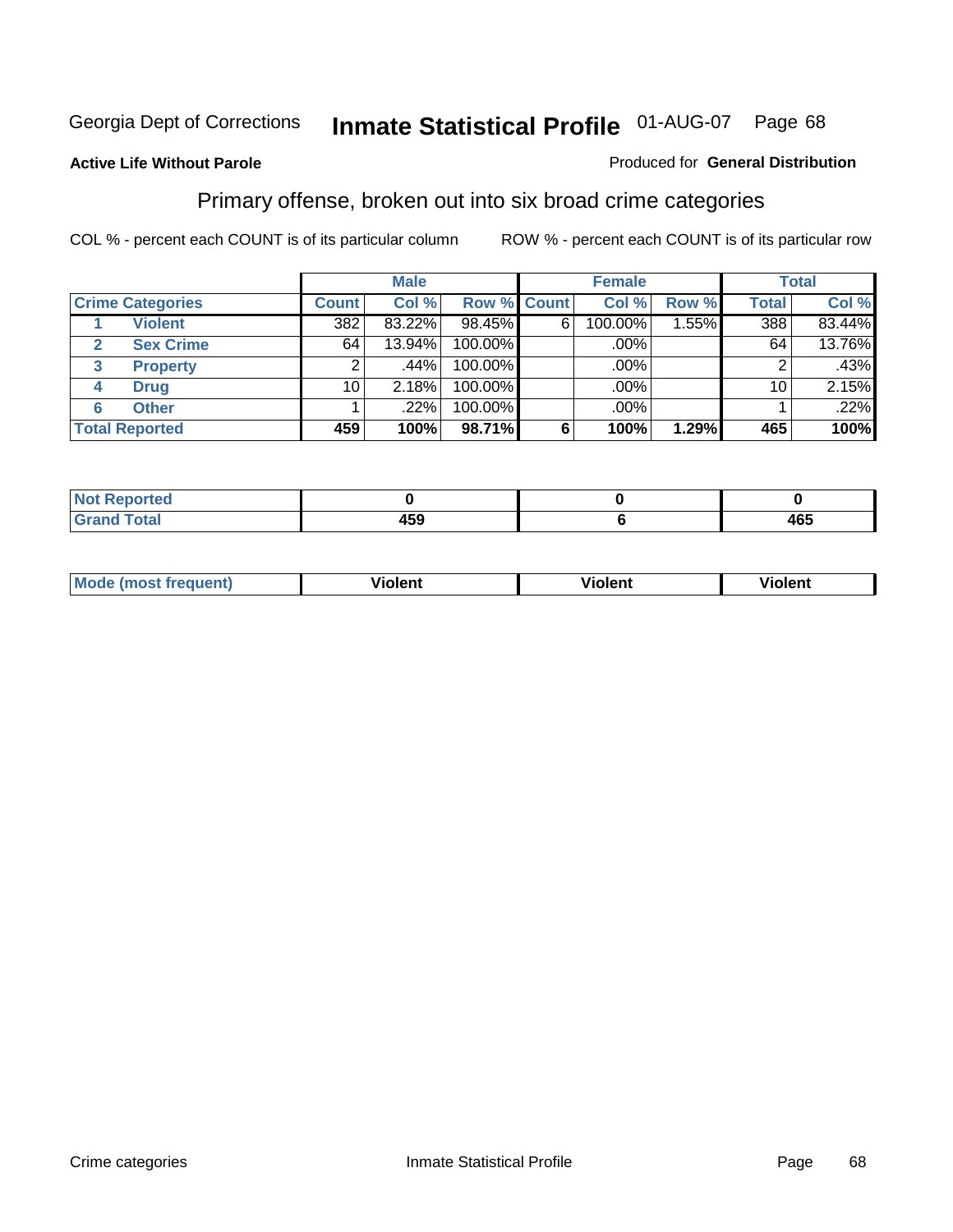#### **Active Life Without Parole**

#### Produced for **General Distribution**

# Primary offense, detailed offense code

|      |                                 |                | <b>Male</b> |             |   | <b>Female</b> |       |              | <b>Total</b> |
|------|---------------------------------|----------------|-------------|-------------|---|---------------|-------|--------------|--------------|
|      | <b>Primary Offense</b>          | <b>Count</b>   | Col %       | Row % Count |   | Col %         | Row % | <b>Total</b> | Col %        |
| 1101 | <b>Murder</b>                   | 269            | 58.61%      | 97.82%      | 6 | 100.00%       | 2.18% | 275          | 59.14%       |
| 1311 | <b>Kidnapping</b>               | 50             | 10.89%      | 100.00%     |   |               |       | 50           | 10.75%       |
| 1601 | <b>Burglary</b>                 | 2              | .44%        | 100.00%     |   |               |       | 2            | .43%         |
| 1902 | <b>Armed Robbery</b>            | 62             | 13.51%      | 100.00%     |   |               |       | 62           | 13.33%       |
| 1911 | <b>Hijacking Motor Vehicle</b>  |                | .22%        | 100.00%     |   |               |       |              | .22%         |
| 2001 | Rape                            | 47             | 10.24%      | 100.00%     |   |               |       | 47           | 10.11%       |
| 2003 | <b>Aggrav Sodomy</b>            | 2              | .44%        | 100.00%     |   |               |       | 2            | .43%         |
| 2009 | <b>Aggrav Sexual Battery</b>    | 4              | .87%        | 100.00%     |   |               |       | 4            | .86%         |
| 2019 | <b>Child Molestation</b>        | $\overline{2}$ | .44%        | 100.00%     |   |               |       | 2            | .43%         |
| 2021 | <b>Aggrav Child Molestation</b> | 9              | 1.96%       | 100.00%     |   |               |       | 9            | 1.94%        |
| 2912 | <b>Poss Of Certain</b>          |                | .22%        | 100.00%     |   |               |       |              | .22%         |
|      | <b>Weapons</b>                  |                |             |             |   |               |       |              |              |
| 4012 | <b>Viol Ga Cntrl Sbst Act</b>   |                | .22%        | 100.00%     |   |               |       |              | .22%         |
| 4018 | <b>S/D Cont Sub School</b>      | 1              | .22%        | 100.00%     |   |               |       |              | .22%         |
| 4021 | <b>S/D Cocaine</b>              | 3              | .65%        | 100.00%     |   |               |       | 3            | .65%         |
| 4022 | <b>Poss Of Cocaine</b>          | 4              | .87%        | 100.00%     |   |               |       | 4            | .86%         |
| 4134 | <b>Att/Consprcy Commt</b>       | 1              | .22%        | 100.00%     |   |               |       | 1            | .22%         |
|      | C/S/Of                          |                |             |             |   |               |       |              |              |
|      | <b>Total Rported</b>            | 459            | 100%        | 98.71%      | 6 | 100%          | 1.29% | 465          | 100%         |

| <b>Not Reported</b> |     |            |
|---------------------|-----|------------|
| <b>Grand Total</b>  | 459 | ACE<br>40L |

| <b>Mode (most frequent)</b> | 1101 Murder | 1101 Murder | 1101 Murder |
|-----------------------------|-------------|-------------|-------------|
|-----------------------------|-------------|-------------|-------------|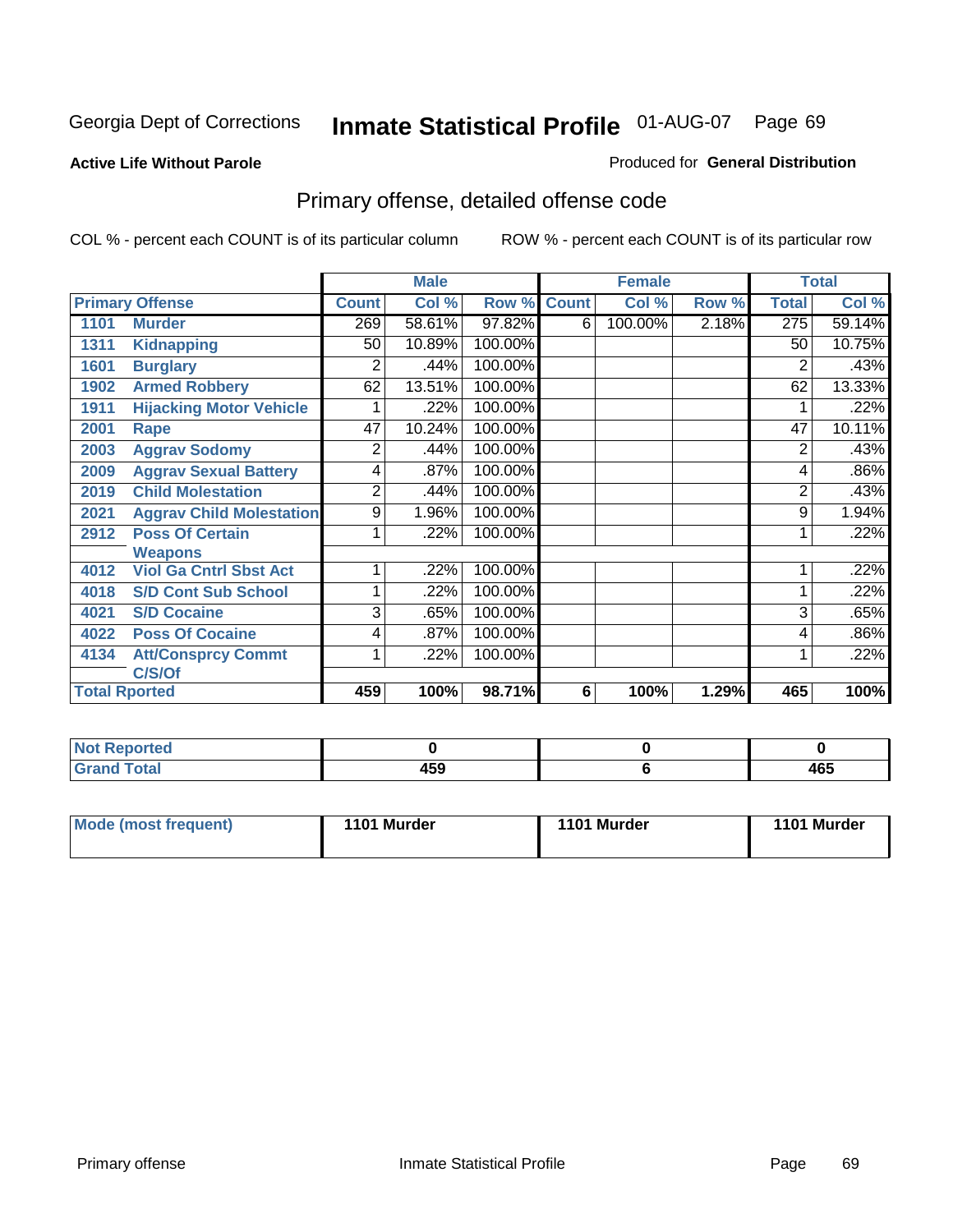#### **Active Life Without Parole**

#### Produced for **General Distribution**

# County of conviction of primary offense

|                         |                             |                 | <b>Male</b> |         |              | <b>Female</b> |       |                 | <b>Total</b> |
|-------------------------|-----------------------------|-----------------|-------------|---------|--------------|---------------|-------|-----------------|--------------|
|                         | <b>County of Conviction</b> | <b>Count</b>    | Col %       | Row %   | <b>Count</b> | Col %         | Row % | <b>Total</b>    | Col %        |
| 1                       | <b>Appling</b>              | $\overline{2}$  | .44%        | 100.00% |              |               |       | $\overline{2}$  | .43%         |
| $\overline{2}$          | <b>Atkinson</b>             | 1               | .22%        | 100.00% |              |               |       | 1               | .22%         |
| $\overline{\mathbf{3}}$ | <b>Bacon</b>                | 1               | .22%        | 100.00% |              |               |       | 1               | .22%         |
| 5                       | <b>Baldwin</b>              | $\overline{5}$  | 1.09%       | 100.00% |              |               |       | 5               | 1.08%        |
| 6                       | <b>Banks</b>                | $\overline{2}$  | .44%        | 100.00% |              |               |       | $\overline{c}$  | .43%         |
| $\overline{7}$          | <b>Barrow</b>               | $\overline{3}$  | .65%        | 100.00% |              |               |       | $\overline{3}$  | .65%         |
| 8                       | <b>Bartow</b>               | $\overline{2}$  | .44%        | 100.00% |              |               |       | $\overline{2}$  | .43%         |
| 9                       | <b>Ben Hill</b>             | $\overline{3}$  | .65%        | 100.00% |              |               |       | $\overline{3}$  | .65%         |
| 10                      | <b>Berrien</b>              | 1               | .22%        | 100.00% |              |               |       | 1               | .22%         |
| 11                      | <b>Bibb</b>                 | $\overline{15}$ | 3.27%       | 100.00% |              |               |       | $\overline{15}$ | 3.23%        |
| 12                      | <b>Bleckley</b>             | 1               | .22%        | 100.00% |              |               |       | 1               | .22%         |
| 13                      | <b>Brantley</b>             | 1               | .22%        | 100.00% |              |               |       | 1               | .22%         |
| 14                      | <b>Brooks</b>               | 1               | .22%        | 100.00% |              |               |       | 1               | .22%         |
| 16                      | <b>Bulloch</b>              | $\overline{2}$  | .44%        | 100.00% |              |               |       | $\overline{2}$  | .43%         |
| 17                      | <b>Burke</b>                | $\overline{6}$  | 1.31%       | 100.00% |              |               |       | $\overline{6}$  | 1.29%        |
| 18                      | <b>Butts</b>                | $\overline{3}$  | .65%        | 100.00% |              |               |       | $\overline{3}$  | .65%         |
| 20                      | <b>Camden</b>               | $\overline{2}$  | .44%        | 100.00% |              |               |       | $\overline{2}$  | .43%         |
| 22                      | <b>Carroll</b>              | $\overline{2}$  | .44%        | 100.00% |              |               |       | $\overline{2}$  | .43%         |
| 23                      | <b>Catoosa</b>              | 1               | .22%        | 100.00% |              |               |       | 1               | .22%         |
| 24                      | <b>Charlton</b>             | 1               | .22%        | 100.00% |              |               |       | 1               | .22%         |
| 25                      | <b>Chatham</b>              | $\overline{17}$ | 3.70%       | 100.00% |              |               |       | $\overline{17}$ | 3.66%        |
| 28                      | <b>Cherokee</b>             | $\overline{2}$  | .44%        | 100.00% |              |               |       | $\overline{2}$  | .43%         |
| 29                      | <b>Clarke</b>               | $\overline{11}$ | 2.40%       | 100.00% |              |               |       | $\overline{11}$ | 2.37%        |
| 31                      | <b>Clayton</b>              | $\overline{16}$ | 3.49%       | 100.00% |              |               |       | 16              | 3.44%        |
| 33                      | <b>Cobb</b>                 | 14              | 3.05%       | 100.00% |              |               |       | 14              | 3.01%        |
| 34                      | <b>Coffee</b>               | 3               | .65%        | 100.00% |              |               |       | $\overline{3}$  | .65%         |
| 35                      | <b>Colquitt</b>             | $\overline{3}$  | .65%        | 100.00% |              |               |       | $\overline{3}$  | .65%         |
| 36                      | <b>Columbia</b>             | $\overline{5}$  | 1.09%       | 100.00% |              |               |       | $\overline{5}$  | 1.08%        |
| 37                      | <b>Cook</b>                 | $\overline{3}$  | .65%        | 100.00% |              |               |       | $\overline{3}$  | .65%         |
| 38                      | <b>Coweta</b>               | $\overline{2}$  | .44%        | 100.00% |              |               |       | $\overline{2}$  | .43%         |
| 40                      | <b>Crisp</b>                | 1               | .22%        | 100.00% |              |               |       | 1               | .22%         |
| 41                      | <b>Dade</b>                 | 1               | .22%        | 100.00% |              |               |       | 1               | .22%         |
| 43                      | <b>Decatur</b>              | $\overline{2}$  | .44%        | 100.00% |              |               |       | $\overline{2}$  | .43%         |
| 44                      | <b>Dekalb</b>               | $\overline{39}$ | 8.50%       | 97.50%  | 1            | 16.67%        | 2.50% | $\overline{40}$ | 8.60%        |
| 45                      | <b>Dodge</b>                | 1               | .22%        | 100.00% |              |               |       | 1               | .22%         |
| 46                      | <b>Dooly</b>                | $\overline{2}$  | .44%        | 100.00% |              |               |       | $\overline{2}$  | .43%         |
| 47                      | <b>Dougherty</b>            | $\overline{16}$ | 3.49%       | 100.00% |              |               |       | 16              | 3.44%        |
| 48                      | <b>Douglas</b>              | $\overline{14}$ | 3.05%       | 93.33%  | 1            | 16.67%        | 6.67% | $\overline{15}$ | 3.23%        |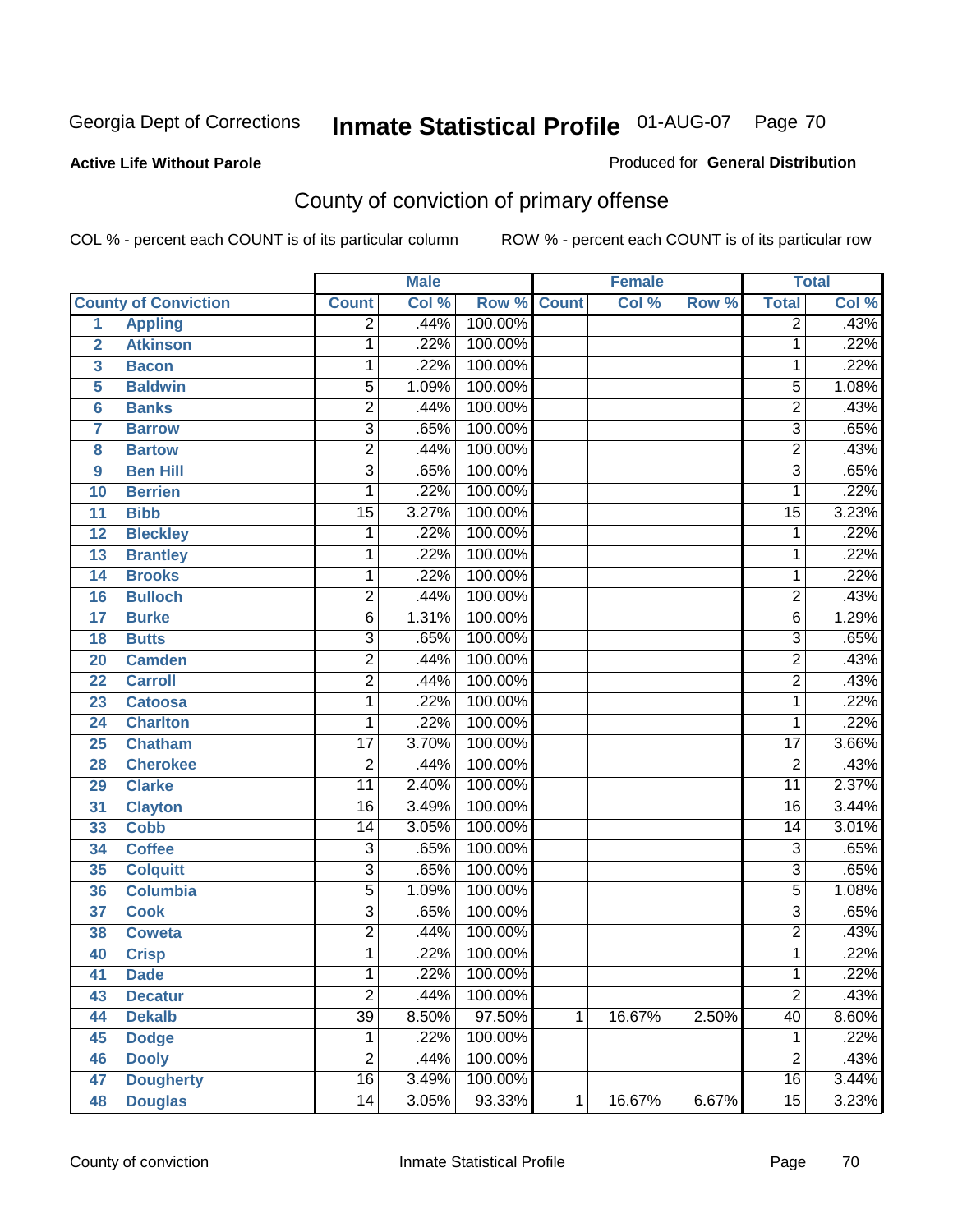#### **Active Life Without Parole**

#### Produced for **General Distribution**

# County of conviction of primary offense

|     |                             |                 | <b>Male</b> |                    |   | <b>Female</b> |        |                 | <b>Total</b> |
|-----|-----------------------------|-----------------|-------------|--------------------|---|---------------|--------|-----------------|--------------|
|     | <b>County of Conviction</b> | <b>Count</b>    | Col %       | <b>Row % Count</b> |   | Col %         | Row %  | <b>Total</b>    | Col %        |
| 49  | <b>Early</b>                | 1               | .22%        | 100.00%            |   |               |        | 1               | .22%         |
| 51  | <b>Effingham</b>            | $\overline{2}$  | .44%        | 100.00%            |   |               |        | $\overline{2}$  | .43%         |
| 52  | <b>Elbert</b>               | $\overline{2}$  | .44%        | 100.00%            |   |               |        | $\overline{2}$  | .43%         |
| 53  | <b>Emanuel</b>              | 1               | .22%        | 100.00%            |   |               |        | 1               | .22%         |
| 56  | <b>Fayette</b>              | $\overline{3}$  | .65%        | 100.00%            |   |               |        | $\overline{3}$  | .65%         |
| 57  | <b>Floyd</b>                | 4               | .87%        | 100.00%            |   |               |        | 4               | .86%         |
| 58  | <b>Forsyth</b>              | 1               | .22%        | 100.00%            |   |               |        | 1               | .22%         |
| 59  | <b>Franklin</b>             | 1               | .22%        | 100.00%            |   |               |        | 1               | .22%         |
| 60  | <b>Fulton</b>               | $\overline{45}$ | 9.80%       | 100.00%            |   |               |        | $\overline{45}$ | 9.68%        |
| 61  | <b>Gilmer</b>               | 1               | .22%        | 100.00%            |   |               |        | 1               | .22%         |
| 63  | <b>Glynn</b>                | $\overline{12}$ | 2.61%       | 100.00%            |   |               |        | $\overline{12}$ | 2.58%        |
| 65  | <b>Grady</b>                | 1               | .22%        | 100.00%            |   |               |        | 1               | .22%         |
| 66  | Greene                      | 1               | .22%        | 100.00%            |   |               |        | 1               | .22%         |
| 67  | <b>Gwinnett</b>             | $\overline{8}$  | 1.74%       | 100.00%            |   |               |        | 8               | 1.72%        |
| 68  | <b>Habersham</b>            | 1               | .22%        | 100.00%            |   |               |        | 1               | .22%         |
| 69  | <b>Hall</b>                 | $\overline{7}$  | 1.53%       | 100.00%            |   |               |        | $\overline{7}$  | 1.51%        |
| 72  | <b>Harris</b>               | 1               | .22%        | 100.00%            |   |               |        | 1               | .22%         |
| 73  | <b>Hart</b>                 | 4               | .87%        | 100.00%            |   |               |        | 4               | .86%         |
| 75  | <b>Henry</b>                | $\overline{10}$ | 2.18%       | 100.00%            |   |               |        | 10              | 2.15%        |
| 76  | <b>Houston</b>              | 6               | 1.31%       | 100.00%            |   |               |        | 6               | 1.29%        |
| 78  | <b>Jackson</b>              | $\overline{8}$  | 1.74%       | 100.00%            |   |               |        | 8               | 1.72%        |
| 79  | <b>Jasper</b>               | 1               | .22%        | 100.00%            |   |               |        | 1               | .22%         |
| 80  | <b>Jeff Davis</b>           | 1               | .22%        | 100.00%            |   |               |        | 1               | .22%         |
| 84  | <b>Jones</b>                | 1               | .22%        | 100.00%            |   |               |        | 1               | .22%         |
| 87  | <b>Laurens</b>              | $\overline{2}$  | .44%        | 100.00%            |   |               |        | 2               | .43%         |
| 88  | Lee                         | 1               | .22%        | 100.00%            |   |               |        | 1               | .22%         |
| 89  | <b>Liberty</b>              | $\overline{5}$  | 1.09%       | 100.00%            |   |               |        | 5               | 1.08%        |
| 91  | Long                        | $\overline{3}$  | .65%        | 100.00%            |   |               |        | $\overline{3}$  | .65%         |
| 92  | <b>Lowndes</b>              | $\overline{5}$  | 1.09%       | 100.00%            |   |               |        | 5               | 1.08%        |
| 95  | <b>Madison</b>              | 1               | .22%        | 100.00%            |   |               |        | 1               | .22%         |
| 96  | <b>Marion</b>               | 1               | .22%        | 100.00%            |   |               |        | 1               | .22%         |
| 98  | <b>Mcintosh</b>             | 1               | .22%        | 100.00%            |   |               |        | 1               | .22%         |
| 100 | <b>Miller</b>               | 1               | .22%        | 100.00%            |   |               |        | 1               | .22%         |
| 102 | <b>Monroe</b>               | $\overline{2}$  | .44%        | 100.00%            |   |               |        | $\overline{2}$  | .43%         |
| 106 | <b>Muscogee</b>             | $\overline{15}$ | 3.27%       | 100.00%            |   |               |        | $\overline{15}$ | 3.23%        |
| 107 | <b>Newton</b>               | $\overline{3}$  | .65%        | 75.00%             | 1 | 16.67%        | 25.00% | 4               | .86%         |
| 109 | <b>Oglethorpe</b>           | 1               | .22%        | 100.00%            |   |               |        | 1               | .22%         |
| 110 | <b>Paulding</b>             | $\mathbf 1$     | .22%        | 100.00%            |   |               |        | 1               | .22%         |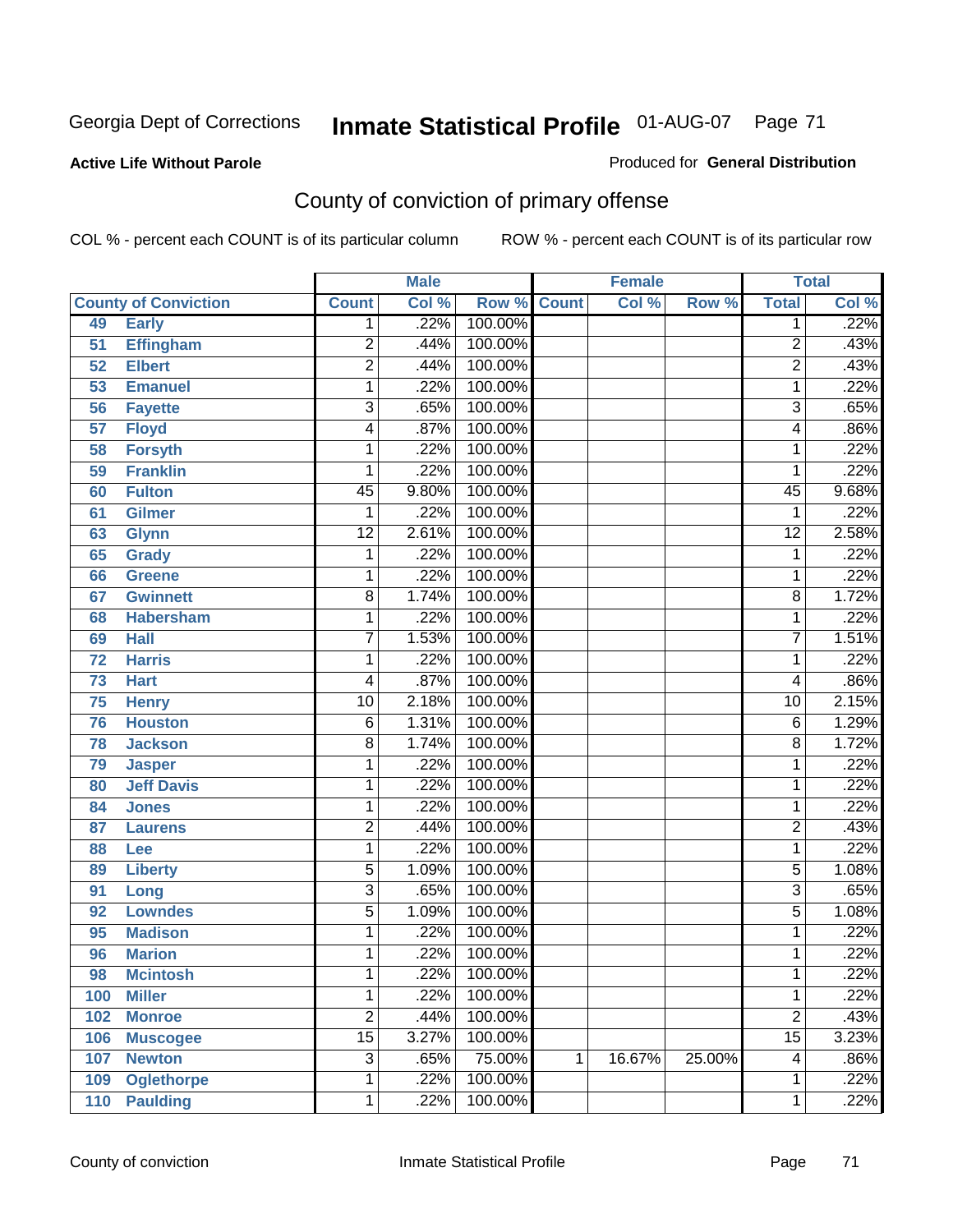#### **Active Life Without Parole**

#### Produced for **General Distribution**

# County of conviction of primary offense

|                             |                 | <b>Male</b> |         |                 | <b>Female</b> |        |                 | <b>Total</b> |
|-----------------------------|-----------------|-------------|---------|-----------------|---------------|--------|-----------------|--------------|
| <b>County of Conviction</b> | <b>Count</b>    | Col %       | Row %   | <b>Count</b>    | Col %         | Row %  | <b>Total</b>    | CoI%         |
| 113<br><b>Pierce</b>        | 3               | .65%        | 100.00% |                 |               |        | 3               | .65%         |
| 114<br><b>Pike</b>          | $\overline{3}$  | .65%        | 75.00%  | $\mathbf{1}$    | 16.67%        | 25.00% | 4               | .86%         |
| 115<br><b>Polk</b>          | 1               | .22%        | 100.00% |                 |               |        | 1               | .22%         |
| 116<br><b>Pulaski</b>       | 1               | .22%        | 100.00% |                 |               |        | 1               | .22%         |
| 117<br><b>Putnam</b>        | 4               | .87%        | 100.00% |                 |               |        | 4               | .86%         |
| 119<br><b>Rabun</b>         | 1               | .22%        | 100.00% |                 |               |        | 1               | .22%         |
| 120<br><b>Randolph</b>      | 1               | .22%        | 100.00% |                 |               |        | 1               | .22%         |
| <b>Richmond</b><br>121      | $\overline{20}$ | 4.36%       | 95.24%  | 1               | 16.67%        | 4.76%  | $\overline{21}$ | 4.52%        |
| <b>Rockdale</b><br>122      | 4               | .87%        | 100.00% |                 |               |        | 4               | .86%         |
| 126<br><b>Spalding</b>      | 5               | 1.09%       | 100.00% |                 |               |        | $\overline{5}$  | 1.08%        |
| <b>Stephens</b><br>127      | $\overline{c}$  | .44%        | 100.00% |                 |               |        | $\overline{2}$  | .43%         |
| <b>Sumter</b><br>129        | 1               | .22%        | 100.00% |                 |               |        | 1               | .22%         |
| <b>Terrell</b><br>135       | 1               | .22%        | 100.00% |                 |               |        | 1               | .22%         |
| 136<br><b>Thomas</b>        | $\overline{3}$  | .65%        | 100.00% |                 |               |        | $\overline{3}$  | .65%         |
| <b>Tift</b><br>137          | $\overline{3}$  | .65%        | 100.00% |                 |               |        | $\overline{3}$  | .65%         |
| <b>Toombs</b><br>138        | 4               | .87%        | 100.00% |                 |               |        | 4               | .86%         |
| <b>Towns</b><br>139         | 1               | .22%        | 100.00% |                 |               |        | 1               | .22%         |
| 141<br><b>Troup</b>         | 1               | .22%        | 100.00% |                 |               |        | 1               | .22%         |
| <b>Union</b><br>144         | 1               | .22%        | 100.00% |                 |               |        | 1               | .22%         |
| 145<br><b>Upson</b>         | 1               | .22%        | 100.00% |                 |               |        | 1               | .22%         |
| <b>Walker</b><br>146        | 3               | .65%        | 75.00%  | 1               | 16.67%        | 25.00% | 4               | .86%         |
| <b>Walton</b><br>147        | $\overline{3}$  | .65%        | 100.00% |                 |               |        | $\overline{3}$  | .65%         |
| 148<br><b>Ware</b>          | $\overline{9}$  | 1.96%       | 100.00% |                 |               |        | 9               | 1.94%        |
| <b>Washington</b><br>150    | $\overline{3}$  | .65%        | 100.00% |                 |               |        | $\overline{3}$  | .65%         |
| 151<br><b>Wayne</b>         | $\overline{2}$  | .44%        | 100.00% |                 |               |        | $\overline{2}$  | .43%         |
| <b>Whitfield</b><br>155     | $\overline{5}$  | 1.09%       | 100.00% |                 |               |        | $\overline{5}$  | 1.08%        |
| <b>Wilkes</b><br>157        | 1               | .22%        | 100.00% |                 |               |        | 1               | .22%         |
| <b>Total Rported</b>        | 459             | 100%        | 98.71%  | $6\phantom{1}6$ | 100%          | 1.29%  | 465             | 100%         |

| $N$ nt<br><b>Peported</b> |              |     |
|---------------------------|--------------|-----|
| <b>Total</b>              | 1 E O<br>133 | 465 |

| Mc<br>ultoı<br>Walker<br>----<br>6 S T |
|----------------------------------------|
|----------------------------------------|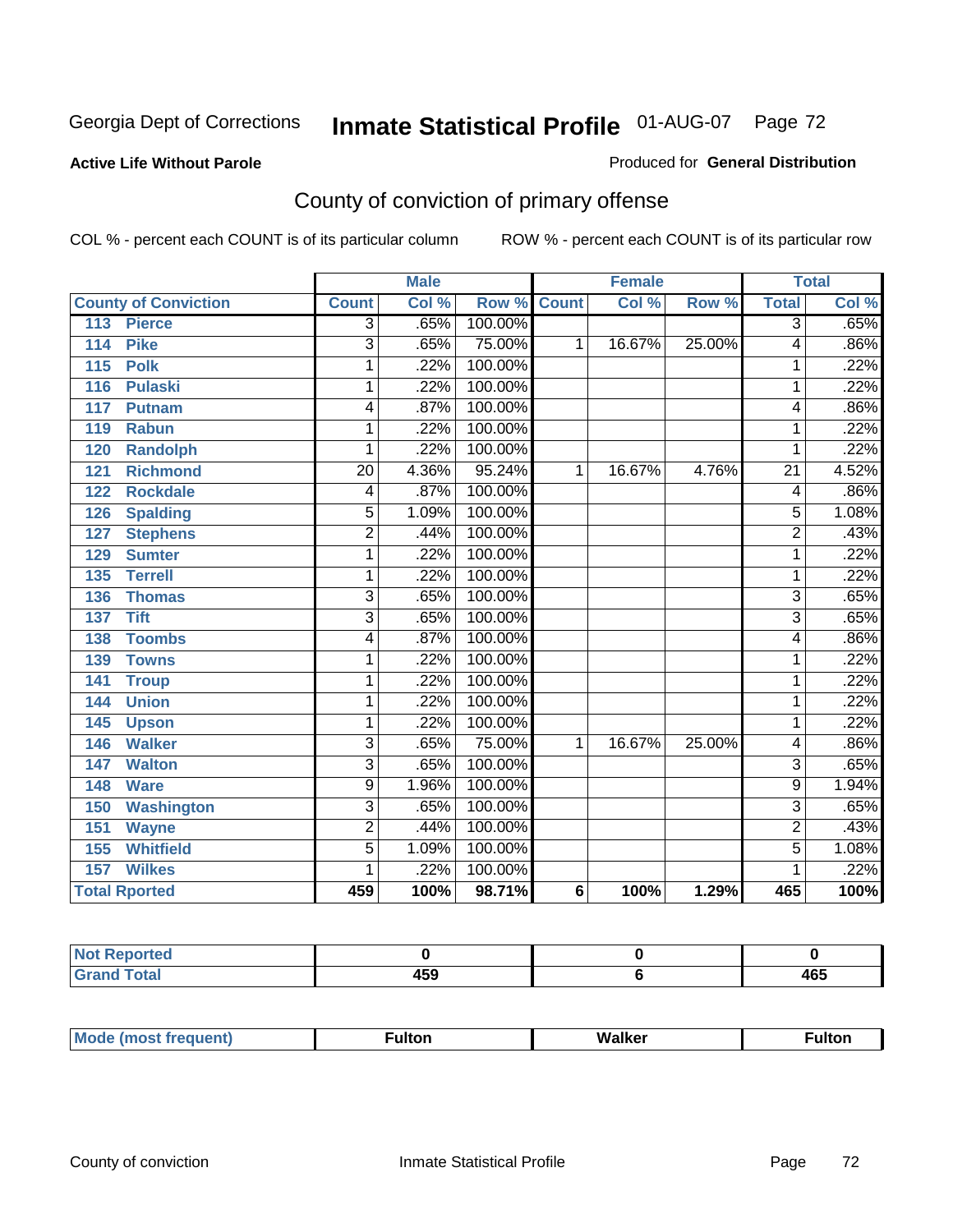#### **Active Life Without Parole**

#### Produced for **General Distribution**

# Circuit of conviction of primary offense

|                         |                                 |                 | <b>Male</b> |         |              | <b>Female</b> |        |                 | <b>Total</b> |
|-------------------------|---------------------------------|-----------------|-------------|---------|--------------|---------------|--------|-----------------|--------------|
|                         | <b>Circuit of Conviction</b>    | <b>Count</b>    | Col %       | Row %   | <b>Count</b> | Col %         | Row %  | <b>Total</b>    | Col %        |
| 1                       | <b>Alapaha Circuit</b>          | $\overline{5}$  | 1.09%       | 100.00% |              |               |        | $\overline{5}$  | 1.08%        |
| $\overline{2}$          | <b>Alcovy Circuit</b>           | $\overline{6}$  | 1.31%       | 85.71%  | 1            | 16.67%        | 14.29% | $\overline{7}$  | 1.51%        |
| $\overline{\mathbf{3}}$ | <b>Atlanta Circuit</b>          | $\overline{45}$ | 9.80%       | 100.00% |              |               |        | 45              | 9.68%        |
| 4                       | <b>Atlantic Circuit</b>         | 9               | 1.96%       | 100.00% |              |               |        | 9               | 1.94%        |
| 5                       | <b>Augusta Circuit</b>          | $\overline{31}$ | 6.75%       | 96.88%  | 1            | 16.67%        | 3.13%  | $\overline{32}$ | 6.88%        |
| $6\phantom{a}$          | <b>Blue Ridge Circuit</b>       | $\overline{2}$  | .44%        | 100.00% |              |               |        | $\overline{2}$  | .43%         |
| $\overline{7}$          | <b>Brunswick Circuit</b>        | $\overline{19}$ | 4.14%       | 100.00% |              |               |        | $\overline{19}$ | 4.09%        |
| 8                       | <b>Chattahoochee Circuit</b>    | $\overline{17}$ | 3.70%       | 100.00% |              |               |        | $\overline{17}$ | 3.66%        |
| 9                       | <b>Cherokee Circuit</b>         | $\overline{2}$  | .44%        | 100.00% |              |               |        | $\overline{2}$  | .43%         |
| 10                      | <b>Clayton Circuit</b>          | $\overline{16}$ | 3.49%       | 100.00% |              |               |        | $\overline{16}$ | 3.44%        |
| 11                      | <b>Cobb Circuit</b>             | 14              | 3.05%       | 100.00% |              |               |        | 14              | 3.01%        |
| 12                      | <b>Conasauga Circuit</b>        | $\overline{5}$  | 1.09%       | 100.00% |              |               |        | 5               | 1.08%        |
| 13                      | <b>Cordele Circuit</b>          | 6               | 1.31%       | 100.00% |              |               |        | 6               | 1.29%        |
| 14                      | <b>Coweta Circuit</b>           | $\overline{5}$  | 1.09%       | 100.00% |              |               |        | $\overline{5}$  | 1.08%        |
| 15                      | <b>Dougherty Circuit</b>        | $\overline{16}$ | 3.49%       | 100.00% |              |               |        | $\overline{16}$ | 3.44%        |
| 16                      | <b>Dublin Circuit</b>           | $\overline{2}$  | .44%        | 100.00% |              |               |        | $\overline{2}$  | .43%         |
| 17                      | <b>Eastern Circuit</b>          | $\overline{17}$ | 3.70%       | 100.00% |              |               |        | $\overline{17}$ | 3.66%        |
| 18                      | <b>Flint Circuit</b>            | $\overline{10}$ | 2.18%       | 100.00% |              |               |        | 10              | 2.15%        |
| 19                      | <b>Griffin Circuit</b>          | $\overline{12}$ | 2.61%       | 92.31%  | $\mathbf{1}$ | 16.67%        | 7.69%  | $\overline{13}$ | 2.80%        |
| 20                      | <b>Gwinnett Circuit</b>         | $\overline{8}$  | 1.74%       | 100.00% |              |               |        | $\overline{8}$  | 1.72%        |
| 21                      | <b>Houston Circuit</b>          | 6               | 1.31%       | 100.00% |              |               |        | $\overline{6}$  | 1.29%        |
| 22                      | <b>Lookout Mountain Circuit</b> | $\overline{5}$  | 1.09%       | 83.33%  | 1            | 16.67%        | 16.67% | 6               | 1.29%        |
| 23                      | <b>Macon Circuit</b>            | $\overline{15}$ | 3.27%       | 100.00% |              |               |        | $\overline{15}$ | 3.23%        |
| 24                      | <b>Middle Circuit</b>           | $\overline{8}$  | 1.74%       | 100.00% |              |               |        | 8               | 1.72%        |
| 25                      | <b>Mountain Circuit</b>         | 4               | .87%        | 100.00% |              |               |        | 4               | .86%         |
| 26                      | <b>Northeastern Circuit</b>     | $\overline{7}$  | 1.53%       | 100.00% |              |               |        | $\overline{7}$  | 1.51%        |
| 27                      | <b>Northern Circuit</b>         | 9               | 1.96%       | 100.00% |              |               |        | 9               | 1.94%        |
| 28                      | <b>Ocmulgee Circuit</b>         | $\overline{12}$ | 2.61%       | 100.00% |              |               |        | $\overline{12}$ | 2.58%        |
| 29                      | <b>Oconee Circuit</b>           | $\overline{3}$  | .65%        | 100.00% |              |               |        | $\overline{3}$  | .65%         |
| 30                      | <b>Ogeechee Circuit</b>         | 4               | .87%        | 100.00% |              |               |        | 4               | .86%         |
| $\overline{31}$         | <b>Pataula Circuit</b>          | 4               | .87%        | 100.00% |              |               |        | 4               | .86%         |
| 32                      | <b>Piedmont Circuit</b>         | 13              | 2.83%       | 100.00% |              |               |        | 13              | 2.80%        |
| 33                      | <b>Rome Circuit</b>             | 4               | .87%        | 100.00% |              |               |        | 4               | .86%         |
| 34                      | <b>South Georgia Circuit</b>    | $\overline{3}$  | .65%        | 100.00% |              |               |        | $\overline{3}$  | .65%         |
| 35                      | <b>Southern Circuit</b>         | $\overline{12}$ | 2.61%       | 100.00% |              |               |        | $\overline{12}$ | 2.58%        |
| 36                      | <b>Southwestern Circuit</b>     | $\overline{2}$  | .44%        | 100.00% |              |               |        | $\overline{2}$  | .43%         |
| 37                      | <b>Stone Mountain Circuit</b>   | $\overline{39}$ | 8.50%       | 97.50%  | 1            | 16.67%        | 2.50%  | 40              | 8.60%        |
| 38                      | <b>Tallapoosa Circuit</b>       | $\mathbf 1$     | .22%        | 100.00% |              |               |        | 1               | .22%         |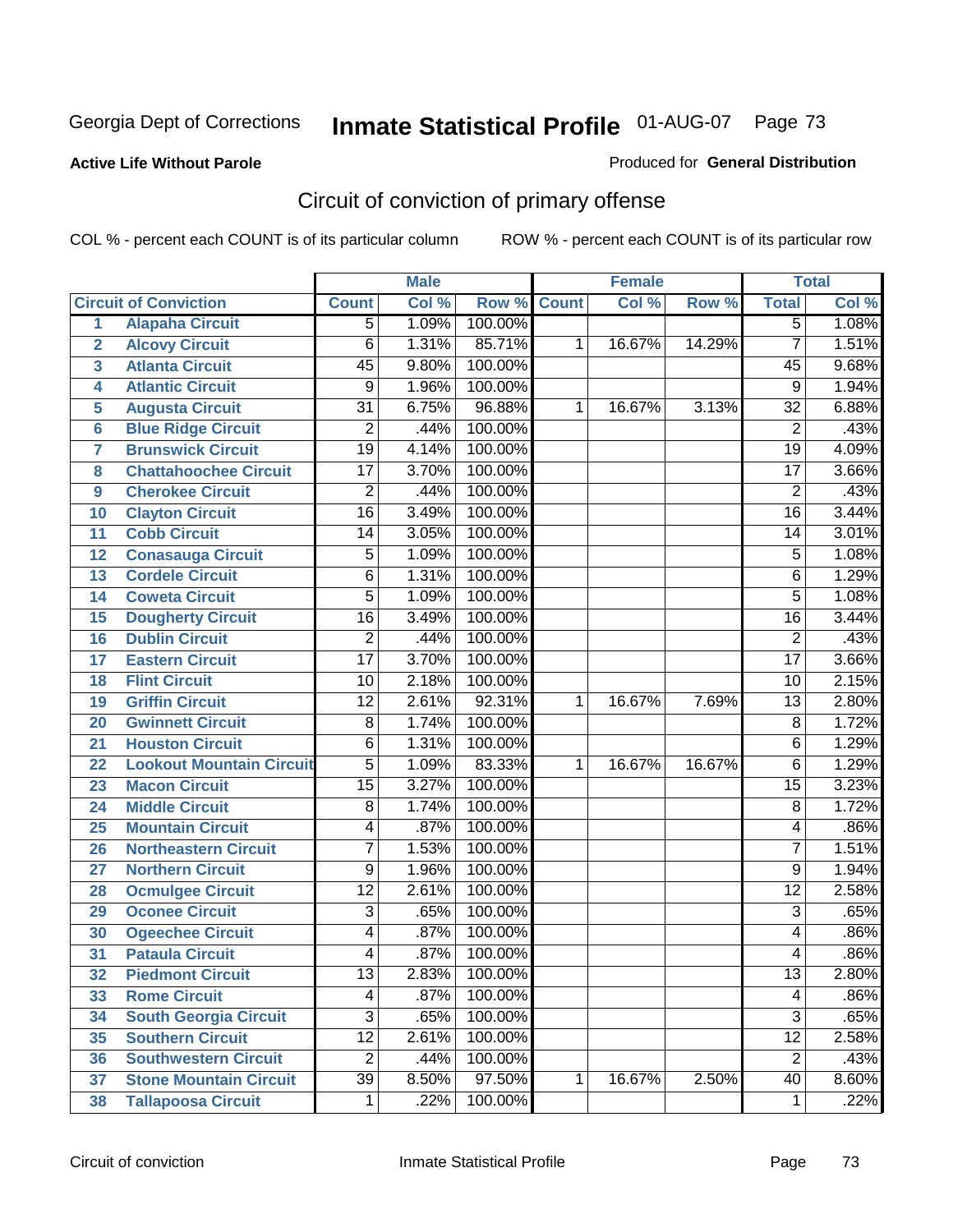### **Active Life Without Parole**

#### Produced for **General Distribution**

# Circuit of conviction of primary offense

|    |                              |              | <b>Male</b> |             |   | <b>Female</b> |       |                | <b>Total</b> |
|----|------------------------------|--------------|-------------|-------------|---|---------------|-------|----------------|--------------|
|    | <b>Circuit of Conviction</b> | <b>Count</b> | Col %       | Row % Count |   | Col %         | Row % | <b>Total</b>   | Col %        |
| 39 | <b>Tifton Circuit</b>        | 3            | .65%        | 100.00%     |   |               |       | 3              | .65%         |
| 40 | <b>Toombs Circuit</b>        |              | .22%        | 100.00%     |   |               |       |                | .22%         |
| 41 | <b>Waycross Circuit</b>      | 18           | 3.92%       | 100.00%     |   |               |       | 18             | 3.87%        |
| 42 | <b>Western Circuit</b>       | 11           | 2.40%       | 100.00%     |   |               |       | 11             | 2.37%        |
| 43 | <b>Rockdale Circuit</b>      | 4            | .87%        | 100.00%     |   |               |       | 4              | .86%         |
| 44 | <b>Douglas Circuit</b>       | 14           | 3.05%       | 93.33%      |   | 16.67%        | 6.67% | 15             | 3.23%        |
| 45 | <b>Appalachian Circuit</b>   |              | .22%        | 100.00%     |   |               |       |                | .22%         |
| 46 | <b>Enotah Circuit</b>        | ◠            | .44%        | 100.00%     |   |               |       | $\overline{2}$ | .43%         |
| 47 | <b>Bell-Forsyth Circuit</b>  |              | .22%        | 100.00%     |   |               |       |                | .22%         |
| 48 | <b>Towaliga Circuit</b>      | 5            | 1.09%       | 100.00%     |   |               |       | 5              | 1.08%        |
| 49 | <b>Paulding Circuit</b>      |              | .22%        | 100.00%     |   |               |       |                | .22%         |
|    | <b>Total Rported</b>         | 459          | 100%        | 98.71%      | 6 | 100%          | 1.29% | 465            | 100%         |

| ported<br>NI.                |              |            |
|------------------------------|--------------|------------|
| $\sim$<br>υιαι<br><b>VIU</b> | 1 E O<br>4ວນ | "^"<br>4υJ |

| īМ<br>----<br>taın<br>----<br>514<br>MOL<br>нс |
|------------------------------------------------|
|------------------------------------------------|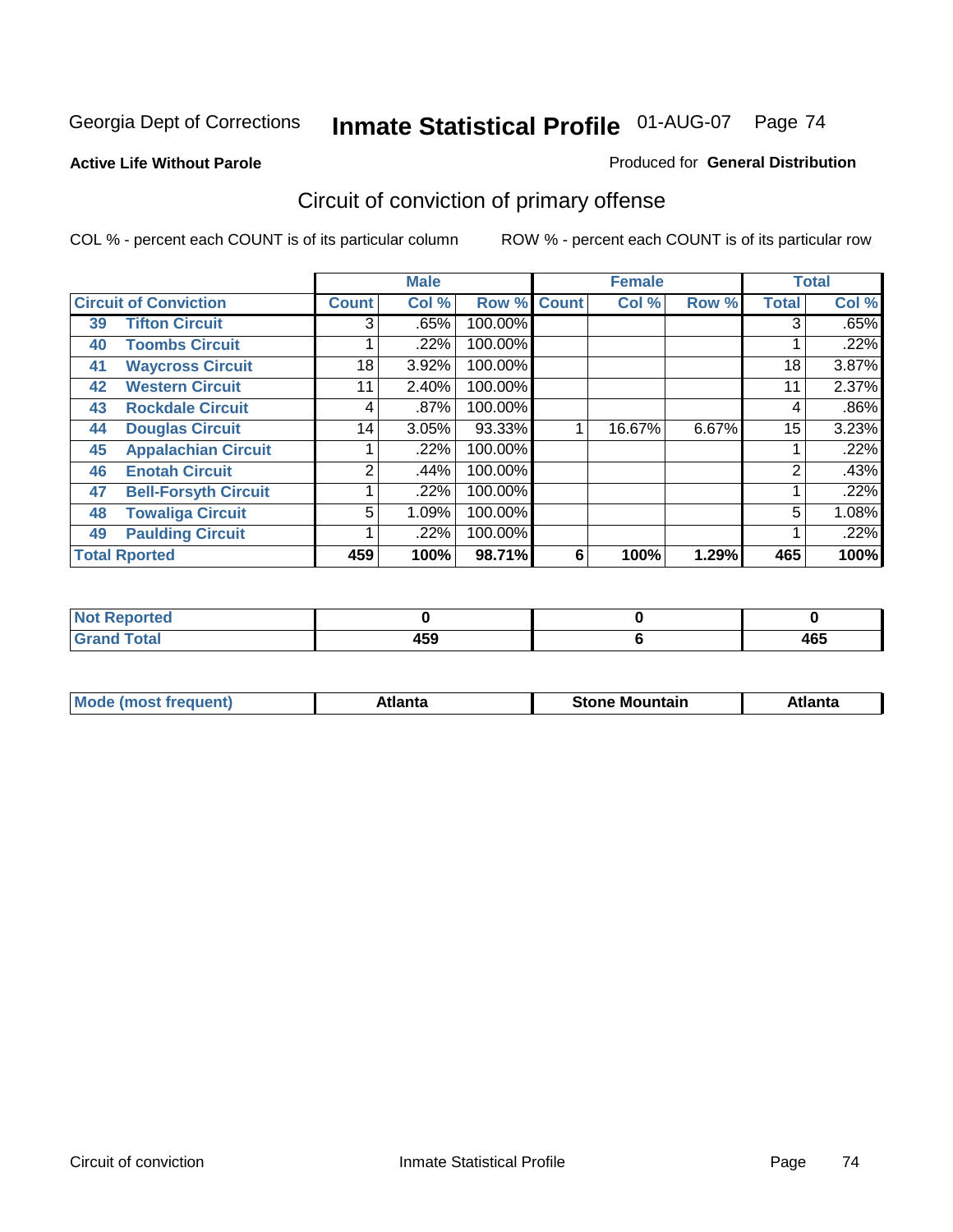### **Active Life Without Parole**

### Produced for **General Distribution**

## Years served (jail + prison) in this incarceration

|                       |                 | <b>Male</b> |         |                 | <b>Female</b> |       |                 | <b>Total</b> |
|-----------------------|-----------------|-------------|---------|-----------------|---------------|-------|-----------------|--------------|
| <b>Years Served</b>   | <b>Count</b>    | Col %       | Row %   | <b>Count</b>    | Col %         | Row % | <b>Total</b>    | Col %        |
| Less than one year    | $\overline{5}$  | 1.10%       | 100.00% |                 |               |       | $\overline{5}$  | 1.08%        |
| 1 to 1.99 years       | $\overline{6}$  | 1.32%       | 100.00% |                 |               |       | 6               | 1.30%        |
| 2 to 2.99 years       | $\overline{22}$ | 4.82%       | 100.00% |                 |               |       | $\overline{22}$ | 4.76%        |
| 3 to 3.99 years       | $\overline{28}$ | 6.14%       | 100.00% |                 |               |       | $\overline{28}$ | 6.06%        |
| 4 to 4.99 years       | 40              | 8.77%       | 93.02%  | 3               | 50.00%        | 6.98% | $\overline{43}$ | 9.31%        |
| 5 to 5.99 years       | 34              | 7.46%       | 97.14%  | 1               | 16.67%        | 2.86% | 35              | 7.58%        |
| 6 to 6.99 years       | 44              | 9.65%       | 100.00% |                 |               |       | 44              | 9.52%        |
| 7 to 7.99 years       | 49              | 10.75%      | 100.00% |                 |               |       | 49              | 10.61%       |
| 8 to 8.99 years       | $\overline{26}$ | 5.70%       | 96.30%  | 1               | 16.67%        | 3.70% | 27              | 5.84%        |
| 9 to 9.99 years       | 45              | 9.87%       | 100.00% |                 |               |       | 45              | 9.74%        |
| 10 to 10.99 years     | 46              | 10.09%      | 97.87%  | 1               | 16.67%        | 2.13% | 47              | 10.17%       |
| 11 to 11.99 years     | 35              | 7.68%       | 100.00% |                 |               |       | 35              | 7.58%        |
| 12 to 12.99 years     | $\overline{21}$ | 4.61%       | 100.00% |                 |               |       | $\overline{21}$ | 4.55%        |
| 13 to 13.99 years     | 19              | 4.17%       | 100.00% |                 |               |       | 19              | 4.11%        |
| 14 to 14.99 years     | 11              | 2.41%       | 100.00% |                 |               |       | 11              | 2.38%        |
| 15 to 15.99 years     | 3               | 0.66%       | 100.00% |                 |               |       | $\overline{3}$  | 0.65%        |
| 16 to 16.99 years     | 6               | 1.32%       | 100.00% |                 |               |       | 6               | 1.30%        |
| 17 to 17.99 years     | 2               | 0.44%       | 100.00% |                 |               |       | $\overline{2}$  | 0.43%        |
| 18 to 18.99 years     | 4               | 0.88%       | 100.00% |                 |               |       | $\overline{4}$  | 0.87%        |
| 19 to 19.99 years     | 1               | 0.22%       | 100.00% |                 |               |       | 1               | 0.22%        |
| 20 to 20.99 years     | 3               | 0.66%       | 100.00% |                 |               |       | $\overline{3}$  | 0.65%        |
| 23 to 23.99 years     | 1               | 0.22%       | 100.00% |                 |               |       | $\mathbf{1}$    | 0.22%        |
| 26 to 26.99 years     | 1               | 0.22%       | 100.00% |                 |               |       | 1               | 0.22%        |
| 29 to 29.99 years     | 1               | 0.22%       | 100.00% |                 |               |       | 1               | 0.22%        |
| Thirty + years        | 3               | 0.66%       | 100.00% |                 |               |       | 3               | 0.65%        |
| <b>Total Reported</b> | 456             | 100%        | 98.70%  | $6\phantom{1}6$ | 100%          | 1.30% | 462             | 100.0%       |

| <b>Not Reported</b>            |                   |                   |                   |
|--------------------------------|-------------------|-------------------|-------------------|
| <b>Grand Total</b>             | 459               |                   | 465               |
|                                |                   |                   |                   |
| <b>Mean</b><br>(average)       | 8.55              | 6.39              | 8.53              |
| Median (middle)                |                   | 5.04              | 7.985             |
| <b>Mode</b><br>(most frequent) | 11 to 11.99 years | 10 to 10.99 years | 11 to 11.99 years |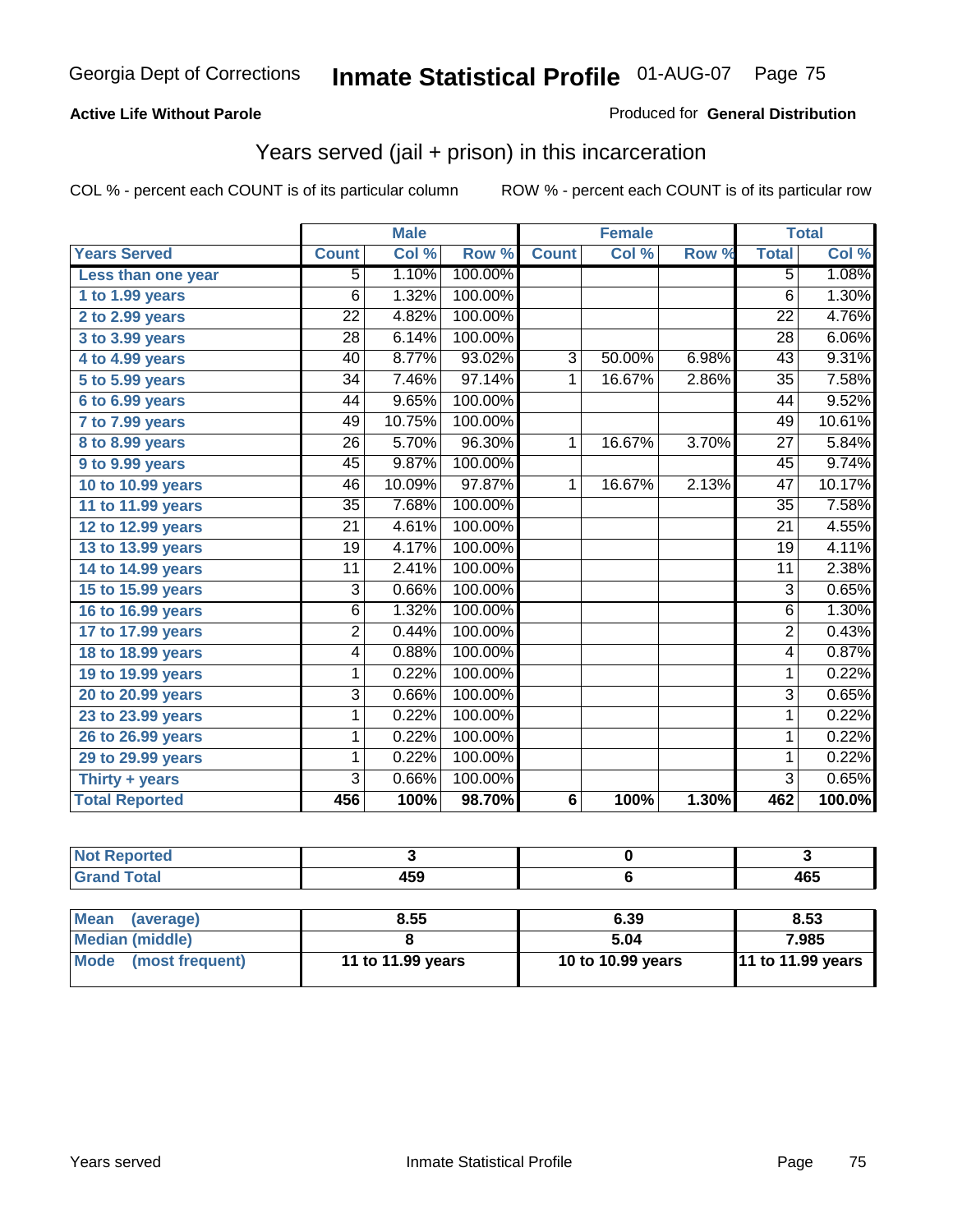### **Active Life Without Parole**

Produced for **General Distribution**

## Results of most recent HIV tests

|                         |              | <b>Male</b> |         |              | <b>Female</b> |          |       | Total    |
|-------------------------|--------------|-------------|---------|--------------|---------------|----------|-------|----------|
| <b>HIV Test Results</b> | <b>Count</b> | Col %       | Row %I  | <b>Count</b> | Col %         | Row %    | Total | Col %    |
| <b>Positive</b>         |              | 0.87%       | 100.00% |              |               |          |       | $0.86\%$ |
| <b>Negative</b>         | 454          | 99.13%      | 98.70%  |              | 100.00%       | $1.30\%$ | 460   | 99.14%   |
| <b>Total Reported</b>   | 458          | 100%        | 98.71%  |              | 100%          | 1.29%    | 464   | 100%     |

| <b>Not Reported</b>  |     |     |
|----------------------|-----|-----|
| <b>Fotal</b><br>Gr2r | 459 | 465 |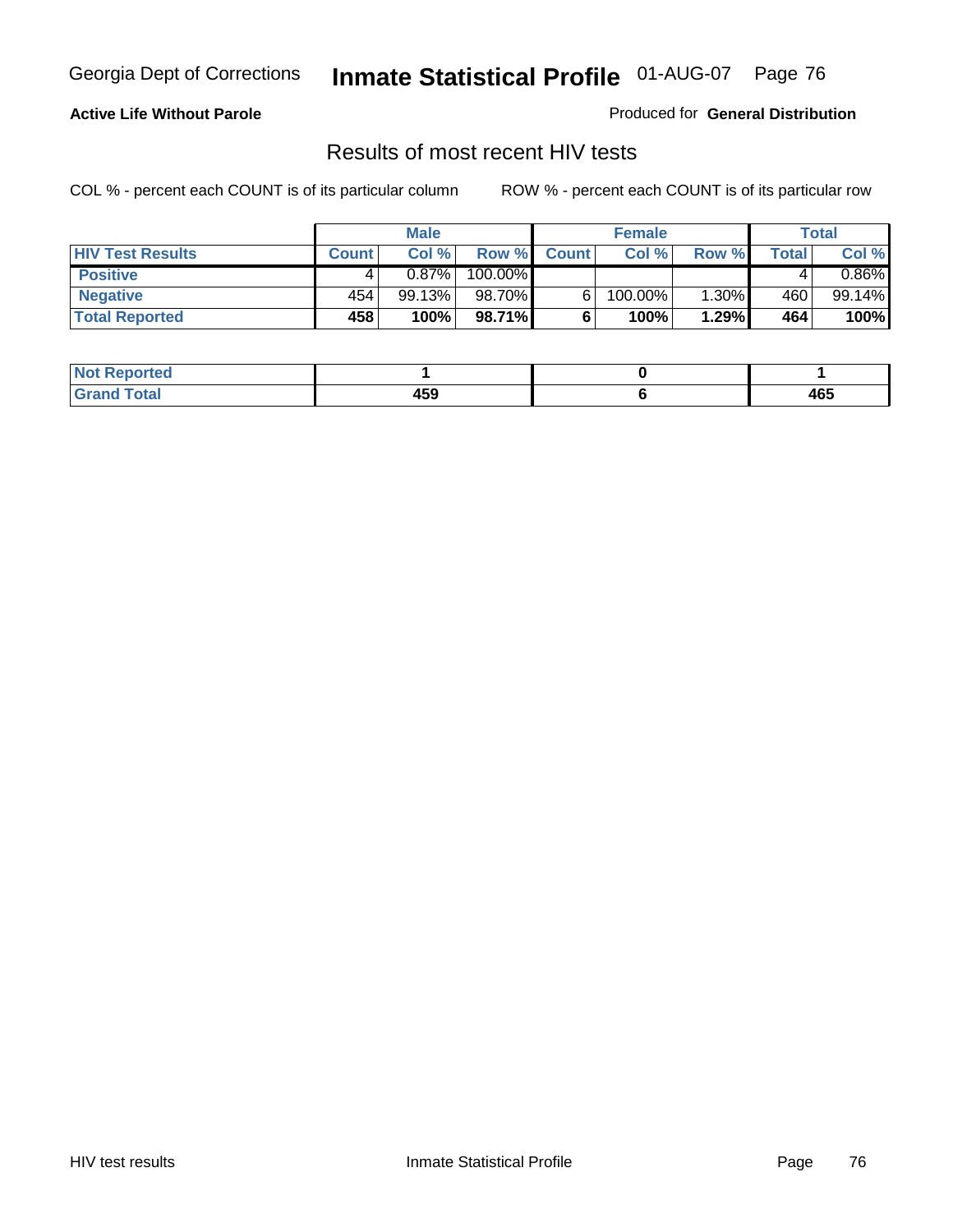### **Active Life Without Parole**

### Produced for **General Distribution**

## Results of most recent tuberculosis test

|                                  |              | <b>Male</b> |         |              | <b>Female</b> |       |       | Total    |
|----------------------------------|--------------|-------------|---------|--------------|---------------|-------|-------|----------|
| <b>Tuberculosis Test Results</b> | <b>Count</b> | Col%        | Row %   | <b>Count</b> | Col%          | Row % | Total | Col %    |
| <b>Positive on current test</b>  | 22           | $4.84\%$    | 100.00% |              |               |       | 22    | $4.77\%$ |
| <b>Positive on previous test</b> | 85           | 18.68%      | 100.00% |              |               |       | 85    | 18.44%   |
| <b>Negative</b>                  | 348          | 76.48%      | 98.31%  | 6.           | 100.00%       | 1.69% | 354   | 76.79%   |
| <b>Total Reported</b>            | 455          | 100%        | 98.70%I | 6            | 100%          | 1.30% | 461   | 100%     |

| <b>Not</b><br><b>Reported</b> |     |     |
|-------------------------------|-----|-----|
| <b>Total</b>                  | 459 | 465 |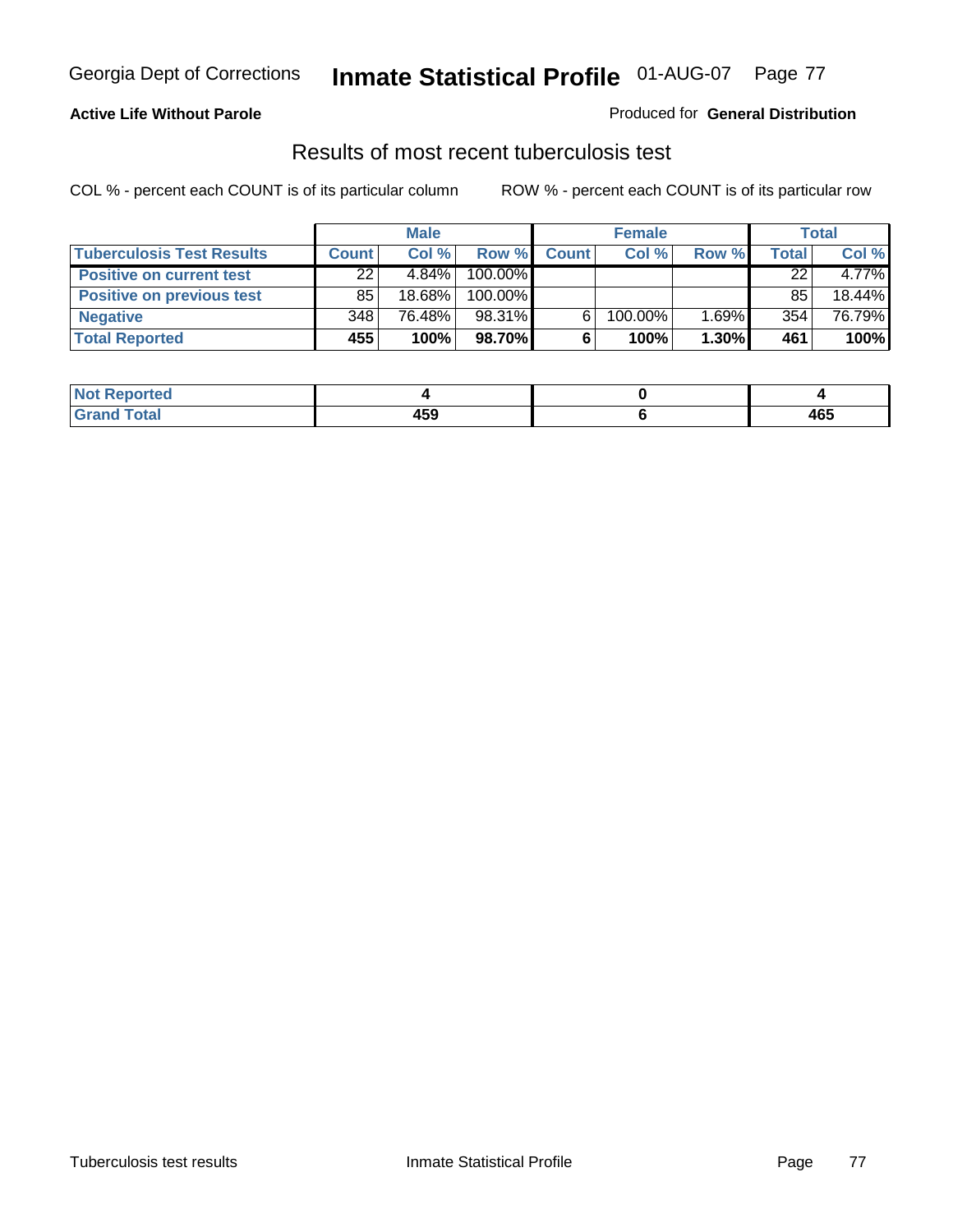## **Active Life Without Parole**

Produced for **General Distribution**

## Results of most recent syphilis test

|                                 |                 | <b>Male</b> |         |              | <b>Female</b> |          |       | <b>Total</b> |
|---------------------------------|-----------------|-------------|---------|--------------|---------------|----------|-------|--------------|
| <b>Syphilis Test Results</b>    | <b>Count</b>    | Col%        | Row %   | <b>Count</b> | Col%          | Row %    | Total | Col %        |
| <b>Positive on current test</b> | 14 <sub>1</sub> | $3.09\%$    | 100.00% |              |               |          | 14    | $3.05\%$     |
| <b>Negative</b>                 | 439'            | 96.91%      | 98.65%  |              | $100.00\%$    | 1.35%    | 445   | 96.95%       |
| <b>Total Reported</b>           | 453             | 100%        | 98.69%  |              | 100%          | $1.31\%$ | 459   | 100%         |

| <b>Not Reported</b> |            |     |
|---------------------|------------|-----|
| <b>Grand Total</b>  | 160<br>433 | 465 |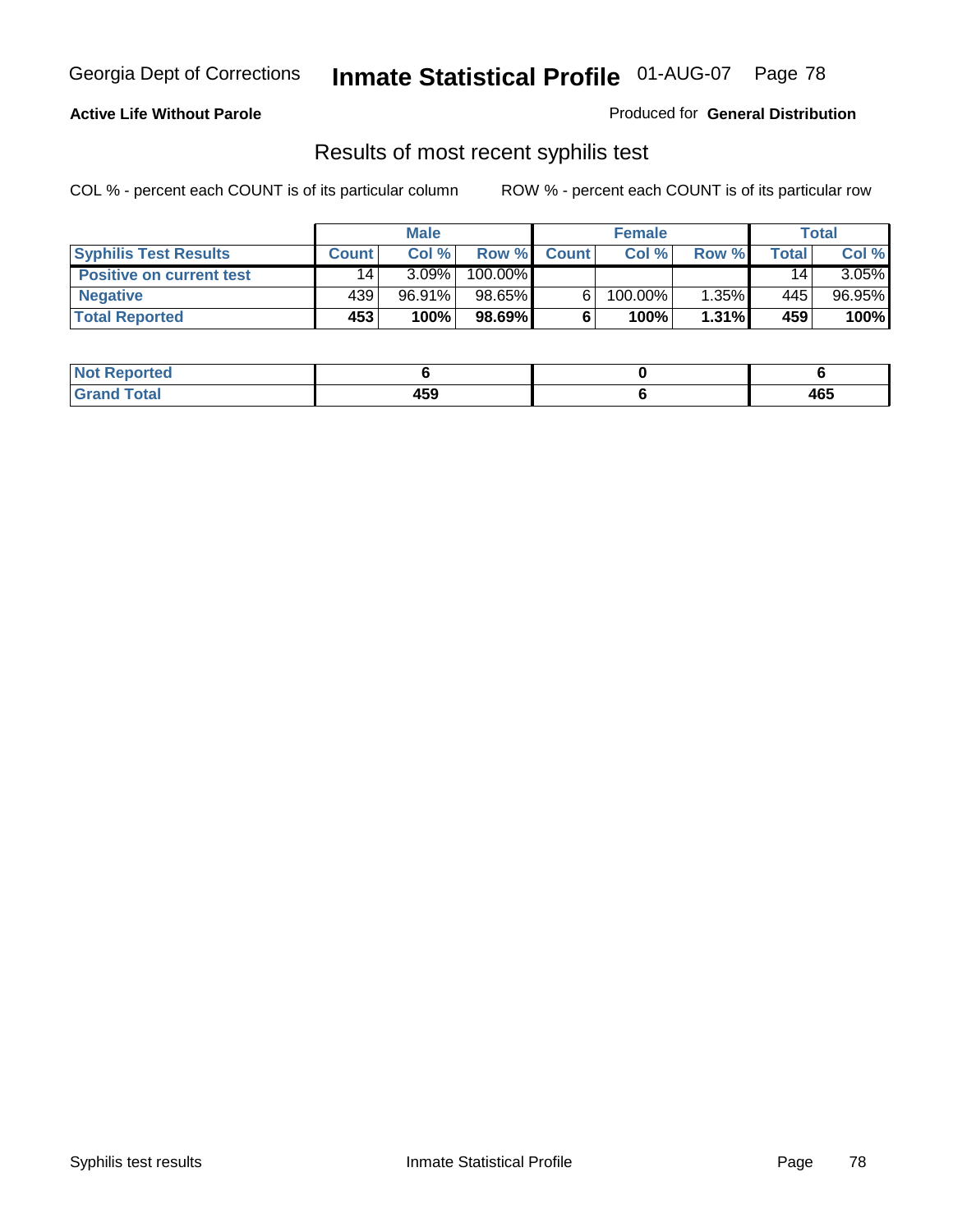## **Active Life Without Parole**

Produced for **General Distribution**

## Results of most recent Hepatitis-C test

|                                 | <b>Male</b>  |           |         | <b>Female</b> |         |           | Total |        |
|---------------------------------|--------------|-----------|---------|---------------|---------|-----------|-------|--------|
| <b>Hepatitis-C Test Results</b> | <b>Count</b> | Col %     | Row %   | <b>Count</b>  | Col %   | Row %     | Total | Col %  |
| <b>Positive on current test</b> |              | $50.00\%$ | 100.00% |               |         |           |       | 40.00% |
| <b>Negative</b>                 |              | $50.00\%$ | 66.67%  |               | 100.00% | 33.33%    |       | 60.00% |
| <b>Total Reported</b>           |              | 100%      | 80.00%I |               | 100%    | $20.00\%$ |       | 100%   |

| <b>Not Reported</b>  | <b>ARF</b><br>ฯงง | 460 |
|----------------------|-------------------|-----|
| <b>Fotal</b><br>Gret | 459               | 465 |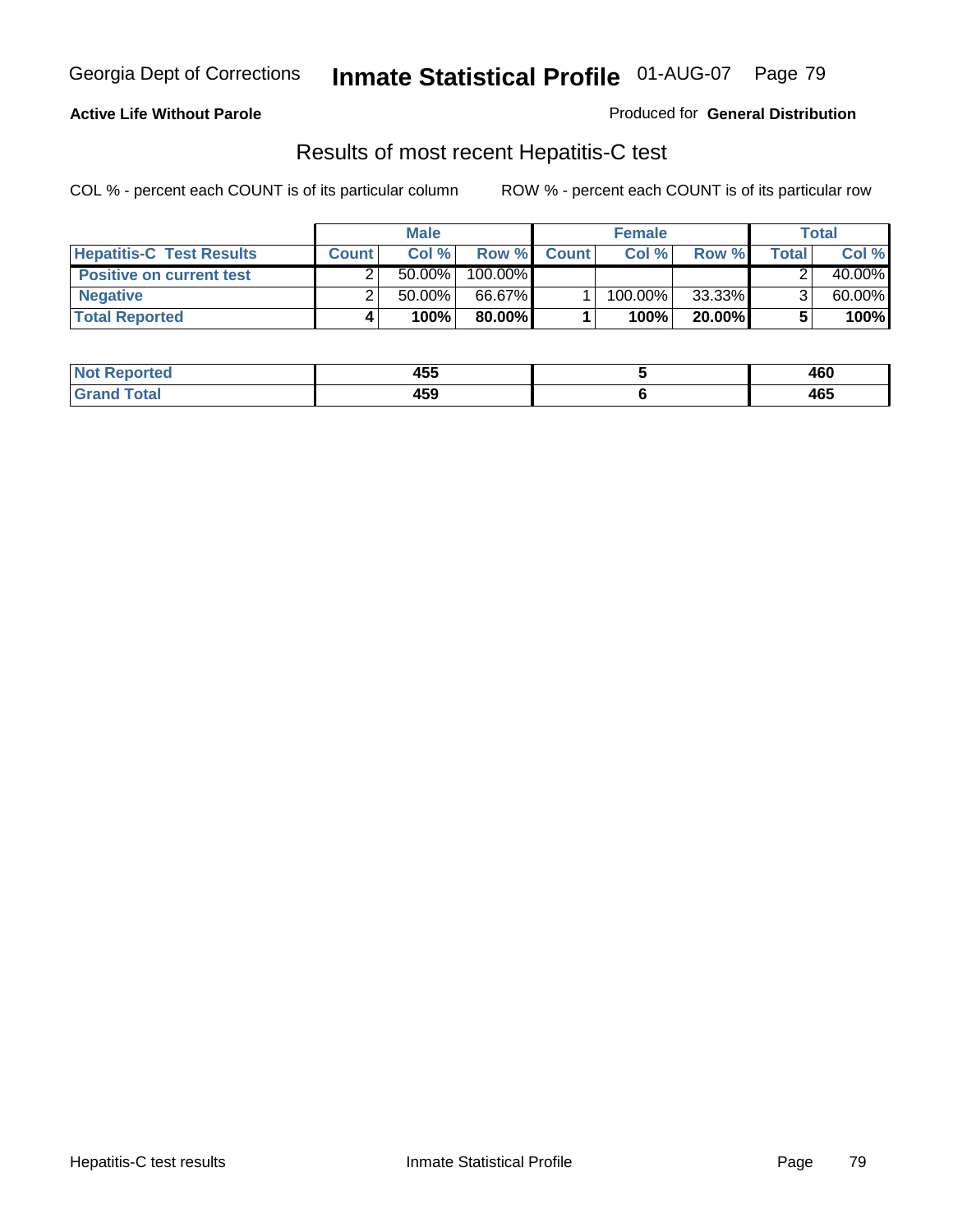## **Active Life Without Parole**

Produced for **General Distribution**

## Results of most recent pregnancy test

|                               | Male         |       |          | <b>Female</b> |         |            | Total |         |
|-------------------------------|--------------|-------|----------|---------------|---------|------------|-------|---------|
| <b>Pregnancy Test Results</b> | <b>Count</b> | Col % | Row %    | <b>Count</b>  | Col %   | Row %      | Total | Col %   |
| <b>Negative</b>               |              |       |          |               | 100.00% | $100.00\%$ |       | 100.00% |
| <b>Total Reported</b>         |              | %     | $0.00\%$ |               | 100%    | 100.00%    |       | 100%    |

| <b>Not Reported</b> | 459 | AFC<br>403 |
|---------------------|-----|------------|
| <b>Grand Total</b>  | 459 | 465        |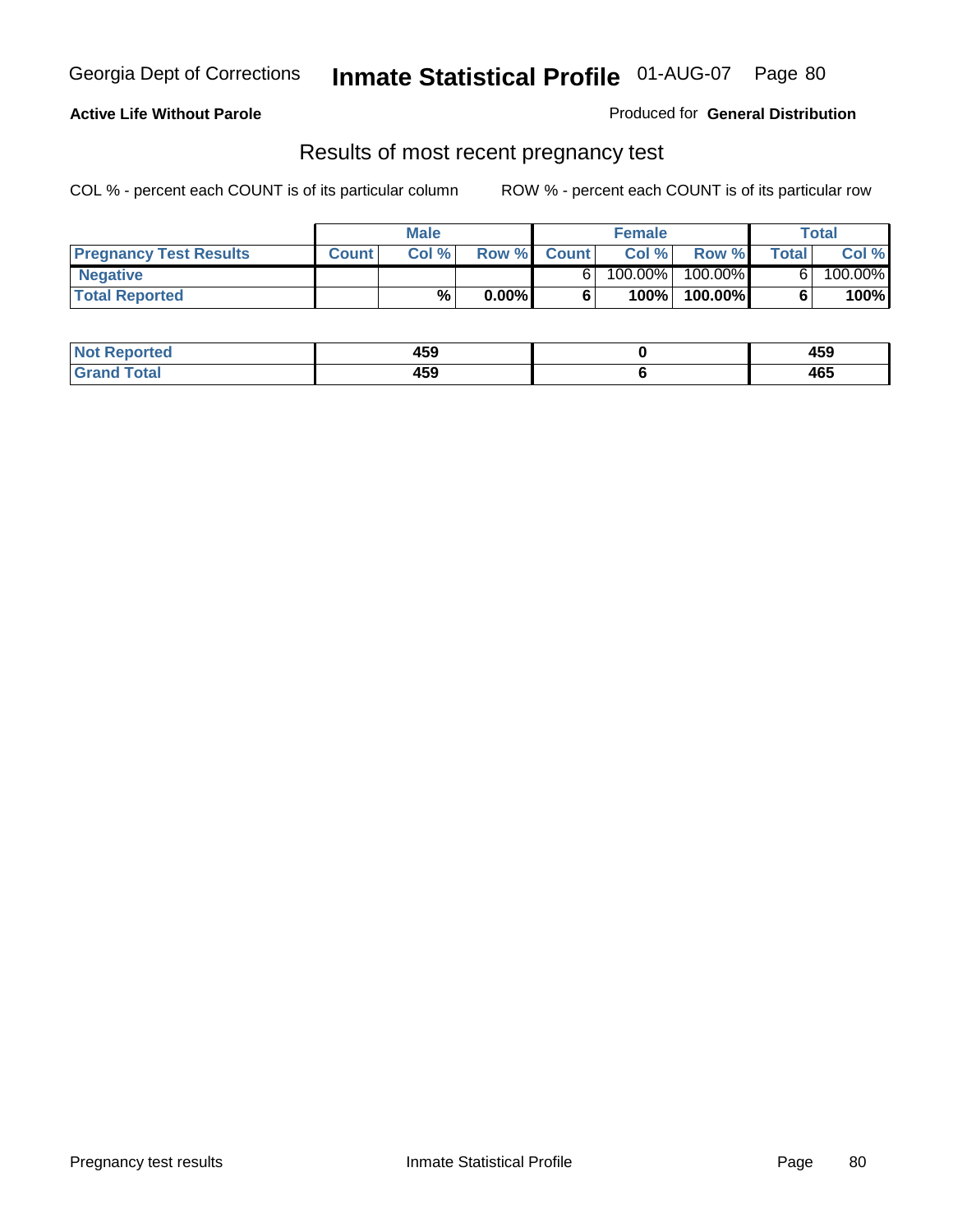## **Active Life Without Parole**

### Produced for **General Distribution**

## Results of most recent diabetes test

|                                 |              | <b>Male</b> |            |             | <b>Female</b> |          |        | Total   |
|---------------------------------|--------------|-------------|------------|-------------|---------------|----------|--------|---------|
| <b>Diabetes Test Results</b>    | <b>Count</b> | Col %       |            | Row % Count | Col%          | Row %    | Totall | Col %   |
| <b>Positive on current test</b> |              | 100.00%     | $100.00\%$ |             |               |          |        | 100.00% |
| <b>Total Reported</b>           |              | 100%        | 100.00%    |             | %.            | $0.00\%$ |        | 100%    |

| .≺eported<br>NOT | ---<br>л н<br>− ∪ ∙ | 463 |
|------------------|---------------------|-----|
| <b>otal</b><br>. | 459                 | 465 |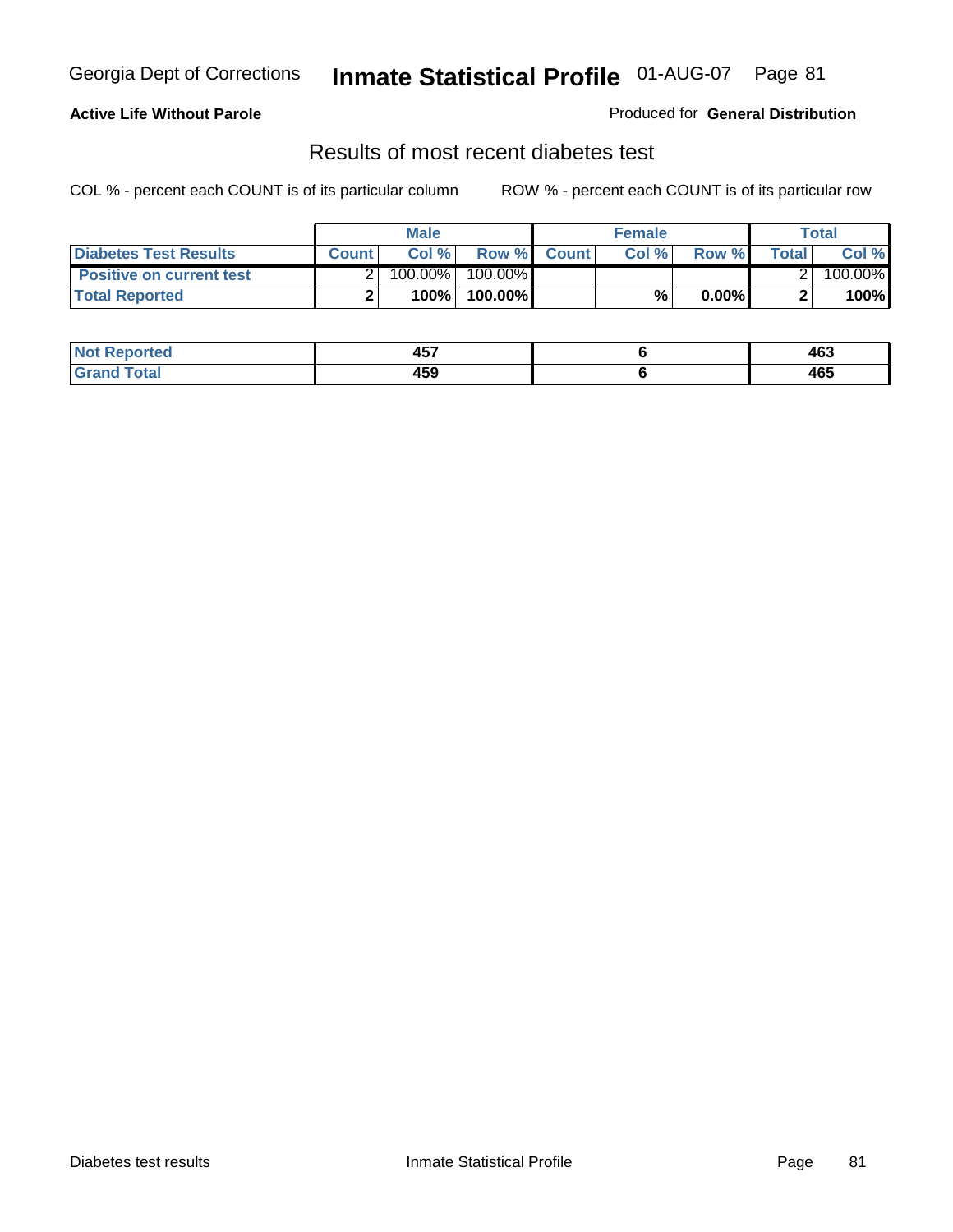### **Active Life Without Parole**

### Produced for **General Distribution**

## Results of most recent hypertension test

|                                  | <b>Male</b>  |         |            | <b>Female</b> |      |          | <b>Total</b> |         |
|----------------------------------|--------------|---------|------------|---------------|------|----------|--------------|---------|
| <b>Hypertension Test Results</b> | <b>Count</b> | Col %   |            | Row % Count   | Col% | Row %    | Totall       | Col %   |
| <b>Positive on current test</b>  |              | 100.00% | $100.00\%$ |               |      |          |              | 100.00% |
| <b>Total Reported</b>            |              | 100%    | 100.00%    |               | %    | $0.00\%$ |              | 100%    |

| 'eported     | ハドウ<br>494<br>$-$ | AFC<br>400 |
|--------------|-------------------|------------|
| <b>Total</b> | 459               | 465        |